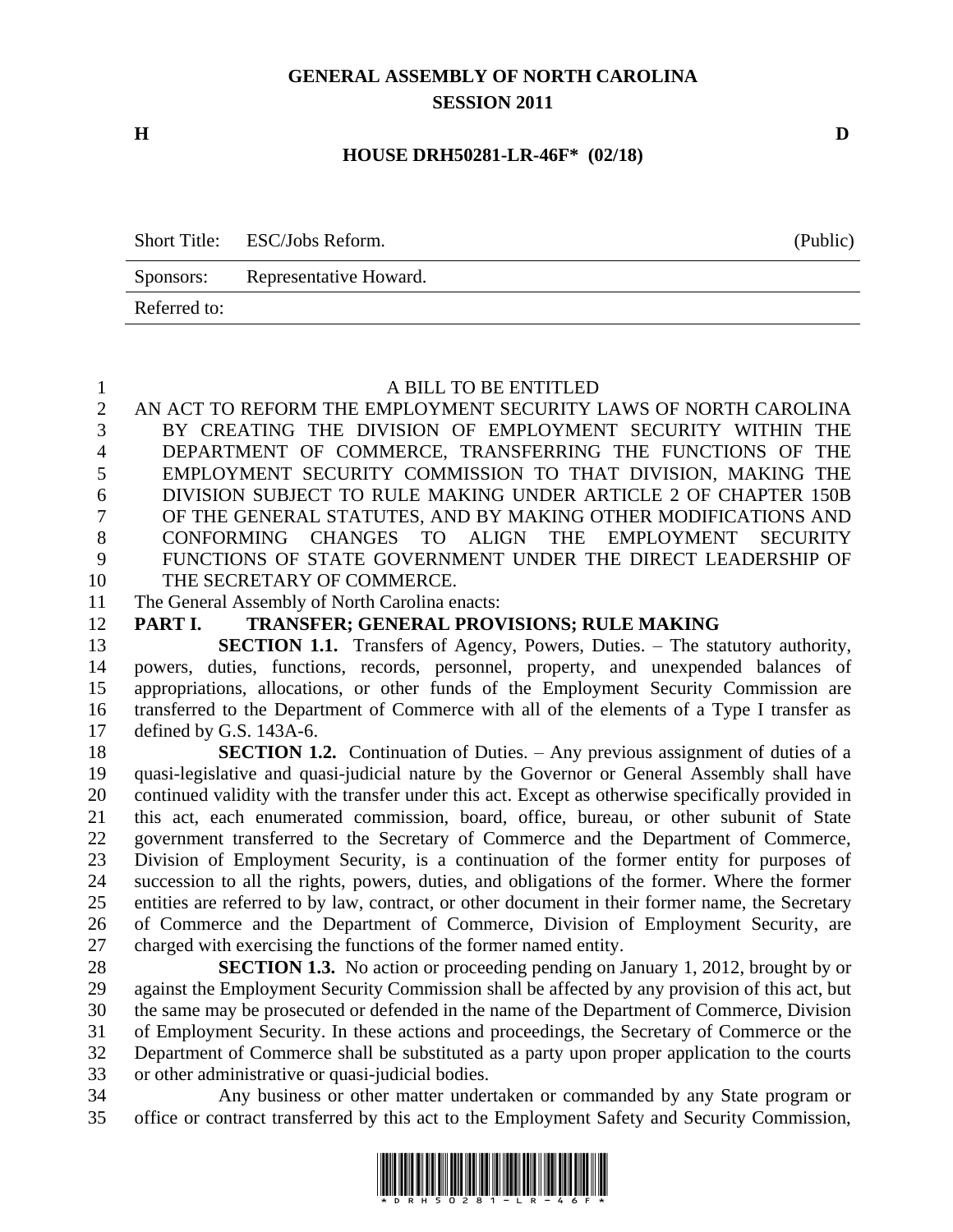or by the commissioners or directors thereof, pertaining to or connected with the functions, powers, obligations, and duties set forth herein, which is pending on the date this act becomes effective, may be conducted and completed by the Employment Safety and Security Commission in the same manner and under the same terms and conditions and with the same effect as if conducted and completed by the original program, office, or commissioners, or directors thereof. **SECTION 1.4.** G.S. 143B-431(a)(1) and (a)(2) read as rewritten: "**§ 143B-431. Department of Commerce – functions.** (a) The functions of the Department of Commerce, except as otherwise expressly provided by Article 1 of this Chapter or by the Constitution of North Carolina, shall include: (1) All of the executive functions of the State in relation to economic development and employment security, including by way of enumeration and not of limitation, the expansion and recruitment of environmentally sound industry, labor force development, the administration of unemployment insurance, the promotion of and assistance in the orderly development of North Carolina counties and communities, the promotion and growth of the travel and tourism industries, the development of our State's ports, energy resource management and energy policy development; (2) All functions, powers, duties and obligations heretofore vested in an agency enumerated in Article 15 of Chapter 143A, to wit: 21 a. The State Board of Alcoholic Control, b. The North Carolina Utilities Commission, 23 c. The Employment Security Commission, d. The North Carolina Industrial Commission, e. State Banking Commission and the Commissioner of Banks, f. Savings Institutions Division, g. Repealed by Session Laws 2001-193, s. 10, effective July 1, 2001. h. Credit Union Commission, i. Repealed by Session Laws 2004-199, s. 27(c), effective August 17, 2004. j. The North Carolina Mutual Burial Association Commission, k. The North Carolina Rural Electrification Authority, l. The North Carolina State Ports Authority, all of which enumerated agencies are hereby expressly transferred by a Type II transfer, as defined by G.S. 143A-6, to this recreated and reconstituted Department of Commerce; and …." **SECTION 1.5.** G.S. 143B-433(1) reads as rewritten: "**§ 143B-433. Department of Commerce – organization.** The Department of Commerce shall be organized to include: (1) The following agencies: a. The North Carolina Alcoholic Beverage Control Commission. b. The North Carolina Utilities Commission. 44 c. The Employment Security Commission. d. The North Carolina Industrial Commission. e. State Banking Commission. f. Savings Institutions Division. g. Repealed by Session Laws 2001-193, s. 11, effective July 1, 2001. h. Credit Union Commission. i. Repealed by Session Laws 2004-199, s. 27(d), effective August 17, 2004.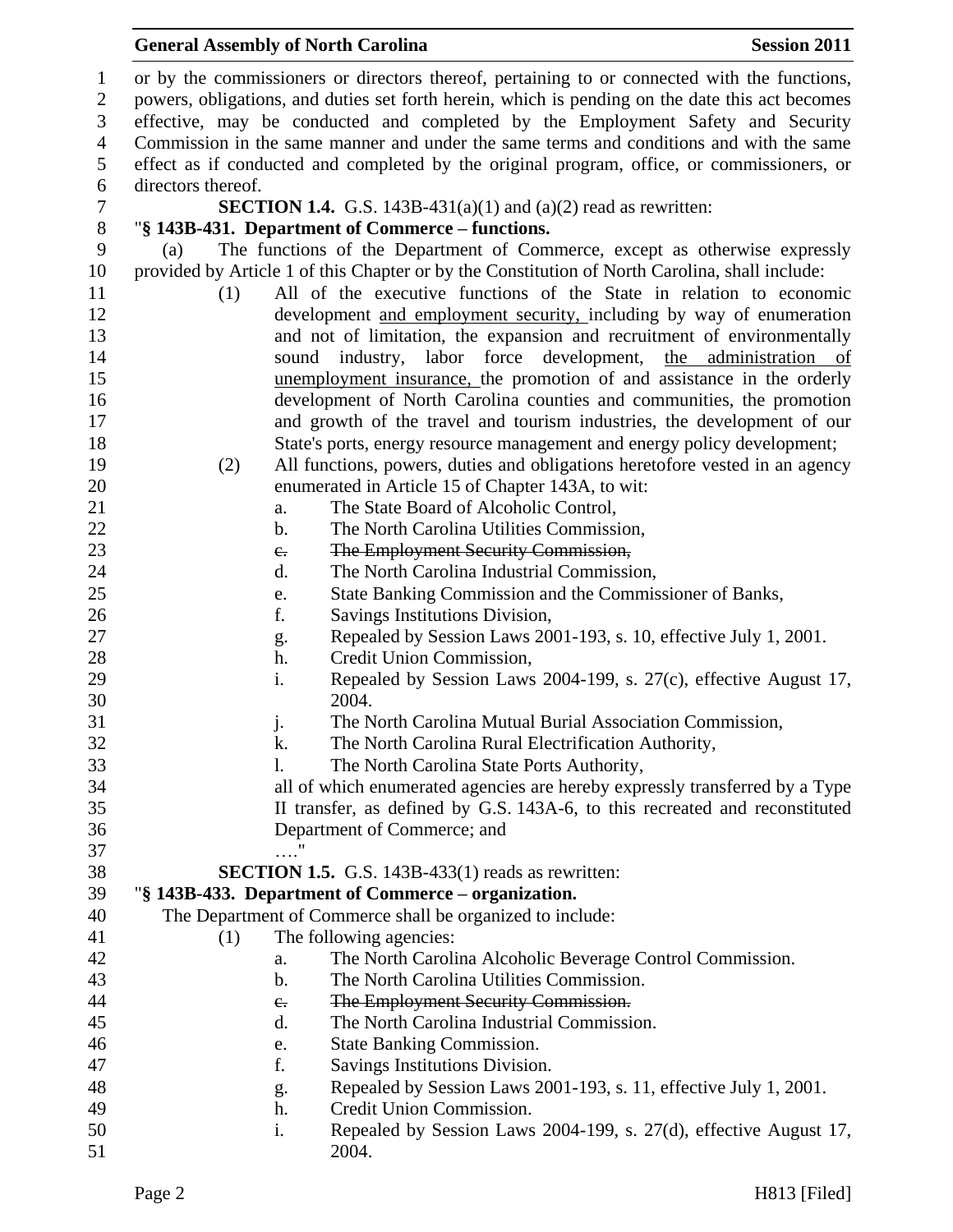|                                     |                | <b>General Assembly of North Carolina</b>                                                               | <b>Session 2011</b> |
|-------------------------------------|----------------|---------------------------------------------------------------------------------------------------------|---------------------|
|                                     | j.             | The North Carolina Mutual Burial Association Commission.                                                |                     |
|                                     | k.             | North Carolina Cemetery Commission.                                                                     |                     |
|                                     | 1.             | The North Carolina Rural Electrification Authority.                                                     |                     |
|                                     | m.             | Repealed by Session Laws 1985, c. 757, s. 179(d).                                                       |                     |
|                                     | n.             | North Carolina Science and Technology Research Center.                                                  |                     |
|                                     | 0.             | The North Carolina State Ports Authority.                                                               |                     |
|                                     | p.             | Repealed by Session Laws 2010-180, s. 7(f), effective August 2,                                         |                     |
|                                     |                | 2010.                                                                                                   |                     |
|                                     | q.             | Economic Development Board.                                                                             |                     |
|                                     | r.             | Labor Force Development Council.                                                                        |                     |
|                                     | s.,            | t. Repealed by Session Laws 2000, c. 140, s. 76.(j), effective                                          |                     |
|                                     |                | September 30, 2000.                                                                                     |                     |
|                                     | u.             | Navigation and Pilotage Commissions established by Chapter 76 of                                        |                     |
|                                     |                | the General Statutes.                                                                                   |                     |
|                                     | V.             | Repealed by Session Laws 1993, c. 321, s. 313b.                                                         |                     |
| (2)                                 |                | Those agencies which are transferred to the Department of Commerce                                      |                     |
|                                     |                | including the:                                                                                          |                     |
|                                     | a.             | Community Assistance Division.                                                                          |                     |
|                                     | b.             | <b>Community Development Council.</b>                                                                   |                     |
|                                     | $\mathbf{c}$ . | Employment and Training Division.                                                                       |                     |
|                                     | d.             | Job Training Coordinating Council.                                                                      |                     |
| (3)                                 |                | The Division of Employment Security.                                                                    |                     |
|                                     |                | $\left(\frac{3}{4}\right)$ Such divisions as may be established pursuant to Article 1 of this Chapter." |                     |
|                                     |                | <b>SECTION 1.6.</b> G.S. 143B-343 $(c)$ reads as rewritten:                                             |                     |
| (c)                                 |                | Advice and Staff. - The Secretaries of Administration, State, and Transportation,                       |                     |
|                                     |                | the Commissioners of Agriculture and Labor, and the State Treasurer, or their designees, shall          |                     |
|                                     |                | advise the Board on economic development activities within the responsibility of their                  |                     |
|                                     |                | respective departments. Clerical and professional staff support to the Economic Development             |                     |
|                                     |                | Board shall be provided by an Interagency Economic Development Group composed of                        |                     |
|                                     |                | representatives of the following State agencies:                                                        |                     |
| (1)                                 |                | The Department of Administration.                                                                       |                     |
| (2)                                 |                | The Department of Agriculture and Consumer Services.                                                    |                     |
| (3)                                 |                | The Division of Employment Security Commission. Security.                                               |                     |
| (4)                                 |                | The Department of Labor.                                                                                |                     |
| (5)                                 |                | The Department of Transportation.                                                                       |                     |
|                                     |                | The Department of Commerce shall have the responsibility for coordinating the activities and            |                     |
|                                     |                | efforts of the Interagency Economic Development Group."                                                 |                     |
|                                     |                | <b>SECTION 1.7.</b> G.S. 143B-438.10(b)(1) reads as rewritten:                                          |                     |
| " $(b)$                             |                | Membership; Terms. - The Commission on Workforce Development shall consist                              |                     |
| of 38 members appointed as follows: |                |                                                                                                         |                     |
| (1)                                 |                | By virtue of their offices, the following department and agency heads or                                |                     |
|                                     |                | their respective designees shall serve on the Commission: the Secretary of                              |                     |
|                                     |                | the Department of Health and Human Services, the Chair-Assistant Secretary                              |                     |
|                                     |                | of Commerce in charge of the Division of Employment Security                                            |                     |
|                                     |                | Commission, Security, the Superintendent of Public Instruction, the                                     |                     |
|                                     |                | President of the Community Colleges System Office, the Commissioner of                                  |                     |
|                                     |                | the Department of Labor, and the Secretary of the Department of                                         |                     |
|                                     | Commerce."     |                                                                                                         |                     |
| 143B-438.16.<br>"§                  |                | SECTION 1.8. G.S. 143B-438.16 reads as rewritten:                                                       |                     |
|                                     |                | Trade Jobs for Success initiative established; funds; program<br>components and guidelines.             |                     |
|                                     |                |                                                                                                         |                     |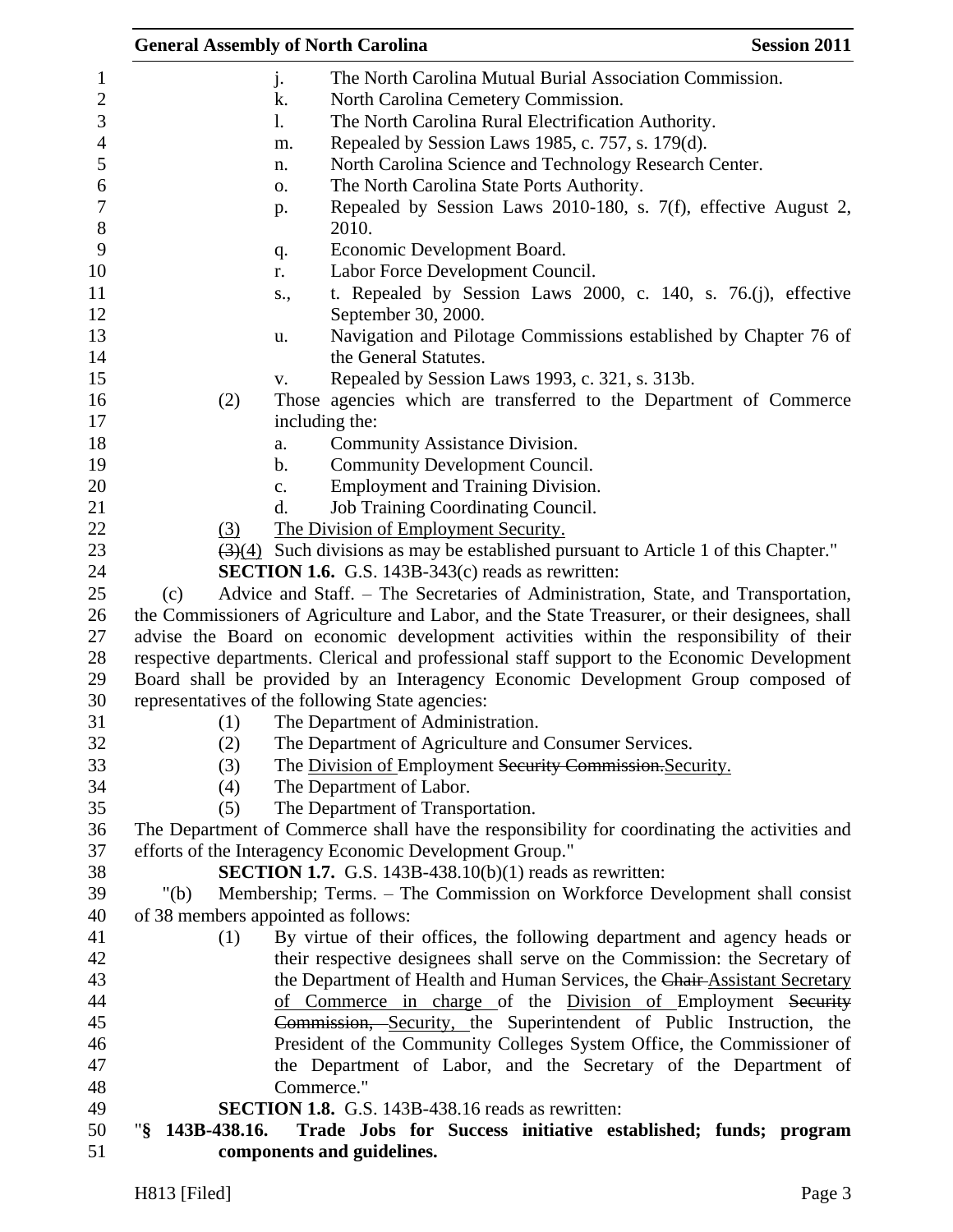|              |                                                                                           | <b>General Assembly of North Carolina</b>                                                      | <b>Session 2011</b> |  |  |
|--------------|-------------------------------------------------------------------------------------------|------------------------------------------------------------------------------------------------|---------------------|--|--|
| $\mathbf{1}$ | (a)                                                                                       | There is established within the Department of Commerce the Trade Jobs for Success              |                     |  |  |
| $\mathbf{2}$ |                                                                                           | (TJS) initiative. The Department of Commerce shall lead the TJS initiative in cooperation with |                     |  |  |
| 3            |                                                                                           | the Employment Security Commission and the Community Colleges System Office.                   |                     |  |  |
| 4            | There is created in the Department of Commerce a special, nonreverting fund called<br>(b) |                                                                                                |                     |  |  |
| 5            | the Trade Jobs for Success Fund (Fund). The Fund shall be used to implement the TJS       |                                                                                                |                     |  |  |
| 6            |                                                                                           | initiative. The Department of Commerce shall develop guidelines for administration of the TJS  |                     |  |  |
| 7            |                                                                                           | initiative and the Fund. An advisory council shall assist the Secretary of Commerce in the     |                     |  |  |
| $8\,$        |                                                                                           | administration of the Fund. The members of the advisory council shall include:                 |                     |  |  |
| 9            | (1)                                                                                       | The Chairman Assistant Secretary of Commerce in charge of the Division of                      |                     |  |  |
| 10           |                                                                                           | Employment Security Commission Security or that officer's designee.                            |                     |  |  |
| 11           | (2)                                                                                       | The President of the Community Colleges System or that officer's designee.                     |                     |  |  |
| 12           | (3)                                                                                       | The State Auditor or that officer's designee.                                                  |                     |  |  |
| 13           | (4)                                                                                       | A representative of a statewide association to further the interests of business               |                     |  |  |
| 14           |                                                                                           | and industry in North Carolina designated by the Secretary of Commerce.                        |                     |  |  |
| 15           | (c)                                                                                       | At a minimum, the Trade Jobs for Success initiative shall include the following                |                     |  |  |
| 16           | programmatic components:                                                                  |                                                                                                |                     |  |  |
| 17           | (1)                                                                                       | Displaced workers participating in the TJS initiative shall receive (i)                        |                     |  |  |
| 18           |                                                                                           | on-the-job training to learn new job skills and (ii) educational assistance or                 |                     |  |  |
| 19           |                                                                                           | remedial education specifically designed to help displaced workers qualify                     |                     |  |  |
| 20           |                                                                                           | for new jobs.                                                                                  |                     |  |  |
| 21           | (2)                                                                                       | Displaced workers participating in the TJS initiative shall not lose their                     |                     |  |  |
| 22           |                                                                                           | eligibility for unemployment insurance benefits while they are in the                          |                     |  |  |
| 23           |                                                                                           | program and may receive wage supplements, as appropriate.                                      |                     |  |  |
| 24           | (3)                                                                                       | In-State relocation assistance, in appropriate instances, where participating                  |                     |  |  |
| 25           |                                                                                           | individuals must relocate to work for participating employers.                                 |                     |  |  |
| 26           | (4)                                                                                       | Mentoring, both on and off the job, shall be provided to participants in a                     |                     |  |  |
| 27           |                                                                                           | dignified manner through telephone assistance and other appropriate means.                     |                     |  |  |
| 28           | (5)                                                                                       | Financial assistance and other incentives may be provided to participating                     |                     |  |  |
| 29           |                                                                                           | employers who provide jobs to participating displaced workers to help                          |                     |  |  |
| 30           |                                                                                           | defray the costs of providing the on-the-job training opportunities.                           |                     |  |  |
| 31           | (6)                                                                                       | Work provided by participating employers as part of the TJS initiative must                    |                     |  |  |
| 32           |                                                                                           | be full-time employment. Wages paid shall not be less than the hourly                          |                     |  |  |
| 33           |                                                                                           | entry-level wage normally paid by the employer.                                                |                     |  |  |
| 34           | (7)                                                                                       | Staff of the Division of the Employment Security Commission, Security, in                      |                     |  |  |
| 35           |                                                                                           | conjunction with other appropriate staff of the Department of Commerce,                        |                     |  |  |
| 36           |                                                                                           | shall match participating displaced workers to the most suitable employer.                     |                     |  |  |
| 37           | (8)                                                                                       | Local Employment Security Commission offices operated by the Division of                       |                     |  |  |
| 38           |                                                                                           | Employment Security and community colleges shall enter into partnership                        |                     |  |  |
| 39           |                                                                                           | agreements with local chambers of commerce, and other appropriate                              |                     |  |  |
| 40           |                                                                                           | organizations, that would encourage employer participation in the TJS                          |                     |  |  |
| 41           |                                                                                           | initiative.                                                                                    |                     |  |  |
| 42           | (9)                                                                                       | Tracking of participating individuals and businesses by the Department of                      |                     |  |  |
| 43           |                                                                                           | Commerce and the Employment Security Commission to assure program                              |                     |  |  |
| 44           |                                                                                           | integrity and effectiveness and the compilation of data to generate the                        |                     |  |  |
| 45           |                                                                                           | reports necessary to evaluate the success of the TJS initiative.                               |                     |  |  |
| 46           | (10)                                                                                      | Coordination and integration of existing programs in the Department of                         |                     |  |  |
| 47           |                                                                                           | Commerce, the Employment Security Commission, Division of Employment                           |                     |  |  |
| 48           |                                                                                           | Security, and the North Carolina Community College System in a manner                          |                     |  |  |
| 49           |                                                                                           | that maximizes the flexibility of these agencies to effectively assist                         |                     |  |  |
| 50           |                                                                                           | participating individuals and businesses."                                                     |                     |  |  |
| 51           |                                                                                           | <b>SECTION 1.9.</b> G.S. 143B-438.17 $(c)$ reads as rewritten:                                 |                     |  |  |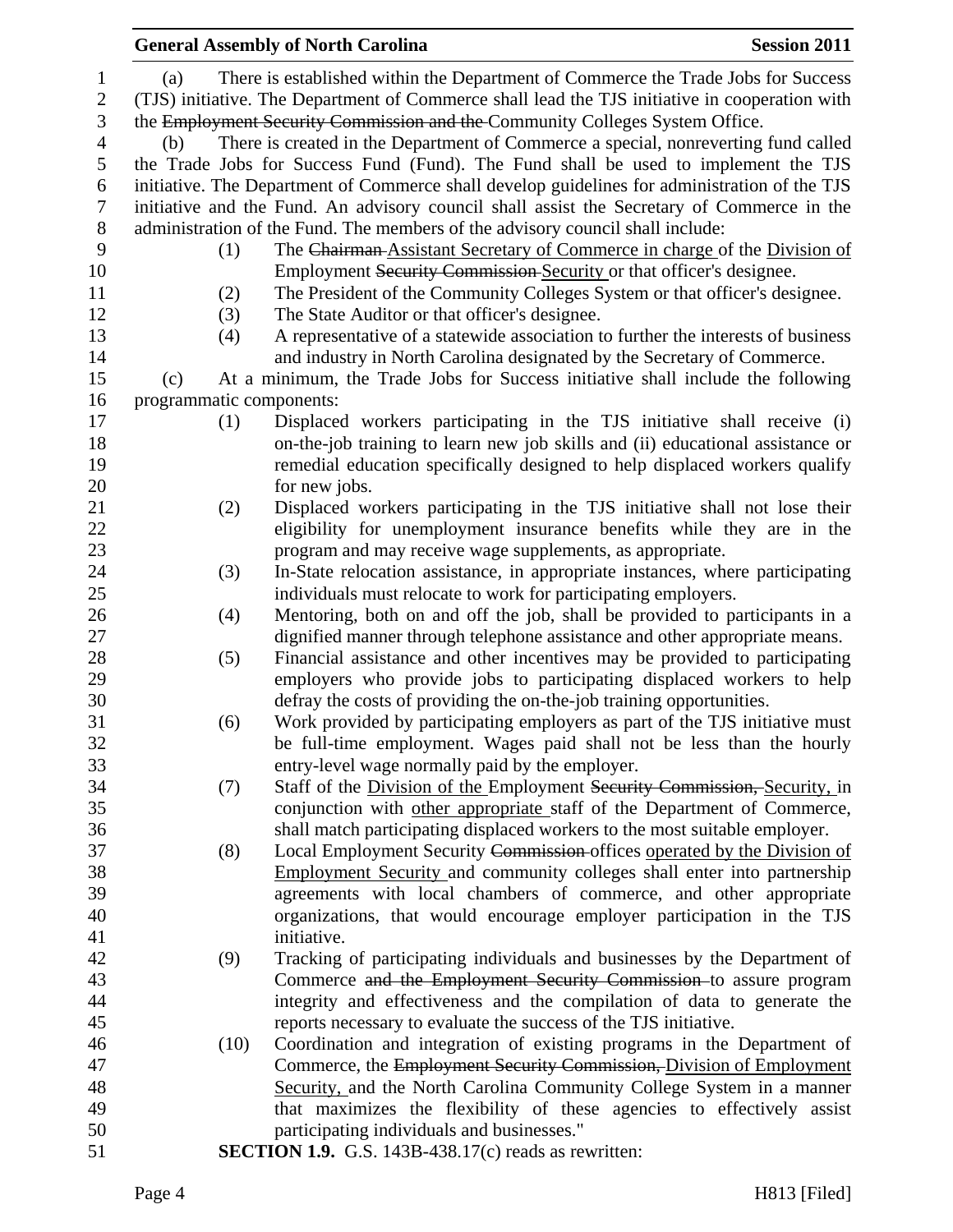|                 |                  | <b>General Assembly of North Carolina</b>                                                                                                                                                                                                                                                                                                                                                                                                                                                                                                                                                                                                                                                                                                                                                                                                               | <b>Session 2011</b> |
|-----------------|------------------|---------------------------------------------------------------------------------------------------------------------------------------------------------------------------------------------------------------------------------------------------------------------------------------------------------------------------------------------------------------------------------------------------------------------------------------------------------------------------------------------------------------------------------------------------------------------------------------------------------------------------------------------------------------------------------------------------------------------------------------------------------------------------------------------------------------------------------------------------------|---------------------|
| " $(c)$         |                  | Beginning January 1, 2006, the Department of Commerce, in conjunction with the<br>Employment Security Commission Division of Employment Security and the Community<br>Colleges System Office, shall publish a comprehensive annual written report on the Trade Jobs<br>for Success initiative. The annual report shall include a detailed explanation of outcomes and<br>future planning for the TJS initiative and legislative proposals and recommendations regarding<br>statutory changes needed to maximize the effectiveness and flexibility of the TJS initiative.<br>Copies of the annual report shall be provided to the Governor, to the Joint Legislative<br>Commission on Governmental Operations, to the chairs of the Senate and House of<br>Representatives Appropriations Committees, and to the Fiscal Research Division of the General |                     |
| Assembly."      |                  |                                                                                                                                                                                                                                                                                                                                                                                                                                                                                                                                                                                                                                                                                                                                                                                                                                                         |                     |
|                 |                  | <b>SECTION 1.10.(a)</b> G.S. 150B-1(c) reads as rewritten:<br>"§ 150B-1. Policy and scope.                                                                                                                                                                                                                                                                                                                                                                                                                                                                                                                                                                                                                                                                                                                                                              |                     |
| (c)             |                  | Full Exemptions. – This Chapter applies to every agency except:                                                                                                                                                                                                                                                                                                                                                                                                                                                                                                                                                                                                                                                                                                                                                                                         |                     |
|                 | (1)              | The North Carolina National Guard in exercising its court-martial<br>jurisdiction.                                                                                                                                                                                                                                                                                                                                                                                                                                                                                                                                                                                                                                                                                                                                                                      |                     |
|                 | (2)              | The Department of Health and Human Services in exercising its authority<br>over the Camp Butner reservation granted in Article 6 of Chapter 122C of<br>the General Statutes.                                                                                                                                                                                                                                                                                                                                                                                                                                                                                                                                                                                                                                                                            |                     |
|                 | (3)              | The Utilities Commission.                                                                                                                                                                                                                                                                                                                                                                                                                                                                                                                                                                                                                                                                                                                                                                                                                               |                     |
|                 | (4)              | The Industrial Commission.                                                                                                                                                                                                                                                                                                                                                                                                                                                                                                                                                                                                                                                                                                                                                                                                                              |                     |
|                 | $\left(5\right)$ | The Employment Security Commission.                                                                                                                                                                                                                                                                                                                                                                                                                                                                                                                                                                                                                                                                                                                                                                                                                     |                     |
|                 | (6)              | The State Board of Elections in administering the HAVA Administrative                                                                                                                                                                                                                                                                                                                                                                                                                                                                                                                                                                                                                                                                                                                                                                                   |                     |
|                 |                  | Complaint Procedure of Article 8A of Chapter 163 of the General Statutes.                                                                                                                                                                                                                                                                                                                                                                                                                                                                                                                                                                                                                                                                                                                                                                               |                     |
|                 | (7)              | The North Carolina State Lottery.                                                                                                                                                                                                                                                                                                                                                                                                                                                                                                                                                                                                                                                                                                                                                                                                                       |                     |
|                 | (8)              | (Expires June 30, 2012) Except as provided in G.S. 150B-21.1B, any                                                                                                                                                                                                                                                                                                                                                                                                                                                                                                                                                                                                                                                                                                                                                                                      |                     |
|                 |                  | agency with respect to contracts, disputes, protests, and/or claims arising out<br>of or relating to the implementation of the American Recovery and                                                                                                                                                                                                                                                                                                                                                                                                                                                                                                                                                                                                                                                                                                    |                     |
|                 |                  | Reinvestment Act of 2009 (Public Law 111-5)."                                                                                                                                                                                                                                                                                                                                                                                                                                                                                                                                                                                                                                                                                                                                                                                                           |                     |
|                 |                  | <b>SECTION 1.10.(b)</b> G.S. 150B-1(e) is amended by adding a new subdivision to                                                                                                                                                                                                                                                                                                                                                                                                                                                                                                                                                                                                                                                                                                                                                                        |                     |
| read:           |                  |                                                                                                                                                                                                                                                                                                                                                                                                                                                                                                                                                                                                                                                                                                                                                                                                                                                         |                     |
| " $(e)$         |                  | Exemptions From Contested Case Provisions. - The contested case provisions of<br>this Chapter apply to all agencies and all proceedings not expressly exempted from the Chapter.<br>The contested case provisions of this Chapter do not apply to the following:                                                                                                                                                                                                                                                                                                                                                                                                                                                                                                                                                                                        |                     |
|                 |                  |                                                                                                                                                                                                                                                                                                                                                                                                                                                                                                                                                                                                                                                                                                                                                                                                                                                         |                     |
|                 | (18)             | The Department of Commerce for hearings and appeals authorized under                                                                                                                                                                                                                                                                                                                                                                                                                                                                                                                                                                                                                                                                                                                                                                                    |                     |
|                 |                  | Chapter 96 of the General Statutes."                                                                                                                                                                                                                                                                                                                                                                                                                                                                                                                                                                                                                                                                                                                                                                                                                    |                     |
|                 |                  | The Department of Commerce, Division of Employment<br>SECTION $1.10(c)$                                                                                                                                                                                                                                                                                                                                                                                                                                                                                                                                                                                                                                                                                                                                                                                 |                     |
|                 |                  | Security and Insurance, shall adopt all existing rules and regulations in accordance with Article                                                                                                                                                                                                                                                                                                                                                                                                                                                                                                                                                                                                                                                                                                                                                       |                     |
|                 |                  | 2A of Chapter 150B of the General Statutes. Any existing rule that has not been readopted by                                                                                                                                                                                                                                                                                                                                                                                                                                                                                                                                                                                                                                                                                                                                                            |                     |
|                 |                  | December 31, 2012, shall expire.                                                                                                                                                                                                                                                                                                                                                                                                                                                                                                                                                                                                                                                                                                                                                                                                                        |                     |
|                 |                  |                                                                                                                                                                                                                                                                                                                                                                                                                                                                                                                                                                                                                                                                                                                                                                                                                                                         |                     |
|                 |                  | PART II. SUBSTANTIVE AMENDMENTS AND CONFORMING CHANGES TO THE                                                                                                                                                                                                                                                                                                                                                                                                                                                                                                                                                                                                                                                                                                                                                                                           |                     |
|                 |                  | <b>EMPLOYMENT SECURITY LAWS</b>                                                                                                                                                                                                                                                                                                                                                                                                                                                                                                                                                                                                                                                                                                                                                                                                                         |                     |
|                 |                  | <b>SECTION 2.1.</b> G.S. 96-1 reads as rewritten:                                                                                                                                                                                                                                                                                                                                                                                                                                                                                                                                                                                                                                                                                                                                                                                                       |                     |
| "§ 96-1. Title. |                  |                                                                                                                                                                                                                                                                                                                                                                                                                                                                                                                                                                                                                                                                                                                                                                                                                                                         |                     |
|                 |                  | This Chapter shall be known and may be cited as the "Employment Security Law." Any                                                                                                                                                                                                                                                                                                                                                                                                                                                                                                                                                                                                                                                                                                                                                                      |                     |
|                 |                  | reference to the Unemployment Compensation Commission shall be deemed a reference to the                                                                                                                                                                                                                                                                                                                                                                                                                                                                                                                                                                                                                                                                                                                                                                |                     |
|                 |                  | Employment Security Commission Department of Commerce, Division of Employment                                                                                                                                                                                                                                                                                                                                                                                                                                                                                                                                                                                                                                                                                                                                                                           |                     |
|                 |                  | Security (DES), and all powers, duties, funds, records, etc., of the Unemployment                                                                                                                                                                                                                                                                                                                                                                                                                                                                                                                                                                                                                                                                                                                                                                       |                     |
|                 |                  | Compensation Commission are transferred to the Employment Security Commission.                                                                                                                                                                                                                                                                                                                                                                                                                                                                                                                                                                                                                                                                                                                                                                          |                     |
|                 |                  | Commission, and the Employment Security Commission, are transferred to the DES."                                                                                                                                                                                                                                                                                                                                                                                                                                                                                                                                                                                                                                                                                                                                                                        |                     |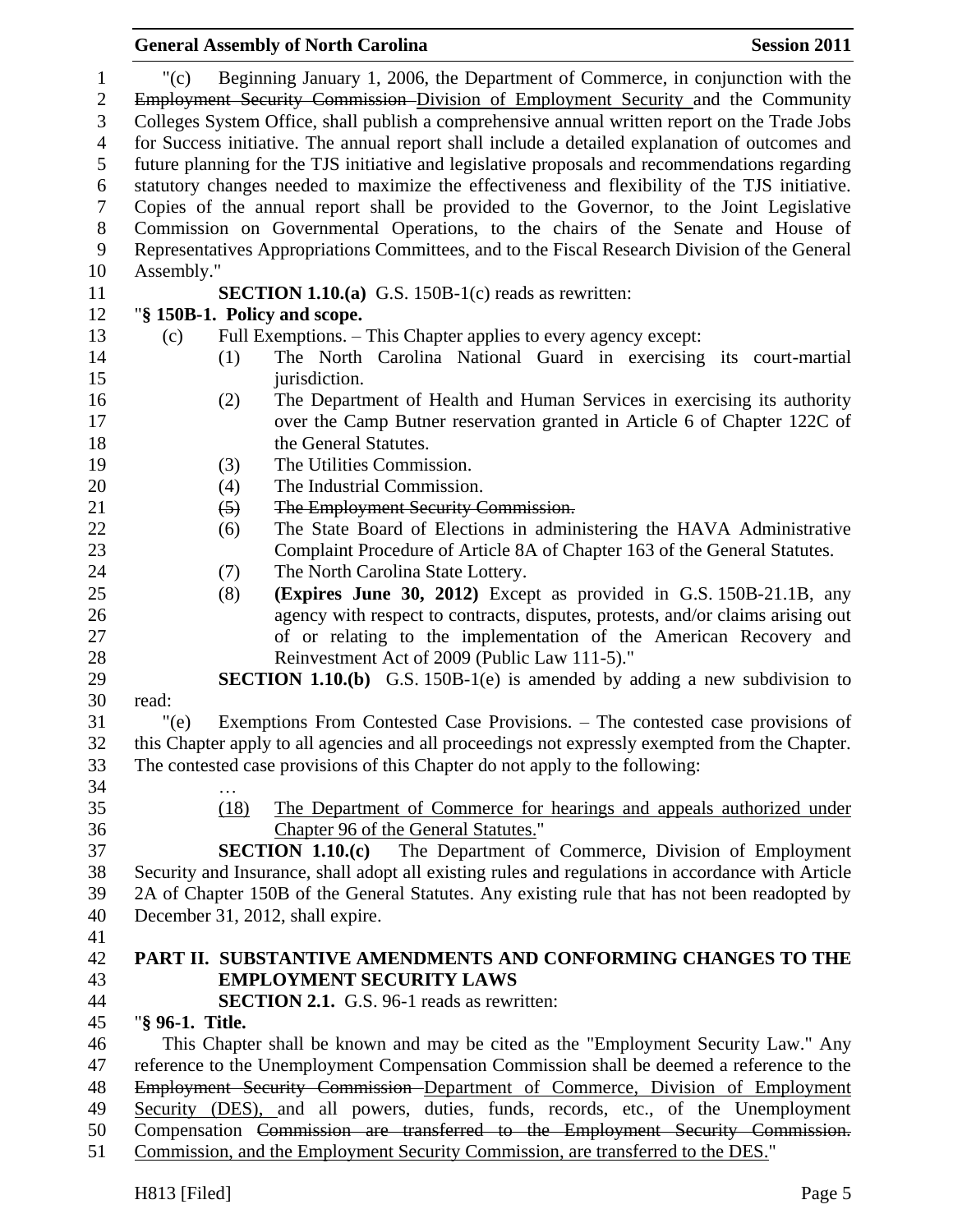# **SECTION 2.2.** G.S. 96-3 reads as rewritten: "**§ 96-3. Employment Security Commission.Division of Employment Security.** The Division of Employment Security (DES) is created within the Department of Commerce and shall administer the provisions of this Chapter under the supervision of the Assistant Secretary of Commerce through two coordinate sections: the Employment Security Section and the Employment Insurance Section. The Employment Security Section shall administer the employment services functions of the Division. The Employment Insurance 8 Section shall administer the unemployment taxation and assessment functions of the Division. (a) Organization. – There is hereby created a commission to be known as the 10 Employment Security Commission of North Carolina. The Commission shall consist of seven 11 members to be appointed by the Governor on or before July 1, 1941. The Governor shall have the power to designate the member of said Commission who shall act as the chairman thereof. The chairman of the Commission shall not engage in any other business, vocation or employment. Three members of the Commission shall be appointed by the Governor to serve 15 for a term of two years. Three members shall be appointed to serve for a term of four years, and upon the expiration of the respective terms, the successors of said members shall be appointed for a term of four years each, thereafter, and the member of said Commission designated by the Governor as chairman shall serve at the pleasure of the Governor. Any member appointed to fill a vacancy occurring in any of the appointments made by the Governor prior to the expiration of the term for which his predecessor was appointed shall be appointed for the 21 remainder of such term. The Governor may at any time after notice and hearing, remove any Commissioner for gross inefficiency, neglect of duty, malfeasance, misfeasance, or 23 nonfeasance in office. (b) Divisions. – The Commission shall establish two coordinate divisions: the North Carolina State Employment Service Division, created pursuant to G.S. 96-20, and the Unemployment Insurance Division. Each division shall be responsible for the discharge of its distinctive functions. Each division shall be a separate administrative unit with respect to personnel and duties, except insofar as the Commission may find that such separation is impracticable. Notwithstanding any other provision of this Chapter, administrative organization of the agency shall be in accordance with that which the Commission finds most desirable in order to perform the duties and functions of the agency. (c) Salaries. – The chairman of the Employment Security Commission of North Carolina, appointed by the Governor, shall be paid from the Employment Security Administration Fund a salary payable on a monthly basis, which salary shall be the same as the salary fixed by the General Assembly in the Current Operations Appropriations Act for the Secretary of Commerce, and the members of the Commission, other than the chairman, shall each receive the same amount per diem for their services as is provided for the members of other State boards, commissions, and committees who receive compensation for their services as such, including necessary time spent in traveling to and from his place of residence within 40 the State to the place of meeting while engaged in the discharge of the duties of his office and 41 his actual traveling expenses, the same to be paid from the aforesaid fund. (d) Quorum. – The chairman or his designee and three members of the Commission shall constitute a quorum." **SECTION 2.3.** G.S. 96-4 reads as rewritten: "**§ 96-4. Administration.Administration; powers and duties of the Assistant Secretary; Board of Review.** (a) Duties and Powers of Commission. the Secretary and Assistant Secretary. – It shall 48 be the duty of the Commission-Secretary of the Department of Commerce to administer this Chapter. Chapter. The Secretary shall appoint an Assistant Secretary to assist in the implementation of the Employment Security Laws and the oversight of the Division of Employment Security.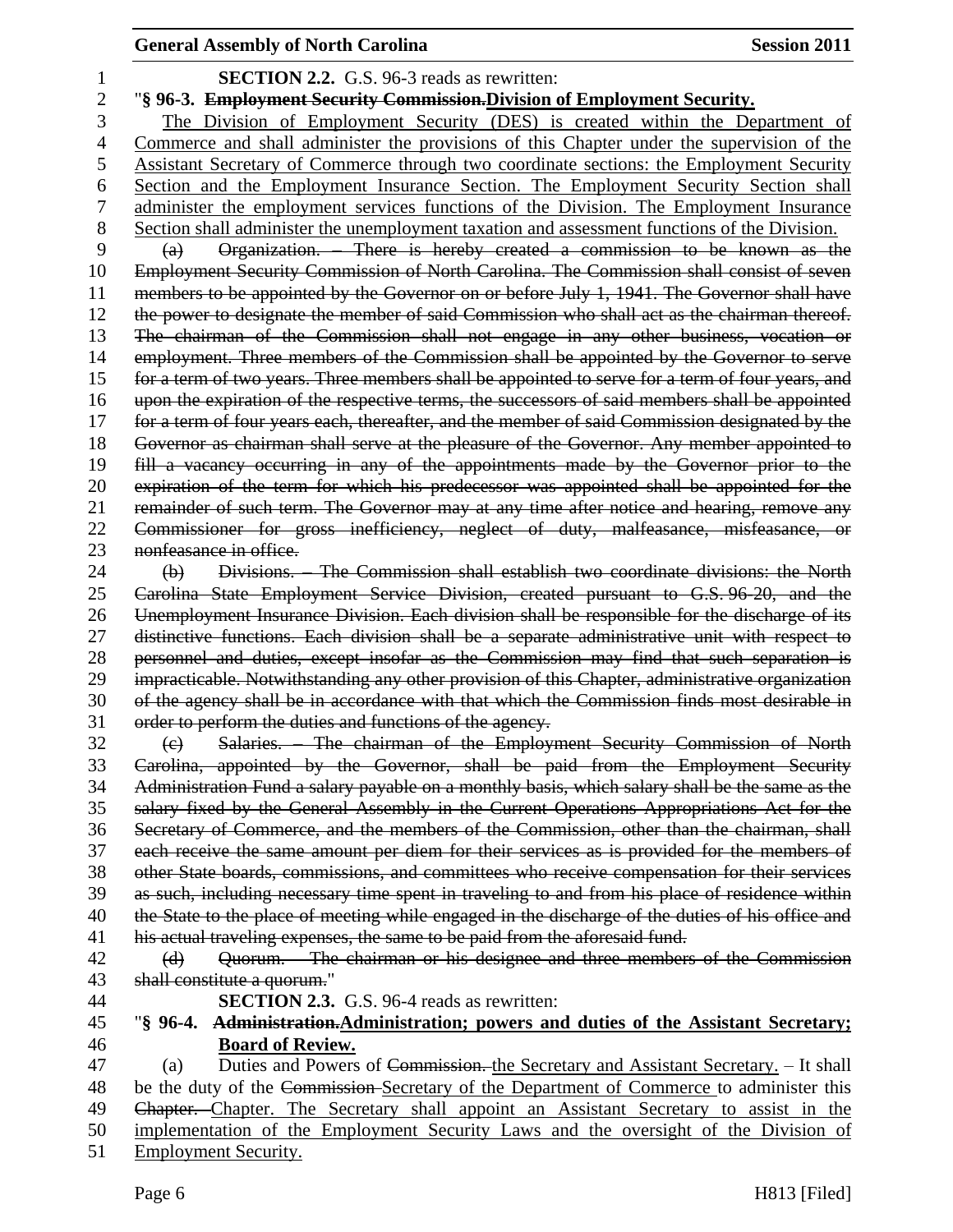(b) Board of Review. – The Governor shall appoint a three-person Board of Review to determine appeals policies and procedures and to hear appeals arising from the decisions and determinations of the Employment Security Section and the Employment Insurance Section. The Board of Review shall be comprised of one member representing employers, one member representing employees, and one member representing the general public. Members of the Board of Review are subject to confirmation by the General Assembly and shall serve four-year terms. The member appointed to represent the general public shall serve as chair of the Board of Review and shall be a licensed attorney. The annual salaries of the Board of Review shall be set by the General Assembly in the current Operations Appropriations Act.The Commission 10 shall meet at least once in each 60 days and may hold special meetings at any time at the call of the chairman or any three members of the Commission, and the Commission shall have power and authority to adopt, amend, or rescind such rules and regulations, to employ such persons, make such expenditures, require such reports, make such investigations, and take such other 14 action as it deems necessary or suitable in the administration of this Chapter. Such rules and regulations shall be effective upon publication in the manner, not inconsistent with the provisions of this Chapter, which the Commission shall prescribe. The Commission

 (c) Procedures. – The Secretary of the Department of Commerce shall determine its 18 own the organization and methods of procedure of the Division in accordance with the provisions of this Chapter, and shall have an official seal which shall be judicially noticed. The 20 chairman of said Commission shall, Assistant Secretary shall, except as otherwise provided by 21 the Commission, Secretary, be vested with all authority of the Commission, Secretary under this Chapter, including the authority to conduct hearings and make decisions and 23 determinations, when the Commission is not in session and shall execute all orders, rules and 24 regulations established by said Commission. the Secretary. Not later than November 20 25 preceding the meeting of the General Assembly, the Commission-Secretary shall submit to the Governor a report covering the administration and operation of this Chapter during the preceding biennium, and shall make such recommendation for amendments to this Chapter as 28 the Commission-Secretary deems proper. Such The report shall include a balance sheet of the moneys in the fund in which there shall be provided, if possible, a reserve against the liability in future years to pay benefits in excess of the then current contributions, which reserve shall be set up by the Commission Secretary in accordance with accepted actuarial principles on the basis of statistics of employment, business activity, and other relevant factors for the longest possible period. Whenever the Commission Secretary believes that a change in contribution or 34 benefit rates will become necessary to protect the solvency of the fund, it the Secretary shall promptly so inform the Governor and the legislature, and make recommendations with respect thereto.

 (b)(d) Regulations and General and Special Rules. – Rule Making. – Rules adopted to implement the Employment Security Laws in accordance with this Chapter shall be made pursuant to Article 2 of Chapter 150B of the General Statutes, the Administrative Procedures 40 Act. General and special rules may be adopted, amended, or rescinded by the Commission only 41 after public hearing or opportunity to be heard thereon, of which proper notice has been given by mail to the last known address in cases of special rules, or by publication as herein provided, and by one publication as herein provided as to general rules. The Commission shall not take final action on a general or special rule that has a substantial economic impact, as defined in G.S. 150B-21.4(b1), until 60 days after the Office of State Budget and Management has prepared a fiscal note for the rule. General rules shall become effective 10 days after filing with the Secretary of State and publication in one or more newspapers of general circulation in this State. Special rules shall become effective 10 days after notification to or mailing to the last known address of the individuals or concerns affected thereby. Before the adoption, amendment, or repeal of any permanent regulation, the Commission shall publish notice of the public hearing and offer any person an opportunity to present data, opinions, and arguments.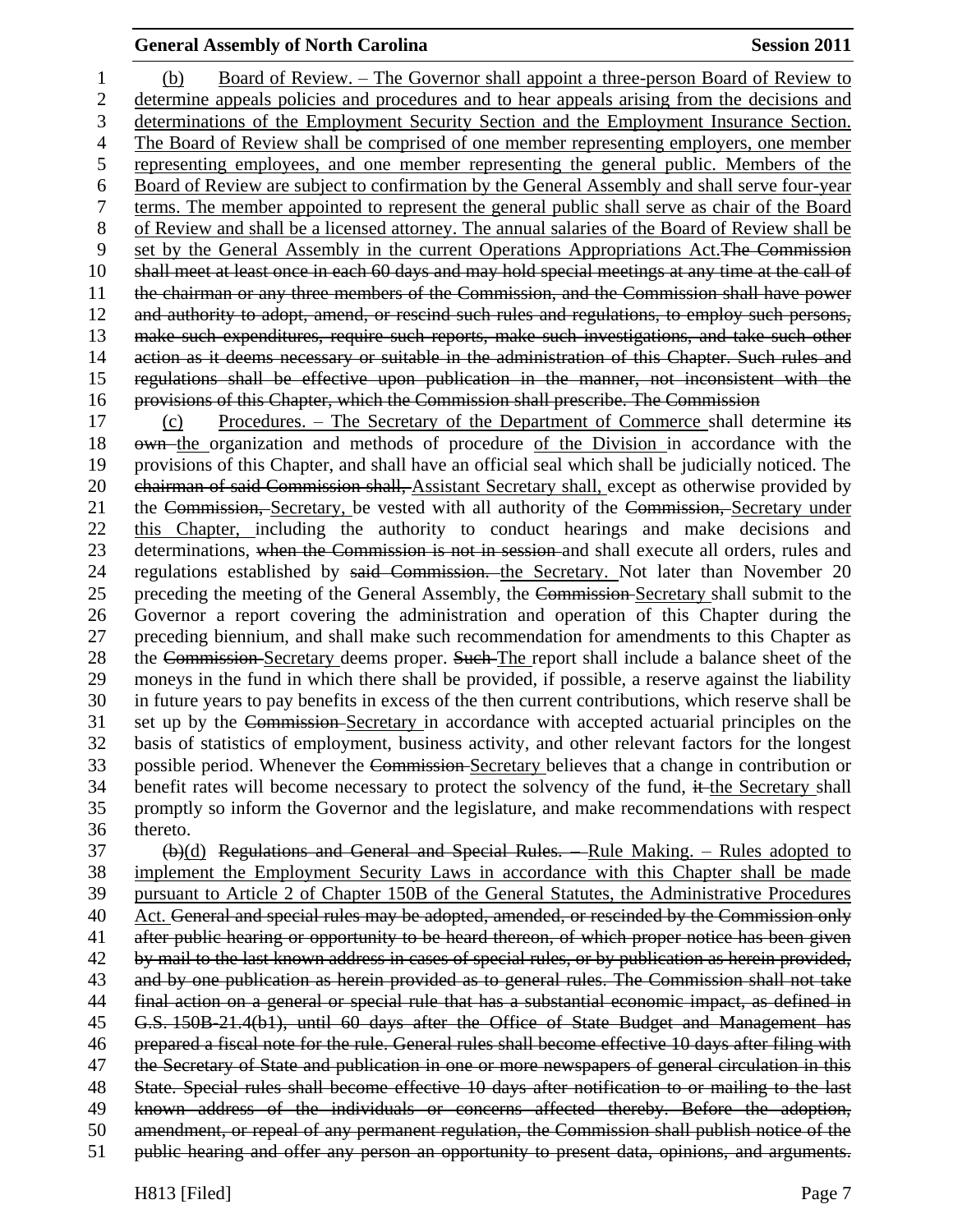The notice shall be published in one or more newspapers of general circulation in this State at least 10 days before the public hearing and at least 20 days prior to the proposed effective date of the proposed permanent regulation. The published notice of public hearing shall include the time and place of the public hearing; a statement of the manner in which data, opinions, and arguments may be submitted to or before the Commission; a statement of the terms or substance of the proposed regulation; a statement of whether a fiscal note has been or will be prepared for the proposed regulation; and the proposed effective date of the regulation. Any permanent regulation adopted after following the above procedure shall become effective on its effective date and after it is published in the manner provided for in subsection (c) as well as such additional publication as the Commission deems appropriate. Additionally, the Commission shall provide notice of adoption by mail to the last known addresses of all persons who submitted data, opinions, or arguments to the Commission with respect to the regulation. Temporary regulations may be adopted, amended, or rescinded by the Commission and shall 14 become effective in the manner and at the time prescribed by the Commission but shall remain 15 in force for no longer than 120 days.

16 (e)(e) Publication. – The Commission-Division shall cause to be printed for distribution to 17 the public the text of this Chapter, the Commission's regulations and general Division's rules, 18 and any other material the Commission-Division deems relevant and suitable, and shall furnish the same to any person upon application therefor. All publications printed shall comply with the requirements of G.S. 143-170.1.

 $(d)(f)$  Personnel. – Subject to other provisions of this Chapter, the Commission-Assistant Secretary is authorized to appoint, fix the compensation, and prescribe the duties and powers of such officers, accountants, attorneys, experts, and other persons as may be necessary in the 24 performance of its duties. It the Division's duties under this Chapter. The Assistant Secretary shall provide for the holding of examinations to determine the qualifications of applicants for the positions so classified, and except for temporary appointments not to exceed six months in duration, shall appoint its personnel on the basis of efficiency and fitness as determined in such examinations. All positions shall be filled by persons selected and appointed on a nonpartisan merit basis. The Commission Secretary of Commerce may delegate to any such person so 30 appointed such power and authority as it the Secretary deems reasonable and proper for the effective administration of this Chapter, and may, in its his or her discretion, bond any person handling moneys or signing checks hereunder.

 $\left(\frac{e}{g}\right)$  Advisory Councils. – The Upon recommendation of the Secretary of Commerce, the Governor shall appoint a State Advisory Council composed of men and women 35 representing employers, employees, and the general public, in equal numbers. The Chairman of the Commission Assistant Secretary shall be a member of the State Advisory Council and shall serve as its chairman. There shall be 15 members of the Council (other than its chairman) who shall each be appointed for a term of four years. A quorum of the State Advisory Council shall consist of the chairman, or such appointed member as he may designate, plus one half of the 40 total appointed members. The function of the Council shall be to aid the Commission-Division in formulating policies and discussing problems related to the administration of this Chapter. Each member of the State Advisory Council attending meetings of the Council shall be paid the same amount per diem for his or her services as is provided for the members of other State boards, commissions, and committees who receive compensation for their services, including necessary time spent in traveling to and from his place of residence within the State to the place of meeting while engaged in the discharge of the duties of his office, and his actual mileage and subsistence at the same rate allowed to State officials.

48 (f)(h) Employment Stabilization. – The Commission, Secretary of Commerce, in 49 consultation with the Assistant Secretary and with the advice and aid of its the advisory councils, and through its appropriate divisions, shall take all appropriate steps to reduce and prevent unemployment; to encourage and assist in the adoption of practical methods of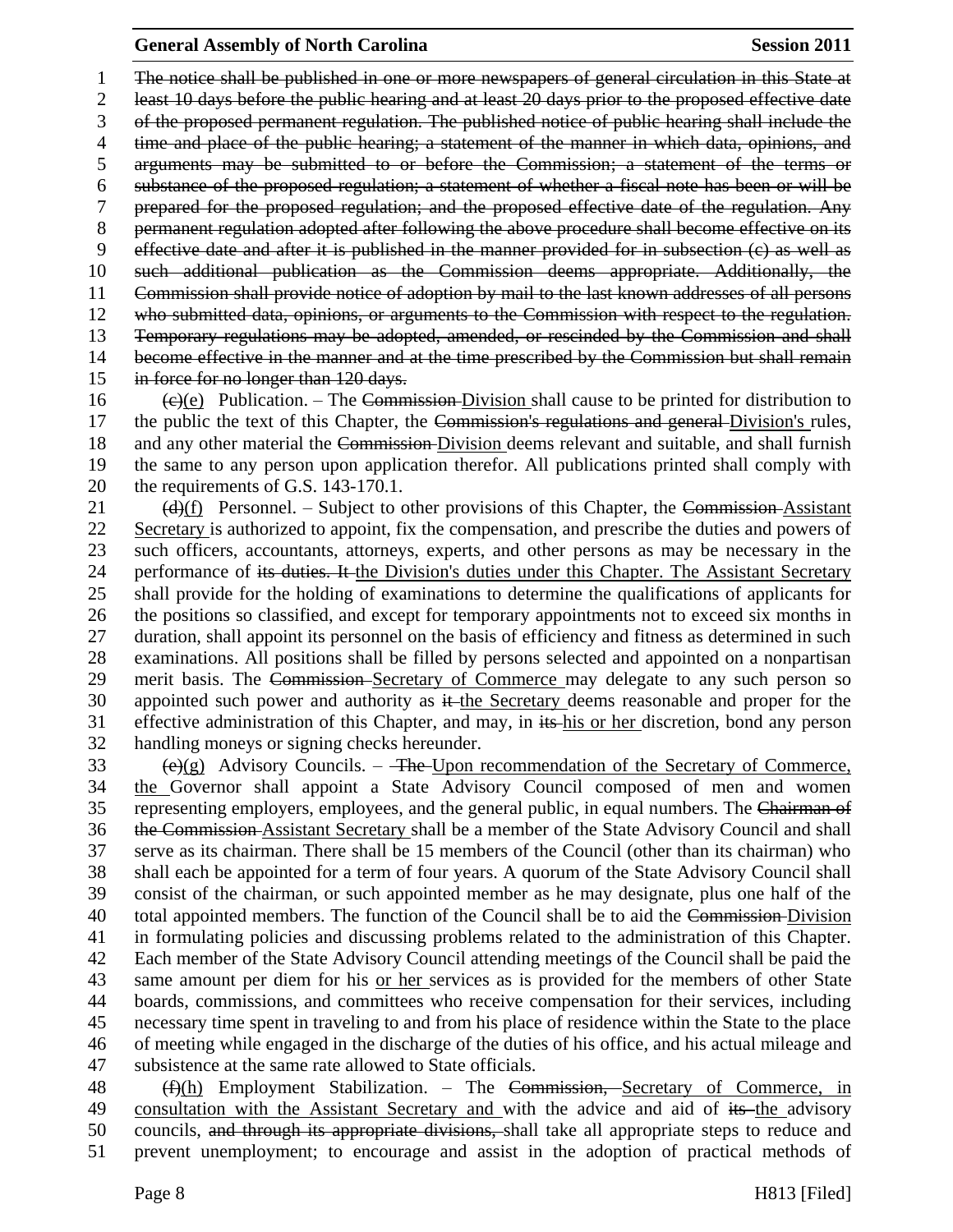vocational training, retraining and vocational guidance; to investigate, recommend, advise, and assist in the establishment and operation, by municipalities, counties, school districts, and the State, of reserves for public works to be used in times of business depression and unemployment; to promote the reemployment of unemployed workers throughout the State in every other way that may be feasible; and to these ends to carry on and publish the results of investigations and research studies.

- 7  $(g)(i)$  Records and Reports. –
- (1) Each employing unit shall keep true and accurate employment records, containing such information as the Commission Division may prescribe. 10 Such The records shall be open to inspection and be subject to being copied 11 by the Commission Division or its authorized representatives at any reasonable time and as often as may be necessary. Any employing unit doing business in North Carolina shall make available in this State to the Commission, Division such information with respect to persons, firms, or 15 other employing units performing services for it which the Commission Secretary deems necessary in connection with the administration of this 17 Chapter. The Commission-Division may require from any employing unit any sworn or unsworn reports, with respect to persons employed by it, which 19 the CommissionSecretary deems necessary for the effective administration 20 of this Chapter.
- 21 (2) If the Commission-Division finds that any employer has failed to file any report or return required by this Chapter or any regulation made pursuant hereto, or has filed a report which the Commission Division finds incorrect or insufficient, the Commission Division may make an estimate of the information required from such employer on the basis of the best evidence reasonably available to it at the time, and make, upon the basis of such estimate, a report or return on behalf of such employer, and the report or return so made shall be deemed to be prima facie correct, and the Commission Division may make an assessment based upon such report and proceed to collect contributions due thereon in the manner as set forth in G.S. 96-10(b) of this Chapter: Provided, however, that no such report or return shall be made until the employer has first been given at least 10 days' notice by registered mail to the last known address of such employer: Provided further, that no such report or return shall be used as a basis in determining whether such employing unit is an employer within the meaning of this Chapter.
- (j) Hearings. The Assistant Secretary shall appoint hearing officers or appeals referees to hear contested matters arising from the Employment Security Section and the Employment Insurance Section. Appeals from the decisions of the hearing officers or appeals referees shall be heard by the Board of Review.
- $\frac{41}{h}(k)$  Oaths and Witnesses. In the discharge of the duties imposed by this Chapter, the chairman Assistant Secretary, the Chair of the Board of Review, and any duly authorized 43 representative or member of the Commission of the Division shall have power to administer oaths and affirmations, take depositions, certify to official acts, and issue subpoenas to compel the attendance of witnesses and the production of books, papers, correspondence, memoranda, and other records deemed necessary as evidence in connection with a disputed claim or the 47 administration of this Chapter. Upon a motion, the chairman-Assistant Secretary, the Chair of 48 the Board of Review, and any duly authorized representative or member of the Commission of 49 the Division may quash a subpoena if, after a hearing, the Commission finds any of the following:any of the following findings are made: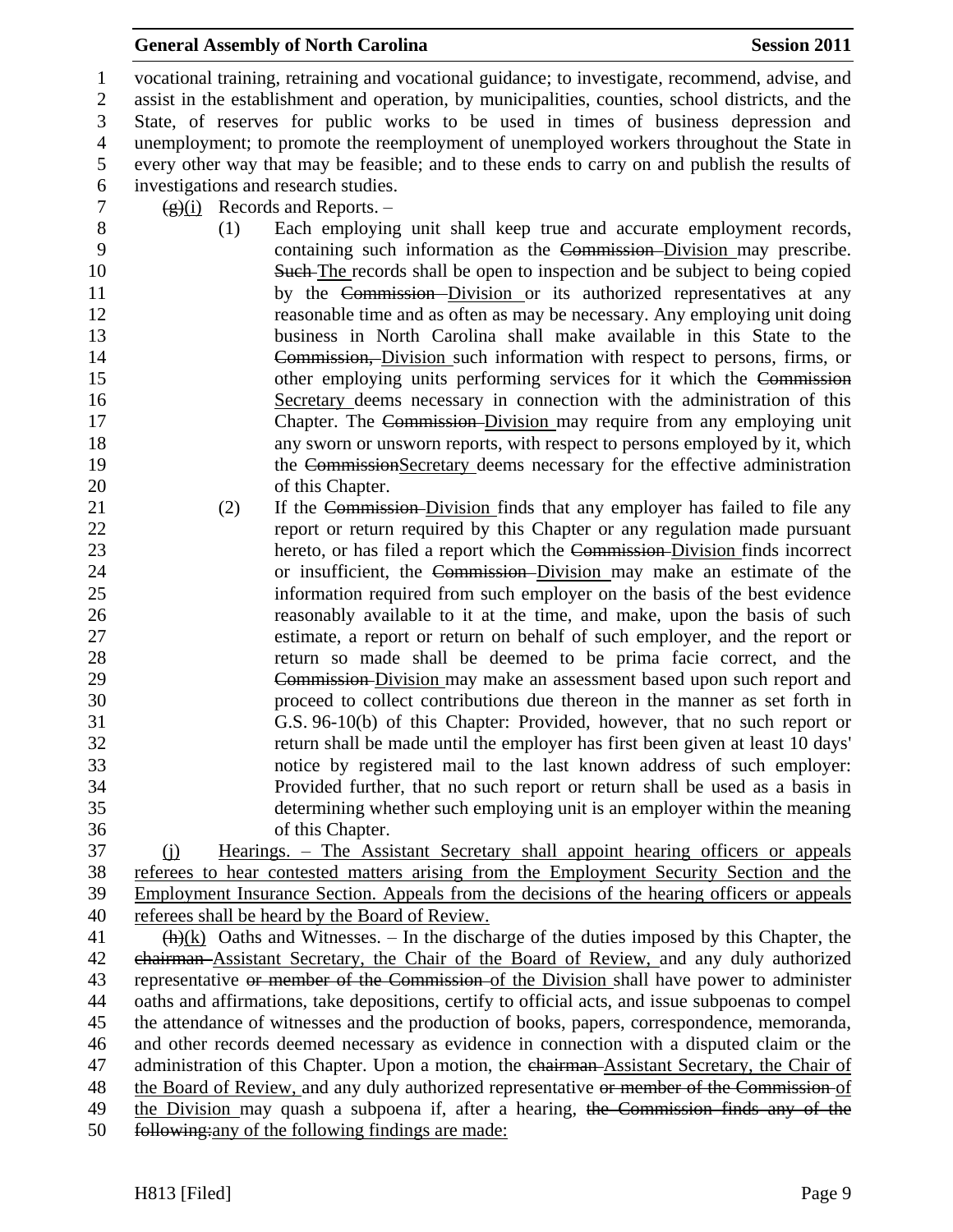|                        |     | <b>General Assembly of North Carolina</b>                                                                                                                                                                                                                                                                                                                                                                 | <b>Session 2011</b> |
|------------------------|-----|-----------------------------------------------------------------------------------------------------------------------------------------------------------------------------------------------------------------------------------------------------------------------------------------------------------------------------------------------------------------------------------------------------------|---------------------|
| 1<br>$\overline{2}$    | (1) | The subpoena requires the production of evidence that does not relate to a<br>matter in issue.                                                                                                                                                                                                                                                                                                            |                     |
| 3<br>4                 | (2) | The subpoena fails to describe with sufficient particularity the evidence<br>required to be produced.                                                                                                                                                                                                                                                                                                     |                     |
| 5<br>6                 | (3) | The subpoena is subject to being quashed for any other reason sufficient in<br>law.                                                                                                                                                                                                                                                                                                                       |                     |
| $\tau$<br>8<br>9<br>10 |     | $\frac{h(1)}{1}$ Hearing on Motion to Quash Subpoena; Appeal. – A hearing on a motion to quash a<br>subpoena pursuant to subsection $(h)(k)$ of this section shall be heard at least $1020$ days prior to<br>the hearing for which the subpoena was issued. The denial of a motion to quash a subpoena is<br>subject to immediate judicial review in the Superior Court of Wake County or in the superior |                     |
| 11                     |     | court of the county where the person subject to the subpoena resides.                                                                                                                                                                                                                                                                                                                                     |                     |
| 12                     |     | $\frac{f(x)}{f(x)}$ Subpoenas. – In case of contumacy by, or refusal to obey a subpoena issued to any                                                                                                                                                                                                                                                                                                     |                     |
| 13                     |     | person by the Commission or its Secretary, the Assistant Secretary, the Board of Review, or the                                                                                                                                                                                                                                                                                                           |                     |
| 14                     |     | Division's authorized representative, any clerk of a superior court of this State within the                                                                                                                                                                                                                                                                                                              |                     |
| 15                     |     | jurisdiction of which the inquiry is carried on or within the jurisdiction of which said person                                                                                                                                                                                                                                                                                                           |                     |
| 16                     |     | guilty of contumacy or refusal to obey is found or resides or transacts business, upon                                                                                                                                                                                                                                                                                                                    |                     |
| 17<br>18               |     | application by the Commission, Division, or its duly authorized representatives, shall have<br>jurisdiction to issue to such person an order requiring such person to appear before the                                                                                                                                                                                                                   |                     |
| 19                     |     | Commission, Division, or its duly authorized representatives, there to produce evidence if so                                                                                                                                                                                                                                                                                                             |                     |
| 20                     |     | ordered, or there to give testimony touching upon the matter under investigation or in question;                                                                                                                                                                                                                                                                                                          |                     |
| 21                     |     | and any failure to obey such order of the said clerk of superior court may be punished by the                                                                                                                                                                                                                                                                                                             |                     |
| 22                     |     | said clerk of superior court any Superior Court judge as a contempt of said court. Any person                                                                                                                                                                                                                                                                                                             |                     |
| 23                     |     | who shall, without just cause, fail or refuse to attend and testify or to answer any lawful inquiry                                                                                                                                                                                                                                                                                                       |                     |
| 24                     |     | or to produce books, papers, correspondence, memoranda, or other records in obedience to a                                                                                                                                                                                                                                                                                                                |                     |
| 25                     |     | subpoena of the Commission, Division, shall be punished by a fine of not more than fifty                                                                                                                                                                                                                                                                                                                  |                     |
| 26                     |     | dollars (\$50.00) or by imprisonment for not longer than 30 days.(\$50.00).                                                                                                                                                                                                                                                                                                                               |                     |
| 27                     |     | $\overrightarrow{()}$ (n) Protection against Self-Incrimination. – No person shall be excused from attending                                                                                                                                                                                                                                                                                              |                     |
| 28                     |     | and testifying or from producing books, papers, correspondence, memoranda, and other records                                                                                                                                                                                                                                                                                                              |                     |
| 29                     |     | before the Commission-Division, Board of Review, or in obedience to the subpoena of the                                                                                                                                                                                                                                                                                                                   |                     |
| 30                     |     | Commission-Division, Board of Review, or any member thereof, or any duly authorized                                                                                                                                                                                                                                                                                                                       |                     |
| 31                     |     | representative of the Commission, Division, or Board of Review in any cause or proceeding                                                                                                                                                                                                                                                                                                                 |                     |
| 32                     |     | before the Commission, Division, on the ground that the testimony or evidence, documentary                                                                                                                                                                                                                                                                                                                |                     |
| 33                     |     | or otherwise, required of him may tend to incriminate him or subject him to a penalty or                                                                                                                                                                                                                                                                                                                  |                     |
| 34                     |     | forfeiture; but no individual shall be prosecuted or subjected to any penalty or forfeiture for or                                                                                                                                                                                                                                                                                                        |                     |
| 35                     |     | on account of any transaction, matter, or thing concerning which he is compelled, after having                                                                                                                                                                                                                                                                                                            |                     |
| 36                     |     | claimed his privilege against self-incrimination, to testify or produce evidence, documentary or                                                                                                                                                                                                                                                                                                          |                     |
| 37                     |     | otherwise, except that such individual so testifying shall not be exempt from prosecution and                                                                                                                                                                                                                                                                                                             |                     |
| 38                     |     | punishment for perjury committed in so testifying.                                                                                                                                                                                                                                                                                                                                                        |                     |
| 39                     |     | $\frac{f(k)(0)}{k}$ State-Federal Cooperation. – In the administration of this Chapter, the Commission                                                                                                                                                                                                                                                                                                    |                     |
| 40                     |     | Division or Board of Review shall cooperate, to the fullest extent consistent with the provisions                                                                                                                                                                                                                                                                                                         |                     |
| 41                     |     | of this Chapter, with the federal agency, official, or bureau fully authorized and empowered to                                                                                                                                                                                                                                                                                                           |                     |
| 42                     |     | administer the provisions of the Social Security Act approved August 14, 1935, as amended,                                                                                                                                                                                                                                                                                                                |                     |
| 43                     |     | shall make such reports, in such form and containing such information as such federal agency,                                                                                                                                                                                                                                                                                                             |                     |
| 44                     |     | official, or bureau may from time to time require, and shall comply with such provisions as                                                                                                                                                                                                                                                                                                               |                     |

 such federal agency, official, or bureau may from time to time find necessary to assure the correctness and verification of such reports; and shall comply with the regulations prescribed by such agency, official, or bureau governing the expenditures of such sums as may be allotted

 and paid to this State under Title III of the Social Security Act for the purpose of assisting in 49 the administration of this Chapter. The Commission-Division or Board of Review shall further make its records available to the Railroad Retirement Board, created by the Railroad

Retirement Act and the Railroad Unemployment Insurance Act, and shall furnish to the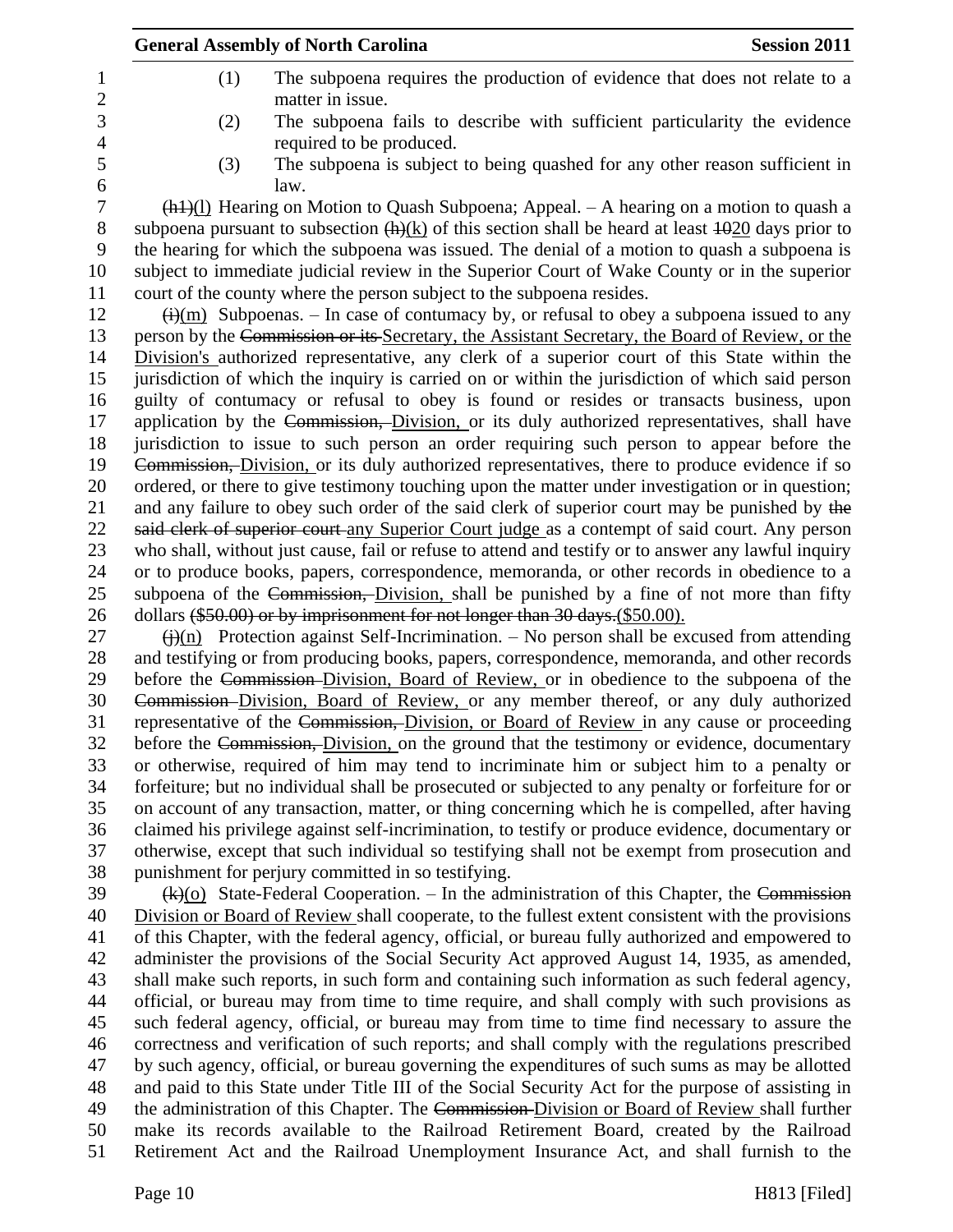available to other states in taking interstate claims for such states.

Railroad Retirement Board at the expense of the Railroad Retirement Board, such copies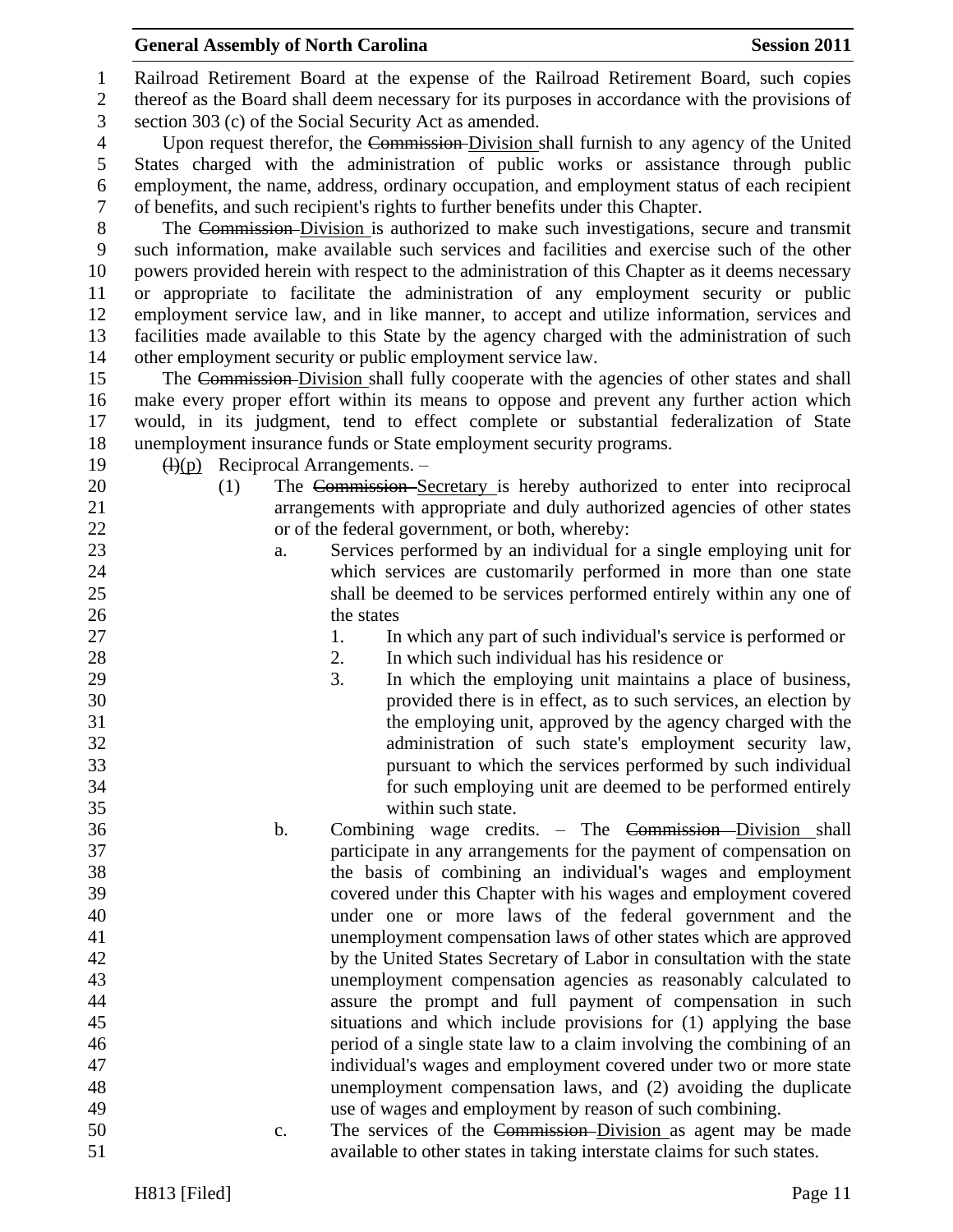|                                                                                 | <b>General Assembly of North Carolina</b> |    |                                                         | <b>Session 2011</b>                                                                                                                                                                                                                                                                                                                                                                                                                                                                 |
|---------------------------------------------------------------------------------|-------------------------------------------|----|---------------------------------------------------------|-------------------------------------------------------------------------------------------------------------------------------------------------------------------------------------------------------------------------------------------------------------------------------------------------------------------------------------------------------------------------------------------------------------------------------------------------------------------------------------|
| 1<br>$\sqrt{2}$<br>3<br>$\overline{4}$<br>5<br>6<br>$\boldsymbol{7}$<br>$\,8\,$ |                                           | d. | reasonable as to all affected interests.                | Contributions due under this Chapter with respect to wages for<br>insured work shall for the purposes of G.S. 96-10 be deemed to have<br>been paid to the fund as of the date payment was made as<br>contributions therefor under another state or federal employment<br>security law, but no such arrangement shall be entered into unless it<br>contains provisions for such reimbursement to the fund of such<br>contributions as the Commission–Division finds will be fair and |
| 9<br>10<br>11                                                                   |                                           | e. | judgments of such other agencies.                       | The services of the Commission-Division may be made available to<br>such other agencies to assist in the enforcement and collection of                                                                                                                                                                                                                                                                                                                                              |
| 12<br>13<br>14                                                                  |                                           | f. | performed within this State or within such other state. | The services on vessels engaged in interstate or foreign commerce<br>for a single employer, wherever performed, shall be deemed                                                                                                                                                                                                                                                                                                                                                     |
| 15<br>16<br>17<br>18<br>19<br>20<br>21                                          |                                           | g. | provisions of this Chapter.                             | Benefits paid by agencies of other states may be reimbursed to such<br>agencies in cases where services of the claimant were "employment"<br>under this Chapter and contributions have been paid by the employer<br>to this agency on remuneration paid for such services; provided the<br>amount of such reimbursement shall not exceed the amount of<br>benefits such claimant would have been entitled to receive under the                                                      |
| 22                                                                              | (2)                                       |    |                                                         | Reimbursements paid from the fund pursuant to subparagraphs b and c of                                                                                                                                                                                                                                                                                                                                                                                                              |
| 23                                                                              |                                           |    |                                                         | subdivision (1) of this subsection shall be deemed to be benefits for the                                                                                                                                                                                                                                                                                                                                                                                                           |
| 24                                                                              |                                           |    |                                                         | purpose of G.S. 96-6, 96-9, 96-12 and 96-12.01. The Commission-Division                                                                                                                                                                                                                                                                                                                                                                                                             |
| 25                                                                              |                                           |    |                                                         | is authorized to make to other states or federal agencies and to receive from                                                                                                                                                                                                                                                                                                                                                                                                       |
| 26<br>27                                                                        |                                           |    |                                                         | such other state or federal agencies, reimbursements from or to the fund, in<br>accordance with arrangements entered into pursuant to subdivision (1) of                                                                                                                                                                                                                                                                                                                            |
| 28                                                                              |                                           |    | this subsection.                                        |                                                                                                                                                                                                                                                                                                                                                                                                                                                                                     |
| 29                                                                              | (3)                                       |    |                                                         | To the extent permissible under the laws and Constitution of the United                                                                                                                                                                                                                                                                                                                                                                                                             |
| 30                                                                              |                                           |    |                                                         | States, the Commission-Division is authorized to enter into or cooperate in                                                                                                                                                                                                                                                                                                                                                                                                         |
| 31                                                                              |                                           |    |                                                         | arrangements whereby facilities and services provided under this Chapter                                                                                                                                                                                                                                                                                                                                                                                                            |
| 32                                                                              |                                           |    |                                                         | and facilities and services provided under the employment security law of                                                                                                                                                                                                                                                                                                                                                                                                           |
| 33                                                                              |                                           |    |                                                         | any foreign government, may be utilized for the taking of claims and the                                                                                                                                                                                                                                                                                                                                                                                                            |
| 34<br>35                                                                        |                                           |    | under a similar law of such government.                 | payment of benefits under the Employment Security Law of this State or                                                                                                                                                                                                                                                                                                                                                                                                              |
| 36                                                                              |                                           |    |                                                         | $(m)(q)$ The Commission Division after due notice shall have the right and power to hold                                                                                                                                                                                                                                                                                                                                                                                            |
| 37                                                                              |                                           |    |                                                         | and conduct hearings for the purpose of determining the rights, status and liabilities of any                                                                                                                                                                                                                                                                                                                                                                                       |
| 38                                                                              |                                           |    |                                                         | "employing unit" or "employer" as said terms are defined by G.S. 96-8(4) and 96-8(5) and                                                                                                                                                                                                                                                                                                                                                                                            |
| 39                                                                              |                                           |    |                                                         | subdivisions thereunder. The Commission shall have the power and authority to determine any                                                                                                                                                                                                                                                                                                                                                                                         |
| 40                                                                              |                                           |    |                                                         | and all questions and issues of fact or questions of law that may arise under the Employment                                                                                                                                                                                                                                                                                                                                                                                        |
| 41                                                                              |                                           |    |                                                         | Security Law that may affect the rights, liabilities and status of any employing unit or employer                                                                                                                                                                                                                                                                                                                                                                                   |
| 42                                                                              |                                           |    |                                                         | as heretofore defined by the Employment Security Law including the right to determine the                                                                                                                                                                                                                                                                                                                                                                                           |
| 43                                                                              |                                           |    |                                                         | amount of contributions, if any, which may be due the Commission-Division by any employer.                                                                                                                                                                                                                                                                                                                                                                                          |
| 44<br>45                                                                        |                                           |    |                                                         | Hearings may be before the Commission or a Deputy Commissioner-Board of Review or the<br>Division and shall be held in the central office of the Commission-Division or at any other                                                                                                                                                                                                                                                                                                |
| 46                                                                              |                                           |    |                                                         | designated place within the State. They shall be open to the public and shall consist of a review                                                                                                                                                                                                                                                                                                                                                                                   |
| 47                                                                              |                                           |    |                                                         | of the evidence taken by a hearing officer designated by the Commission-Board of Review and                                                                                                                                                                                                                                                                                                                                                                                         |
| 48                                                                              |                                           |    |                                                         | a determination of the law applicable to that evidence. The Commission-Division shall provide                                                                                                                                                                                                                                                                                                                                                                                       |
| 49                                                                              |                                           |    |                                                         | for the taking of evidence by a hearing officer who shall be a member of the legal staff of the                                                                                                                                                                                                                                                                                                                                                                                     |
| 50<br>51                                                                        |                                           |    |                                                         | Commission. officer. Such hearing officer shall have the same power to issue subpoenas,<br>administer oaths, conduct hearings and take evidence as is possessed by the Commission                                                                                                                                                                                                                                                                                                   |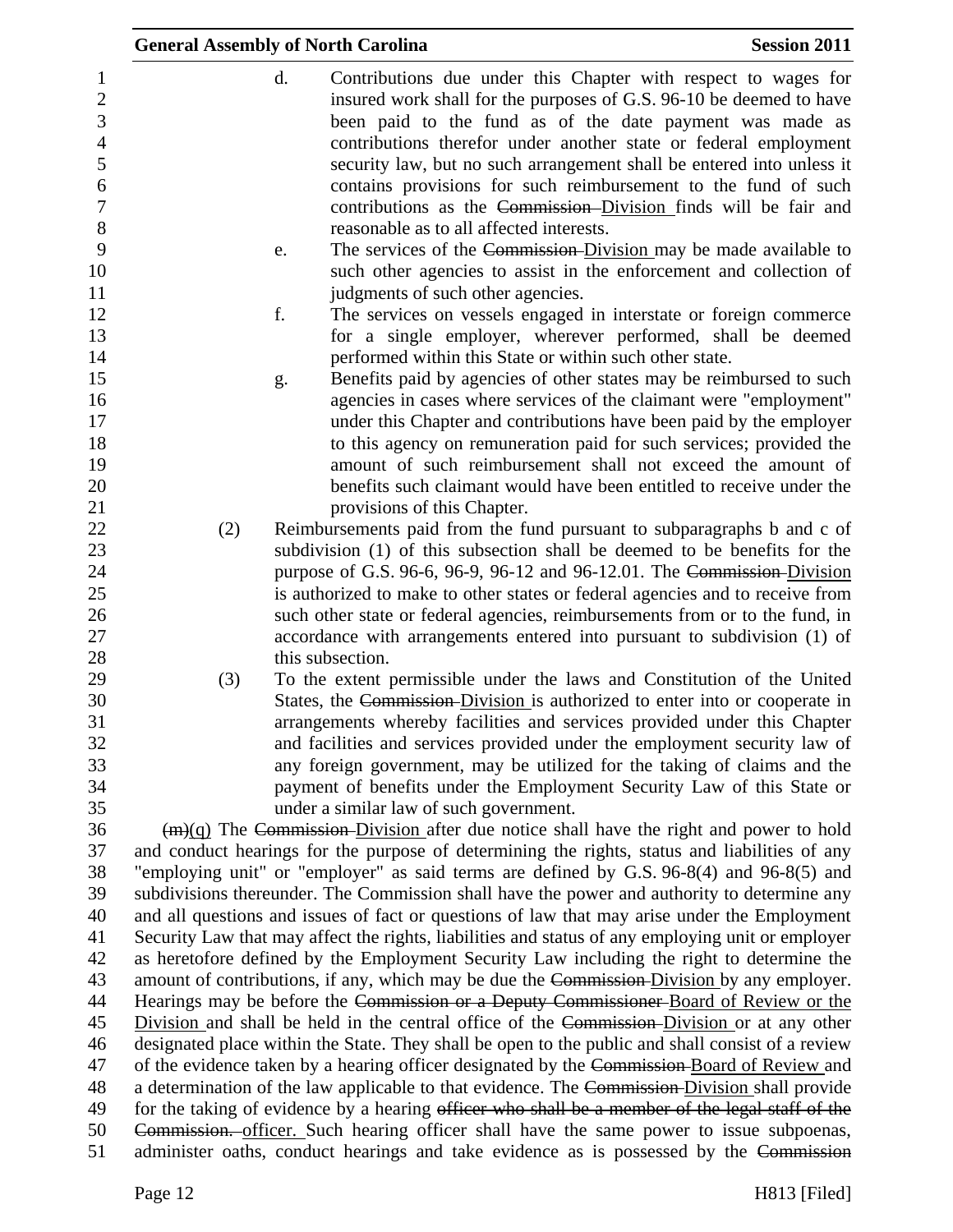Division and such hearings shall be recorded, and he shall transmit all testimony and records of 2 such hearings to the Commission-Division or Board of Review for its determination. All such hearings conducted by such hearing officer shall be scheduled and held in any county in this State in which the employing unit or employer either resides, maintains a place of business, or conducts business; however, the Commission Division or Board of Review may require additional testimony at any hearings held by it at its office. From all decisions or determinations made by the Commission or a Deputy Commissioner Assistant Secretary or the Board of Review, any party affected thereby shall be entitled to an appeal to the superior court. 9 Before such a party shall be allowed to appeal, he the party shall within 10 days after notice of such decision or determination, file with the Commission Board of Review exceptions to the 11 decision or the <del>determination of the Commission, determination</del>, which exceptions will state 12 the grounds of objection to such the decision or determination. If any one of such the 13 exceptions shall be overruled then such the party may appeal from the order overruling the exceptions, and shall, within 10 days after the decision overruling the exceptions, give notice of 15 his appeal. When an exception is made to the facts as found by the Commission, Board of Review, the appeal shall be to the superior court in term time but the decision or determination of the Commission Division upon such review in the superior court shall be conclusive and binding as to all questions of fact supported by any competent evidence. When an exception is made to any rulings of law, as determined by the Commission, Board of Review, the appeal shall be to the judge of the superior court at chambers. The party appealing shall, within 10 days after the notice of appeal has been served, file with the Commission Board of Review exceptions to the decision or determination overruling the exception which statement shall assign the errors complained of and the grounds of the appeal. Upon the filing of such statement the Commission Board of Review shall, within 30 days, transmit all the papers and evidence considered by it, together with the assignments of errors filed by the appellant to a judge of the superior court holding court or residing in some district in which such appellant either resides, maintains a place of business or conducts business, or, unless the appellant objects after being given reasonable opportunity to object, to a judge of the Superior Court of Wake County: Provided, however, the 30-day period specified herein may be extended by agreement of parties. If there be no exceptions to any facts as found by the Commission the facts so found shall be binding upon the court and it shall be heard by the judge at chambers at some place in the district, above mentioned, of which all parties shall have 10 days' notice.

 (n)(r) The cause shall be entitled "State of North Carolina on Relationship of the Employment Security Commission Division of Employment Security, Department of Commerce, of North Carolina against (here insert name of appellant)," and if there are exceptions to any facts found by the Commission Board of Review, it shall be placed on the civil issue docket of such court and shall have precedence over other civil actions except those described in G.S. 96-10(b), and such cause shall be tried under such rules and regulations as are prescribed for the trial of other civil causes. By consent of all parties the appeal may be held and determined at chambers before any judge of a district in which the appellant either resides, maintains a place of business or conducts business, or said appeal may be heard before any judge holding court therein, or in any district in which the appellant either resides, maintains a place of business or conducts business. Either party may appeal to the appellate division from the judgment of the superior court under the same rules and regulations as are prescribed by 45 law for appeals, except that if an appeal shall be taken on behalf of the Employment Security Commission of North Carolina Department of Commerce, it shall not be required to give any undertaking or make any deposit to secure the cost of such appeal and such court may advance the cause on its docket so as to give the same a speedy hearing.

 $49 \left( \Theta \right)(s)$  The decision or determination of the Commission-Division when docketed in the office of the clerk of the superior court of any county and when properly indexed and cross-indexed shall have the same force and effect as a judgment rendered by the superior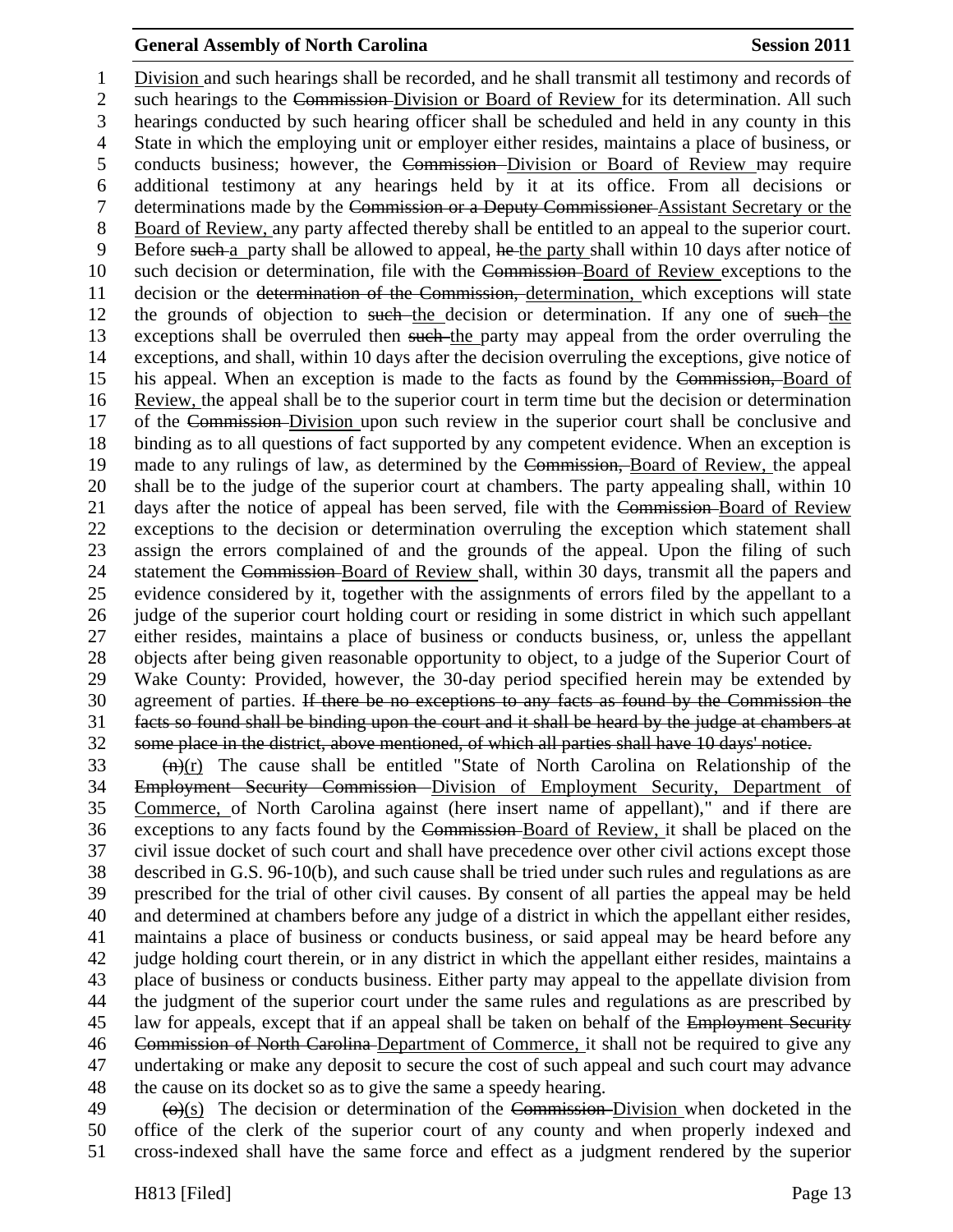court, and if it shall be adjudged in the decision or determination of the Commission Division that any employer is indebted to the Commission Division for contributions, penalties and interest or either of the same, then said judgment shall constitute a lien upon any realty owned by said employer in the county only from the date of docketing of such decision or determination in the office of the clerk of the superior court and upon personalty owned by said employer in said county only from the date of levy on such personalty, and upon the execution thereon no homestead or personal property exemptions shall be allowed; provided, that nothing herein shall affect any rights accruing to the Commission Division under G.S. 96-10. The provisions of this section, however, shall not have the effect of releasing any liens for contributions, penalties or interest, or either of the same, imposed by other law, nor shall they have the effect of postponing the payment of said contributions, penalties or interest, or depriving the said Employment Security Commission of North Carolina Division of Employment Security of any priority in order of payment provided in any other statute under which payment of the said contributions, penalties and interest or either of the same may be required. The superior court or any appellate court shall have full power and authority to issue any and all executions, orders, decrees, or writs that may be necessary to carry out the terms of said decision or determination of the Commission Division or to collect any amount of contribution, penalty or interest adjudged to be due the Commission Division by said decision 19 or determination. In case of an appeal from any decision or determination of the Commission 20 Division to the superior court or from any judgment of the superior court to the appellate division all proceedings to enforce said judgment, decision, or determination shall be stayed until final determination of such appeal but no proceedings for the collection of any amount of contribution, penalty or interest due on same shall be suspended or stayed unless the employer or party adjudged to pay the same shall file with the clerk of the superior court a bond in such amount not exceeding double the amount of contribution, penalty, interest or amount due and with such sureties as the clerk of the superior court deems necessary conditioned upon the payment of the contribution, penalty, interest or amount due when the appeal shall be finally decided or terminated.

 (p)(t) The conduct of hearings shall be governed by suitable rules and regulations established by the Commission. Secretary of Commerce. The manner in which appeals and hearings shall be presented and conducted before the Commission Division shall be governed 32 by suitable rules and regulations established by it. the Secretary. The Commission Division shall not be bound by common-law or statutory rules of evidence or by technical or formal rules of procedure but shall conduct hearings in such manner as to ascertain the substantial rights of the parties.

  $\qquad$   $\qquad$   $\qquad$  (q)(u) Notices of hearing shall be issued by the Commission-Division or its authorized representative and sent by registered mail, return receipt requested, to the last known address of any employing unit, employers, persons, or firms involved. The notice shall be sent at least 1015 days prior to the hearing date and shall contain notification of the place, date, hour, and purpose of the hearing. Subpoenas for witnesses to appear at any hearing shall be issued by the 41 Commission Division or its authorized representative and shall order him the witness to appear at the time, date and place shown thereon. Any bond or other undertaking required to be given 43 in order to suspend or stay any execution shall be given payable to the Employment Security 44 Commission of North Carolina. Department of Commerce. Any such bond or other undertaking may be forfeited or sued upon as are any other undertakings payable to the State.

 $\overline{(f)}(v)$  None of the provisions or sections herein set forth in subsections (m)-(q) shall have the force and effect nor shall the same be construed or interpreted as repealing any of the provisions of G.S. 96-15 which provide for the procedure and determination of all claims for benefits and such claims for benefits shall be prosecuted and determined as provided by said G.S. 96-15.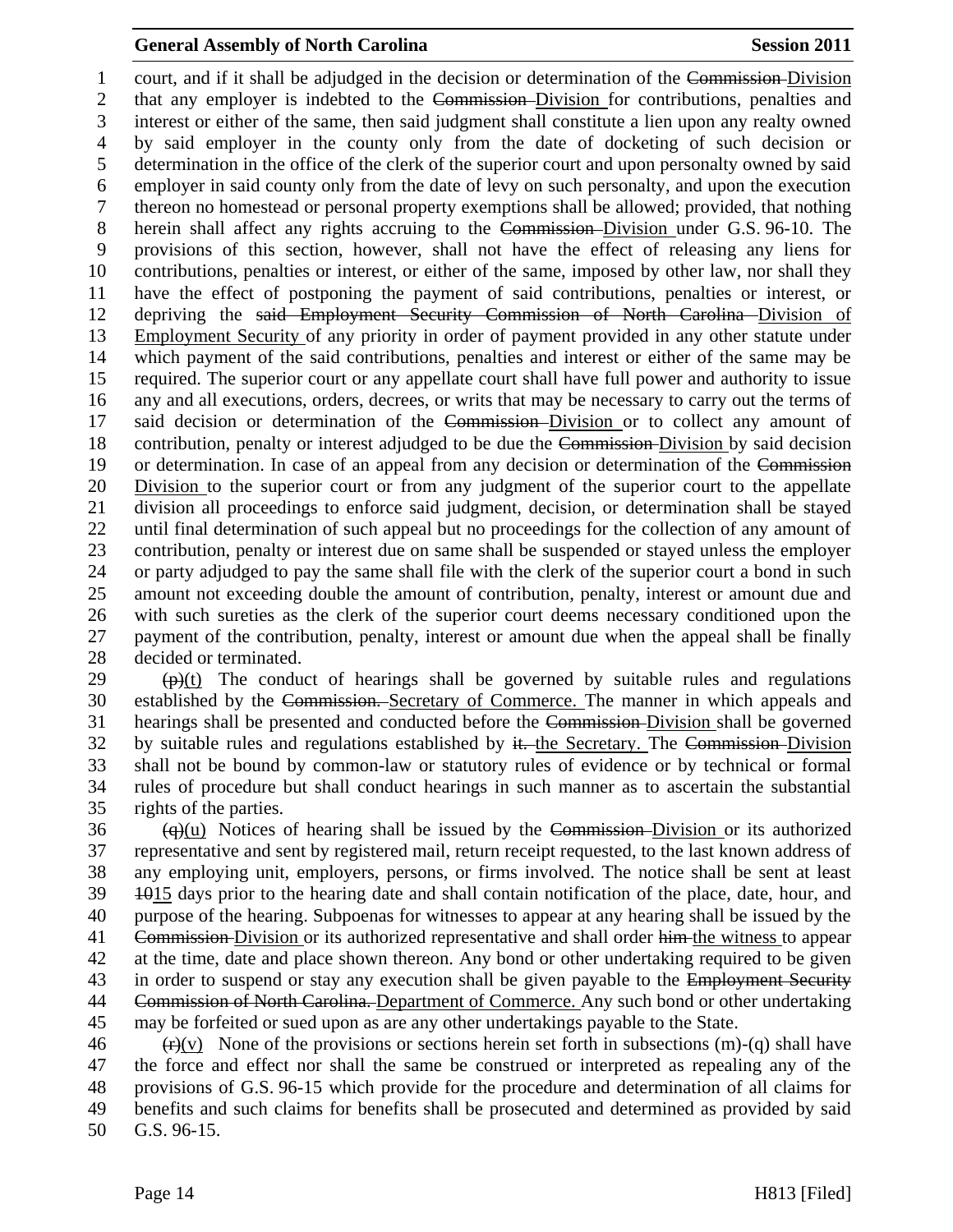|     | <b>General Assembly of North Carolina</b>                                                                                                                                                                       | <b>Session 2011</b>      |
|-----|-----------------------------------------------------------------------------------------------------------------------------------------------------------------------------------------------------------------|--------------------------|
|     | $\frac{f(s)(w)}{g(s)}$ Upon a finding of good cause, the Commission-Division shall have the power in its<br>sole discretion to forgive, in whole or in part, any overpayment arising under G.S. $96-18(g)(2)$ . |                          |
|     | $(t)(x)$ Confidentiality of Records, Reports, and Information Obtained from Claimants,                                                                                                                          |                          |
|     | Employers, and Units of Government.                                                                                                                                                                             |                          |
| (1) | Confidentiality of Information Contained in Records and Reports. $-$ (i)                                                                                                                                        |                          |
|     | Except as hereinafter otherwise provided, it shall be unlawful for any person                                                                                                                                   |                          |
|     | to obtain, disclose, or use, or to authorize or permit the use of any                                                                                                                                           |                          |
|     | information which is obtained from any employing unit, individual, or unit                                                                                                                                      |                          |
|     | of government pursuant to the administration of this Chapter or                                                                                                                                                 |                          |
|     | G.S. 108A-29. (ii) Any claimant or employer or their legal representatives                                                                                                                                      |                          |
|     | shall be supplied with information from the records of the Employment                                                                                                                                           |                          |
|     | Security Commission Division to the extent necessary for the proper                                                                                                                                             |                          |
|     | presentation of claims or defenses in any proceeding under this Chapter.                                                                                                                                        |                          |
|     | Notwithstanding any other provision of law, any claimant may be supplied,                                                                                                                                       |                          |
|     | subject to restrictions as the Commission-Division may by regulation                                                                                                                                            |                          |
|     | prescribe, with any information contained in his payment record or on his                                                                                                                                       |                          |
|     | most recent monetary determination, and any individual, as well as any                                                                                                                                          |                          |
|     | interested employer, may be supplied with information as to the individual's                                                                                                                                    |                          |
|     | potential benefit rights from claim records. (iii) Subject to restrictions as the                                                                                                                               |                          |
|     | Commission Secretary may by regulation provide, information from the                                                                                                                                            |                          |
|     | records of the Employment Security Commission-Division may be made                                                                                                                                              |                          |
|     | available to any agency or public official for any purpose for which                                                                                                                                            |                          |
|     | disclosure is required by statute or regulation. (iv) The Commission-Division                                                                                                                                   |                          |
|     | may, in its sole discretion, permit the use of information in its possession by                                                                                                                                 |                          |
|     | public officials in the performance of their public duties. (v) The                                                                                                                                             |                          |
|     | Commission Division shall release the payment and the amount of                                                                                                                                                 |                          |
|     | unemployment compensation benefits upon receipt of a subpoena in a                                                                                                                                              |                          |
|     | proceeding involving child support. (vi) The Commission-Division shall                                                                                                                                          |                          |
|     | furnish to the State Controller any information the State Controller needs to<br>prepare and publish a comprehensive annual financial report of the State or                                                    |                          |
|     | to track debtors of the State.                                                                                                                                                                                  |                          |
| (2) | Job Service Information. $-$ (i) Except as hereinafter otherwise provided it is                                                                                                                                 |                          |
|     | unlawful for any person to disclose any information obtained by the North                                                                                                                                       |                          |
|     | Carolina State Employment Service Division from workers, employers,                                                                                                                                             |                          |
|     | applicants, or other persons or groups of persons in the course of                                                                                                                                              |                          |
|     | administering the State Public Employment Service Program. Provided,                                                                                                                                            |                          |
|     | however, that if all interested parties waive in writing the right to hold such                                                                                                                                 |                          |
|     | information confidential, the information may be disclosed and used but                                                                                                                                         |                          |
|     | only for those purposes that the parties and the Commission-Division have                                                                                                                                       |                          |
|     | agreed upon in writing. (ii) The Employment Service Division shall make                                                                                                                                         |                          |
|     | public, through the newspapers and any other suitable media, information as                                                                                                                                     |                          |
|     | to job openings and available applicants for the purpose of supplying the                                                                                                                                       |                          |
|     | demand for workers and employment. (iii) The Labor Market Information                                                                                                                                           |                          |
|     | Division-Unit shall collect, collate, and publish statistical and other                                                                                                                                         |                          |
|     | information relating to the work under the Commission's Division's                                                                                                                                              |                          |
|     | jurisdiction; investigate economic developments, and the extent and causes                                                                                                                                      |                          |
|     | of unemployment and its remedies with the view of preparing for the                                                                                                                                             |                          |
|     | information<br>General<br>of<br>the<br>Assembly<br>such                                                                                                                                                         | facts<br>the<br>as<br>in |
|     | Commission's Division's opinion may make further legislation desirable. (iv)                                                                                                                                    |                          |
|     | Except as provided by Commission regulation, rules adopted by the                                                                                                                                               |                          |
|     | Division, any information published pursuant to this subdivision shall not be                                                                                                                                   |                          |
|     |                                                                                                                                                                                                                 |                          |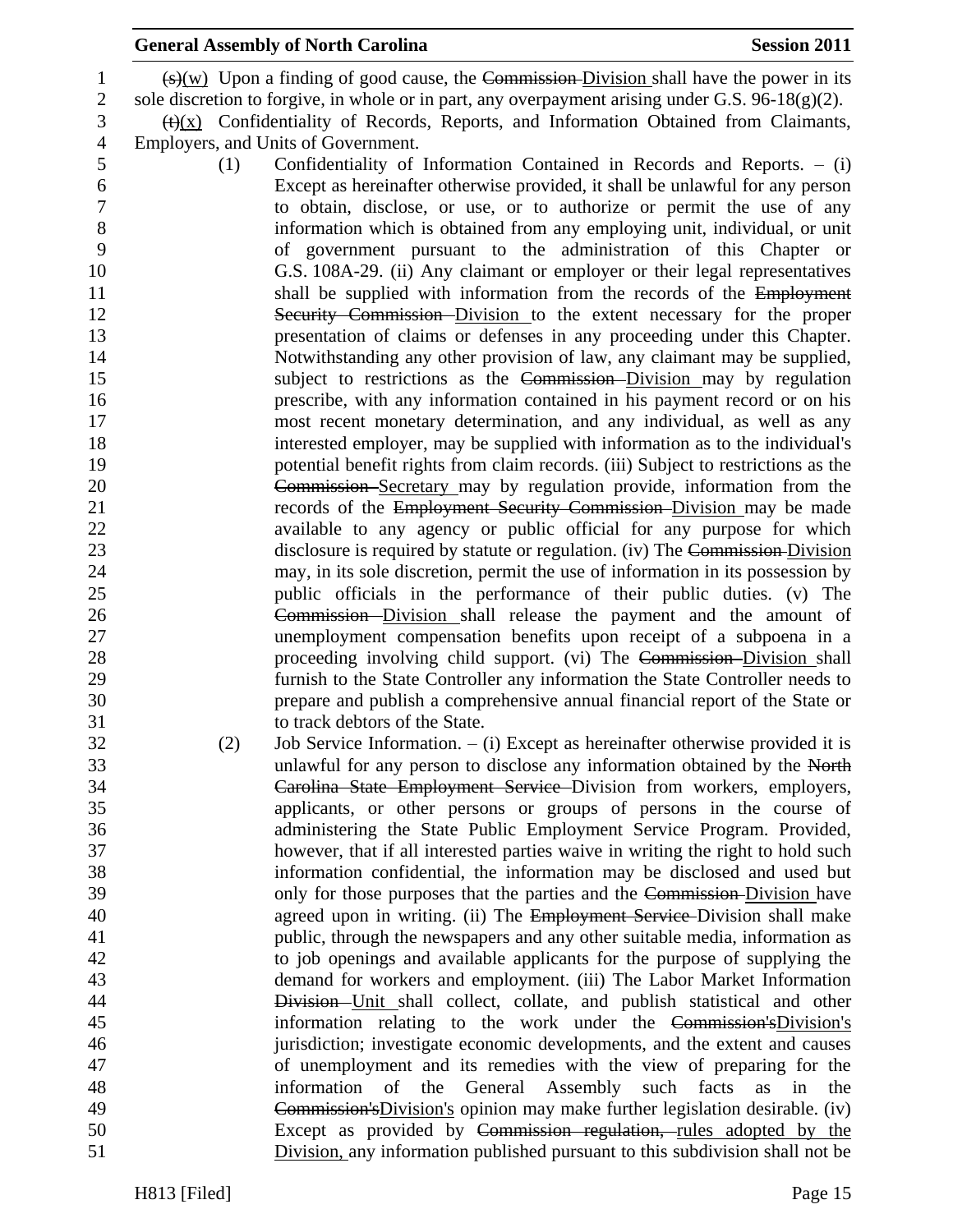|                            |      | <b>General Assembly of North Carolina</b>                                                                                                                   | <b>Session 2011</b> |
|----------------------------|------|-------------------------------------------------------------------------------------------------------------------------------------------------------------|---------------------|
| $\mathbf{1}$<br>$\sqrt{2}$ |      | published in any manner revealing the identity of the applicant or the<br>employing unit.                                                                   |                     |
| 3                          | (3)  | Penalties for Disclosure or Improper Use. $-$ Any person violating any                                                                                      |                     |
| $\overline{4}$             |      | provision of this section may be fined not less than twenty dollars (\$20.00)                                                                               |                     |
| 5                          |      | nor more than two hundred dollars (\$200.00), or imprisoned for not longer                                                                                  |                     |
| 6                          |      | than 90 days, or both. (\$200.00).                                                                                                                          |                     |
| $\boldsymbol{7}$           | (4)  | Regulations. - The Commission-Division may provide by regulation-rule for                                                                                   |                     |
| $8\,$                      |      | procedures by which requests for information will be considered and the                                                                                     |                     |
| 9                          |      | methods by which such information may be disclosed. The Commission                                                                                          |                     |
| 10                         |      | Division is authorized to provide by regulation for the assessment of fees for                                                                              |                     |
| 11                         |      | securing and copying information released under this section.                                                                                               |                     |
| 12                         | (5)  | Privileged Status of Letters and Reports and Other Information Relating to                                                                                  |                     |
| 13                         |      | Administration of this Chapter. – All letters, reports, communication, or any                                                                               |                     |
| 14                         |      | other matters, either oral or written, including any testimony at any hearing,                                                                              |                     |
| 15<br>16                   |      | from the employer or employee to each other or to the Commission-Division                                                                                   |                     |
| 17                         |      | or any of its agents, representatives, or employees, which letters, reports, or<br>other communication shall have been written, sent, delivered, or made in |                     |
| 18                         |      | connection with the requirements of the administration of this Chapter, shall                                                                               |                     |
| 19                         |      | be absolutely privileged communication in any civil or criminal proceedings                                                                                 |                     |
| 20                         |      | except proceedings pursuant to or involving the administration of this                                                                                      |                     |
| 21                         |      | Chapter and except proceedings involving child support and only for the                                                                                     |                     |
| 22                         |      | purpose of establishing the payment and amount of unemployment                                                                                              |                     |
| 23                         |      | compensation benefits. Nothing in this subdivision shall be construed to                                                                                    |                     |
| 24                         |      | prohibit the Commission, Division, upon written request and on a                                                                                            |                     |
| 25                         |      | reimbursable basis only, from disclosing information from the records of a                                                                                  |                     |
| 26                         |      | proceeding before an appeals referee, deputy commissioner, or other hearing                                                                                 |                     |
| 27                         |      | officer by whatever name called, compiled for the purpose of resolving                                                                                      |                     |
| 28                         |      | issues raised pursuant to the Employment Security Law.                                                                                                      |                     |
| 29                         | (6)  | Nothing in this subsection (t) shall operate to relieve any claimant or                                                                                     |                     |
| 30                         |      | employing unit from disclosing any information required by this Chapter or                                                                                  |                     |
| 31                         |      | by regulations promulgated thereunder.                                                                                                                      |                     |
| 32                         | (7)  | Nothing in this subsection (t) shall be construed to prevent the Commission                                                                                 |                     |
| 33                         |      | Division from allowing any individual or entity to examine and copy any                                                                                     |                     |
| 34                         |      | report, return, or any other written communication made by that individual                                                                                  |                     |
| 35                         |      | or entity to the Commission, Division, its agents, or its employees.                                                                                        |                     |
| 36                         | (7a) | Nothing in this subsection (t) shall be construed to prevent the Commission                                                                                 |                     |
| 37                         |      | Division from disclosing, upon request and on a reimbursable basis only, to                                                                                 |                     |
| 38                         |      | officers and employees of the Department of Housing and Urban                                                                                               |                     |
| 39                         |      | Development and to representatives of a public housing agency as defined in                                                                                 |                     |
| 40                         |      | Section $303(i)(4)$ of the Social Security Act, any information from the                                                                                    |                     |
| 41                         |      | records of the Employment Security Commission-Division with respect to                                                                                      |                     |
| 42                         |      | individuals applying for or participating in any housing assistance program                                                                                 |                     |
| 43                         |      | administered by the Department of Housing and Urban Development who                                                                                         |                     |
| 44                         |      | have signed an appropriate consent form approved by the Secretary of                                                                                        |                     |
| 45                         |      | Housing and Urban Development. It is the purpose of this paragraph to                                                                                       |                     |
| 46                         |      | assure the Employment Security Commission's compliance with Section                                                                                         |                     |
| 47                         |      | $303(i)(1)$ of the Social Security Act and it shall be construed accordingly.                                                                               |                     |
| 48                         | (7b) | Nothing in this subsection (t) shall be construed to prevent the Commission                                                                                 |                     |
| 49                         |      | Division from disclosing, upon request and on a reimbursable basis, to the                                                                                  |                     |
| 50                         |      | Secretary of Health and Human Services, any information from the records                                                                                    |                     |
| 51                         |      | of the Employment Security Commission-Division as may be required by                                                                                        |                     |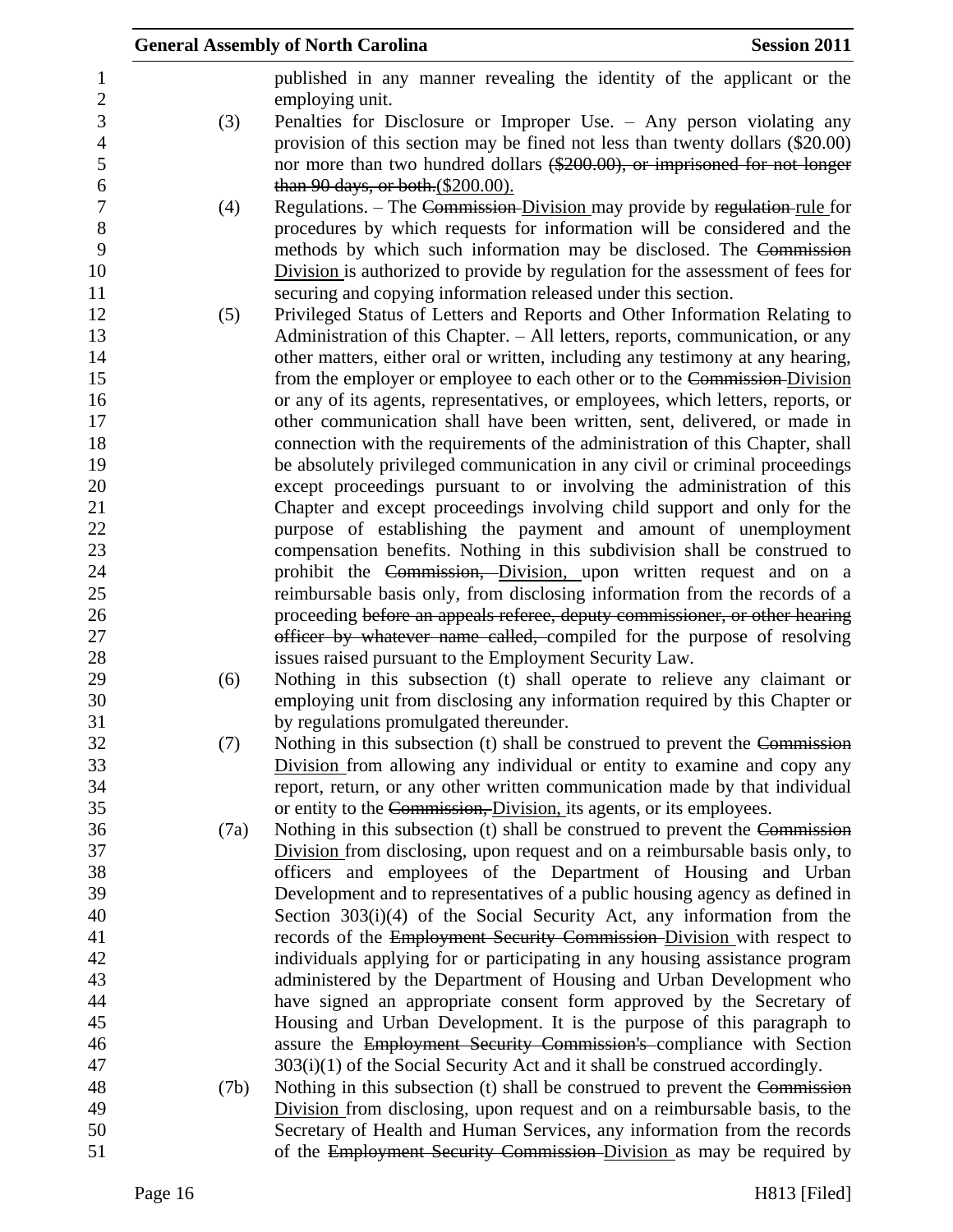|     | <b>General Assembly of North Carolina</b>                                                                                                                                                               | <b>Session 2011</b> |
|-----|---------------------------------------------------------------------------------------------------------------------------------------------------------------------------------------------------------|---------------------|
|     | Section $303(h)(1)$ of the Social Security Act. It is the purpose of this<br>paragraph to assure compliance with Section 303(h)(1) of the Social Security<br>Act and it shall be construed accordingly. |                     |
| (8) | Any finding of fact or law, judgment, determination, conclusion or final                                                                                                                                |                     |
|     | order made by an adjudicator, appeals referee, commissioner, the                                                                                                                                        |                     |
|     | Commission the Assistant Secretary, the Board of Review, a hearing officer,                                                                                                                             |                     |
|     | appeals referee, or any other person acting under authority of the                                                                                                                                      |                     |
|     | Commission-Division pursuant to the Employment Security Law is not<br>admissible or binding in any separate or subsequent action or proceeding,                                                         |                     |
|     | between a person and his present or previous employer brought before an                                                                                                                                 |                     |
|     | arbitrator, court or judge of this State or the United States, regardless of                                                                                                                            |                     |
|     | whether the prior action was between the same or related parties or involved                                                                                                                            |                     |
|     | the same facts.                                                                                                                                                                                         |                     |
|     | Provided, however, any finding of fact or law, judgment, determination,                                                                                                                                 |                     |
|     | conclusion, or final order made by an adjudicator, appeals referee,                                                                                                                                     |                     |
|     | commissioner, the Commission-the Assistant Secretary, the Board of                                                                                                                                      |                     |
|     | Review, a hearing officer, appeals referee, or any other person acting under                                                                                                                            |                     |
|     | the authority of the Commission pursuant to the Employment Security Law                                                                                                                                 |                     |
|     | shall be admissible in proceedings before the North Carolina Industrial                                                                                                                                 |                     |
|     | Commission.                                                                                                                                                                                             |                     |
|     | $\frac{H(x)}{g(x)}$ Service of process upon the Commission-Division in any proceeding instituted                                                                                                        |                     |
|     | before an administrative agency or court of this State shall be pursuant to G.S. 1A-1, Rule<br>$4(j)(4)$ ; however, notice of the requirement to withhold unemployment compensation benefits            |                     |
|     | pursuant to G.S. 110-136.2(f) shall be served upon the process agent for the Employment                                                                                                                 |                     |
|     | Security Commission Division by regular or courier mail.                                                                                                                                                |                     |
|     | $\frac{f(x)}{2}$ Advisory rulings may be made by the Commission-Division with respect to the                                                                                                            |                     |
|     | applicability of any statute or rule administered by the Commission, Division, as follows:                                                                                                              |                     |
| (1) | All requests for advisory rulings shall be made in writing and submitted to                                                                                                                             |                     |
|     | the Chief Counsel. Division. Such requests shall state the facts and statutes or                                                                                                                        |                     |
|     | rules on which the ruling is requested.                                                                                                                                                                 |                     |
| (2) | The Chief Counsel Division may request from any person securing an                                                                                                                                      |                     |
|     | advisory ruling any additional information that is necessary. Failure to                                                                                                                                |                     |
|     | supply such additional information shall be cause for the Commission                                                                                                                                    |                     |
|     | Division to decline to issue an advisory ruling.                                                                                                                                                        |                     |
| (3) | The Commission-Division may decline to issue an advisory ruling if any                                                                                                                                  |                     |
|     | administrative or judicial proceeding is pending with the person requesting<br>the ruling on the same factual grounds. The Commission-Division may                                                      |                     |
|     | decline to issue an advisory ruling if such a ruling may harm the                                                                                                                                       |                     |
|     | Commission's Division's interest in any litigation in which it is or may be a                                                                                                                           |                     |
|     | party.                                                                                                                                                                                                  |                     |
| (4) | All advisory rulings shall be issued no later than 30 days from the date all                                                                                                                            |                     |
|     | information necessary to make a ruling has been received by the Chief                                                                                                                                   |                     |
|     | Counsel.Division.                                                                                                                                                                                       |                     |
| (5) | No advisory ruling shall be binding upon the Commission-Division provided                                                                                                                               |                     |
|     | that in any subsequent enforcement action initiated by the Commission,                                                                                                                                  |                     |
|     | Division, any person's reliance on such ruling shall be considered in                                                                                                                                   |                     |
|     | mitigation of any penalty sought to be assessed."                                                                                                                                                       |                     |
|     | <b>SECTION 2.4.</b> G.S. 96-5 reads as rewritten:                                                                                                                                                       |                     |
|     | "§ 96-5. Employment Security Administration Fund.                                                                                                                                                       |                     |
| (a) | Special Fund. - There is hereby created in the State treasury a special fund to be<br>known as the Employment Security Administration Fund. All moneys which are deposited or                           |                     |
|     |                                                                                                                                                                                                         |                     |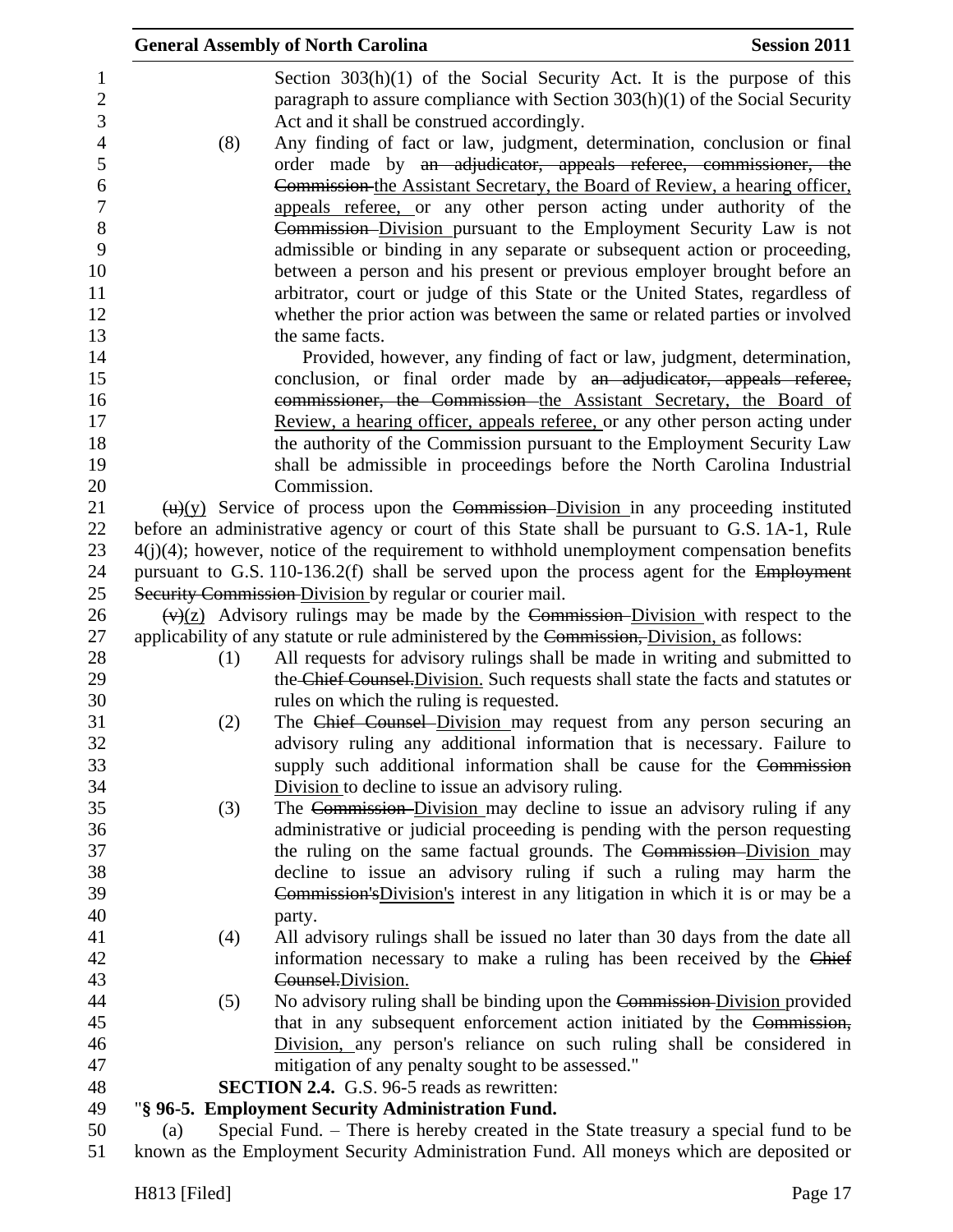1 paid into this fund shall be continuously available to the Commission-Secretary for expenditure in accordance with the provisions of this Chapter, and shall not lapse at any time or be transferred to any other fund. The Employment Security Administration Fund, except as otherwise provided in this Chapter, shall be subject to the provisions of the State Budget Act (Chapter 143C of the General Statutes) and the Personnel Act (G.S. 126-1 et seq.). All moneys in this fund which are received from the federal government or any agency thereof or which are appropriated by this State for the purpose described in G.S. 96-20 shall be expended solely for the purposes and in the amounts found necessary by the Secretary of Labor for the proper and efficient administration of this Chapter. The fund shall consist of all moneys appropriated by this State, all moneys received from the United States of America, or any agency thereof, including the Secretary of Labor, and all moneys received from any other source for such purpose, and shall also include any moneys received from any agency of the United States or any other state as compensation for services or facilities supplied to such agency, any amounts received pursuant to any surety bond or insurance policy or from other sources for losses sustained by the Employment Security Administration Fund or by reason of damage to equipment or supplies purchased from moneys in such fund, and any proceeds realized from the sale or disposition of any such equipment or supplies which may no longer be necessary for the proper administration of this Chapter: Provided, any interest collected on contributions and/or penalties collected pursuant to this Chapter shall be paid into the Special Employment Security Administration Fund created by subsection (c) of this section. All moneys in this fund shall be deposited, administered, and disbursed in the same manner and under the same conditions and requirements as is provided by law for other special funds in the State treasury, and shall be maintained in a separate account on the books of the State treasury. The State Treasurer shall be liable on his official bond for the faithful performance of his duties in connection with the Employment Security Administration Fund provided for under this Chapter. Such liability on the official bond shall be effective immediately upon the enactment of this provision, and such liability shall exist in addition to any liability upon any separate bond existent on the effective date of this provision, or which may be given in the future. All sums recovered on any surety bond for losses sustained by the Employment Security Administration Fund shall be deposited in said fund.

 (b) Replacement of Funds Lost or Improperly Expended. – If any moneys received from the Secretary of Labor under Title III of the Social Security Act, or any unencumbered balances in the Employment Security Administration Fund or any moneys granted to this State pursuant to the provisions of the Wagner-Peyser Act, or any moneys made available by this State or its political subdivisions and matched by such moneys granted to this State pursuant to the provisions of the Wagner-Peyser Act, are found by the Secretary of Labor, because of any action or contingency, to have been lost or expended for purposes other than, or in amounts in excess of those found necessary by the Secretary of Labor for the proper administration of this Chapter, it is the policy of this State that such moneys, not available from the Special Employment Security Administration Fund established by subsection (c) of this section, shall be replaced by moneys appropriated for such purpose from the general funds of this State to the Employment Security Administration Fund for expenditure as provided in subsection (a) of this 43 section. Upon receipt of notice of such a finding by the Secretary of Labor, the Commission Division shall promptly pay from the Special Employment Security Administration Fund such sum if available in such fund; if not available, it shall promptly report the amount required for such replacement to the Governor and the Governor shall, at the earliest opportunity, submit to the legislature a request for the appropriation of such amount.

 (c) There is hereby created in the State treasury a special fund to be known as the Special Employment Security Administration Fund. All interest and penalties, regardless of when the same became payable, collected from employers under the provisions of this Chapter subsequent to June 30, 1947 as well as any appropriations of funds by the General Assembly,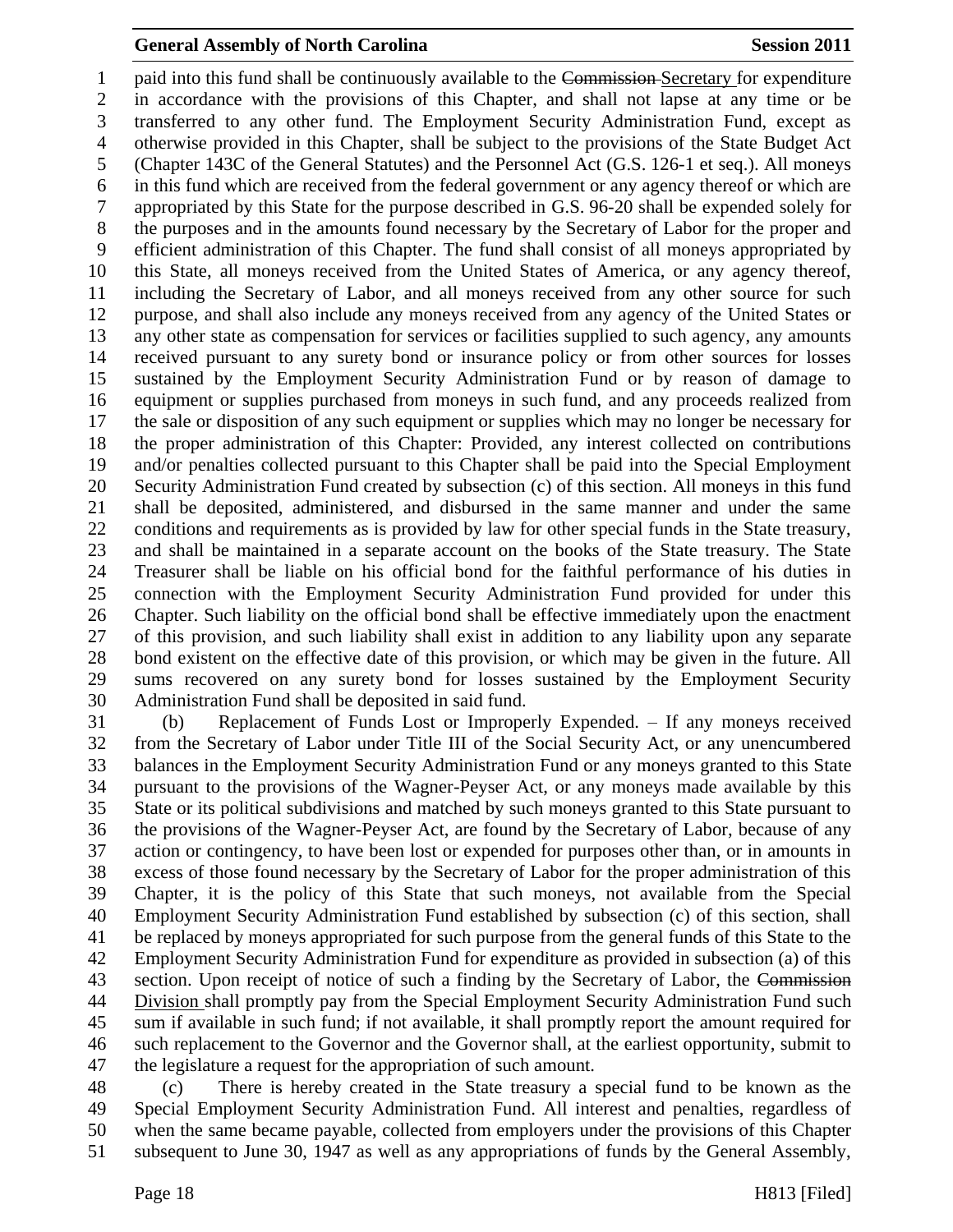shall be paid into this fund. No part of said fund shall be expended or available for expenditure in lieu of federal funds made available to the Commission Secretary for the administration of 3 this Chapter. Said fund shall be used by the Commission-Division for the payment of costs and charges of administration which are found by the Secretary of Labor not to be proper and valid charges payable out of any funds in the Employment Security Administration Fund received from any source and shall also be used by the Commission Secretary for: (i) extensions, repairs, enlargements and improvements to buildings, and the enhancement of the work environment in 8 buildings used for Commission-Division business; (ii) the acquisition of real estate, buildings and equipment required for the expeditious handling of Commission Division business; and 10 (iii) the temporary stabilization of federal funds cash flow. The Employment Security Commission Division may use funds either from the Special Employment Security Commission Administration Fund created by this subsection or from federal funds, or from a combination of the two, to offset the costs of compliance with Article 7A of Chapter 163 of the General Statutes of North Carolina or compliance with P.L. 103-31. Refunds of interest allowable under G.S. 96-10, subsection (e) shall be made from this special fund: Provided, such interest was deposited in said fund: Provided further, that in those cases where an employer takes credit for a previous overpayment of interest on contributions due by such employer pursuant to G.S. 96-10, subsection (e), that the amount of such credit taken for such overpayment of interest shall be reimbursed to the Unemployment Insurance Fund from the Special Employment Security Administration Fund. The Special Employment Security Administration Fund, except as otherwise provided in this Chapter, shall be subject to the provisions of the State Budget Act (Chapter 143C of the General Statutes) and the Personnel Act (G.S. 126-1 et seq.). All moneys in this fund shall be deposited, administered, and disbursed in the same manner and under the same conditions and requirements as is provided by law for other special funds in the State treasury, and shall be maintained in a separate account on the books of the State treasury. The State Treasurer shall be liable on his official bond for the faithful performance of his duties in connection with the Special Employment Security Administration Fund provided for under this Chapter. Such liability on the official bond shall be effective immediately upon the enactment of this provision, and such liability shall exist in addition to any liability upon any separate bond existent on the effective date of this provision, or which may be given in the future. All sums recovered on any surety bond for losses sustained by the Special Employment Security Administration Fund shall be deposited in said fund. The moneys in the Special Employment Security Administration Fund shall be continuously available to the Commission Division for expenditure in accordance with the provisions of this section.

(c1) Repealed by Session Laws 2004-124, s. 13.7B(b), effective July 20, 2004.

 (d) The other provisions of this section and G.S. 96-6, to the contrary notwithstanding, the Commission Secretary is authorized to requisition and receive from its account in the unemployment trust fund in the treasury of the United States of America, in the manner permitted by federal law, such moneys standing to its credit in such fund, as are permitted by federal law to be used for expense of administering this Chapter and to expend such moneys for such purpose, without regard to a determination of necessity by a federal agency. The State Treasurer shall be treasurer and custodian of the amounts of money so requisitioned. Such moneys shall be deposited, administered, and disbursed in the same manner and under the same conditions and requirements as are provided by law for other special funds in the State treasury. (e) Reed Bill Fund Authorization. – Subject to a specific appropriation by the General 47 Assembly of North Carolina to the Employment Security Commission–Department of Commerce, Division of Employment Security out of funds credited to and held in this State's account in the Unemployment Trust Fund by the Secretary of the Treasury of the United States pursuant to and in accordance with section 903 of the Social Security Act, the Commission Division is authorized to utilize such funds for the administration of the Employment Security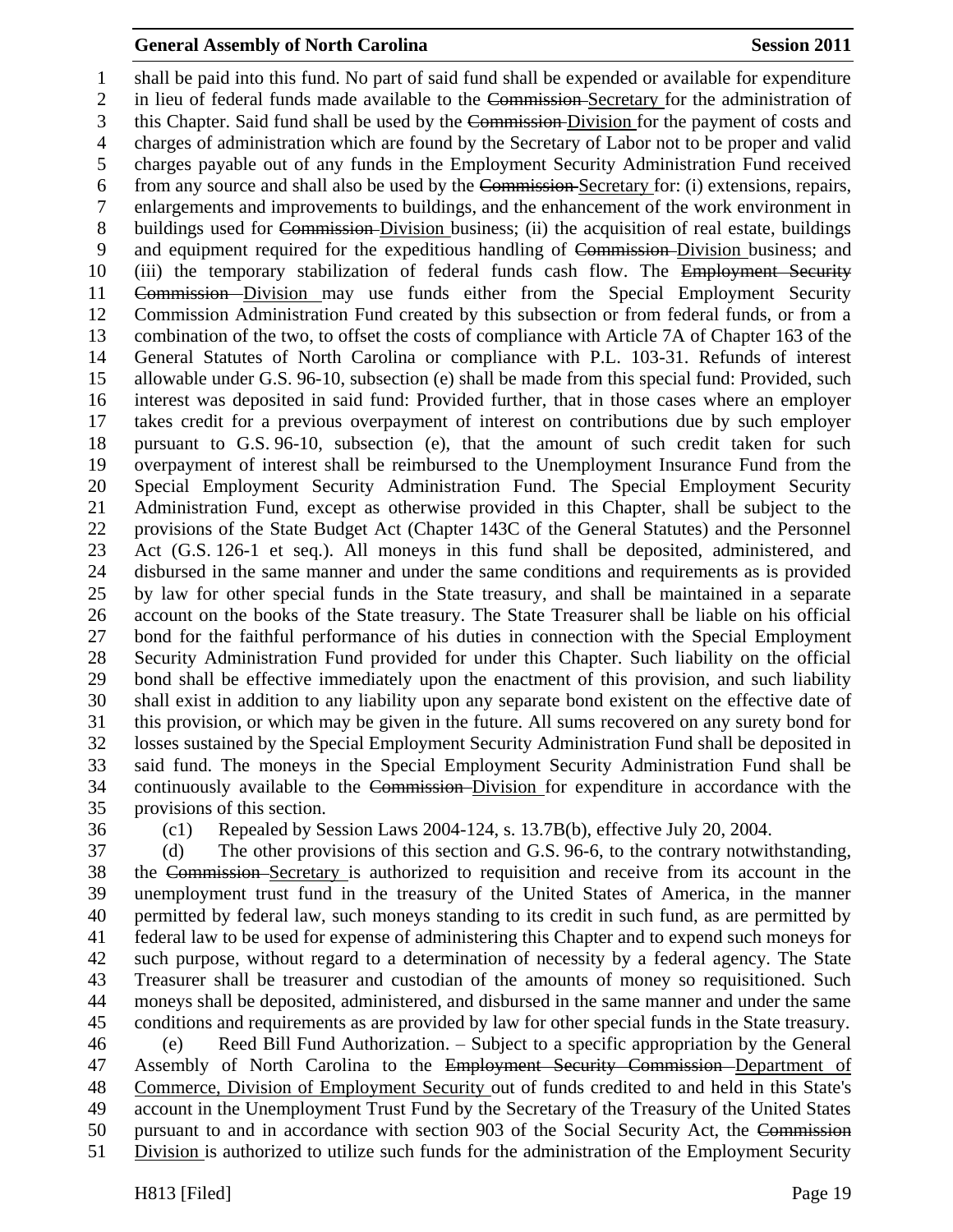Law, including personal services, operating and other expenses incurred in the administration of said law, as well as for the purchase or rental, either or both, of offices, lands, buildings or parts of buildings, fixtures, furnishings, equipment, supplies and the construction of buildings 4 or parts of buildings, suitable for use in this State by the Employment Security Commission, Division, and for the payment of expenses incurred for the construction, maintenance, improvements or repair of, or alterations to, such real or personal property. Provided, that any such funds appropriated by the General Assembly shall not exceed the amount in the Unemployment Trust Fund which may be obligated for expenditure for such purposes; and provided that said funds shall not be obligated for expenditure, as herein provided, after the close of the two-year period which begins on the effective date of the appropriation.

 (f) Employment Security Commission Reserve Fund. – There is created in the State treasury a special trust fund, separate and apart from all other public moneys or funds of this State, to be known as the Employment Security Commission Reserve Fund, hereinafter "Reserve Fund". Part of the proceeds from the tax on contributions imposed in G.S. 96-9(b)(3)j shall be credited to the Reserve Fund, as specified in that statute. The moneys in the Reserve Fund may be used by the Commission Secretary for loans to the Unemployment Insurance Fund, as security for loans from the federal Unemployment Insurance Trust Fund, and to pay any interest required on advances under Title XII of the Social Security Act, and shall be continuously available to the Commission Division for expenditure in accordance with the provisions of this section. The State Treasurer shall be ex officio the treasurer and custodian and shall invest said moneys in accordance with existing law as well as rules and regulations promulgated pursuant thereto. Furthermore, the State Treasurer shall disburse the moneys in accordance with the directions of the Commission Secretary and in accordance with such regulations as the Commission Secretary may prescribe.

 Administrative costs for the collection of the tax and interest payable to the Reserve Fund shall be borne by the Special Employment Security Administration Fund.

 The interest earned from investment of the Reserve Fund moneys shall be deposited in a fund hereby established in the State Treasurer's Office, to be known as the "Worker Training Trust Fund". These moneys shall be used to:

- 
- (1) Fund programs, specifically for the benefit of unemployed workers or workers who have received notice of long-term layoff or permanent unemployment, which will enhance the employability of workers, including, but not limited to, adult basic education, adult high school or equivalency programs, occupational skills training programs, assessment, job counseling and placement programs;
- (2) Continue operation of local Employment Security Commission Division
- 
- offices throughout the State; or
- (3) Provide refunds to employers.

 The use of funds from the Worker Training Trust Fund, for the purposes set out in the above paragraph, shall be pursuant to appropriations in the Current Operations Appropriations Act. Funds appropriated from the Worker Training Trust Fund that are unexpended and unencumbered at the end of the fiscal year for which they are appropriated shall revert to the State treasury to the credit of the Worker Training Trust Fund in accordance with G.S. 143C-1-2.

 (g) Notwithstanding subsection (f) of this section, the State Treasurer may invest not more than a total of twenty-five million dollars (\$25,000,000) of funds in the Employment 47 Security Commission-Reserve Fund established under subsection (f) of this section in securities issued by the North Carolina Technological Development Authority, Inc., the proceeds for which are directed to support investment in venture capital funds. The State Treasurer shall report to the Joint Legislative Commission on Governmental Operations and the Fiscal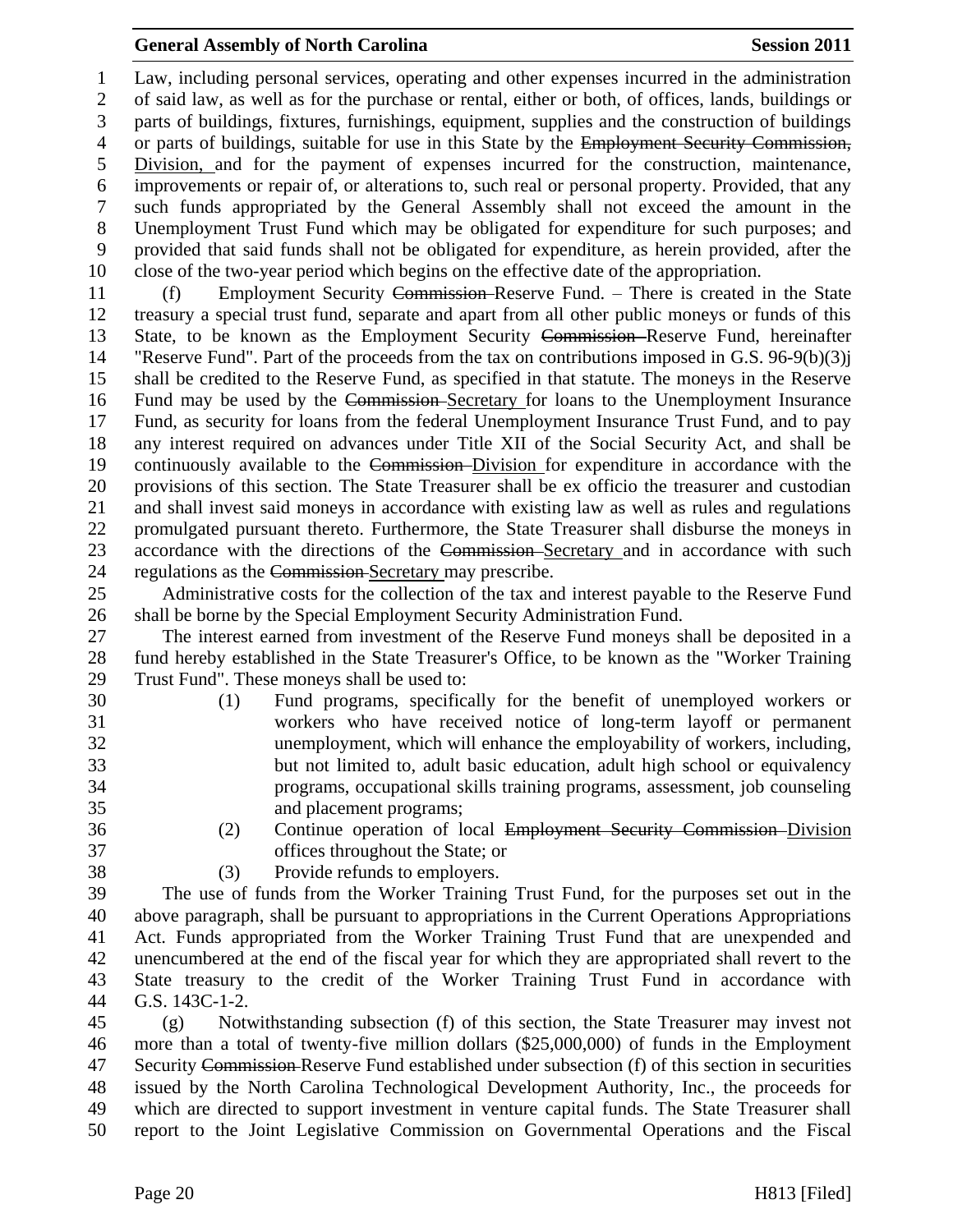|                      | <b>General Assembly of North Carolina</b>                                                                                                                                                       | <b>Session 2011</b> |
|----------------------|-------------------------------------------------------------------------------------------------------------------------------------------------------------------------------------------------|---------------------|
|                      | Research Division on October 1 and March 1 of each fiscal year on investments made pursuant                                                                                                     |                     |
| to this subsection." |                                                                                                                                                                                                 |                     |
|                      | <b>SECTION 2.5.</b> G.S. 96-6 reads as rewritten:                                                                                                                                               |                     |
|                      | "§ 96-6. Unemployment Insurance Fund.                                                                                                                                                           |                     |
| (a)                  | Establishment and Control. – There is hereby established as a special fund, separate                                                                                                            |                     |
|                      | and apart from all public moneys or funds of this State, an Unemployment Insurance Fund,                                                                                                        |                     |
|                      | which shall be administered by the Commission-Division's Employment Insurance Section                                                                                                           |                     |
|                      | exclusively for the purposes of this Chapter. This fund shall consist of:                                                                                                                       |                     |
| (1)                  | All contributions collected under this Chapter, together with any interest                                                                                                                      |                     |
|                      | earned upon any moneys in the fund;                                                                                                                                                             |                     |
| (2)                  | Any property or securities acquired through the use of moneys belonging to                                                                                                                      |                     |
|                      | the fund;                                                                                                                                                                                       |                     |
| (3)                  | All earnings of such property or securities;                                                                                                                                                    |                     |
| (4)                  | Any moneys received from the federal unemployment account in the                                                                                                                                |                     |
|                      | unemployment trust fund in accordance with Title XII of the Social Security                                                                                                                     |                     |
|                      | Act as amended;                                                                                                                                                                                 |                     |
| (5)                  | All moneys credited to this State's account in the Unemployment Trust Fund                                                                                                                      |                     |
|                      | pursuant to section 903 of Title IX of the Social Security Act, as amended,                                                                                                                     |                     |
|                      | (U.S.C.A. Title 42, sec. 1103 (a));                                                                                                                                                             |                     |
| (6)                  | All moneys paid to this State pursuant to section 204 of the Federal-State                                                                                                                      |                     |
|                      | Extended Unemployment Compensation Act of 1970;                                                                                                                                                 |                     |
| (7)                  | Reimbursement payments in lieu of contributions.<br>All moneys in the fund shall be commingled and undivided.                                                                                   |                     |
| (b)                  | Accounts and Deposit. – The State Treasurer shall be ex officio the treasurer and                                                                                                               |                     |
|                      | custodian of the fund who shall disburse such fund in accordance with the directions of the                                                                                                     |                     |
|                      | Commission Secretary and in accordance with such regulations as the Commission-Division                                                                                                         |                     |
|                      | shall prescribe. He shall maintain within the fund three separate accounts:                                                                                                                     |                     |
| (1)                  | A clearing account,                                                                                                                                                                             |                     |
| (2)                  | An unemployment trust fund account, and                                                                                                                                                         |                     |
| (3)                  | A benefit account.                                                                                                                                                                              |                     |
|                      | All moneys payable to the fund, upon receipt thereof by the Commission, Division, shall be                                                                                                      |                     |
|                      | forwarded immediately to the treasurer who shall immediately deposit them in the clearing                                                                                                       |                     |
|                      | account. Refunds payable pursuant to G.S. 96-10 may be paid from the clearing account upon                                                                                                      |                     |
|                      | warrants issued upon the treasurer as provided in G.S. 143B-426.40G under the requisition of                                                                                                    |                     |
|                      | the Commission. Division. After clearance thereof, all other moneys in the clearing account                                                                                                     |                     |
|                      | shall be immediately deposited with the secretary of the treasury of the United States of                                                                                                       |                     |
|                      | America to the credit of the account of this State in the unemployment trust fund, established                                                                                                  |                     |
|                      | and maintained pursuant to section 904 of the Social Security Act, as amended, any provision                                                                                                    |                     |
|                      | of law in this State relating to the deposit, administration, release, or disbursement of moneys in                                                                                             |                     |
|                      | the possession or custody of this State to the contrary notwithstanding. The benefit account                                                                                                    |                     |
|                      | shall consist of all moneys requisitioned from this State's account in the unemployment trust                                                                                                   |                     |
|                      | fund. Moneys in the clearing and benefit accounts may be deposited by the treasurer, under the                                                                                                  |                     |
|                      | direction of the Commission, Secretary, in any bank or public depository in which general                                                                                                       |                     |
|                      | funds of the State may be deposited, but no public deposit insurance charge or premium shall                                                                                                    |                     |
|                      | be paid out of the fund. The State Treasurer shall be liable on his official bond for the faithful<br>performance of his duties in connection with the unemployment insurance fund provided for |                     |
|                      | under this Chapter. Such liability on the official bond shall be effective immediately upon the                                                                                                 |                     |
|                      | enactment of this provision, and such liability shall exist in addition to any liability upon any                                                                                               |                     |
|                      | separate bond existent on the effective date of this provision, or which may be given in the                                                                                                    |                     |
|                      | future. All sums recovered on any surety bond for losses sustained by the unemployment                                                                                                          |                     |
|                      | insurance fund shall be deposited in said fund.                                                                                                                                                 |                     |
|                      |                                                                                                                                                                                                 |                     |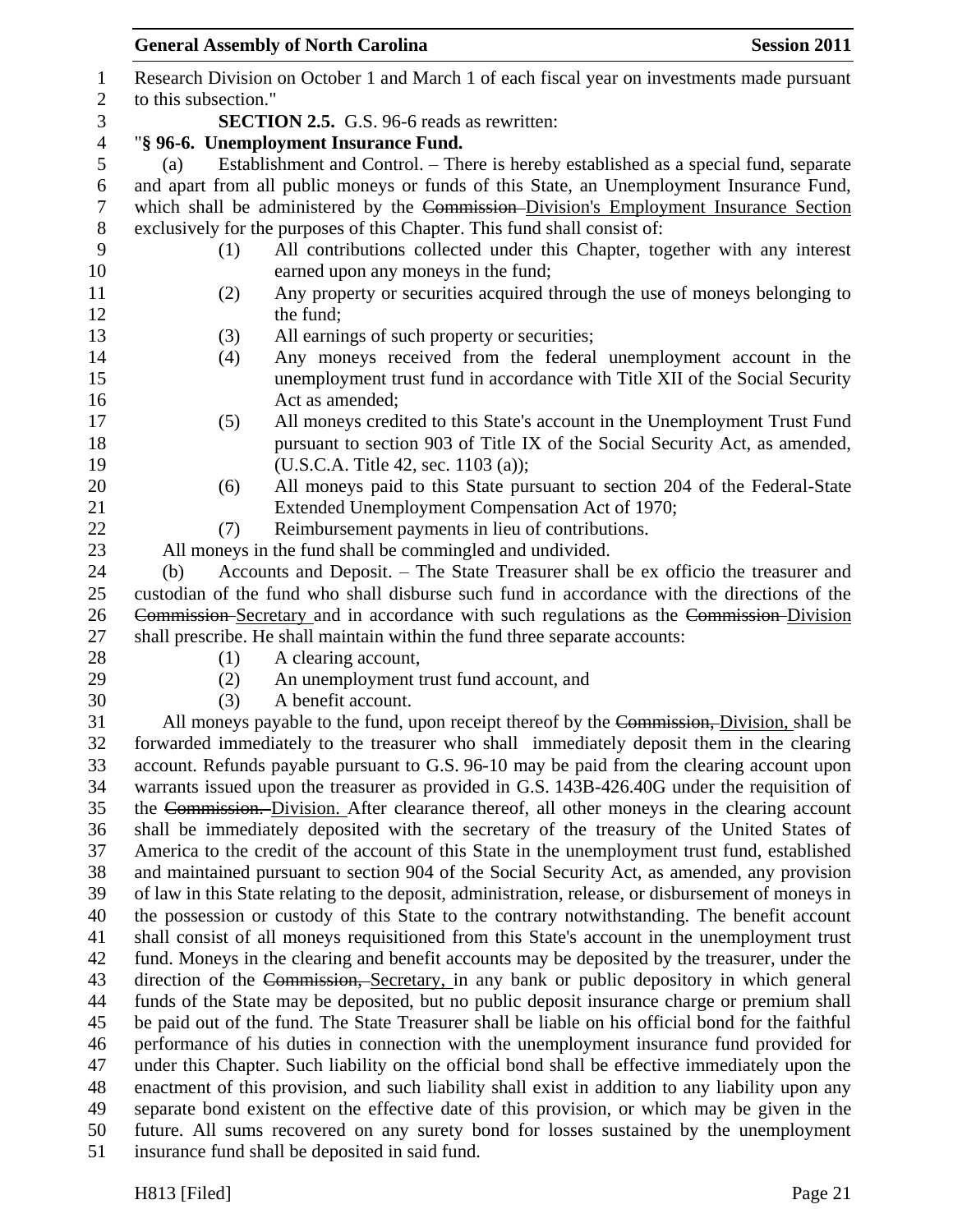(c) Moneys shall be requisitioned from this State's account in the unemployment trust fund solely for the payment of benefits (including extended benefits) and in accordance with regulations prescribed by the Commission. Secretary. The Commission Division shall, from time to time, requisition from the unemployment trust fund such amounts, not exceeding the accounts standing to its account therein, as it deems necessary for the payment of benefits for a reasonable future period. Upon receipt thereof the treasurer shall deposit such moneys in the benefit account and shall pay all warrants drawn thereon as provided in G.S. 143B-426.40G and requisitioned by the Commission Division for the payment of benefits solely from such benefit account. Expenditures of such moneys in the benefit account and refunds from the clearing account shall not be subject to approval of the Budget Bureau or any provisions of law requiring specific appropriations or other formal release by State officers of money in their custody. All warrants issued upon the treasurer for the payment of benefits and refunds shall be issued as provided in G.S. 143B-426.40G as requisitioned by the chairman of the Commission Secretary, the Assistant Secretary, or a duly authorized agent of the Commission Division for that purpose. Any balance of moneys requisitioned from the unemployment trust fund which remains unclaimed or unpaid in the benefit account after the expiration of the period for which such sums were requisitioned shall either be deducted from estimates for, and may be utilized for the payment of, benefits during succeeding periods, or, in the discretion of the Commission, shall be redeposited with the Secretary of the Treasury of the United States of America, to the credit of this State's account in the unemployment trust fund, as provided in subsection (b) of this section.

 (d) Management of Funds upon Discontinuance of Unemployment Trust Fund. – The provisions of subsections (a), (b), and (c), to the extent that they relate to the unemployment trust fund, shall be operative only so long as such unemployment trust fund continues to exist, and so long as the Secretary of the Treasury of the United States of America continues to maintain for this State a separate book account of all funds deposited therein by this State for benefit purposes, together with this State's proportionate share of the earnings of such unemployment trust fund, from which no other state is permitted to make withdrawals. If and when such unemployment trust fund ceases to exist, or such separate book account is no longer maintained, all moneys, properties, or securities therein belonging to the Unemployment Insurance Fund of this State shall be transferred to the treasurer of the Unemployment Insurance Fund, who shall hold, invest, transfer, sell, deposit, and release such moneys, 33 properties, or securities in a manner approved by the Commission, Secretary of the Department of Commerce, in accordance with the provisions of this Chapter: Provided, that such moneys shall be invested in the following readily marketable classes of securities: Bonds or other interest-bearing obligations of the United States of America or such investments as are now permitted by law for sinking funds of the State of North Carolina; and provided further, that such investment shall at all times be so made that all the assets of the fund shall always be readily convertible into cash when needed for the payment of benefits. The treasurer shall dispose of securities or other properties belonging to the Unemployment Insurance Fund only 41 under the direction of the Commission. Secretary of the Department of Commerce.

 (e) Benefits shall be deemed to be due and payable under this Chapter only to the extent provided in this Chapter and to the extent that moneys are available therefor to the credit of the Unemployment Insurance Fund, and neither the State nor the Commission Division shall be liable for any amount in excess of such sums.

 (f) Any interest required to be paid on advances under Title XII of the Social Security Act shall be paid in a timely manner and shall not be paid, directly or indirectly, from amounts in the Unemployment Insurance Fund."

**SECTION 2.6.** G.S. 96-7(a) reads as rewritten: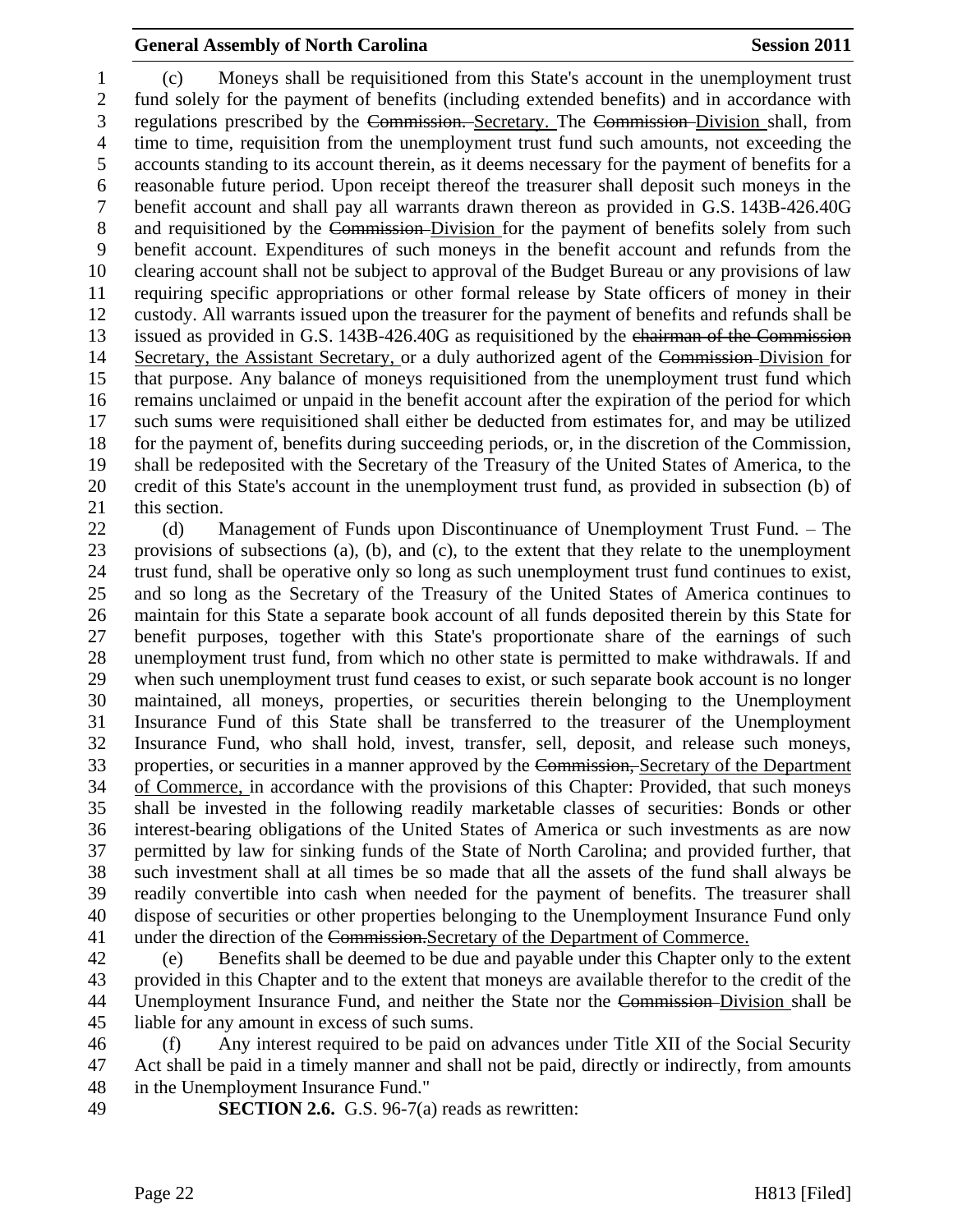|                                   | <b>General Assembly of North Carolina</b>      |    |                                                                                                                                                                               | <b>Session 2011</b> |
|-----------------------------------|------------------------------------------------|----|-------------------------------------------------------------------------------------------------------------------------------------------------------------------------------|---------------------|
| 1<br>$\sqrt{2}$<br>$\mathfrak{Z}$ | " $(a)$<br>designated by it for this purpose." |    | In any civil action to enforce the provisions of this Chapter, the Commission<br>Secretary, the Department, and the State may be represented by any qualified attorney who is |                     |
|                                   |                                                |    |                                                                                                                                                                               |                     |
| $\overline{4}$                    |                                                |    | <b>SECTION 2.7.(a)</b> G.S. 96-8(2) is repealed.                                                                                                                              |                     |
| 5                                 |                                                |    | <b>SECTION 2.7.(b)</b> G.S. 96-8 is amended by adding the following new subdivisions                                                                                          |                     |
| 6                                 | to read:                                       |    |                                                                                                                                                                               |                     |
| 7                                 | "§ 96-8. Definitions.                          |    |                                                                                                                                                                               |                     |
| 8                                 |                                                |    | As used in this Chapter, unless the context clearly requires otherwise:                                                                                                       |                     |
| 9                                 |                                                |    |                                                                                                                                                                               |                     |
| 10                                | (3a)                                           |    | Department. – The North Carolina Department of Commerce.                                                                                                                      |                     |
| 11                                | (3b)                                           |    | Division or DES. – The Department's Division of Employment Security.                                                                                                          |                     |
| 12                                | (3c)                                           |    | <u>EIS. – The Employment Insurance Section of DES.</u>                                                                                                                        |                     |
| 13<br>14                          | (3d)                                           |    | ESS. – The Employment Security Section of DES.                                                                                                                                |                     |
| 15                                | $\cdots$                                       |    | Secretary. – The Secretary of the Department of Commerce or the Assistant                                                                                                     |                     |
| 16                                | (8c)                                           |    | Secretary in charge of the Division of Employment Security.                                                                                                                   |                     |
| 17                                |                                                |    |                                                                                                                                                                               |                     |
| 18                                | $\ldots$ <sup>0</sup>                          |    | <b>SECTION 2.7.(c)</b> G.S. 96-8(5)a. and b. read as rewritten:                                                                                                               |                     |
| 19                                | "(5)                                           |    | "Employer" means:                                                                                                                                                             |                     |
| 20                                |                                                | a. | Any employing unit which (a) within the current or preceding                                                                                                                  |                     |
| 21                                |                                                |    | calendar year, and which for some portion of a day in each of 20                                                                                                              |                     |
| 22                                |                                                |    | different calendar weeks within such calendar year (whether or not                                                                                                            |                     |
| 23                                |                                                |    | such weeks are or were consecutive), has or had in employment one                                                                                                             |                     |
| 24                                |                                                |    | or more individuals (not necessarily simultaneously and irrespective                                                                                                          |                     |
| 25                                |                                                |    | of whether the same individuals are or were employed in each such                                                                                                             |                     |
| 26                                |                                                |    | week); or (b) in any calendar quarter in either the current or                                                                                                                |                     |
| 27                                |                                                |    | preceding calendar year paid for service in employment wages of one                                                                                                           |                     |
| 28                                |                                                |    | thousand five hundred dollars (\$1,500) or more. Provided further, for                                                                                                        |                     |
| 29                                |                                                |    | the purpose of this paragraph, "employment" shall include services                                                                                                            |                     |
| 30                                |                                                |    | which would constitute "employment" but for the fact that such                                                                                                                |                     |
| 31                                |                                                |    | services are deemed to be performed entirely within another state                                                                                                             |                     |
| 32                                |                                                |    | pursuant to an election under an arrangement entered into by the                                                                                                              |                     |
| 33                                |                                                |    | Commission-Division pursuant to subsection (l) of G.S. 96-4, and an                                                                                                           |                     |
| 34                                |                                                |    | agency charged with the administration of any other state or federal                                                                                                          |                     |
| 35                                |                                                |    | employment security law. Provided further, for the purpose of this                                                                                                            |                     |
| 36                                |                                                |    | paragraph, "week" means a period of seven consecutive calendar                                                                                                                |                     |
| 37                                |                                                |    | days, and when a calendar week falls partly within each of two                                                                                                                |                     |
| 38                                |                                                |    | calendar years, the days of that week up to January 1 shall be deemed                                                                                                         |                     |
| 39                                |                                                |    | one calendar week, and the days beginning January 1, another such                                                                                                             |                     |
| 40                                |                                                |    | week.                                                                                                                                                                         |                     |
| 41                                |                                                | b. | Any employing unit which acquired the organization, trade or                                                                                                                  |                     |
| 42                                |                                                |    | business, or substantially all the assets thereof, of another which at                                                                                                        |                     |
| 43                                |                                                |    | the time of such acquisition was an employer subject to this Chapter,                                                                                                         |                     |
| 44                                |                                                |    | or which acquired a part of the organization, trade, or business of                                                                                                           |                     |
| 45                                |                                                |    | another, which at the time of such acquisition was an employer                                                                                                                |                     |
| 46                                |                                                |    | subject to this Chapter; provided, such other would have been an                                                                                                              |                     |
| 47                                |                                                |    | employer under paragraph a of this subdivision if such part had                                                                                                               |                     |
| 48                                |                                                |    | constituted its entire organization, trade, or business; provided                                                                                                             |                     |
| 49                                |                                                |    | further, that G.S. 96-10, subsection (d), shall not be applicable to an                                                                                                       |                     |
| 50                                |                                                |    | individual or employing unit acquiring such part of the organization,                                                                                                         |                     |
| 51                                |                                                |    | trade or business. The provisions of G.S. $96-11(a)$ to the contrary                                                                                                          |                     |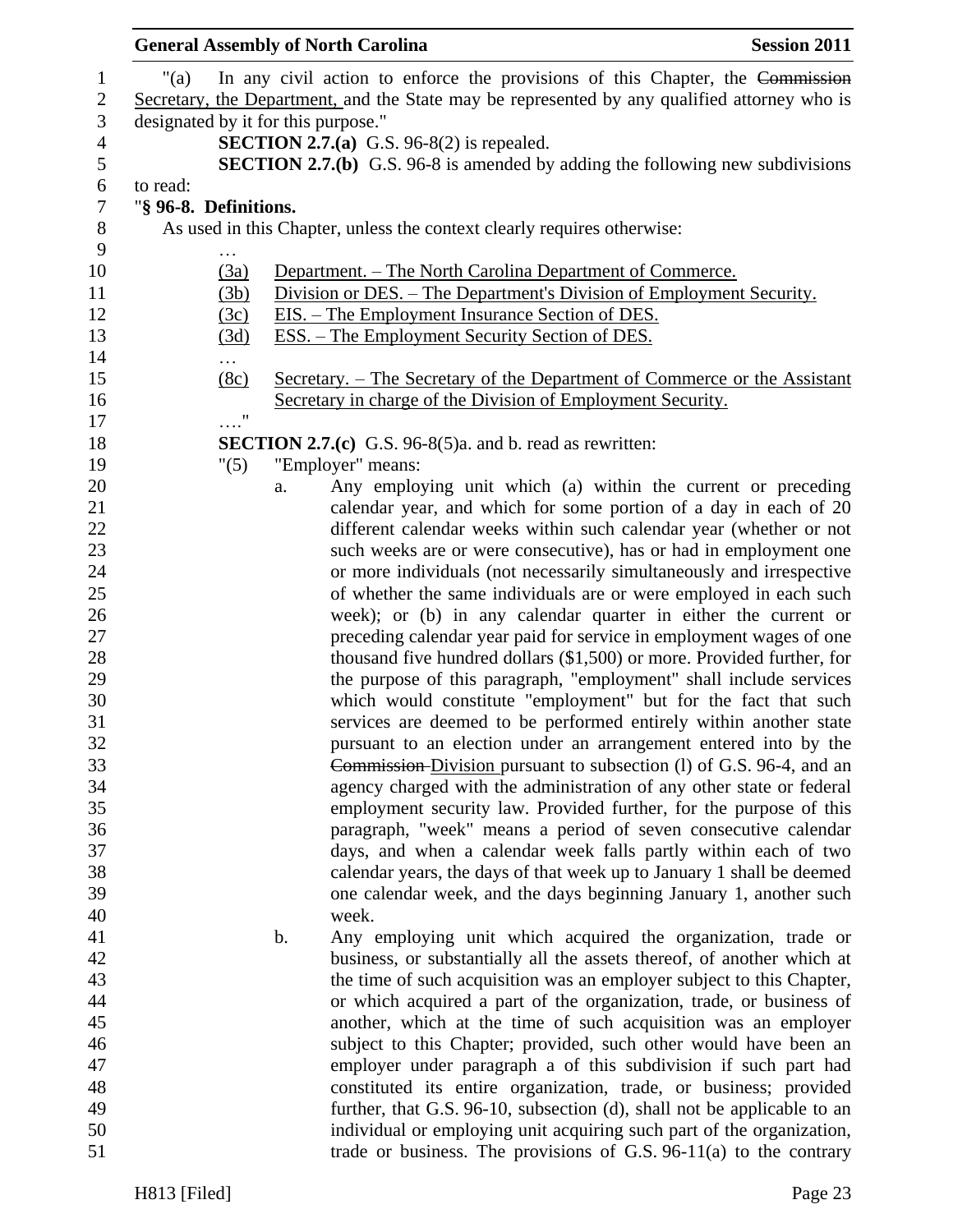| 1                |            | notwithstanding, any employing unit which becomes an employer              |
|------------------|------------|----------------------------------------------------------------------------|
| $\boldsymbol{2}$ |            | solely by virtue of the provisions of this paragraph shall not be liable   |
| 3                |            | for contributions based on wages paid or payable to individuals with       |
| $\overline{4}$   |            | respect to employment performed by such individuals for such               |
| 5                |            | employing unit prior to the date of acquisition of the organization,       |
| 6                |            | trade, business, or a part thereof as specified herein, or substantially   |
| $\boldsymbol{7}$ |            | all the assets of another, which at the time of such acquisition was an    |
| $\, 8$           |            | employer subject to this Chapter. This provision shall not be              |
| 9                |            | applicable with respect to any employing unit which is an employer         |
| 10               |            | by reason of any other provision of this Chapter. A successor by total     |
| 11               |            | acquisition under the provisions of this paragraph may be relieved         |
| 12               |            | from coverage hereunder by making written application with the             |
| 13               |            | Commission within 60 days from the date the Commission-Division            |
| 14               |            | mails him a notification of his liability and provided the Commission      |
| 15               |            | Division finds the predecessor was an employer at the time of such         |
| 16               |            | acquisition only because such predecessor had failed to make               |
| 17               |            | application for termination of coverage as provided in G.S. 96-11 of       |
| 18               |            | this Chapter. A successor under the provisions of this paragraph who       |
| 19               |            | becomes an employer by virtue of having acquired a part of the             |
| 20               |            | organization, trade or business of the predecessor hereunder may be        |
| 21               |            | relieved from coverage upon making written application with the            |
| 22               |            | Commission Division within 60 days from the date the Commission            |
| 23               |            | Division mails him a notification of his liability and the Commission      |
| 24               |            | Division finds that the predecessor could have terminated by making        |
| 25               |            | the application under G.S. 96-11 if the part acquired had constituted      |
| 26               |            | all of the predecessor's business."                                        |
| 27               |            | <b>SECTION</b> 2.7.(d) G.S. 96-8(6)d., f.2., and k.3. read as rewritten:   |
| 28               | "(6)<br>d. | Services not covered under paragraph b of this subdivision, and            |
| 29               |            | performed entirely without this State, with respect to no part of          |
| 30               |            | which contributions are required and paid under an employment              |
| 31               |            | security law of any other state or of the federal government, shall be     |
| 32               |            | deemed to be employment subject to this Chapter if the individual          |
| 33               |            | performing such service is a resident of this State and the                |
| 34               |            | <b>Commission-Division approves the election of the employing unit for</b> |
| 35               |            | whom such services are performed that the entire service of such           |
| 36               |            | individual shall be deemed to be employment subject to this Chapter,       |
| 37               |            | and services covered by an election duly approved by the                   |
| 38               |            | <b>Commission-Division in accordance with an arrangement pursuant to</b>   |
| 39               |            | subsection (1) of G.S. 96-4 shall be deemed to be employment during        |
| 40               |            | the effective period of such election.                                     |
| 41               | $\ddots$   |                                                                            |
| 42               | f.         | The term "employment" shall include:                                       |
| 43               |            | $\ddots$                                                                   |
| 44               |            | 2.<br>Services covered by an election duly approved by the                 |
| 45               |            | Commission-Division in accordance with an arrangement                      |
| 46               |            | pursuant to G.S. 96-4, subsection (l), of this Chapter during              |
| 47               |            | the effective period of such election.                                     |
| 48               | $\cdots$   |                                                                            |
| 49               | k.         | The term "employment" does not include:                                    |
|                  |            |                                                                            |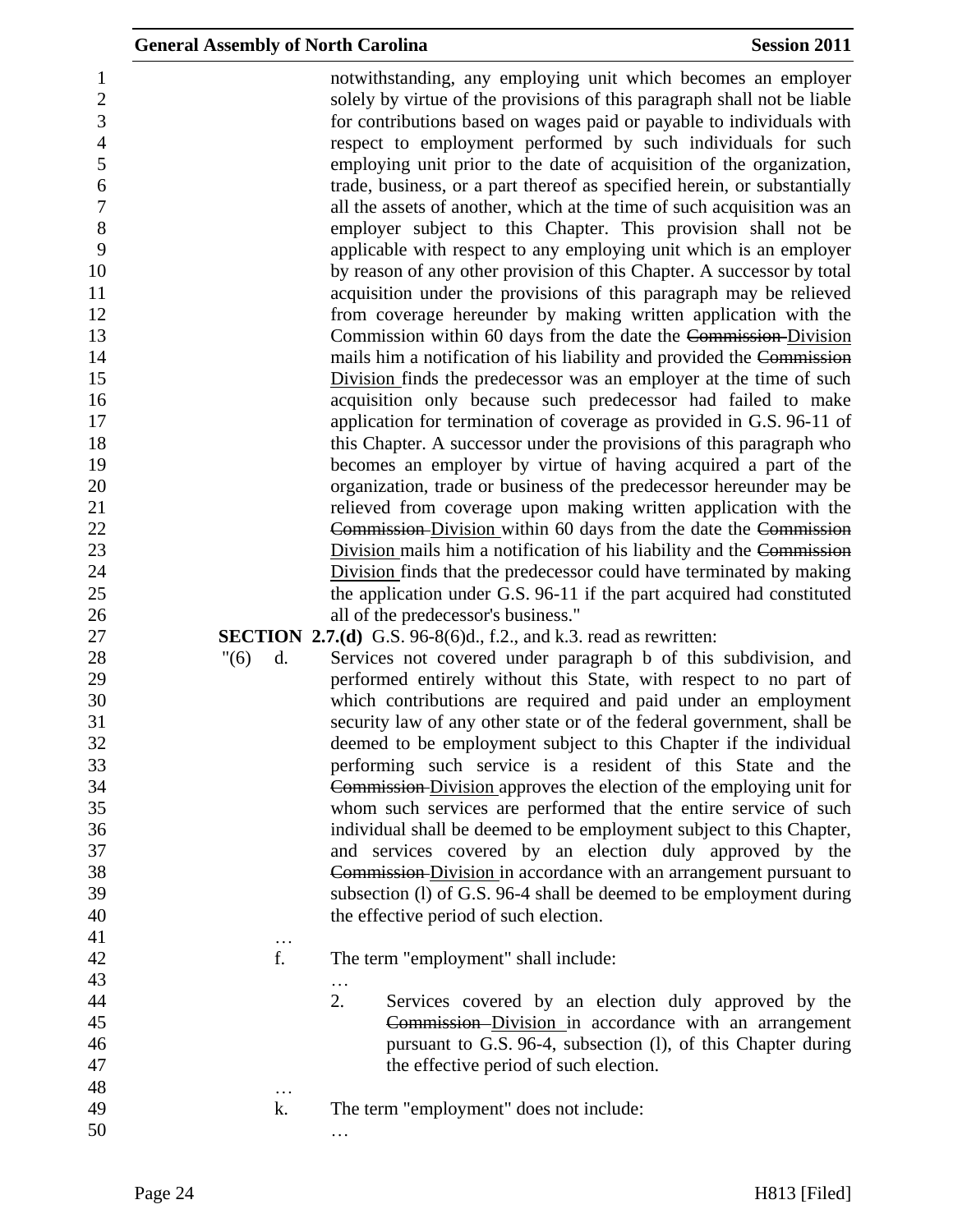|                                                                                                                         | <b>General Assembly of North Carolina</b> |                                                                                                                                                                                                                                                                                                                                                                                                                                                                                                                                                                                                                                                                                                                                                      | <b>Session 2011</b> |
|-------------------------------------------------------------------------------------------------------------------------|-------------------------------------------|------------------------------------------------------------------------------------------------------------------------------------------------------------------------------------------------------------------------------------------------------------------------------------------------------------------------------------------------------------------------------------------------------------------------------------------------------------------------------------------------------------------------------------------------------------------------------------------------------------------------------------------------------------------------------------------------------------------------------------------------------|---------------------|
| $\mathbf{1}$<br>$\overline{c}$<br>3<br>$\overline{\mathcal{L}}$<br>5<br>6<br>$\overline{7}$<br>8<br>9<br>10<br>11<br>12 | 3.                                        | Service with respect to which unemployment insurance is<br>payable under an employment security system established by<br>an act of Congress: Provided, that the Commission-Division<br>is hereby authorized and directed to enter into agreements<br>with the proper agencies under such act of Congress, which<br>agreements shall become effective 10 days after publication<br>thereof in the manner provided in G.S. 96-4(b) for general<br>rules, to provide potential rights to benefits under this<br>Chapter, acquired rights to unemployment insurance under<br>act of Congress, or who have, after acquiring potential rights<br>to unemployment insurance, under such act of Congress,<br>acquired rights to benefits under this Chapter. |                     |
| 13                                                                                                                      |                                           |                                                                                                                                                                                                                                                                                                                                                                                                                                                                                                                                                                                                                                                                                                                                                      |                     |
| 14                                                                                                                      |                                           | <b>SECTION 2.7.(e)</b> G.S. 96-8(10) reads as rewritten:                                                                                                                                                                                                                                                                                                                                                                                                                                                                                                                                                                                                                                                                                             |                     |
| 15                                                                                                                      | "(10)                                     | <b>(Effective until July 1, 2011)</b> Total and partial unemployment.                                                                                                                                                                                                                                                                                                                                                                                                                                                                                                                                                                                                                                                                                |                     |
| 16<br>17                                                                                                                | a.                                        | For the purpose of establishing a benefit year, an individual shall be                                                                                                                                                                                                                                                                                                                                                                                                                                                                                                                                                                                                                                                                               |                     |
| 18                                                                                                                      | 1.                                        | deemed to be unemployed:<br>If the individual has payroll attachment but, because of lack                                                                                                                                                                                                                                                                                                                                                                                                                                                                                                                                                                                                                                                            |                     |
| 19                                                                                                                      |                                           | of work during the payroll week for which the individual is                                                                                                                                                                                                                                                                                                                                                                                                                                                                                                                                                                                                                                                                                          |                     |
| 20                                                                                                                      |                                           | requesting the establishment of a benefit year, the individual                                                                                                                                                                                                                                                                                                                                                                                                                                                                                                                                                                                                                                                                                       |                     |
| 21                                                                                                                      |                                           | worked less than the equivalent of three customary scheduled                                                                                                                                                                                                                                                                                                                                                                                                                                                                                                                                                                                                                                                                                         |                     |
| 22                                                                                                                      |                                           | full-time days in the establishment, plant, or industry in                                                                                                                                                                                                                                                                                                                                                                                                                                                                                                                                                                                                                                                                                           |                     |
| 23                                                                                                                      |                                           | which the individual has payroll attachment as a regular                                                                                                                                                                                                                                                                                                                                                                                                                                                                                                                                                                                                                                                                                             |                     |
| 24                                                                                                                      |                                           | employee. If a benefit year is established, it shall begin on the                                                                                                                                                                                                                                                                                                                                                                                                                                                                                                                                                                                                                                                                                    |                     |
| 25                                                                                                                      |                                           | Sunday preceding the payroll week ending date.                                                                                                                                                                                                                                                                                                                                                                                                                                                                                                                                                                                                                                                                                                       |                     |
| 26                                                                                                                      | 2.                                        | If the individual has no payroll attachment on the date the                                                                                                                                                                                                                                                                                                                                                                                                                                                                                                                                                                                                                                                                                          |                     |
| 27                                                                                                                      |                                           | individual reports to apply for unemployment insurance. If a                                                                                                                                                                                                                                                                                                                                                                                                                                                                                                                                                                                                                                                                                         |                     |
| 28                                                                                                                      |                                           | benefit year is established, it shall begin on the Sunday of the                                                                                                                                                                                                                                                                                                                                                                                                                                                                                                                                                                                                                                                                                     |                     |
| 29                                                                                                                      |                                           | calendar week with respect to which the claimant met the                                                                                                                                                                                                                                                                                                                                                                                                                                                                                                                                                                                                                                                                                             |                     |
| 30                                                                                                                      |                                           | requirements<br>provided<br>reporting                                                                                                                                                                                                                                                                                                                                                                                                                                                                                                                                                                                                                                                                                                                | by<br>Commission    |
| 31                                                                                                                      |                                           | regulation.rules adopted by the Division.                                                                                                                                                                                                                                                                                                                                                                                                                                                                                                                                                                                                                                                                                                            |                     |
| 32                                                                                                                      | b.                                        | For benefit weeks within an established benefit year, a claimant shall                                                                                                                                                                                                                                                                                                                                                                                                                                                                                                                                                                                                                                                                               |                     |
| 33<br>34                                                                                                                | 1.                                        | be deemed to be:                                                                                                                                                                                                                                                                                                                                                                                                                                                                                                                                                                                                                                                                                                                                     |                     |
| 35                                                                                                                      |                                           | Totally unemployed, irrespective of job attachment, if a<br>claimant's earnings for such week, including payments                                                                                                                                                                                                                                                                                                                                                                                                                                                                                                                                                                                                                                    |                     |
| 36                                                                                                                      |                                           | defined in subparagraph c below, would not reduce the                                                                                                                                                                                                                                                                                                                                                                                                                                                                                                                                                                                                                                                                                                |                     |
| 37                                                                                                                      |                                           | claimant's weekly benefit amount                                                                                                                                                                                                                                                                                                                                                                                                                                                                                                                                                                                                                                                                                                                     | as prescribed<br>by |
| 38                                                                                                                      |                                           | G.S. $96-12(c)$ .                                                                                                                                                                                                                                                                                                                                                                                                                                                                                                                                                                                                                                                                                                                                    |                     |
| 39                                                                                                                      | 2.                                        | Partially unemployed, if the claimant has payroll attachment                                                                                                                                                                                                                                                                                                                                                                                                                                                                                                                                                                                                                                                                                         |                     |
| 40                                                                                                                      |                                           | but because of lack of work during the payroll week for                                                                                                                                                                                                                                                                                                                                                                                                                                                                                                                                                                                                                                                                                              |                     |
| 41                                                                                                                      |                                           | which the claimant is requesting benefits the claimant worked                                                                                                                                                                                                                                                                                                                                                                                                                                                                                                                                                                                                                                                                                        |                     |
| 42                                                                                                                      |                                           | less than three customary scheduled full-time days in the                                                                                                                                                                                                                                                                                                                                                                                                                                                                                                                                                                                                                                                                                            |                     |
| 43                                                                                                                      |                                           | establishment, plant, or industry in which the claimant is                                                                                                                                                                                                                                                                                                                                                                                                                                                                                                                                                                                                                                                                                           |                     |
| 44                                                                                                                      |                                           | employed and whose earnings from such employment                                                                                                                                                                                                                                                                                                                                                                                                                                                                                                                                                                                                                                                                                                     |                     |
| 45                                                                                                                      |                                           | (including payments defined in subparagraph c below) would                                                                                                                                                                                                                                                                                                                                                                                                                                                                                                                                                                                                                                                                                           |                     |
| 46                                                                                                                      |                                           | qualify the claimant for a reduced payment as prescribed by                                                                                                                                                                                                                                                                                                                                                                                                                                                                                                                                                                                                                                                                                          |                     |
| 47                                                                                                                      |                                           | G.S. $96-12(c)$ .                                                                                                                                                                                                                                                                                                                                                                                                                                                                                                                                                                                                                                                                                                                                    |                     |
| 48                                                                                                                      | 3.                                        | Part-totally unemployed, if the claimant had no job                                                                                                                                                                                                                                                                                                                                                                                                                                                                                                                                                                                                                                                                                                  |                     |
| 49<br>50                                                                                                                |                                           | attachment during all or part of such week and whose<br>earnings for odd jobs or subsidiary work (including payments                                                                                                                                                                                                                                                                                                                                                                                                                                                                                                                                                                                                                                 |                     |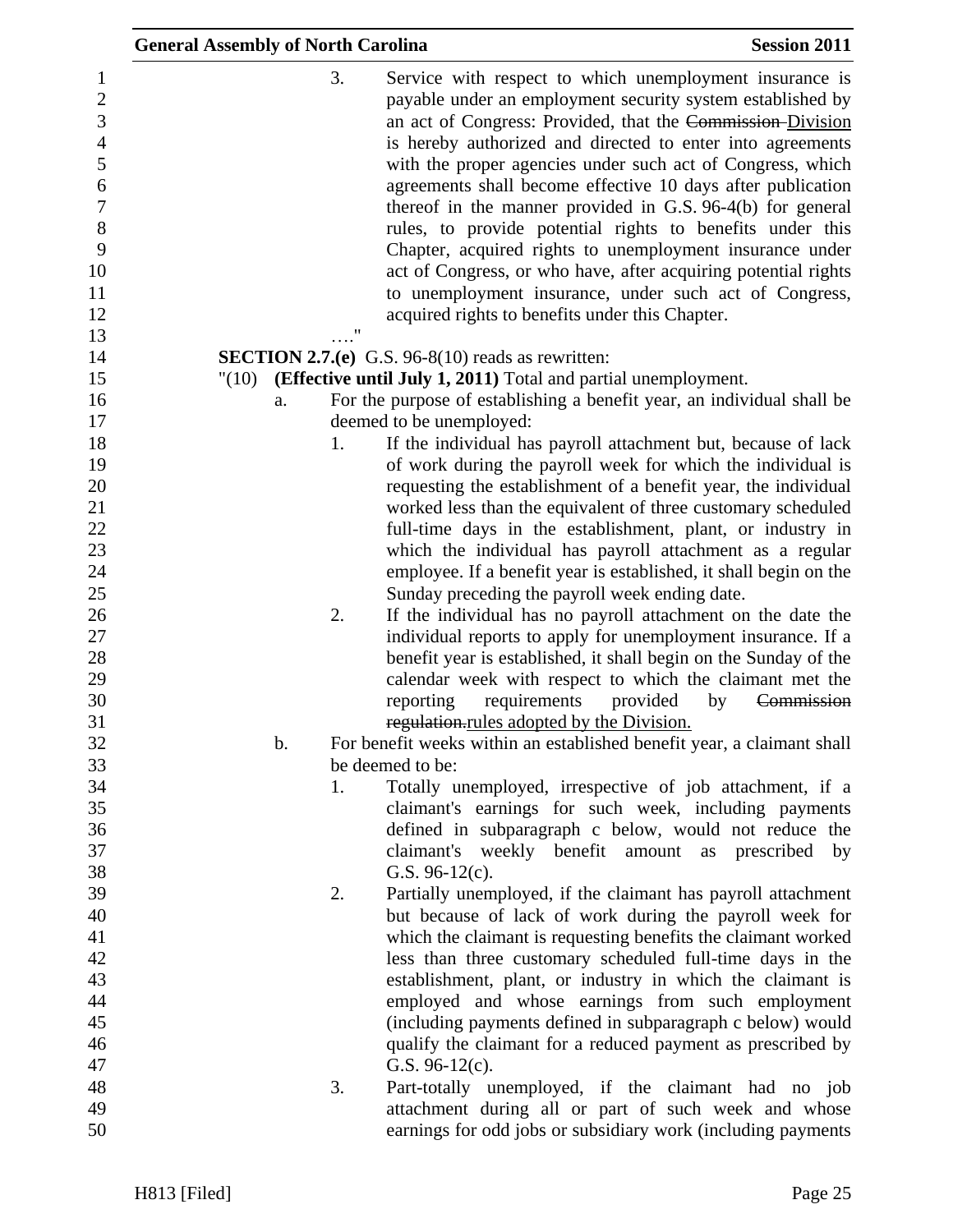|                                                                                                                                                                                                                     |                      | <b>General Assembly of North Carolina</b>                                                                                                                                                                                                                                                                                                                                                                                                                                                                                                                                                                                                                                                                                                                                                                                                                                                                                                                                                                                                                                                                                                                                                                                                                                                                                                                                                                                                                                                                                                                                                                                                                                                                                                                                                                                                                | <b>Session 2011</b> |
|---------------------------------------------------------------------------------------------------------------------------------------------------------------------------------------------------------------------|----------------------|----------------------------------------------------------------------------------------------------------------------------------------------------------------------------------------------------------------------------------------------------------------------------------------------------------------------------------------------------------------------------------------------------------------------------------------------------------------------------------------------------------------------------------------------------------------------------------------------------------------------------------------------------------------------------------------------------------------------------------------------------------------------------------------------------------------------------------------------------------------------------------------------------------------------------------------------------------------------------------------------------------------------------------------------------------------------------------------------------------------------------------------------------------------------------------------------------------------------------------------------------------------------------------------------------------------------------------------------------------------------------------------------------------------------------------------------------------------------------------------------------------------------------------------------------------------------------------------------------------------------------------------------------------------------------------------------------------------------------------------------------------------------------------------------------------------------------------------------------------|---------------------|
| $\mathbf 1$<br>$\overline{c}$<br>$\overline{3}$<br>$\overline{4}$<br>5<br>6<br>$\overline{7}$<br>8<br>9<br>10<br>11<br>12<br>13<br>14<br>15<br>16<br>17<br>18<br>19<br>20<br>21<br>22<br>23<br>24<br>25<br>26<br>27 | c.<br>d.<br>e.<br>f. | defined in subparagraph c below) would qualify the claimant<br>for a reduced payment as prescribed by G.S. $96-12(c)$ .<br>(For suspension of enforcement, see note) No individual shall be<br>considered unemployed if, with respect to the entire calendar week,<br>the individual is receiving, has received, or will receive as a result of<br>the individual's separation from employment, remuneration in the<br>form of (i) wages in lieu of notice, (ii) accrued vacation pay, (iii)<br>terminal leave pay, (iv) separation pay, or $(v)$ dismissal payments or<br>wages by whatever name. Provided, however, if such payment is<br>applicable to less than the entire week, the claimant may be<br>considered to be unemployed as defined in subsections a and b of this<br>paragraph. Sums received by any individual for services performed<br>as an elected official who holds an elective office, as defined in<br>G.S. 128-1.1(d), or as a member of the N. C. National Guard, as<br>defined in G.S. 127A-3, or as a member of any reserve component of<br>the United States Armed Forces shall not be considered in<br>determining that individual's employment status<br>subsection. Benefits paid under this subdivision shall not be charged<br>to the account or accounts of the base period employer or employers.<br>An individual's week of unemployment shall be deemed to<br>commence only after his the individual's registration at an<br>employment office, except as the Commission may by regulation<br>Division by rule may otherwise prescribe.<br>Repealed by Session Laws 2009-506, s. 2, effective October 1, 2009,<br>and applicable to claims filed on or after that date.<br>No substitute teacher or other substitute school personnel shall be<br>considered unemployed for days or weeks when not called to work | under this          |
| 28<br>29<br>30<br>31                                                                                                                                                                                                |                      | unless the individual is or was employed as a full-time substitute<br>during the period of time for which the individual is requesting<br>benefits. For the purposes of this subsection, full-time substitute is<br>defined as a substitute employee who works more than 30 hours a                                                                                                                                                                                                                                                                                                                                                                                                                                                                                                                                                                                                                                                                                                                                                                                                                                                                                                                                                                                                                                                                                                                                                                                                                                                                                                                                                                                                                                                                                                                                                                      |                     |
| 32                                                                                                                                                                                                                  |                      | week on a continual basis for a period of six months or more.                                                                                                                                                                                                                                                                                                                                                                                                                                                                                                                                                                                                                                                                                                                                                                                                                                                                                                                                                                                                                                                                                                                                                                                                                                                                                                                                                                                                                                                                                                                                                                                                                                                                                                                                                                                            |                     |
| 33<br>34<br>35                                                                                                                                                                                                      | (10)<br>a.           | (Effective July 1, 2011) Total and partial unemployment.<br>For the purpose of establishing a benefit year, an individual shall be<br>deemed to be unemployed:                                                                                                                                                                                                                                                                                                                                                                                                                                                                                                                                                                                                                                                                                                                                                                                                                                                                                                                                                                                                                                                                                                                                                                                                                                                                                                                                                                                                                                                                                                                                                                                                                                                                                           |                     |
| 36<br>37<br>38<br>39<br>40<br>41<br>42<br>43                                                                                                                                                                        |                      | If he has payroll attachment but, because of lack of work<br>1.<br>during the payroll week for which he is requesting the<br>establishment of a benefit year, he worked less than the<br>equivalent of three customary scheduled full-time days in the<br>establishment, plant, or industry in which he has payroll<br>attachment as a regular employee. If a benefit year is<br>established, it shall begin on the Sunday preceding the payroll<br>week ending date.                                                                                                                                                                                                                                                                                                                                                                                                                                                                                                                                                                                                                                                                                                                                                                                                                                                                                                                                                                                                                                                                                                                                                                                                                                                                                                                                                                                    |                     |
| 44<br>45<br>46<br>47<br>48                                                                                                                                                                                          |                      | 2.<br>If he has no payroll attachment on the date he reports to apply<br>for unemployment insurance. If a benefit year is established,<br>it shall begin on the Sunday of the calendar week with respect<br>to which the claimant met the reporting requirements<br>provided by Commission regulation.rules adopted by the                                                                                                                                                                                                                                                                                                                                                                                                                                                                                                                                                                                                                                                                                                                                                                                                                                                                                                                                                                                                                                                                                                                                                                                                                                                                                                                                                                                                                                                                                                                               |                     |
| 49<br>50<br>51                                                                                                                                                                                                      | b.                   | Division.<br>For benefit weeks within an established benefit year, a claimant shall<br>be deemed to be:                                                                                                                                                                                                                                                                                                                                                                                                                                                                                                                                                                                                                                                                                                                                                                                                                                                                                                                                                                                                                                                                                                                                                                                                                                                                                                                                                                                                                                                                                                                                                                                                                                                                                                                                                  |                     |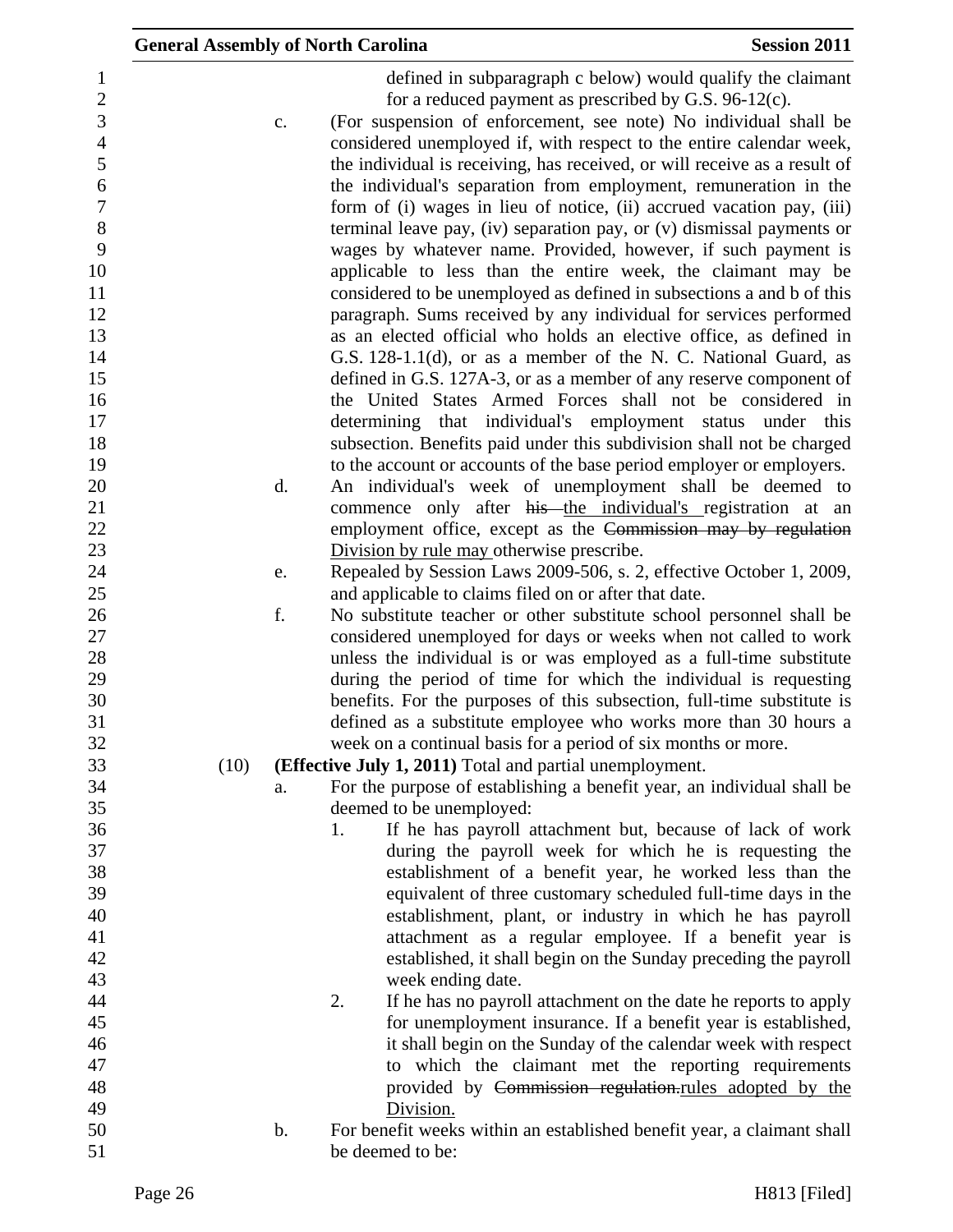|                                                                                   | <b>General Assembly of North Carolina</b> |                                                                                                                                                                                                                                                                                                                                                                                                                                                                                   | <b>Session 2011</b> |
|-----------------------------------------------------------------------------------|-------------------------------------------|-----------------------------------------------------------------------------------------------------------------------------------------------------------------------------------------------------------------------------------------------------------------------------------------------------------------------------------------------------------------------------------------------------------------------------------------------------------------------------------|---------------------|
| 1<br>$\overline{2}$<br>3<br>$\overline{4}$<br>5<br>6<br>$\boldsymbol{7}$<br>$8\,$ | 1.<br>2.                                  | Totally unemployed, irrespective of job attachment, if his<br>earnings for such week, including payments defined in<br>subparagraph c below, would not reduce his weekly benefit<br>amount as prescribed by G.S. $96-12(c)$ .<br>Partially unemployed, if he has payroll attachment but<br>because of lack of work during the payroll week for which he<br>is requesting benefits he worked less than three customary<br>scheduled full-time days in the establishment, plant, or |                     |
| 9<br>10<br>11<br>12<br>13<br>14<br>15<br>16                                       | 3.                                        | industry in which he is employed and whose earnings from<br>employment (including payments<br>such<br>subparagraph c below) would qualify him for a reduced<br>payment as prescribed by G.S. 96-12(c).<br>Part-totally unemployed, if the claimant had no job<br>attachment during all or part of such week and whose<br>earnings for odd jobs or subsidiary work (including payments<br>defined in subparagraph c below) would qualify him for a                                 | defined<br>in       |
| 17                                                                                |                                           | reduced payment as prescribed by G.S. 96-12(c).                                                                                                                                                                                                                                                                                                                                                                                                                                   |                     |
| 18<br>19                                                                          | c.                                        | No individual shall be considered unemployed if, with respect to the<br>entire calendar week, he is receiving, has received, or will receive as                                                                                                                                                                                                                                                                                                                                   |                     |
| 20<br>21<br>22                                                                    |                                           | a result of his separation from employment, remuneration in the form<br>of (i) wages in lieu of notice, (ii) accrued vacation pay, (iii) terminal<br>leave pay, (iv) severance pay, (v) separation pay, or (vi) dismissal                                                                                                                                                                                                                                                         |                     |
| 23                                                                                |                                           | payments or wages by whatever name. Provided, however, if such                                                                                                                                                                                                                                                                                                                                                                                                                    |                     |
| 24                                                                                |                                           | payment is applicable to less than the entire week, the claimant may                                                                                                                                                                                                                                                                                                                                                                                                              |                     |
| 25                                                                                |                                           | be considered to be unemployed as defined in subsections a and b of                                                                                                                                                                                                                                                                                                                                                                                                               |                     |
| 26                                                                                |                                           | this paragraph. Sums received by any individual for services                                                                                                                                                                                                                                                                                                                                                                                                                      |                     |
| 27                                                                                |                                           | performed as an elected official who holds an elective office, as                                                                                                                                                                                                                                                                                                                                                                                                                 |                     |
| 28                                                                                |                                           | defined in G.S. $128-1.1(d)$ , or as a member of the N. C. National                                                                                                                                                                                                                                                                                                                                                                                                               |                     |
| 29<br>30                                                                          |                                           | Guard, as defined in G.S. 127A-3, or as a member of any reserve<br>component of the United States Armed Forces shall not be                                                                                                                                                                                                                                                                                                                                                       |                     |
| 31                                                                                |                                           | considered in determining that individual's employment status under                                                                                                                                                                                                                                                                                                                                                                                                               |                     |
| 32                                                                                |                                           | this subsection. Provided further, however, that an individual shall be                                                                                                                                                                                                                                                                                                                                                                                                           |                     |
| 33                                                                                |                                           | considered to be unemployed as to receipt of severance pay for any                                                                                                                                                                                                                                                                                                                                                                                                                |                     |
| 34                                                                                |                                           | week the individual is registered at or attending any institution of                                                                                                                                                                                                                                                                                                                                                                                                              |                     |
| 35                                                                                |                                           | higher education as defined in G.S. $96-8(5)$ j., or secondary school as                                                                                                                                                                                                                                                                                                                                                                                                          |                     |
| 36                                                                                |                                           | defined in G.S. 96-8(5)q., or <del>Commission</del> -Division approved                                                                                                                                                                                                                                                                                                                                                                                                            |                     |
| 37                                                                                |                                           | vocational, educational, or training programs as                                                                                                                                                                                                                                                                                                                                                                                                                                  | defined in          |
| 38                                                                                |                                           | G.S. 96-13.                                                                                                                                                                                                                                                                                                                                                                                                                                                                       |                     |
| 39                                                                                | d.                                        | An individual's week of unemployment shall be deemed to                                                                                                                                                                                                                                                                                                                                                                                                                           |                     |
| 40                                                                                |                                           | commence only after his registration at an employment office, except                                                                                                                                                                                                                                                                                                                                                                                                              |                     |
| 41<br>42                                                                          |                                           | as the Commission-Division may by regulation-rule otherwise<br>prescribe.                                                                                                                                                                                                                                                                                                                                                                                                         |                     |
| 43                                                                                | e.                                        | Repealed by Session Laws 2009-506, s. 2, effective October 1, 2009,                                                                                                                                                                                                                                                                                                                                                                                                               |                     |
| 44                                                                                |                                           | and applicable to claims filed on or after that date.                                                                                                                                                                                                                                                                                                                                                                                                                             |                     |
| 45                                                                                | f.                                        | No substitute teacher or other substitute school personnel shall be                                                                                                                                                                                                                                                                                                                                                                                                               |                     |
| 46                                                                                |                                           | considered unemployed for days or weeks when not called to work                                                                                                                                                                                                                                                                                                                                                                                                                   |                     |
| 47                                                                                |                                           | unless the individual is or was employed as a full-time substitute                                                                                                                                                                                                                                                                                                                                                                                                                |                     |
| 48                                                                                |                                           | during the period of time for which the individual is requesting                                                                                                                                                                                                                                                                                                                                                                                                                  |                     |
| 49                                                                                |                                           | benefits. For the purposes of this subsection, full-time substitute is                                                                                                                                                                                                                                                                                                                                                                                                            |                     |
| 50<br>51                                                                          |                                           | defined as a substitute employee who works more than 30 hours a<br>week on a continual basis for a period of six months or more."                                                                                                                                                                                                                                                                                                                                                 |                     |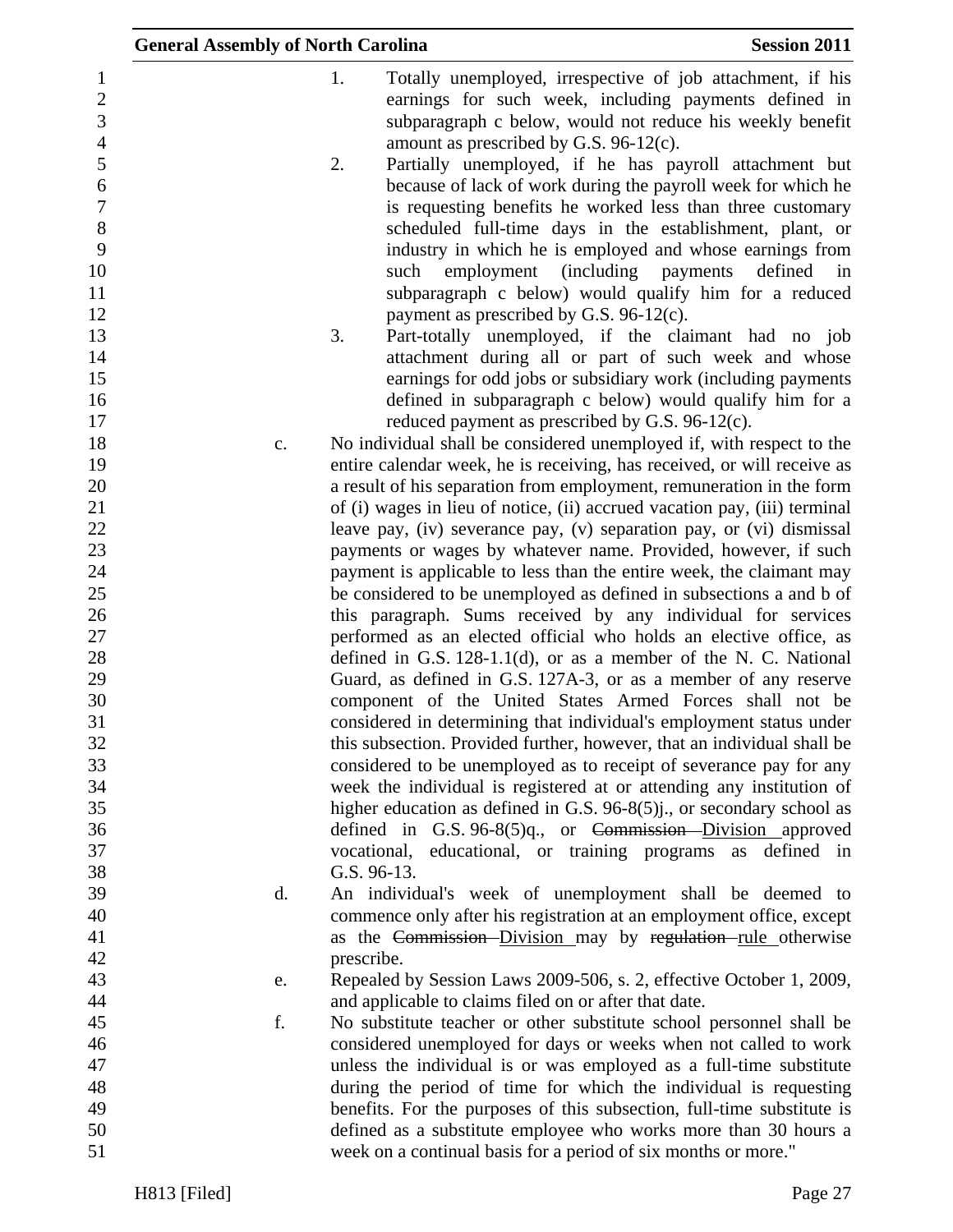| <b>General Assembly of North Carolina</b>                                                                                                    | <b>Session 2011</b> |
|----------------------------------------------------------------------------------------------------------------------------------------------|---------------------|
| <b>SECTION 2.7.(f)</b> G.S. 96-8(13)a. and d. read as rewritten:                                                                             |                     |
| $"(13)$ a.<br>"Wages" shall include commissions, bonuses, any sums paid to an                                                                |                     |
| employee by an employer pursuant to an order of any court, the                                                                               |                     |
| National Labor Relations Board, or any other lawfully constituted                                                                            |                     |
| adjudicative agency or by private agreement, consent, or arbitration                                                                         |                     |
| for loss of pay by reason of discharge, and the cash value of all                                                                            |                     |
| remuneration in any medium other than cash. The reasonable cash                                                                              |                     |
| value of remuneration in any medium other than cash shall be                                                                                 |                     |
| estimated and determined in accordance with rules prescribed by the                                                                          |                     |
| Commission; Division; provided, if the remuneration of an individual                                                                         |                     |
| is not based upon a fixed period or duration of time or if the                                                                               |                     |
| individual's wages are paid at irregular intervals or in such manner as                                                                      |                     |
| not to extend regularly over the period of employment, the wages for                                                                         |                     |
| any week or for any calendar quarter for the purpose of computing an                                                                         |                     |
| individual's right to unemployment benefits only shall be determined                                                                         |                     |
| in such manner as may by authorized regulations be prescribed. The                                                                           |                     |
| regulations shall, so far as possible, secure results reasonably similar                                                                     |                     |
| to those that would prevail if the individual were paid his wages at                                                                         |                     |
| regular intervals. The term "wages" shall not include the amount of                                                                          |                     |
| any payment with respect to services to, or on behalf of, an                                                                                 |                     |
| individual in its employ under a plan or system established by an                                                                            |                     |
| employing unit which makes provision for individuals in its employ<br>generally or for a class or classes of such individuals (including any |                     |
| amount paid by an employing unit for insurance or annuities, or into                                                                         |                     |
| a fund, to provide for any such payment), on account of (i)                                                                                  |                     |
| retirement, or (ii) sickness or accident disability, or (iii) medical and                                                                    |                     |
| hospitalization expenses in connection with sickness or accident                                                                             |                     |
| disability or (iv) death. However, in the case of payments made to an                                                                        |                     |
| employee or any of his dependents on account of sickness or accident                                                                         |                     |
| disability, only payments which are received under a worker's                                                                                |                     |
| compensation law shall be excluded from the term "wages".                                                                                    |                     |
| Furthermore, the term "wages" shall not include payment by an                                                                                |                     |
| employer without deduction from the remuneration of the employee                                                                             |                     |
| of the tax imposed upon an employee under the Federal Insurance                                                                              |                     |
| Contributions Act.                                                                                                                           |                     |
| $\ddots$                                                                                                                                     |                     |
| d.<br>Wages shall not include the amount of any payment, including any                                                                       |                     |
| amount paid into a fund to provide for such payment, made to, or on                                                                          |                     |
| behalf of, an employee under a plan or system established by an                                                                              |                     |
| employer or others which makes provision for employees generally,<br>or for a class or group of employees, for the purpose of                |                     |
| supplementing unemployment benefits, provided that the plan has                                                                              |                     |
| been approved by the Commission-Division under such reasonable                                                                               |                     |
| regulations rules as it shall promulgate.adopt."                                                                                             |                     |
| <b>SECTION 2.7.(g)</b> G.S.96-8(22) and (24) read as rewritten:                                                                              |                     |
| Average Weekly Insured Wage. - "Average weekly insured wage" is the<br>(22)                                                                  |                     |
| quotient obtained by dividing the total of the wages, as defined in                                                                          |                     |
| G.S. 96-8(12) and (13), reported by all insured employers by the monthly                                                                     |                     |
| average in insured employment under this Chapter during the immediately                                                                      |                     |
| preceding calendar year and further dividing the quotient obtained by 52 to                                                                  |                     |
| obtain a weekly rate. (For this computation the data as released annually in                                                                 |                     |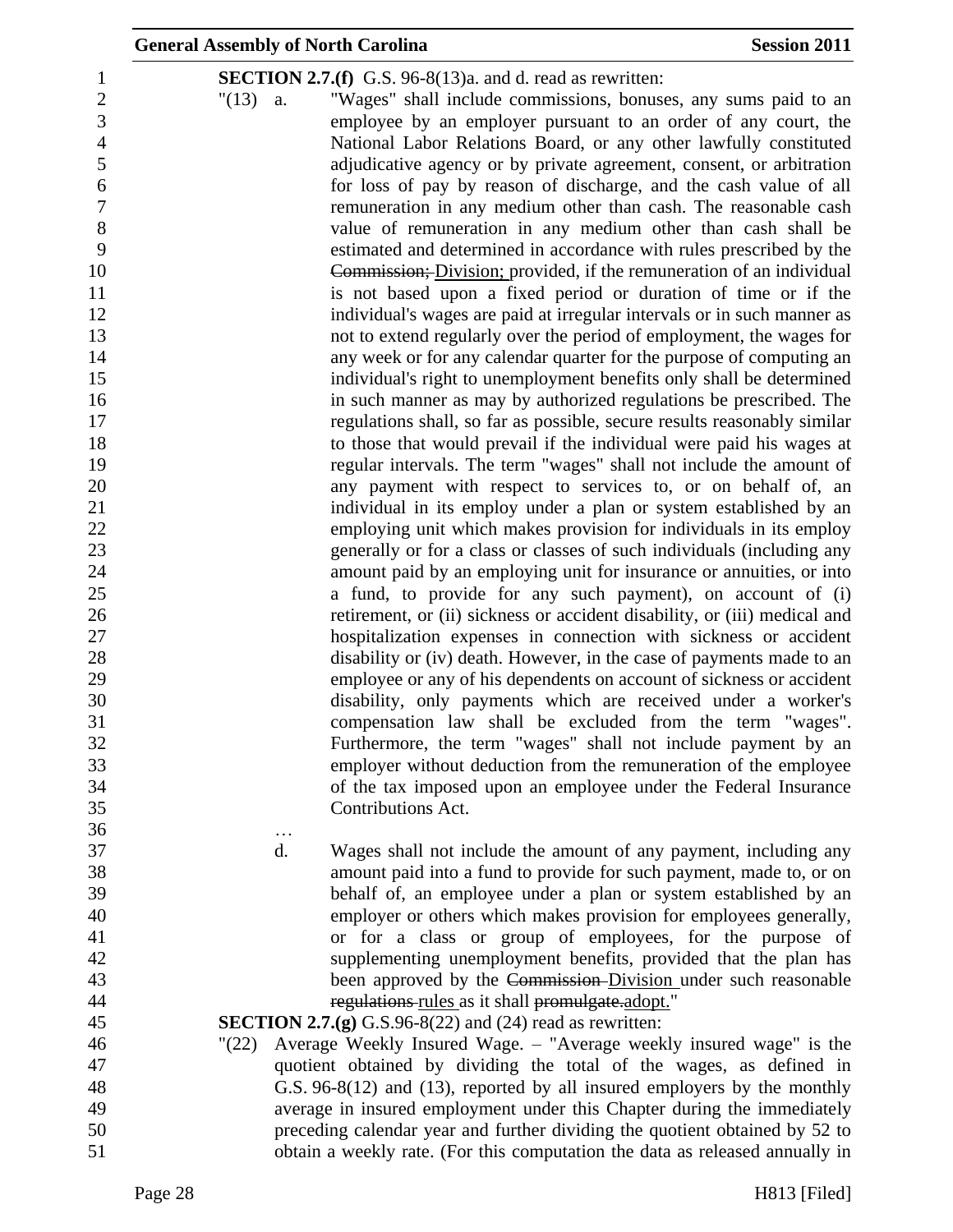|     |                         | <b>General Assembly of North Carolina</b>                                                                                                                                                                                                                                                                                                                                                                                                                                                                                                                                                                                                                                                                                                                                                                                                                                                                                                                                                                                                                 | <b>Session 2011</b> |
|-----|-------------------------|-----------------------------------------------------------------------------------------------------------------------------------------------------------------------------------------------------------------------------------------------------------------------------------------------------------------------------------------------------------------------------------------------------------------------------------------------------------------------------------------------------------------------------------------------------------------------------------------------------------------------------------------------------------------------------------------------------------------------------------------------------------------------------------------------------------------------------------------------------------------------------------------------------------------------------------------------------------------------------------------------------------------------------------------------------------|---------------------|
|     |                         | the Employment Security Commission's Division's publication "North<br>Carolina Insured Employment and Wage Payment" shall be used). The<br>quotient thus obtained shall be deemed to be the average weekly wage for<br>such year.                                                                                                                                                                                                                                                                                                                                                                                                                                                                                                                                                                                                                                                                                                                                                                                                                         |                     |
|     | (24)                    | Work, for purposes of this Chapter, means any bona fide permanent<br>employment the acceptance of which would not result in an undue family<br>hardship as defined in G.S. 96-8(10a). For purposes of this definition, "bona<br>fide permanent employment" is presumed to include only those<br>employments of greater than 30 consecutive calendar days duration<br>(regardless of whether work is performed on all those days) provided: (a) the<br>presumption that an employment lasting 30 days or less is not bona fide<br>permanent employment may be rebutted by a finding by the Commission,<br>Division, either on its own motion or upon a clear and convincing showing<br>by an interested party that the application of the presumption would work a<br>substantial injustice in view of the intent of this Chapter; (b) Any decision of<br>the Commission Division on the question of bona fide employment may be<br>disturbed on judicial review only upon a finding of plain error."<br><b>SECTION 2.8.</b> G.S. 96-9 reads as rewritten: |                     |
|     | "§ 96-9. Contributions. |                                                                                                                                                                                                                                                                                                                                                                                                                                                                                                                                                                                                                                                                                                                                                                                                                                                                                                                                                                                                                                                           |                     |
| (a) |                         | Payment. $-$                                                                                                                                                                                                                                                                                                                                                                                                                                                                                                                                                                                                                                                                                                                                                                                                                                                                                                                                                                                                                                              |                     |
|     | (1)                     | Except as provided in subsection (d) hereof, contributions shall accrue and                                                                                                                                                                                                                                                                                                                                                                                                                                                                                                                                                                                                                                                                                                                                                                                                                                                                                                                                                                               |                     |
|     |                         | become payable by each employer for each calendar year in which he is                                                                                                                                                                                                                                                                                                                                                                                                                                                                                                                                                                                                                                                                                                                                                                                                                                                                                                                                                                                     |                     |
|     |                         | subject to this Chapter, with respect to wages for employment (as defined in                                                                                                                                                                                                                                                                                                                                                                                                                                                                                                                                                                                                                                                                                                                                                                                                                                                                                                                                                                              |                     |
|     |                         | G.S. 96-8(6)). Such contributions shall become due and be paid by each                                                                                                                                                                                                                                                                                                                                                                                                                                                                                                                                                                                                                                                                                                                                                                                                                                                                                                                                                                                    |                     |
|     |                         | employer to the Commission-Division for the fund in accordance with such                                                                                                                                                                                                                                                                                                                                                                                                                                                                                                                                                                                                                                                                                                                                                                                                                                                                                                                                                                                  |                     |
|     |                         | regulations as the Commission-Division may prescribe, and shall not be                                                                                                                                                                                                                                                                                                                                                                                                                                                                                                                                                                                                                                                                                                                                                                                                                                                                                                                                                                                    |                     |
|     |                         | deducted in whole or in part from the remuneration of individuals in his                                                                                                                                                                                                                                                                                                                                                                                                                                                                                                                                                                                                                                                                                                                                                                                                                                                                                                                                                                                  |                     |
|     |                         | employ. Contributions shall become due on and shall be paid on or before                                                                                                                                                                                                                                                                                                                                                                                                                                                                                                                                                                                                                                                                                                                                                                                                                                                                                                                                                                                  |                     |
|     |                         | the last day of the month following the close of the calendar quarter in which<br>such wages are paid and such contributions shall be paid by each employer                                                                                                                                                                                                                                                                                                                                                                                                                                                                                                                                                                                                                                                                                                                                                                                                                                                                                               |                     |
|     |                         | to the Commission-Division for the fund in accordance with such regulations                                                                                                                                                                                                                                                                                                                                                                                                                                                                                                                                                                                                                                                                                                                                                                                                                                                                                                                                                                               |                     |
|     |                         | as the Commission-Division may prescribe, and shall not be deducted in                                                                                                                                                                                                                                                                                                                                                                                                                                                                                                                                                                                                                                                                                                                                                                                                                                                                                                                                                                                    |                     |
|     |                         | whole or in part from the remuneration of individuals in his employ,                                                                                                                                                                                                                                                                                                                                                                                                                                                                                                                                                                                                                                                                                                                                                                                                                                                                                                                                                                                      |                     |
|     |                         | provided, further, that if the Commission-Division shall be advised by its                                                                                                                                                                                                                                                                                                                                                                                                                                                                                                                                                                                                                                                                                                                                                                                                                                                                                                                                                                                |                     |
|     |                         | duly authorized officers or agents that the collection of any contribution                                                                                                                                                                                                                                                                                                                                                                                                                                                                                                                                                                                                                                                                                                                                                                                                                                                                                                                                                                                |                     |
|     |                         | under any provision of this Chapter will be jeopardized by delay, the                                                                                                                                                                                                                                                                                                                                                                                                                                                                                                                                                                                                                                                                                                                                                                                                                                                                                                                                                                                     |                     |
|     |                         | Commission-Division may, whether or not the time otherwise prescribed by                                                                                                                                                                                                                                                                                                                                                                                                                                                                                                                                                                                                                                                                                                                                                                                                                                                                                                                                                                                  |                     |
|     |                         | law for making returns and paying such tax has expired, immediately assess                                                                                                                                                                                                                                                                                                                                                                                                                                                                                                                                                                                                                                                                                                                                                                                                                                                                                                                                                                                |                     |
|     |                         | such contributions (together with all interest and penalties, the assessment of                                                                                                                                                                                                                                                                                                                                                                                                                                                                                                                                                                                                                                                                                                                                                                                                                                                                                                                                                                           |                     |
|     |                         | which is provided for by law). Such contributions, penalties and interest                                                                                                                                                                                                                                                                                                                                                                                                                                                                                                                                                                                                                                                                                                                                                                                                                                                                                                                                                                                 |                     |
|     |                         | shall thereupon become immediately due and payable, and immediate notice                                                                                                                                                                                                                                                                                                                                                                                                                                                                                                                                                                                                                                                                                                                                                                                                                                                                                                                                                                                  |                     |
|     |                         | and demand shall be made by the Commission-Division for the payment                                                                                                                                                                                                                                                                                                                                                                                                                                                                                                                                                                                                                                                                                                                                                                                                                                                                                                                                                                                       |                     |
|     |                         | thereof. Upon failure or refusal to pay such contributions, penalties, and                                                                                                                                                                                                                                                                                                                                                                                                                                                                                                                                                                                                                                                                                                                                                                                                                                                                                                                                                                                |                     |
|     |                         | interest, it shall be lawful to make collection thereof as provided by                                                                                                                                                                                                                                                                                                                                                                                                                                                                                                                                                                                                                                                                                                                                                                                                                                                                                                                                                                                    |                     |
|     |                         | G.S. 96-10 and subsections thereunder and such collection shall be lawful                                                                                                                                                                                                                                                                                                                                                                                                                                                                                                                                                                                                                                                                                                                                                                                                                                                                                                                                                                                 |                     |
|     |                         | without regard to the due date of contributions herein prescribed, provided,                                                                                                                                                                                                                                                                                                                                                                                                                                                                                                                                                                                                                                                                                                                                                                                                                                                                                                                                                                              |                     |
|     |                         | further, that nothing in this paragraph shall be construed as permitting any                                                                                                                                                                                                                                                                                                                                                                                                                                                                                                                                                                                                                                                                                                                                                                                                                                                                                                                                                                              |                     |
|     |                         | refund of contributions heretofore paid under the law and regulations in                                                                                                                                                                                                                                                                                                                                                                                                                                                                                                                                                                                                                                                                                                                                                                                                                                                                                                                                                                                  |                     |
|     |                         | effect at the time such contributions were paid.                                                                                                                                                                                                                                                                                                                                                                                                                                                                                                                                                                                                                                                                                                                                                                                                                                                                                                                                                                                                          |                     |
|     |                         |                                                                                                                                                                                                                                                                                                                                                                                                                                                                                                                                                                                                                                                                                                                                                                                                                                                                                                                                                                                                                                                           |                     |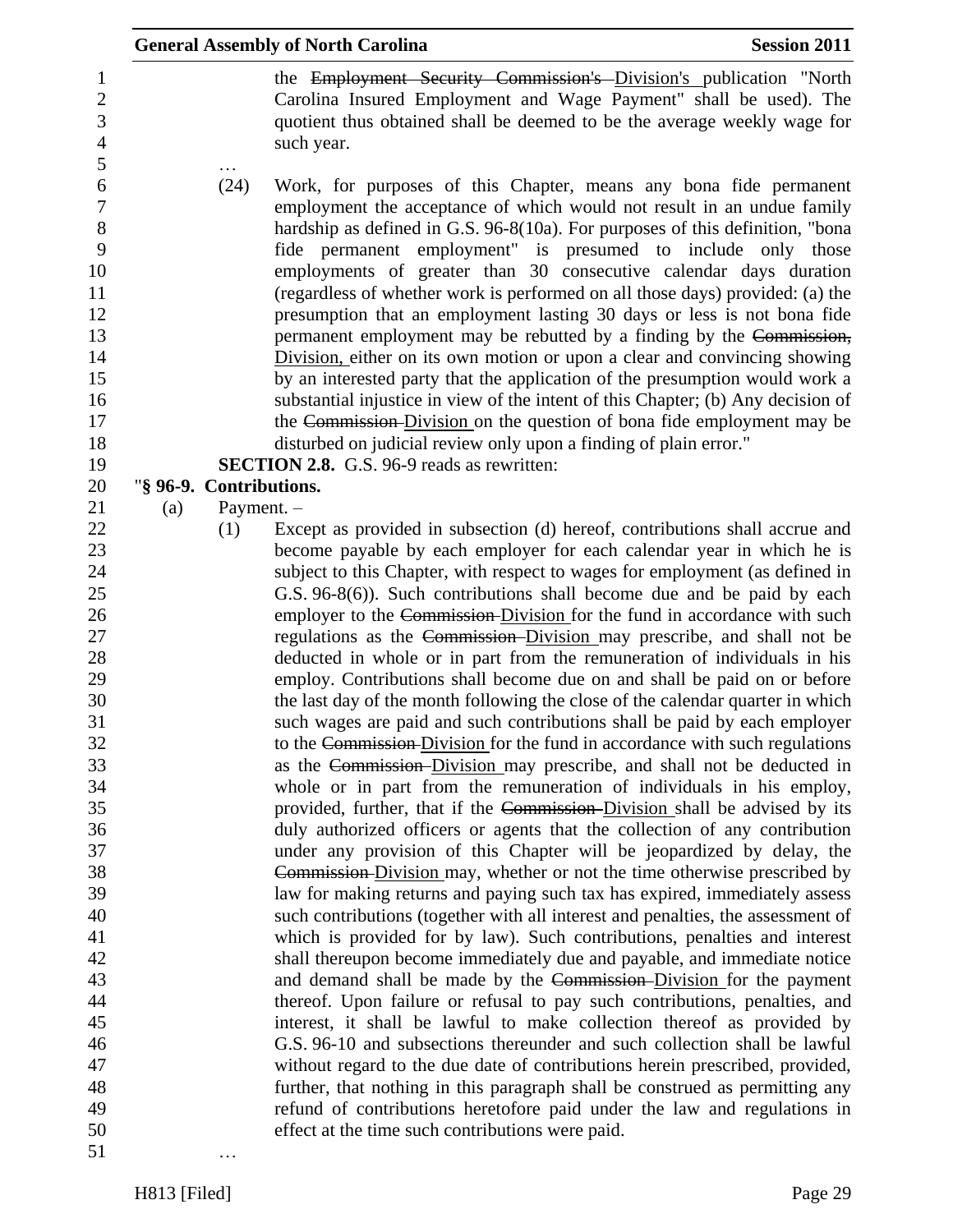|      | <b>General Assembly of North Carolina</b>                                                                                                                                                                                                                                                                                                                                                                                                                                                                                                                                                                                                                               | <b>Session 2011</b> |
|------|-------------------------------------------------------------------------------------------------------------------------------------------------------------------------------------------------------------------------------------------------------------------------------------------------------------------------------------------------------------------------------------------------------------------------------------------------------------------------------------------------------------------------------------------------------------------------------------------------------------------------------------------------------------------------|---------------------|
| (3)  | Benefits paid employees of this State shall be financed and administered in<br>accordance with the provisions and conditions of G.S. 96-9(d) required for<br>nonprofit organizations; except as provided by suitable regulations which<br>may be adopted by the Commission. Division. The Department of<br>Administration shall make an election with respect to financing all such<br>benefits.                                                                                                                                                                                                                                                                        |                     |
| (6)  | If the amount of the contributions shown to be due after all credits is less<br>than five dollars (\$5.00), no payment need be made. If an employer has paid<br>contributions, penalties, and/or interest in excess of the amount due, this<br>shall be considered an overpayment and refunded provided no other debts<br>are owed to the Commission-Division by the employer. Overpayments of<br>less than five dollars (\$5.00) shall be refunded only upon receipt by the<br>Chairman of a written demand for such refund from the employer. Nothing<br>herein shall be construed to change or extend the limitation set forth in<br>G.S. $96-10(e)$ , (f), and (i). |                     |
| (7)  | Effective with the quarter ending September 30, 1999, every employer with<br>100 or more employees, and every person or organization that, as agent,<br>reports wages on a total of 100 or more employees on behalf of one or more<br>subject employers, shall file that portion of the "Employer's Quarterly Tax                                                                                                                                                                                                                                                                                                                                                       |                     |
|      | and Wage Report" that contains the name, social security number, and gross<br>wages of each individual in employment on magnetic tapes or diskettes in a<br>format prescribed by the Commission. Division.                                                                                                                                                                                                                                                                                                                                                                                                                                                              |                     |
|      | For failure of an employer to comply with this subdivision, there shall be<br>added to the amount required to be shown as tax in the reports a penalty of<br>twenty-five dollars (\$25.00). For failure of an agent to comply with this                                                                                                                                                                                                                                                                                                                                                                                                                                 |                     |
|      | subdivision, the Commission-Division may deny the agent the right to report<br>wages and file reports for the employer for whom the agent filed an<br>improper report for a period of one year following the calendar quarter in<br>which that agent filed the improper report. The Commission-Division may                                                                                                                                                                                                                                                                                                                                                             |                     |
| (8)  | reduce or waive a penalty for good cause shown.<br>An employer of domestic service employees as defined by the Internal<br>Revenue Code may be given permission by the Chair of the Commission<br>Secretary to file reports once a year on or before the last day of the month                                                                                                                                                                                                                                                                                                                                                                                          |                     |
|      | following the close of the calendar year in which the wages are paid.<br>Permission to file a report annually may be revoked if the employer is found<br>liable to the Commission-Division for quarterly contributions under<br>subdivision (6) of this subsection.                                                                                                                                                                                                                                                                                                                                                                                                     |                     |
| (9)  | Employers who are granted permission under subdivision (8) of this<br>subsection to file annual reports may be given permission to file reports by                                                                                                                                                                                                                                                                                                                                                                                                                                                                                                                      |                     |
|      | telephone. Employers who report by telephone must contact either the Field<br>Tax Auditor who is assigned to the employer's account or the<br>Unemployment Insurance Division Employment Insurance Section in<br>Raleigh and report the required information to that Auditor or to the Division                                                                                                                                                                                                                                                                                                                                                                         |                     |
| (10) | by the date the report is due under subdivision (8) of this subsection.<br>Employers electing to do so may pay their quarterly tax contributions by<br>electronic funds transfer. When an electronic funds transfer cannot be                                                                                                                                                                                                                                                                                                                                                                                                                                           |                     |
|      | completed due to insufficient funds or the nonexistence of an account of the<br>transferor, the Commission-Division shall assess a penalty equal to ten                                                                                                                                                                                                                                                                                                                                                                                                                                                                                                                 |                     |
|      | percent (10%) of the amount of the transfer, subject to a minimum of one<br>dollar $(\$1.00)$ and a maximum of one thousand dollars $(\$1,000)$ . The                                                                                                                                                                                                                                                                                                                                                                                                                                                                                                                   |                     |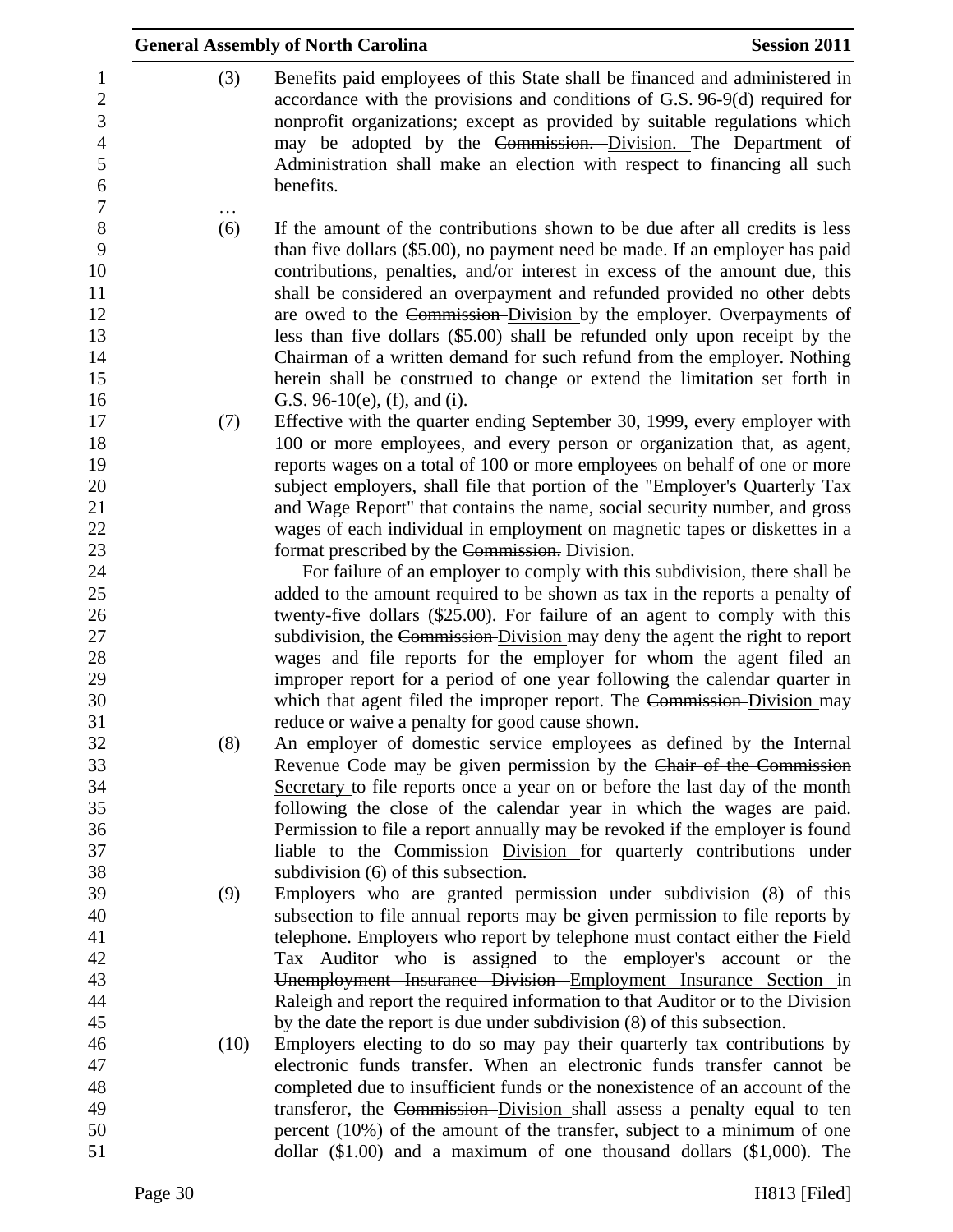|     |      |                           | <b>General Assembly of North Carolina</b>                                                                                                                                                                                                                                                                                                                                                                                                                                                                                                                                                                                                                                                                                                                                                                                                                                                                                                                                                                                                                                                                                                                                                                                                                                                                                                                                                                                                                                                                                                                                                                                                                                                                                                                                                                                                                                                                                                                                                                                                                                             | <b>Session 2011</b> |
|-----|------|---------------------------|---------------------------------------------------------------------------------------------------------------------------------------------------------------------------------------------------------------------------------------------------------------------------------------------------------------------------------------------------------------------------------------------------------------------------------------------------------------------------------------------------------------------------------------------------------------------------------------------------------------------------------------------------------------------------------------------------------------------------------------------------------------------------------------------------------------------------------------------------------------------------------------------------------------------------------------------------------------------------------------------------------------------------------------------------------------------------------------------------------------------------------------------------------------------------------------------------------------------------------------------------------------------------------------------------------------------------------------------------------------------------------------------------------------------------------------------------------------------------------------------------------------------------------------------------------------------------------------------------------------------------------------------------------------------------------------------------------------------------------------------------------------------------------------------------------------------------------------------------------------------------------------------------------------------------------------------------------------------------------------------------------------------------------------------------------------------------------------|---------------------|
| (b) | (11) |                           | Commission-Division may waive this penalty for good cause shown. As<br>used in this section, the term "electronic funds transfer" means a transfer of<br>funds initiated by using an electronic terminal, a telephone, a computer, or<br>magnetic tape to instruct or authorize a financial institution or its agent to<br>credit or debit an account.<br>The Commission-Division may establish policies to allow taxes to be<br>payable under certain conditions by credit card. A condition of payment by<br>credit card is receipt by the Commission-Division of the full amount of<br>taxes, penalties, and interest due. The Commission shall require an employer<br>who pays by credit card to include an amount equal to any fee charged the<br>Commission-Division for the use of the card. A payment of taxes that is<br>made by credit card and is not honored by the card issuer does not relieve<br>the employer of the obligation to pay the taxes.<br>Rate of Contributions. -                                                                                                                                                                                                                                                                                                                                                                                                                                                                                                                                                                                                                                                                                                                                                                                                                                                                                                                                                                                                                                                                                          |                     |
|     | (2)  |                           | Experience Rating. -                                                                                                                                                                                                                                                                                                                                                                                                                                                                                                                                                                                                                                                                                                                                                                                                                                                                                                                                                                                                                                                                                                                                                                                                                                                                                                                                                                                                                                                                                                                                                                                                                                                                                                                                                                                                                                                                                                                                                                                                                                                                  |                     |
|     |      | $\mathbf b$ .<br>c.<br>d. | Credit Ratio. – The Commission–Division shall, for each year,<br>compute a credit reserve ratio for each employer whose account has a<br>credit balance. An employer's credit reserve ratio shall be the<br>quotient obtained by dividing the credit balance of the employer's<br>account as of July 31 of each year by the total taxable payroll of the<br>employer for the 36 calendar-month period ending June 30 preceding<br>the computation date. Credit balance as used in this section means<br>the total of all contributions paid and credited for all past periods in<br>accordance with the provisions of G.S. $96-9(c)(1)$ together with all<br>other lawful credits to the account of the employer less the total<br>benefits charged to the account of the employer for all past periods.<br>Debit Ratio. – The Commission-Division shall for each year compute<br>a debit ratio for each employer whose account shows that the total of<br>all its contributions paid and credited for all past periods in<br>accordance with G.S. $96-9(c)(1)$ together with all other lawful credits<br>is less than the total benefits charged to its account for all past<br>periods. An employer's debit ratio shall be the quotient obtained by<br>dividing the debit balance of the employer's account as of July 31 of<br>each year by the total taxable payroll of the employer for the 36<br>calendar-month period ending June 30 preceding the computation<br>date. The amount arrived at by subtracting the total amount of all<br>contributions paid and credited for all past periods in accordance<br>with the provisions of G.S. 96-9 $(c)(1)$ together with all other lawful<br>credits of the employer from the total amount of all benefits charged<br>to the account of the employer for such periods is the employer's<br>debit balance.<br>Other Provisions. – No employer's contribution rate shall be reduced<br>below the standard rate for any calendar year unless its liability<br>extends over a period of all or part of two consecutive calendar years |                     |
|     |      |                           | and, as of August 1 of the second year, its credit reserve ratio meets<br>the requirements of that schedule used in computing rates for the<br>following calendar year, unless the employer's liability was<br>established under G.S. 96-8(5)b and its predecessor's account was<br>transferred as provided by G.S. $96-9(c)(4)a$ .                                                                                                                                                                                                                                                                                                                                                                                                                                                                                                                                                                                                                                                                                                                                                                                                                                                                                                                                                                                                                                                                                                                                                                                                                                                                                                                                                                                                                                                                                                                                                                                                                                                                                                                                                   |                     |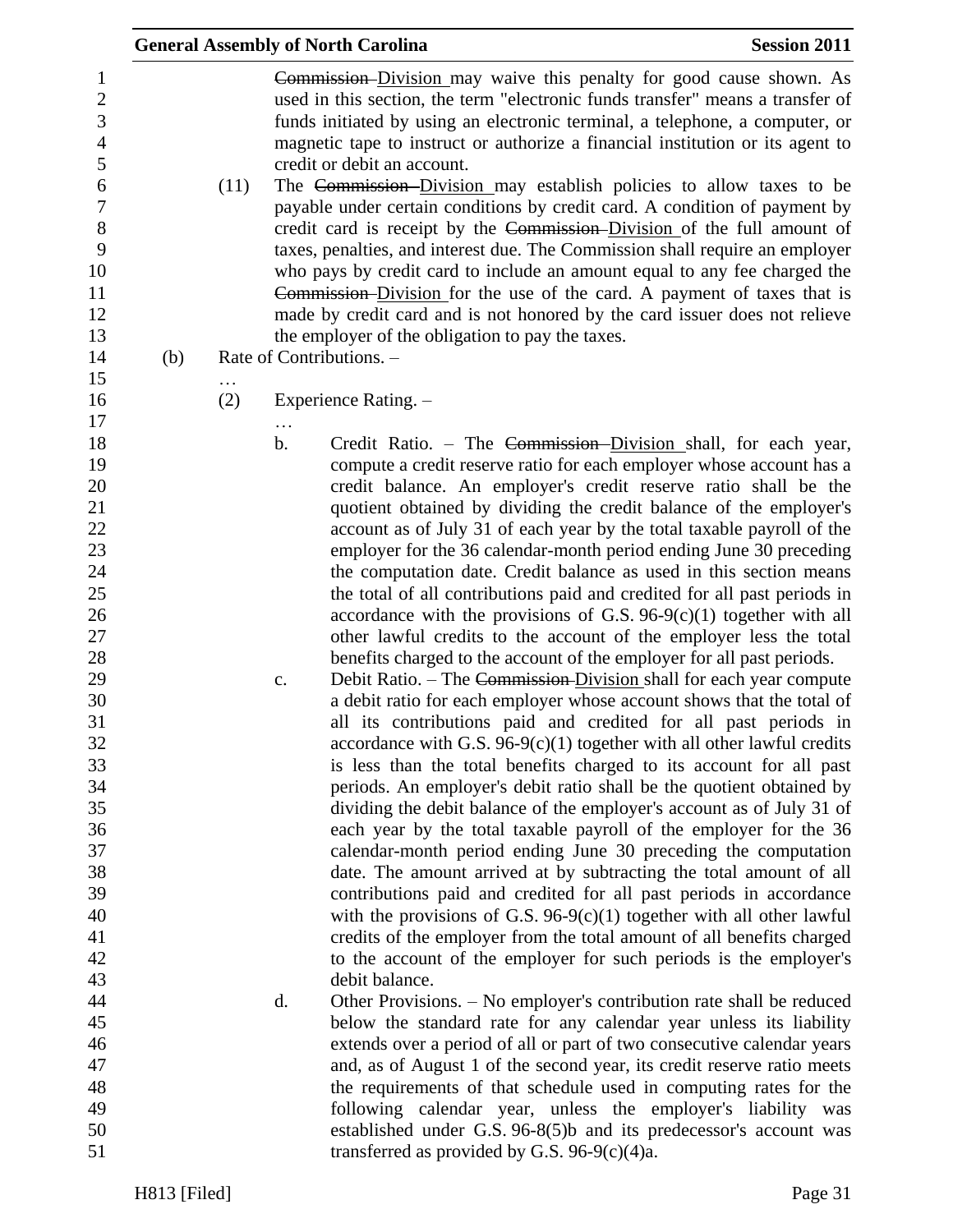Whenever contributions are erroneously paid into one account which should have been paid into another account or which should have been paid into a new account, that erroneous payment can be adjusted only by refunding the erroneously paid amounts to the paying entity. No pro rata adjustment to an existing account may be made, nor can a new account be created by transferring any portion of the erroneously paid amount, notwithstanding that the entities involved may be owned, operated, or controlled by the same person or organization. No adjustment of a contribution rate can be made reducing the rate below the standard rate for any period in which the account was not in actual existence and in which it was not actually chargeable for benefits. Whenever payments are found to have been made to the wrong account, refunds can be made to the entity making the wrongful payment for a period not exceeding five years from the last day of the calendar year in which it is determined that wrongful payments were made. Notwithstanding payment into the wrong account, if an entity is determined to have met the requirements to be a covered employer, whether or not the entity has had paid on the account of its employees any sum into another account, the Commission Division shall collect contributions at the standard rate or the assigned rate, whichever is higher, for the five years preceding 22 the determination of erroneous payments, which five years shall run from the last day of the calendar year in which the determination of liability for contributions or additional contributions is made. This requirement applies regardless of whether the employer acted in good faith.

(3)

28 d3. The standard contribution rate set by subdivision (b)(1) of this section applies to an employer unless the employer's account has a credit balance. Beginning January 1, 1999, for any calendar year that the training and reemployment contribution in G.S. 96-6.1 does not apply, the contribution rate of an employer whose account has a credit balance is determined in accordance with the rate set in the following Experience Rating Formula table for the applicable rate schedule. The contribution rate of an employer whose contribution rate is determined by this Experience Rating Formula table shall be reduced by fifty percent (50%) for any year in which the balance in the Unemployment Insurance Fund on computation date equals or exceeds one and ninety-five hundredths percent (1.95%) of the gross 40 taxable wages reported to the Commission-Division in the previous calendar year, and the fund ratio determined on that date is less than five percent (5%) and shall be reduced by sixty percent (60%) for any year in which the balance in the Unemployment Insurance Fund on computation date equals or exceeds one and ninety-five hundredths percent (1.95%) of the gross taxable wages as reported to the Commission Division in the previous calendar year, and the fund **ratio determined on that date is five percent (5%) or more.** 

- 
- 
- EXPERIENCE RATING FORMULA
- When The Credit Ratio Is: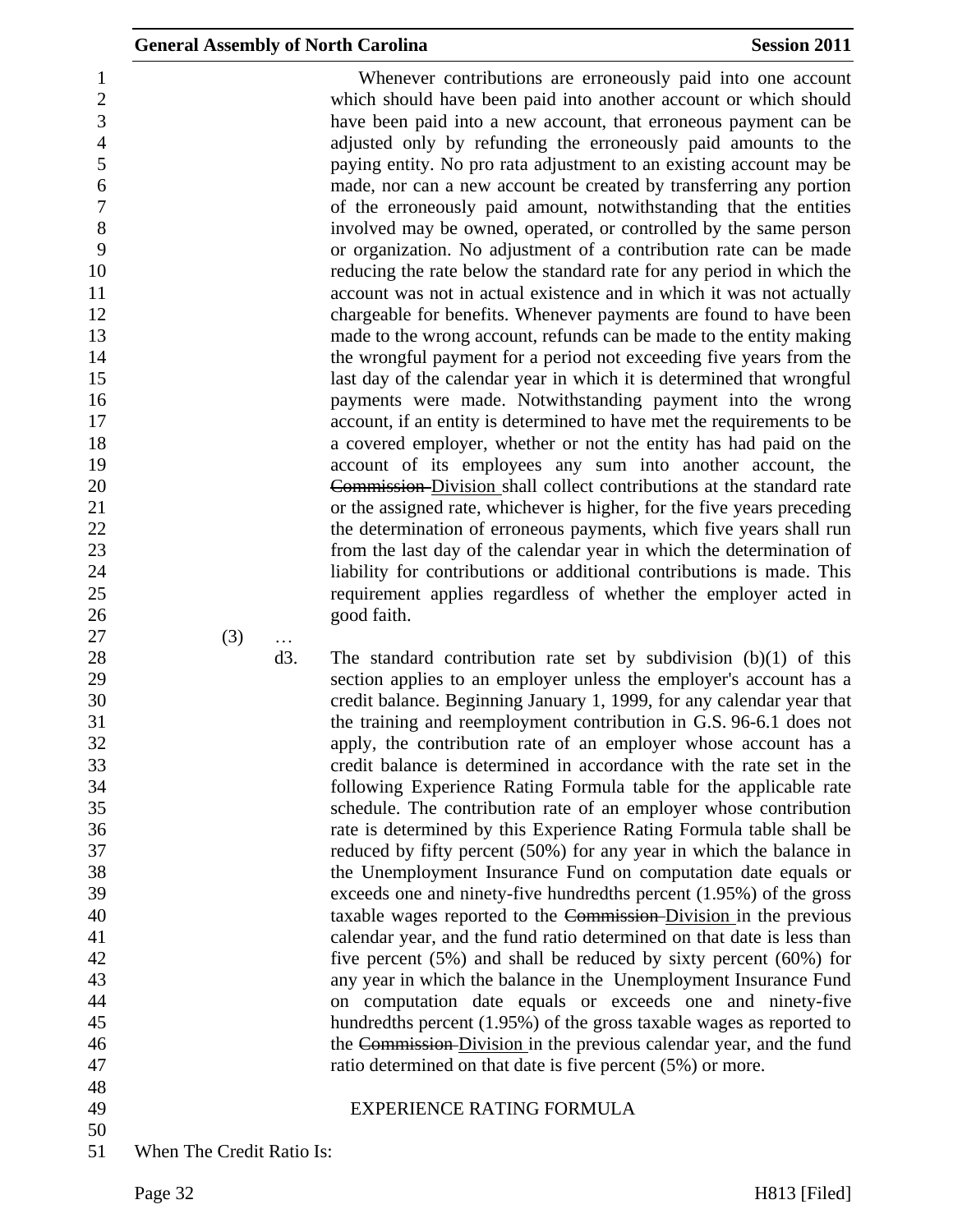|                  |                            | <b>General Assembly of North Carolina</b> |       |               |                                                                        |       |           |       |       | <b>Session 2011</b> |
|------------------|----------------------------|-------------------------------------------|-------|---------------|------------------------------------------------------------------------|-------|-----------|-------|-------|---------------------|
| As<br>Much<br>As | <b>But</b><br>Less<br>Than |                                           |       |               | Rate Schedules (%)                                                     |       |           |       |       |                     |
|                  |                            | $\mathbf{A}$                              | B     | $\mathcal{C}$ | D                                                                      | E     | ${\bf F}$ | G     | H     | I                   |
| 0.0%             | 0.2%                       | 2.70%                                     | 2.70% | 2.70%         | 2.70%                                                                  | 2.50% | 2.30%     | 2.10% | 1.90% | 1.70%               |
| 0.2%             | 0.4%                       | 2.70%                                     | 2.70% | 2.70%         | 2.50%                                                                  | 2.30% | 2.10%     | 1.90% | 1.70% | 1.50%               |
| 0.4%             | 0.6%                       | 2.70%                                     | 2.70% | 2.50%         | 2.30%                                                                  | 2.10% | 1.90%     | 1.70% | 1.50% | 1.30%               |
| 0.6%             | 0.8%                       | 2.70%                                     | 2.50% | 2.30%         | 2.10%                                                                  | 1.90% | 1.70%     | 1.50% | 1.30% | 1.10%               |
| 0.8%             | 1.0%                       | 2.50%                                     | 2.30% | 2.10%         | 1.90%                                                                  | 1.70% | 1.50%     | 1.30% | 1.10% | 0.90%               |
| 1.0%             | 1.2%                       | 2.30%                                     | 2.10% | 1.90%         | 1.70%                                                                  | 1.50% | 1.30%     | 1.10% | 0.90% | 0.80%               |
| 1.2%             | 1.4%                       | 2.10%                                     | 1.90% | 1.70%         | 1.50%                                                                  | 1.30% | 1.10%     | 0.90% | 0.80% | 0.70%               |
| 1.4%             | 1.6%                       | 1.90%                                     | 1.70% | 1.50%         | 1.30%                                                                  | 1.10% | 0.90%     | 0.80% | 0.70% | 0.60%               |
| 1.6%             | 1.8%                       | 1.70%                                     | 1.50% | 1.30%         | 1.10%                                                                  | 0.90% | 0.80%     | 0.70% | 0.60% | 0.50%               |
| 1.8%             | 2.0%                       | 1.50%                                     | 1.30% | 1.10%         | 0.90%                                                                  | 0.80% | 0.70%     | 0.60% | 0.50% | 0.40%               |
| 2.0%             | 2.2%                       | 1.30%                                     | 1.10% | 0.90%         | 0.80%                                                                  | 0.70% | 0.60%     | 0.50% | 0.40% | 0.30%               |
| 2.2%             | 2.4%                       | 1.10%                                     | 0.90% | 0.80%         | 0.70%                                                                  | 0.60% | 0.50%     | 0.40% | 0.30% | 0.20%               |
| 2.4%             | 2.6%                       | 0.90%                                     | 0.80% | 0.70%         | 0.60%                                                                  | 0.50% | 0.40%     | 0.30% | 0.20% | 0.15%               |
| 2.6%             | 2.8%                       | 0.80%                                     | 0.70% | 0.60%         | 0.50%                                                                  | 0.40% | 0.30%     | 0.20% | 0.15% | 0.10%               |
| 2.8%             | 3.0%                       | 0.70%                                     | 0.60% | 0.50%         | 0.40%                                                                  | 0.30% | 0.20%     | 0.15% | 0.10% | 0.09%               |
| 3.0%             | 3.2%                       | 0.60%                                     | 0.50% | 0.40%         | 0.30%                                                                  | 0.20% | 0.15%     | 0.10% | 0.09% | 0.08%               |
| 3.2%             | 3.4%                       | 0.50%                                     | 0.40% | 0.30%         | 0.20%                                                                  | 0.15% | 0.10%     | 0.09% | 0.08% | 0.07%               |
| 3.4%             | 3.6%                       | 0.40%                                     | 0.30% | 0.20%         | 0.15%                                                                  | 0.10% | 0.09%     | 0.08% | 0.07% | 0.06%               |
| 3.6%             | 3.8%                       | 0.30%                                     | 0.20% | 0.15%         | 0.10%                                                                  | 0.09% | 0.08%     | 0.07% | 0.06% | 0.05%               |
| 3.8%             | 4.0%                       | 0.20%                                     | 0.15% | 0.10%         | 0.09%                                                                  | 0.08% | 0.07%     | 0.06% | 0.05% | 0.04%               |
| 4.0%             |                            |                                           |       |               |                                                                        |       |           |       |       |                     |
| $\&$             |                            |                                           |       |               |                                                                        |       |           |       |       |                     |
| <b>OVER</b>      |                            | 0.00%                                     | 0.00% | 0.00%         | 0.00%                                                                  | 0.00% | 0.00%     | 0.00% | 0.00% | 0.00%               |
|                  |                            |                                           |       |               |                                                                        |       |           |       |       |                     |
|                  |                            | .                                         |       |               |                                                                        |       |           |       |       |                     |
|                  |                            | d <sub>5</sub>                            |       |               | The standard contribution rate set by subdivision $(b)(1)$ of this     |       |           |       |       |                     |
|                  |                            |                                           |       |               | section applies to an employer unless the employer's account has a     |       |           |       |       |                     |
|                  |                            |                                           |       |               | credit balance. Beginning January 1, 1999, for any calendar year that  |       |           |       |       |                     |
|                  |                            |                                           |       |               | the training and reemployment contribution in G.S. 96-6.1 applies,     |       |           |       |       |                     |
|                  |                            |                                           |       |               | the contribution rate of an employer whose account has a credit        |       |           |       |       |                     |
|                  |                            |                                           |       |               | balance is determined in accordance with the rate set in the following |       |           |       |       |                     |
|                  |                            |                                           |       |               | Experience Rating Formula table for the applicable rate schedule.      |       |           |       |       |                     |
|                  |                            |                                           |       |               | The contribution rate of an employer whose contribution rate is        |       |           |       |       |                     |
|                  |                            |                                           |       |               | determined by this Experience Rating Formula table shall be reduced    |       |           |       |       |                     |
|                  |                            |                                           |       |               | by fifty percent (50%) for any year in which the balance in the        |       |           |       |       |                     |
|                  |                            |                                           |       |               | Unemployment Insurance Fund on computation date equals or              |       |           |       |       |                     |
|                  |                            |                                           |       |               | exceeds one and ninety-five hundredths percent (1.95%) of the gross    |       |           |       |       |                     |
|                  |                            |                                           |       |               | taxable wages reported to the Commission-Division in the previous      |       |           |       |       |                     |
|                  |                            |                                           |       |               | calendar year, and the fund ratio determined on that date is less than |       |           |       |       |                     |
|                  |                            |                                           |       |               | five percent $(5%)$ and shall be reduced by sixty percent $(60%)$ for  |       |           |       |       |                     |
|                  |                            |                                           |       |               | any year in which the balance in the Unemployment Insurance Fund       |       |           |       |       |                     |
|                  |                            |                                           |       |               | on computation date equals or exceeds one and ninety-five              |       |           |       |       |                     |
|                  |                            |                                           |       |               | hundredths percent (1.95%) of the gross taxable wages reported to      |       |           |       |       |                     |
|                  |                            |                                           |       |               | the Commission-Division in the previous calendar year, and the fund    |       |           |       |       |                     |
|                  |                            |                                           |       |               | ratio determined on that date is five percent (5%) or more.            |       |           |       |       |                     |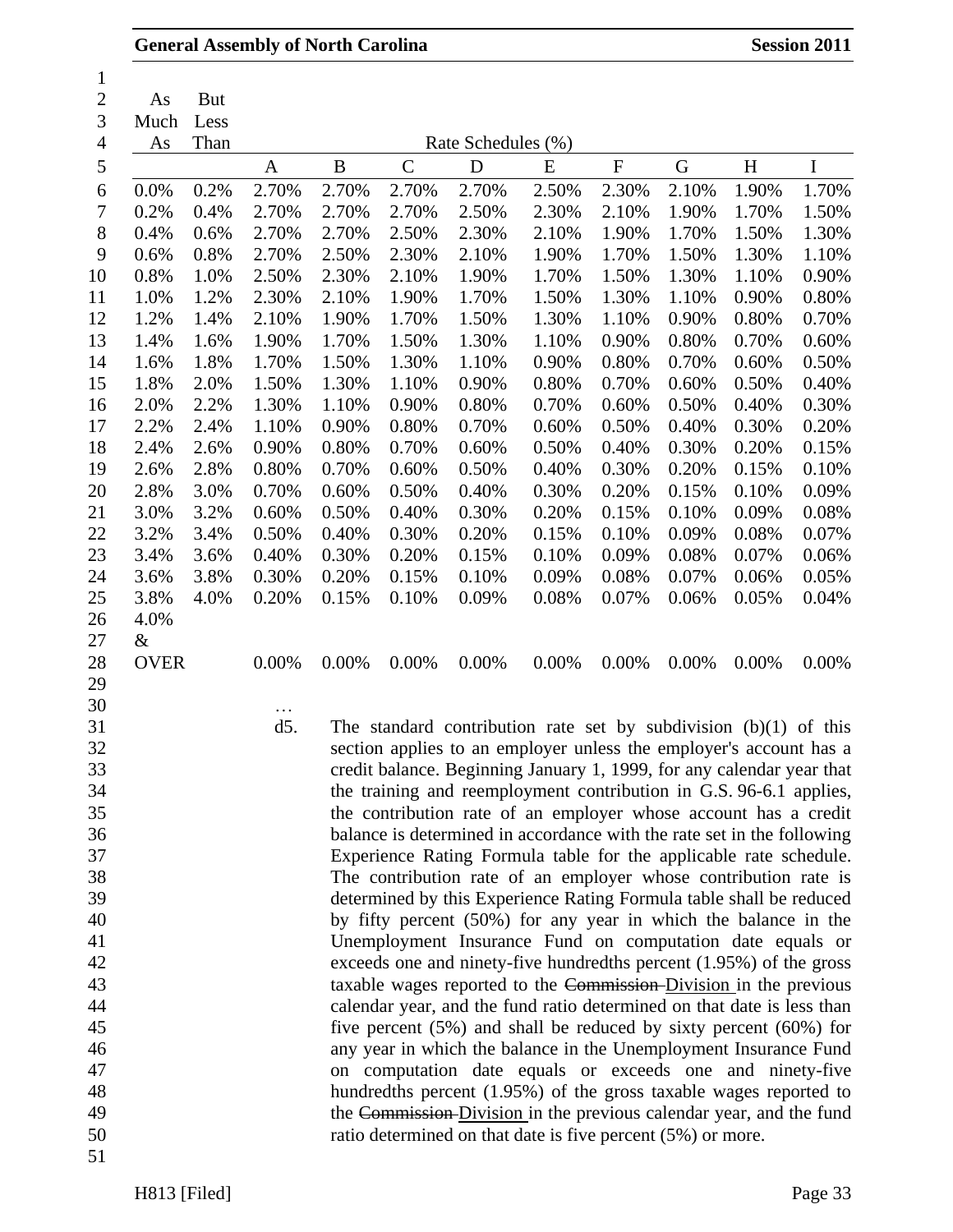# EXPERIENCE RATING FORMULA

When The Credit Ratio Is:

As But

Much Less

| 7  | As          | Than | Rate Schedules (%) |       |               |                                                                         |       |           |       |       |       |
|----|-------------|------|--------------------|-------|---------------|-------------------------------------------------------------------------|-------|-----------|-------|-------|-------|
| 8  |             |      | A                  | B     | $\mathcal{C}$ | D                                                                       | E     | ${\bf F}$ | G     | H     | I     |
| 9  | 0.0%        | 0.2% | 2.16%              | 2.16% | 2.16%         | 2.16%                                                                   | 2.00% | 1.84%     | 1.68% | 1.52% | 1.36% |
| 10 | 0.2%        | 0.4% | 2.16%              | 2.16% | 2.16%         | 2.00%                                                                   | 1.84% | 1.68%     | 1.52% | 1.36% | 1.20% |
| 11 | 0.4%        | 0.6% | 2.16%              | 2.16% | 2.00%         | 1.84%                                                                   | 1.68% | 1.52%     | 1.36% | 1.20% | 1.04% |
| 12 | 0.6%        | 0.8% | 2.16%              | 2.00% | 1.84%         | 1.68%                                                                   | 1.52% | 1.36%     | 1.20% | 1.04% | 0.88% |
| 13 | 0.8%        | 1.0% | 2.00%              | 1.84% | 1.68%         | 1.52%                                                                   | 1.36% | 1.20%     | 1.04% | 0.88% | 0.72% |
| 14 | 1.0%        | 1.2% | 1.84%              | 1.68% | 1.52%         | 1.36%                                                                   | 1.20% | 1.04%     | 0.88% | 0.72% | 0.64% |
| 15 | 1.2%        | 1.4% | 1.68%              | 1.52% | 1.36%         | 1.20%                                                                   | 1.04% | 0.88%     | 0.72% | 0.64% | 0.56% |
| 16 | 1.4%        | 1.6% | 1.52%              | 1.36% | 1.20%         | 1.04%                                                                   | 0.88% | 0.72%     | 0.64% | 0.56% | 0.48% |
| 17 | 1.6%        | 1.8% | 1.36%              | 1.20% | 1.04%         | 0.88%                                                                   | 0.72% | 0.64%     | 0.56% | 0.48% | 0.40% |
| 18 | 1.8%        | 2.0% | 1.20%              | 1.04% | 0.88%         | 0.72%                                                                   | 0.64% | 0.56%     | 0.48% | 0.40% | 0.32% |
| 19 | 2.0%        | 2.2% | 1.04%              | 0.88% | 0.72%         | 0.64%                                                                   | 0.56% | 0.48%     | 0.40% | 0.32% | 0.24% |
| 20 | 2.2%        | 2.4% | 0.88%              | 0.72% | 0.64%         | 0.56%                                                                   | 0.48% | 0.40%     | 0.32% | 0.24% | 0.16% |
| 21 | 2.4%        | 2.6% | 0.72%              | 0.64% | 0.56%         | 0.48%                                                                   | 0.40% | 0.32%     | 0.24% | 0.16% | 0.12% |
| 22 | 2.6%        | 2.8% | 0.64%              | 0.56% | 0.48%         | 0.40%                                                                   | 0.32% | 0.24%     | 0.16% | 0.12% | 0.08% |
| 23 | 2.8%        | 3.0% | 0.56%              | 0.48% | 0.40%         | 0.32%                                                                   | 0.24% | 0.16%     | 0.12% | 0.08% | 0.07% |
| 24 | 3.0%        | 3.2% | 0.48%              | 0.40% | 0.32%         | 0.24%                                                                   | 0.16% | 0.12%     | 0.08% | 0.07% | 0.06% |
| 25 | 3.2%        | 3.4% | 0.40%              | 0.32% | 0.24%         | 0.16%                                                                   | 0.12% | 0.08%     | 0.07% | 0.06% | 0.06% |
| 26 | 3.4%        | 3.6% | 0.32%              | 0.24% | 0.16%         | 0.12%                                                                   | 0.08% | 0.07%     | 0.06% | 0.06% | 0.05% |
| 27 | 3.6%        | 3.8% | 0.24%              | 0.15% | 0.12%         | 0.08%                                                                   | 0.07% | 0.06%     | 0.06% | 0.05% | 0.04% |
| 28 | 3.8%        | 4.0% | 0.16%              | 0.12% | 0.08%         | 0.07%                                                                   | 0.06% | 0.06%     | 0.05% | 0.04% | 0.03% |
| 29 | 4.0%        |      |                    |       |               |                                                                         |       |           |       |       |       |
| 30 | &           |      |                    |       |               |                                                                         |       |           |       |       |       |
| 31 | <b>OVER</b> |      | 0.00%              | 0.00% | 0.00%         | 0.00%                                                                   | 0.00% | 0.00%     | 0.00% | 0.00% | 0.00% |
| 32 |             |      |                    |       |               |                                                                         |       |           |       |       |       |
| 33 |             |      | g.                 |       |               | Any employer may at any time make a voluntary contribution,             |       |           |       |       |       |
| 34 |             |      |                    |       |               | additional to the contributions required under this Chapter, to the     |       |           |       |       |       |
| 35 |             |      |                    |       |               | fund to be credited to its account, and such voluntary contributions    |       |           |       |       |       |
| 36 |             |      |                    |       | when made     | shall for all intents and purposes be deemed                            |       |           |       |       |       |
| 37 |             |      |                    |       |               | "contributions required" as this term is used in G.S. 96-8(8). Any      |       |           |       |       |       |
| 38 |             |      |                    |       |               | voluntary contributions so made by an employer within 30 days after     |       |           |       |       |       |
| 39 |             |      |                    |       |               | the date of mailing by the Commission-Division pursuant to              |       |           |       |       |       |
| 40 |             |      |                    |       |               | G.S. $96-9(c)(3)$ of notification of contribution rate contained in     |       |           |       |       |       |
| 41 |             |      |                    |       |               | cumulative account statement and computation of rate, shall be          |       |           |       |       |       |
| 42 |             |      |                    |       |               | credited to its account as of the previous July 31. If, however, the    |       |           |       |       |       |
| 43 |             |      |                    |       |               | voluntary contribution is made after July 31 of any year it shall not   |       |           |       |       |       |
| 44 |             |      |                    |       |               | be considered a part of the balance of the unemployment insurance       |       |           |       |       |       |
| 45 |             |      |                    |       |               | fund for the purposes of G.S. $96-9(b)(3)$ until the following July 31. |       |           |       |       |       |
| 46 |             |      |                    |       |               | The Commission-Division in accepting a voluntary contribution shall     |       |           |       |       |       |
| 47 |             |      |                    |       |               | not be bound by any condition stipulated in or made a part of the       |       |           |       |       |       |
| 48 |             |      |                    |       |               | voluntary contribution by the employer.                                 |       |           |       |       |       |
| 49 |             |      | h.                 |       |               | If, within the calendar month in which the computation date occurs,     |       |           |       |       |       |
| 50 |             |      |                    |       |               | the Commission-Division finds that any employing unit has failed to     |       |           |       |       |       |
| 51 |             |      |                    |       |               | file any report required in connection therewith or has filed a report  |       |           |       |       |       |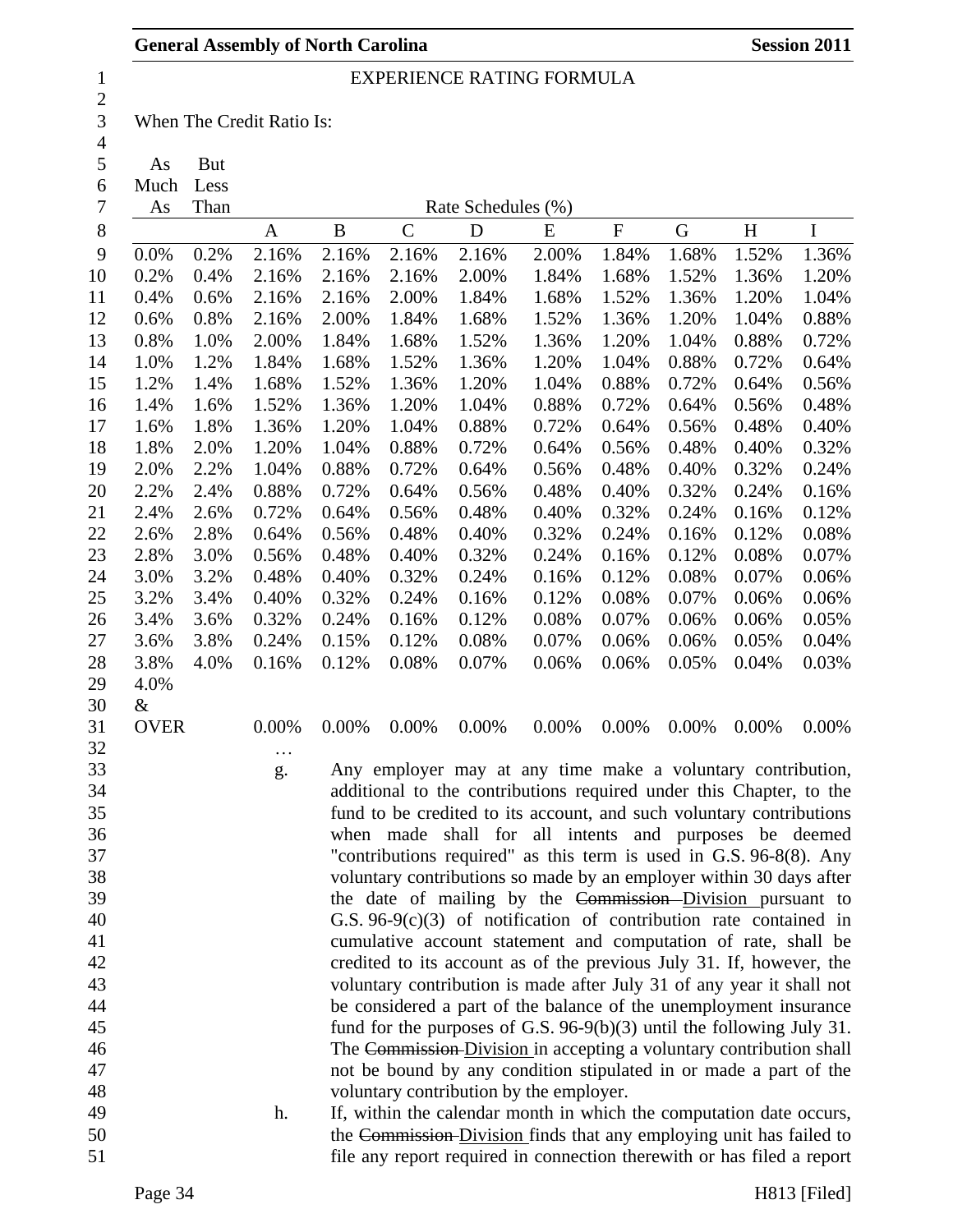| <b>Session 2011</b><br><b>General Assembly of North Carolina</b>                                                                                                                                                                                                                                                                                                                                                                                                                                                                                                                                                                                                                                                                                                                                                                                                                                                                                                                                                                                                                                                                                                                                                                                                                                                                                                                                                                                                                                                                                                                                                                                                                                                                                                                                                                                                                                                                                                                                                                                                                                          |              |
|-----------------------------------------------------------------------------------------------------------------------------------------------------------------------------------------------------------------------------------------------------------------------------------------------------------------------------------------------------------------------------------------------------------------------------------------------------------------------------------------------------------------------------------------------------------------------------------------------------------------------------------------------------------------------------------------------------------------------------------------------------------------------------------------------------------------------------------------------------------------------------------------------------------------------------------------------------------------------------------------------------------------------------------------------------------------------------------------------------------------------------------------------------------------------------------------------------------------------------------------------------------------------------------------------------------------------------------------------------------------------------------------------------------------------------------------------------------------------------------------------------------------------------------------------------------------------------------------------------------------------------------------------------------------------------------------------------------------------------------------------------------------------------------------------------------------------------------------------------------------------------------------------------------------------------------------------------------------------------------------------------------------------------------------------------------------------------------------------------------|--------------|
| which the Commission-Division finds incorrect or insufficient, the<br>Commission shall make an estimate of the information required from<br>such employing unit on the basis of the best evidence reasonably<br>available to it at the time and shall notify the employing unit thereof<br>by registered mail addressed to its last known address. Unless such<br>employing unit shall file the report or a corrected or sufficient report,<br>as the case may be, within 15 days after the mailing of such notice,<br>the Commission-Division shall compute such employing unit's rate of<br>contributions on the basis of such estimates, and the rate as so<br>determined shall be subject to increases but not to reduction, on the<br>basis of subsequently ascertained information.<br>Repealed by Session Laws 1987, c. 17, s. 5.<br>i.<br>j.<br>A tax is imposed upon contributions at the rate of twenty percent<br>(20%) of the amount of contributions due. The tax is due and payable<br>at the time and in the same manner as the contributions. The tax does<br>not apply in a calendar year if, as of August 1 of the preceding year,<br>either of the following conditions was met; (i) the amount in the<br>Reserve Fund equals or exceeds one hundred sixty-three million<br>three hundred forty-nine thousand dollars $(\$163,349,000)$ , which is<br>one percent (1%) of taxable wages for calendar year 1984; or (ii) the<br>balance in the Unemployment Insurance Fund established by<br>G.S. $96-6(a)$ is five hundred million $(\$500,000,000)$ or less. The<br>collection of this tax, the assessment of interest and penalties on<br>unpaid taxes, the filing of judgment liens, and the enforcement of the<br>liens for unpaid taxes is governed by the provisions of G.S. 96-10<br>where applicable. Taxes collected under this subpart shall be credited<br>to the Employment Security Commission-Reserve Fund, and refunds<br>of the taxes shall be paid from the same Fund. The clear proceeds of<br>any civil penalties collected under this subpart shall be remitted to |              |
| the Civil Penalty and Forfeiture Fund in accordance with<br>G.S. 115C-457.2. Any interest collected on unpaid taxes shall be<br>credited to the Special Employment Security Administration Fund,                                                                                                                                                                                                                                                                                                                                                                                                                                                                                                                                                                                                                                                                                                                                                                                                                                                                                                                                                                                                                                                                                                                                                                                                                                                                                                                                                                                                                                                                                                                                                                                                                                                                                                                                                                                                                                                                                                          |              |
| and any interest refunded on taxes imposed by this subpart shall be<br>paid from the same Fund.                                                                                                                                                                                                                                                                                                                                                                                                                                                                                                                                                                                                                                                                                                                                                                                                                                                                                                                                                                                                                                                                                                                                                                                                                                                                                                                                                                                                                                                                                                                                                                                                                                                                                                                                                                                                                                                                                                                                                                                                           |              |
| Except as provided in subsection (d) of this section, the Commission<br>Division shall maintain a separate account for each employer and shall credit<br>his account with all voluntary contributions made by him and all other<br>contributions which he has paid or is paid on his behalf, provided the<br>Commission-Division shall credit the account of each employer in an                                                                                                                                                                                                                                                                                                                                                                                                                                                                                                                                                                                                                                                                                                                                                                                                                                                                                                                                                                                                                                                                                                                                                                                                                                                                                                                                                                                                                                                                                                                                                                                                                                                                                                                          | (c)<br>(1)   |
| amount equal to eighty percent (80%) of all voluntary contributions paid<br>with respect to periods prior to January 1, 1984, and of all other<br>contributions paid with respect to periods between July 1, 1965, and                                                                                                                                                                                                                                                                                                                                                                                                                                                                                                                                                                                                                                                                                                                                                                                                                                                                                                                                                                                                                                                                                                                                                                                                                                                                                                                                                                                                                                                                                                                                                                                                                                                                                                                                                                                                                                                                                    |              |
| December 31, 1983. On the computation date, beginning first with August 1,<br>1948, the ratio of the credit balance in each individual account to the total of                                                                                                                                                                                                                                                                                                                                                                                                                                                                                                                                                                                                                                                                                                                                                                                                                                                                                                                                                                                                                                                                                                                                                                                                                                                                                                                                                                                                                                                                                                                                                                                                                                                                                                                                                                                                                                                                                                                                            |              |
| all the credit balances in all employer accounts shall be computed as of such<br>computation date, and an amount equal to the interest credited to this State's<br>account in the unemployment trust fund in the treasury of the United States<br>for the four most recently completed calendar quarters shall be credited prior                                                                                                                                                                                                                                                                                                                                                                                                                                                                                                                                                                                                                                                                                                                                                                                                                                                                                                                                                                                                                                                                                                                                                                                                                                                                                                                                                                                                                                                                                                                                                                                                                                                                                                                                                                          |              |
| to the next computation date on a pro rata basis to all employers' accounts<br>having a credit balance on the computation date. Such amount shall be<br>prorated to the individual accounts in the same ratio that the credit balance in                                                                                                                                                                                                                                                                                                                                                                                                                                                                                                                                                                                                                                                                                                                                                                                                                                                                                                                                                                                                                                                                                                                                                                                                                                                                                                                                                                                                                                                                                                                                                                                                                                                                                                                                                                                                                                                                  |              |
| Page 35                                                                                                                                                                                                                                                                                                                                                                                                                                                                                                                                                                                                                                                                                                                                                                                                                                                                                                                                                                                                                                                                                                                                                                                                                                                                                                                                                                                                                                                                                                                                                                                                                                                                                                                                                                                                                                                                                                                                                                                                                                                                                                   | H813 [Filed] |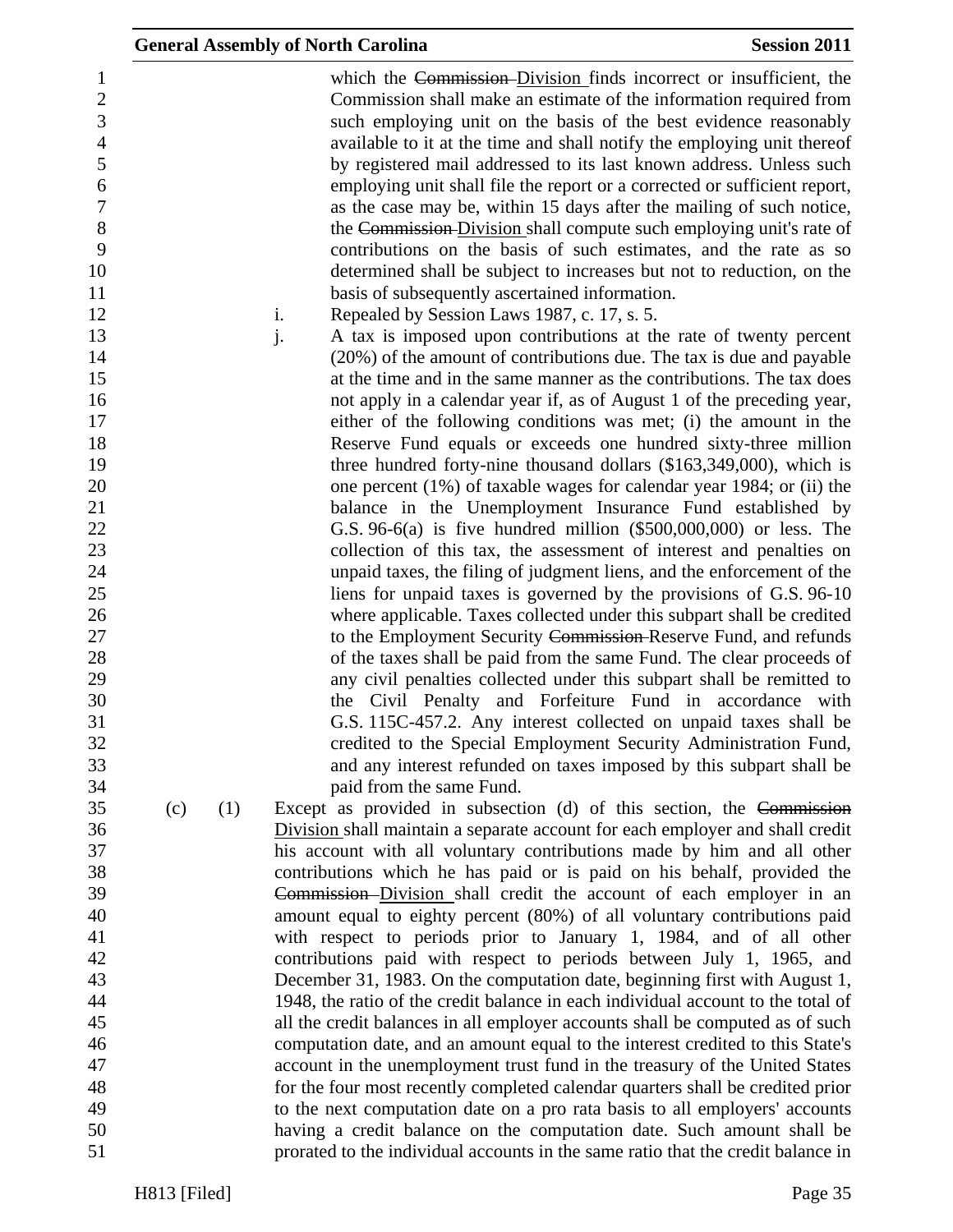|                                                                                                                 | <b>General Assembly of North Carolina</b>                                                                                                                                                                                                                                                                                                                                                                                                                                                                                                                                                                                                                                                                                                                                                                                                                                                                                                                                          | <b>Session 2011</b> |
|-----------------------------------------------------------------------------------------------------------------|------------------------------------------------------------------------------------------------------------------------------------------------------------------------------------------------------------------------------------------------------------------------------------------------------------------------------------------------------------------------------------------------------------------------------------------------------------------------------------------------------------------------------------------------------------------------------------------------------------------------------------------------------------------------------------------------------------------------------------------------------------------------------------------------------------------------------------------------------------------------------------------------------------------------------------------------------------------------------------|---------------------|
| 1<br>$\sqrt{2}$<br>3<br>$\overline{4}$<br>5<br>6<br>$\tau$<br>$\,8\,$<br>9<br>10<br>11<br>12<br>13<br>(2)<br>14 | each individual account bears to the total of the credit balances in all such<br>accounts. In computing the amount to be credited to the account of an<br>employer as a result of interest earned by funds on deposit in the<br>unemployment trust fund in the treasury of the United States to the account<br>of this State, any voluntary contributions made by an employer after July 31<br>of any year shall not be considered a part of the account balance of the<br>employer until the next computation date occurring after such voluntary<br>contribution was made. No provision in this section shall in any way be<br>subject to or affected by any provisions of the Executive Budget Act, as<br>amended. Nothing in this Act shall be construed to grant any employer or<br>individual in his service prior claims or rights to the amount paid by him into<br>the fund either on his own behalf or on behalf of such individuals.<br>Charging of benefit payments. - |                     |
| 15<br>16<br>17<br>18<br>19<br>20<br>21<br>22<br>23                                                              | b.<br>Any benefits paid to any claimant under a claim filed for a period<br>occurring after the date of such separations as are set forth in this<br>paragraph and based on wages paid prior to the date of (i) the leaving<br>of work by the claimant without good cause attributable to the<br>employer; (ii) the discharge of claimant for misconduct in connection<br>with his work; (iii) the discharge of the claimant for substantial fault<br>as that term may be defined in G.S. 96-14; (iv) the discharge of the<br>claimant solely for a bona fide inability to do the work for which he<br>was hired but only where the claimant's period of employment was                                                                                                                                                                                                                                                                                                            |                     |
| 24<br>25<br>26<br>27                                                                                            | 100 days or less; (v) separations made disqualifying under<br>G.S. 96-14(2b) and (6a); (vi) separation due to leaving for disability<br>or health condition; or (vii) separation of claimant solely as the result<br>of an undue family hardship shall not be charged to the account of an                                                                                                                                                                                                                                                                                                                                                                                                                                                                                                                                                                                                                                                                                         |                     |
| 28<br>29<br>30<br>31<br>32                                                                                      | employer by whom the claimant was employed at the time of such<br>separation; provided, however, said employer promptly furnishes the<br>Commission with such notices regarding any separation of the<br>individual from work as are or may be required by the regulations of<br>the Commission. Division.                                                                                                                                                                                                                                                                                                                                                                                                                                                                                                                                                                                                                                                                         |                     |
| 33<br>34<br>35<br>36<br>37                                                                                      | No benefit charges shall be made to the account of any employer<br>who has furnished work to an individual who, because of the loss of<br>employment with one or more other employers, becomes eligible for<br>partial benefits while still being furnished work by such employer on<br>substantially the same basis and substantially the same amount as had                                                                                                                                                                                                                                                                                                                                                                                                                                                                                                                                                                                                                      |                     |
| 38<br>39<br>40<br>41                                                                                            | been made available to such individual during his base period<br>whether the employments were simultaneous or successive;<br>provided, that such employer makes a written request for<br>noncharging of benefits in accordance with Commission-Division                                                                                                                                                                                                                                                                                                                                                                                                                                                                                                                                                                                                                                                                                                                            |                     |
| 42<br>43<br>44<br>45<br>46                                                                                      | regulations and procedures.<br>No benefit charges shall be made to the account of any employer<br>for benefit years ending on or before June 30, 1992, where benefits<br>were paid as a result of a discharge due directly to the reemployment<br>of a veteran mandated by the Veteran's Reemployment Rights Law,                                                                                                                                                                                                                                                                                                                                                                                                                                                                                                                                                                                                                                                                  |                     |
| 47<br>48<br>49<br>50                                                                                            | 38 USCA § 2021, et seq.<br>No benefit charges shall be made to the account of any employer<br>where benefits are paid as a result of a decision by an Adjudicator,<br>Appeals Referee or the Commission-the Division if such decision to                                                                                                                                                                                                                                                                                                                                                                                                                                                                                                                                                                                                                                                                                                                                           |                     |
| 51                                                                                                              | pay benefits is ultimately reversed; nor shall any such benefits paid                                                                                                                                                                                                                                                                                                                                                                                                                                                                                                                                                                                                                                                                                                                                                                                                                                                                                                              |                     |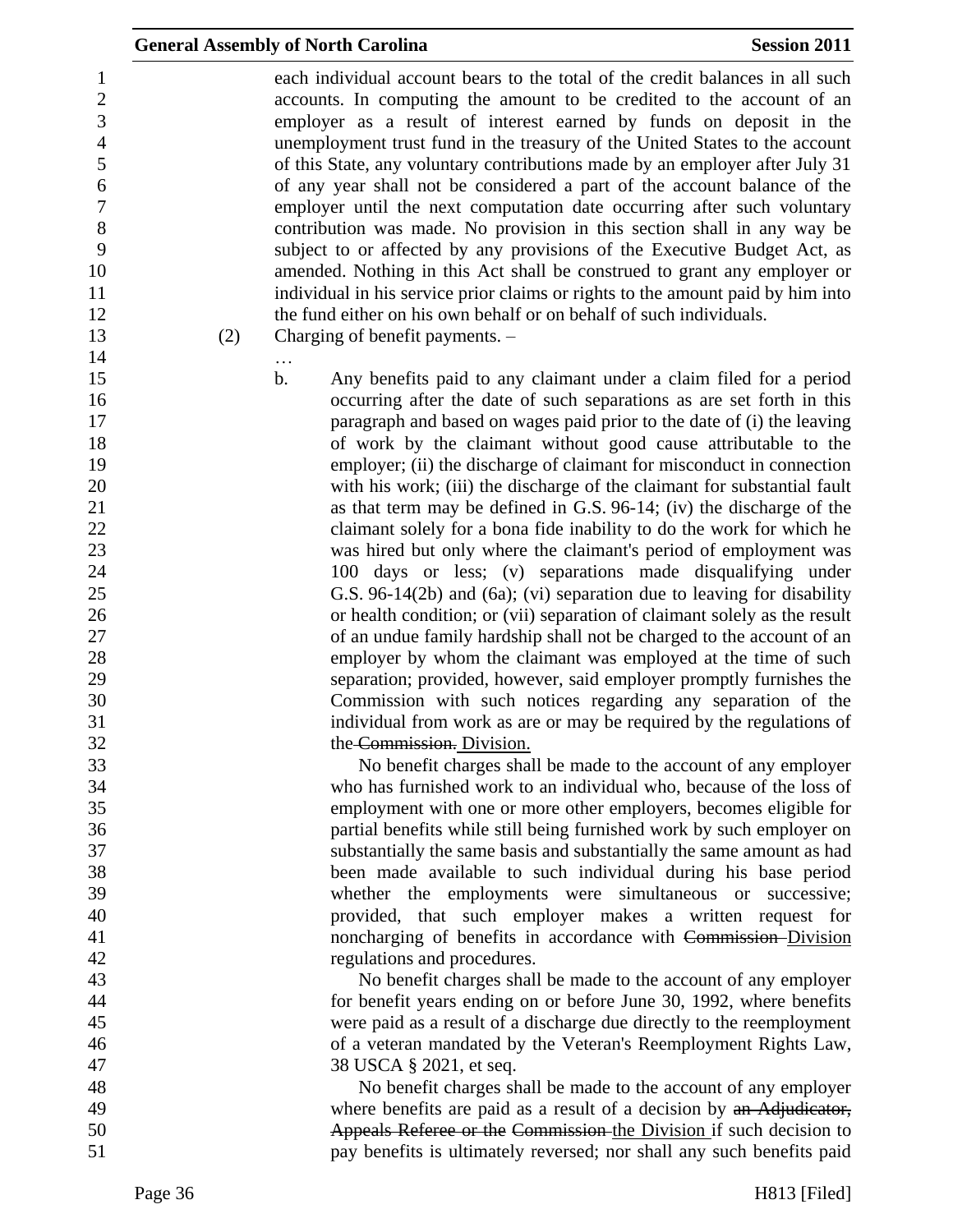|                                                                                             | <b>General Assembly of North Carolina</b>                                                                                                                                                                                                                                                                                                                                                                                                                                                                                                                                                                                                                                                                                                | <b>Session 2011</b>                                                                                                                                                                                                                                                                                                                                                                |
|---------------------------------------------------------------------------------------------|------------------------------------------------------------------------------------------------------------------------------------------------------------------------------------------------------------------------------------------------------------------------------------------------------------------------------------------------------------------------------------------------------------------------------------------------------------------------------------------------------------------------------------------------------------------------------------------------------------------------------------------------------------------------------------------------------------------------------------------|------------------------------------------------------------------------------------------------------------------------------------------------------------------------------------------------------------------------------------------------------------------------------------------------------------------------------------------------------------------------------------|
| 1<br>$\overline{2}$<br>3<br>$\overline{4}$<br>$\mathfrak s$                                 | period required by G.S. $96-13(c)$ .                                                                                                                                                                                                                                                                                                                                                                                                                                                                                                                                                                                                                                                                                                     | be deemed to constitute an overpayment under G.S. $96-18(g)(2)$ , the<br>provisions thereof notwithstanding. Provided, an overpayment of<br>benefits paid shall be established in order to provide for the waiting                                                                                                                                                                 |
| 6<br>(3)<br>$\boldsymbol{7}$<br>$8\,$<br>9<br>10<br>11<br>12<br>13<br>14<br>15<br>(4)<br>16 | As of July 31 of each year, and prior to January 1 of the succeeding year, the<br>Commission Division shall determine the balance of each employer's<br>account and shall furnish him with a statement of all charges and credits<br>thereto. At the same time the Commission-Division shall notify each<br>employer of his rate of contributions as determined for the succeeding<br>calendar year pursuant to this section. Such determination shall become final<br>unless the employer files an application for review or redetermination prior<br>to May 1 following the effective date of such rates. The Commission<br>Division may redetermine on its own motion within the same period of time.<br>Transfer of account. -<br>a. |                                                                                                                                                                                                                                                                                                                                                                                    |
| 17<br>18<br>19<br>20<br>21<br>22                                                            | 2.                                                                                                                                                                                                                                                                                                                                                                                                                                                                                                                                                                                                                                                                                                                                       | Consent. – When an employer, as defined in G.S. $96-8(5)b$ .<br>in any manner acquires a distinct and severable portion of the<br>organization, trade, or business of another employing unit, the<br>part of the account of the predecessor that relates to the<br>acquired portion of the business shall, upon the mutual<br>consent of the parties concerned and approval of the |
| 23<br>24<br>25<br>26                                                                        |                                                                                                                                                                                                                                                                                                                                                                                                                                                                                                                                                                                                                                                                                                                                          | Commission Division in conformity with the regulations as<br>prescribed therefor, be transferred as of the date of acquisition<br>to the successor employer for use in the determination of the<br>successor's rate of contributions, provided application for                                                                                                                     |
| 27<br>28<br>29<br>30<br>31                                                                  |                                                                                                                                                                                                                                                                                                                                                                                                                                                                                                                                                                                                                                                                                                                                          | transfer is made within 60 days after the Commission<br>Division notifies the successor of the right to request such<br>transfer, otherwise the effective date of the transfer shall be<br>the first day of the calendar quarter in which such application<br>is filed, and that after the transfer the successor employing                                                        |
| 32<br>33<br>34<br>35                                                                        |                                                                                                                                                                                                                                                                                                                                                                                                                                                                                                                                                                                                                                                                                                                                          | unit continues to operate the transferred portion of such<br>organization, trade or business. On or after January 1, 2006,<br>whenever part of an organization, trade, or business is<br>transferred between entities subject to substantially common                                                                                                                              |
| 36<br>37<br>38<br>39                                                                        |                                                                                                                                                                                                                                                                                                                                                                                                                                                                                                                                                                                                                                                                                                                                          | ownership, management, or control, the tax account shall be<br>transferred in accordance with regulations. However,<br>employing units transferring entities with any common<br>ownership, management, or control are not entitled to                                                                                                                                              |
| 40<br>41<br>42<br>43                                                                        |                                                                                                                                                                                                                                                                                                                                                                                                                                                                                                                                                                                                                                                                                                                                          | separate and distinct employer status under this Chapter.<br>Provided, however, that the transfer of an account for the<br>purpose of computation of rates shall be deemed to have been<br>made prior to the computation date falling within the calendar                                                                                                                          |
| 44<br>45<br>46<br>47<br>48                                                                  |                                                                                                                                                                                                                                                                                                                                                                                                                                                                                                                                                                                                                                                                                                                                          | year within which the effective date of such transfer occurs<br>and the account shall thereafter be used in the computation of<br>the rate of the successor employer for succeeding years,<br>subject, however, to the provisions of paragraph b of this<br>subdivision. No request for a transfer of the account will be                                                          |
| 49<br>50<br>51                                                                              |                                                                                                                                                                                                                                                                                                                                                                                                                                                                                                                                                                                                                                                                                                                                          | accepted and no transfer of the account will be made if the<br>request for the transfer of the account is not received within<br>two years of the date of acquisition or notification by the                                                                                                                                                                                       |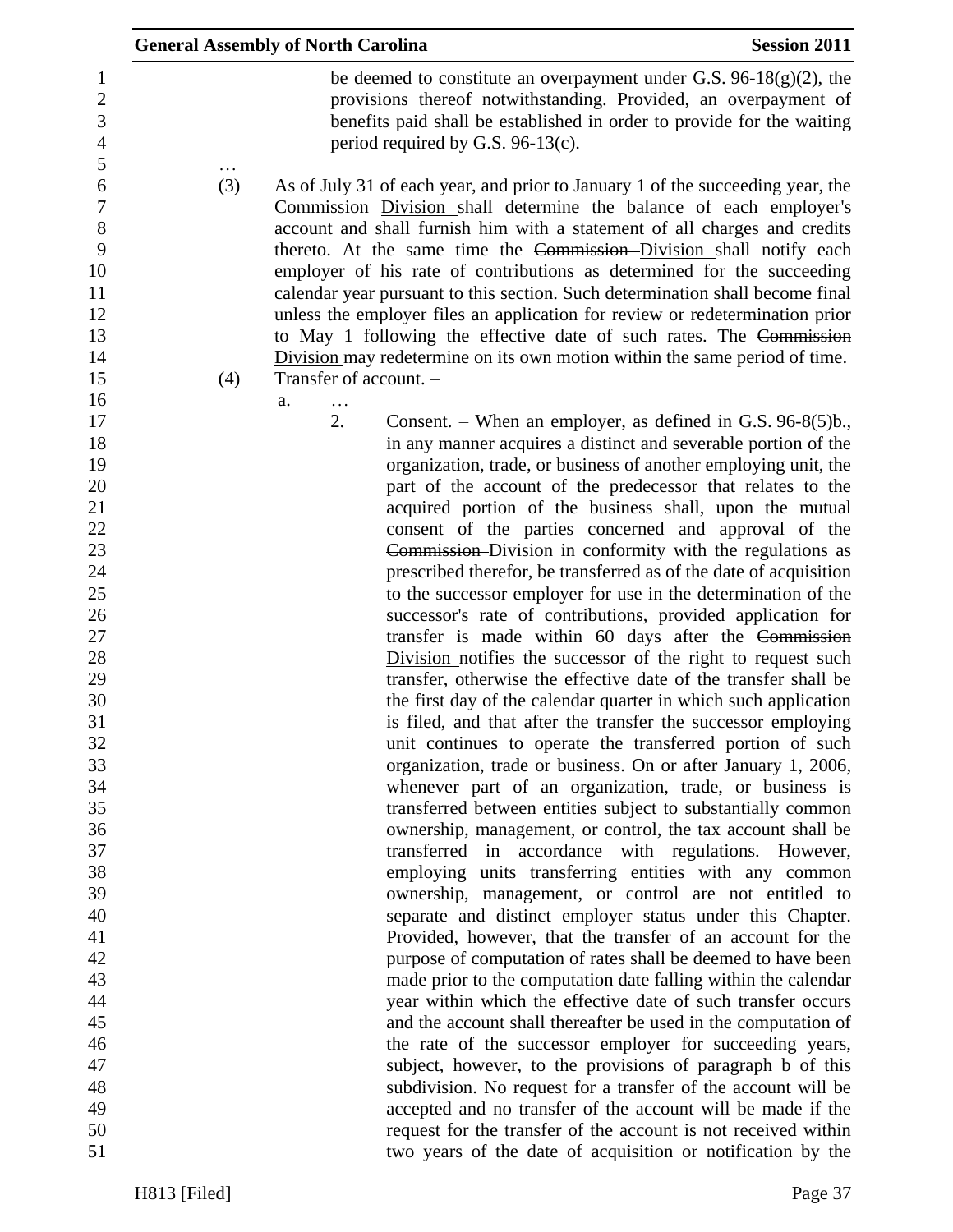|     | <b>General Assembly of North Carolina</b> |                                                                                                                                                                                                                                                                                                                                                                                                                                                                                                                                                                                                                                                                                                                                                                                                                                                                                                                                                                                                                                                                                                                                                                                                                                                                                                                                                                                                                                                                                                                                                                                                                                                                                                                                                                                                                                                                                                                                                                                                                                                                                                                                                                                                                                                                                                                                                                                                                                                                                                                                                                     | <b>Session 2011</b> |
|-----|-------------------------------------------|---------------------------------------------------------------------------------------------------------------------------------------------------------------------------------------------------------------------------------------------------------------------------------------------------------------------------------------------------------------------------------------------------------------------------------------------------------------------------------------------------------------------------------------------------------------------------------------------------------------------------------------------------------------------------------------------------------------------------------------------------------------------------------------------------------------------------------------------------------------------------------------------------------------------------------------------------------------------------------------------------------------------------------------------------------------------------------------------------------------------------------------------------------------------------------------------------------------------------------------------------------------------------------------------------------------------------------------------------------------------------------------------------------------------------------------------------------------------------------------------------------------------------------------------------------------------------------------------------------------------------------------------------------------------------------------------------------------------------------------------------------------------------------------------------------------------------------------------------------------------------------------------------------------------------------------------------------------------------------------------------------------------------------------------------------------------------------------------------------------------------------------------------------------------------------------------------------------------------------------------------------------------------------------------------------------------------------------------------------------------------------------------------------------------------------------------------------------------------------------------------------------------------------------------------------------------|---------------------|
|     |                                           | Commission-Division of the right to request such transfer,<br>whichever occurs later. However, in no event will a request<br>for a transfer be allowed if an account has been terminated<br>because an employer ceases to be an employer pursuant to<br>G.S. $96-9(c)(5)$ and G.S. $96-11(d)$ regardless of the date of<br>notification.                                                                                                                                                                                                                                                                                                                                                                                                                                                                                                                                                                                                                                                                                                                                                                                                                                                                                                                                                                                                                                                                                                                                                                                                                                                                                                                                                                                                                                                                                                                                                                                                                                                                                                                                                                                                                                                                                                                                                                                                                                                                                                                                                                                                                            |                     |
|     | b.<br>and $(3)$ .<br>c.                   | Notwithstanding any other provisions of this section, if the successor<br>employer was an employer subject to this Chapter prior to the date of<br>acquisition of the business, the successor's rate of contribution for the<br>period from that date to the end of the then current contribution year<br>shall be the same as the successor's rate in effect on the date of the<br>acquisition. If the successor was not an employer prior to the date of<br>the acquisition of the business, the successor shall be assigned a<br>standard beginning rate of contribution set forth in G.S. $96-9(b)(1)$<br>for the remainder of the year in which the successor acquired the<br>business of the predecessor; however, if the successor makes<br>application for the transfer of the account within 60 days after<br>notification by the Commission-Division of the right to do so and the<br>account is transferred, or meets the requirements for mandatory<br>transfer, the successor shall be assigned for the remainder of the year<br>the rate applicable to the predecessor employer or employers on the<br>date of acquisition of the business, as long as there was only one<br>predecessor or, if more than one, the predecessors had identical rates.<br>In the event the rates of the predecessor were not identical, the rate of<br>the successor shall be the highest rate applicable to any of the<br>predecessor employers on the date of acquisition of the business.<br>Irrespective of any other provisions of this Chapter, when an<br>account is transferred in its entirety by an employer to a successor,<br>the transferring employer shall thereafter pay the standard beginning<br>rate of contributions set forth in G.S. $96-9(b)(1)$ and shall continue to<br>pay at that rate until the transferring employer qualifies for a<br>reduction, reacquires the account transferred or acquires the<br>experience rating account of another employer, or is subject to an<br>increase in rate under the conditions prescribed in G.S. $96-9(b)(2)$<br>In those cases where the organization, trade, or business of a<br>deceased person, or insolvent debtor is taken over and operated by an<br>administrator, administratrix, executor, executrix, receiver, or trustee<br>in bankruptcy, such employing units shall automatically succeed to<br>the account and rate of contribution of such deceased person, or<br>insolvent debtor without the necessity of the filing of a formal<br>application for the transfer of such account. |                     |
| (6) |                                           | If the Commission-Division finds that an employer's business is closed<br>solely because of the entrance of one or more of the owners, officers,<br>partners, or the majority stockholder into the Armed Forces of the United<br>States, or of any of its allies, or of the United Nations, such employer's<br>experience rating account shall not be terminated; and, if the business is<br>resumed within two years after the discharge or release from active duty in                                                                                                                                                                                                                                                                                                                                                                                                                                                                                                                                                                                                                                                                                                                                                                                                                                                                                                                                                                                                                                                                                                                                                                                                                                                                                                                                                                                                                                                                                                                                                                                                                                                                                                                                                                                                                                                                                                                                                                                                                                                                                            |                     |
|     |                                           | the Armed Forces of such person or persons, the employer's account shall be                                                                                                                                                                                                                                                                                                                                                                                                                                                                                                                                                                                                                                                                                                                                                                                                                                                                                                                                                                                                                                                                                                                                                                                                                                                                                                                                                                                                                                                                                                                                                                                                                                                                                                                                                                                                                                                                                                                                                                                                                                                                                                                                                                                                                                                                                                                                                                                                                                                                                         |                     |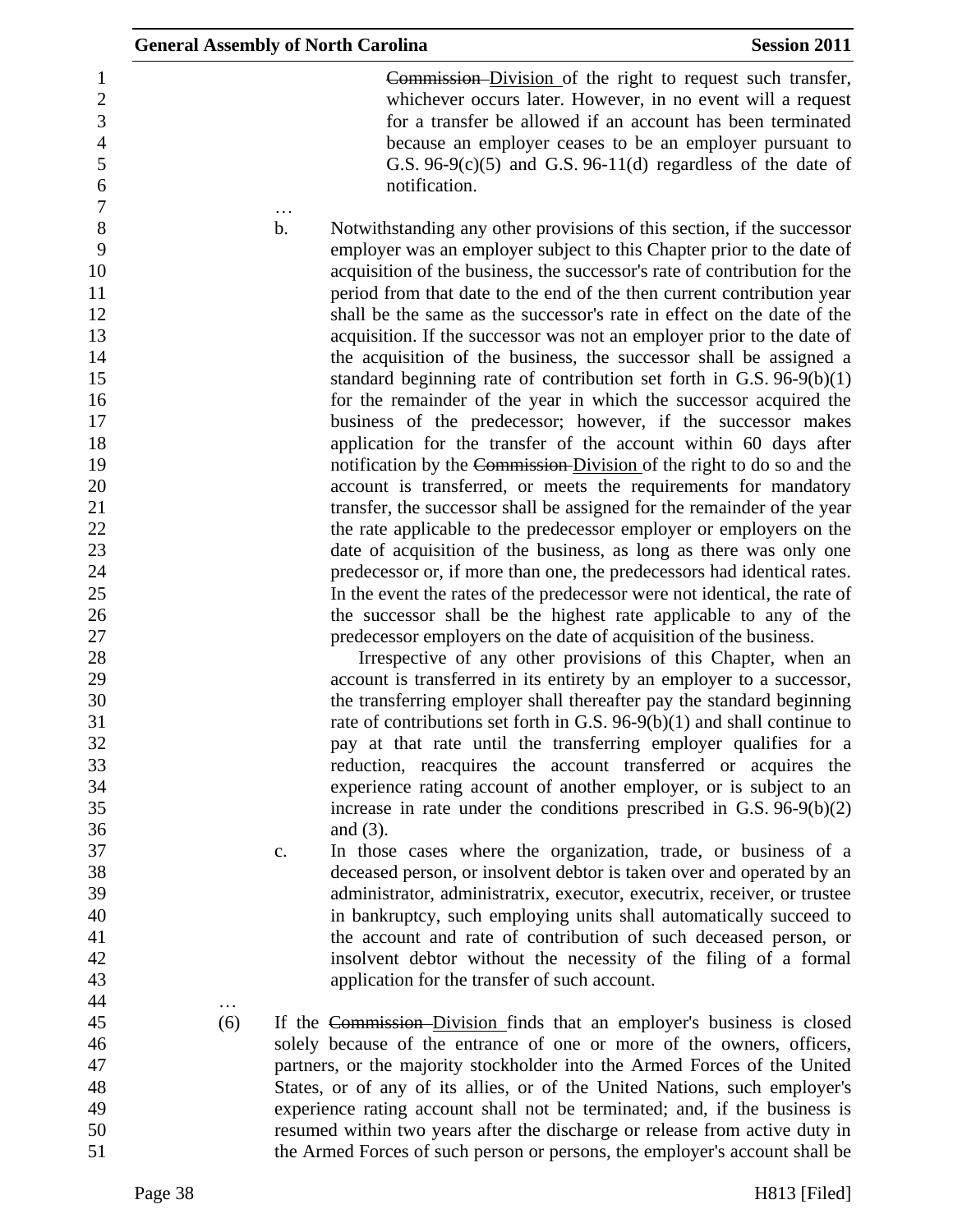|                                                                                   | <b>General Assembly of North Carolina</b> |                                                                                                                                                                                                                                                                                                                                                                                                                                                                                                                                      | <b>Session 2011</b> |
|-----------------------------------------------------------------------------------|-------------------------------------------|--------------------------------------------------------------------------------------------------------------------------------------------------------------------------------------------------------------------------------------------------------------------------------------------------------------------------------------------------------------------------------------------------------------------------------------------------------------------------------------------------------------------------------------|---------------------|
| $\mathbf{1}$<br>$\mathbf{2}$<br>3<br>$\overline{4}$<br>5<br>6<br>$\boldsymbol{7}$ |                                           | deemed to have been chargeable with benefits throughout more than 13<br>consecutive calendar months ending July 31 immediately preceding the<br>computation date. This subdivision shall apply only to employers who are<br>liable for contributions under the experience rating system of financing<br>unemployment benefits. This subdivision shall not be construed to apply to<br>employers who are liable for payments in lieu of contributions or to<br>employers using the reimbursable method of financing benefit payments. |                     |
| $8\,$                                                                             | (d)                                       | Benefits paid to employees of nonprofit organizations shall be financed in                                                                                                                                                                                                                                                                                                                                                                                                                                                           |                     |
| 9<br>10<br>11                                                                     |                                           | accordance with the provisions of this paragraph. For the purposes of this paragraph, a<br>nonprofit organization is an organization (or group of organizations) described in section<br>$501(c)(3)$ of the Internal Revenue Code that is exempt from income tax under section $501(a)$ of                                                                                                                                                                                                                                           |                     |
| 12                                                                                | the Internal Revenue Code.                |                                                                                                                                                                                                                                                                                                                                                                                                                                                                                                                                      |                     |
| 13                                                                                | (1)<br>a.                                 | Any nonprofit organization which becomes subject to this Chapter on                                                                                                                                                                                                                                                                                                                                                                                                                                                                  |                     |
| 14                                                                                |                                           | or after January 1, 1972, shall pay contributions under the provisions                                                                                                                                                                                                                                                                                                                                                                                                                                                               |                     |
| 15                                                                                |                                           | of this Chapter, unless it elects in accordance with this paragraph to                                                                                                                                                                                                                                                                                                                                                                                                                                                               |                     |
| 16<br>17                                                                          |                                           | pay the Commission-Division for the Unemployment Insurance Fund<br>an amount equal to the amount of regular benefits and of one half of                                                                                                                                                                                                                                                                                                                                                                                              |                     |
| 18                                                                                |                                           | the extended benefits paid, that is attributable to service in the                                                                                                                                                                                                                                                                                                                                                                                                                                                                   |                     |
| 19                                                                                |                                           | employ of such nonprofit organization, to individuals for weeks of                                                                                                                                                                                                                                                                                                                                                                                                                                                                   |                     |
| 20                                                                                |                                           | unemployment which begin within a benefit year established during                                                                                                                                                                                                                                                                                                                                                                                                                                                                    |                     |
| 21                                                                                |                                           | the effective period of such election.                                                                                                                                                                                                                                                                                                                                                                                                                                                                                               |                     |
| 22                                                                                | b.                                        | Any nonprofit organization which is or becomes subject to this                                                                                                                                                                                                                                                                                                                                                                                                                                                                       |                     |
| 23                                                                                |                                           | Chapter on or after January 1, 1972, may elect to become liable for                                                                                                                                                                                                                                                                                                                                                                                                                                                                  |                     |
| 24                                                                                |                                           | payments in lieu of contributions for a period of not less than four                                                                                                                                                                                                                                                                                                                                                                                                                                                                 |                     |
| 25                                                                                |                                           | calendar years beginning with the date on which subjectivity begins                                                                                                                                                                                                                                                                                                                                                                                                                                                                  |                     |
| 26                                                                                |                                           | by filing a written notice of its election with the Commission                                                                                                                                                                                                                                                                                                                                                                                                                                                                       |                     |
| 27                                                                                |                                           | Division not later than 30 days immediately following the date of                                                                                                                                                                                                                                                                                                                                                                                                                                                                    |                     |
| 28                                                                                |                                           | written notification of the determination of such subjectivity.                                                                                                                                                                                                                                                                                                                                                                                                                                                                      |                     |
| 29                                                                                |                                           | Provided if notification is not by registered mail, the election may be                                                                                                                                                                                                                                                                                                                                                                                                                                                              |                     |
| 30                                                                                |                                           | made on or after January 1, 1972, within six months following the                                                                                                                                                                                                                                                                                                                                                                                                                                                                    |                     |
| 31<br>32                                                                          |                                           | date of the written notification of the determination of such                                                                                                                                                                                                                                                                                                                                                                                                                                                                        |                     |
| 33                                                                                |                                           | subjectivity. If such election is not made as set forth herein, no<br>election can be made until after four calendar years have elapsed                                                                                                                                                                                                                                                                                                                                                                                              |                     |
| 34                                                                                |                                           | under the contributions method of payment.                                                                                                                                                                                                                                                                                                                                                                                                                                                                                           |                     |
| 35                                                                                | $\mathbf{c}$ .                            | Any nonprofit organization which makes an election in accordance                                                                                                                                                                                                                                                                                                                                                                                                                                                                     |                     |
| 36                                                                                |                                           | with subparagraph b of this paragraph will continue after such four                                                                                                                                                                                                                                                                                                                                                                                                                                                                  |                     |
| 37                                                                                |                                           | calendar years to be liable for payments in lieu of contributions until                                                                                                                                                                                                                                                                                                                                                                                                                                                              |                     |
| 38                                                                                |                                           | it files with the Commission-Division a written notice terminating its                                                                                                                                                                                                                                                                                                                                                                                                                                                               |                     |
| 39                                                                                |                                           | election not later than 30 days prior to the next January 1, effective                                                                                                                                                                                                                                                                                                                                                                                                                                                               |                     |
| 40                                                                                |                                           | on such January 1. Provided, however, no employer granted or in                                                                                                                                                                                                                                                                                                                                                                                                                                                                      |                     |
| 41                                                                                |                                           | reimbursement status will be allowed refund of any previous                                                                                                                                                                                                                                                                                                                                                                                                                                                                          |                     |
| 42                                                                                |                                           | balances used in a transfer to reimbursement status.                                                                                                                                                                                                                                                                                                                                                                                                                                                                                 |                     |
| 43                                                                                | d.                                        | Any nonprofit organization which has been paying contributions                                                                                                                                                                                                                                                                                                                                                                                                                                                                       |                     |
| 44                                                                                |                                           | under this Chapter for a period of at least four consecutive calendar                                                                                                                                                                                                                                                                                                                                                                                                                                                                |                     |
| 45                                                                                |                                           | years subsequent to January 1, 1972, may elect to change to a                                                                                                                                                                                                                                                                                                                                                                                                                                                                        |                     |
| 46                                                                                |                                           | reimbursement basis by filing with the Commission-Division not                                                                                                                                                                                                                                                                                                                                                                                                                                                                       |                     |
| 47                                                                                |                                           | later than 30 days prior to the next January 1 a written notice of                                                                                                                                                                                                                                                                                                                                                                                                                                                                   |                     |
| 48                                                                                |                                           | election to become liable for payments in lieu of contributions,                                                                                                                                                                                                                                                                                                                                                                                                                                                                     |                     |
| 49                                                                                |                                           | effective on such January 1. Such election shall not be terminable for                                                                                                                                                                                                                                                                                                                                                                                                                                                               |                     |
| 50                                                                                |                                           | a period of four calendar years. In the event of such an election, the                                                                                                                                                                                                                                                                                                                                                                                                                                                               |                     |
| 51                                                                                |                                           | account of such employer shall be closed and shall not be used in any                                                                                                                                                                                                                                                                                                                                                                                                                                                                |                     |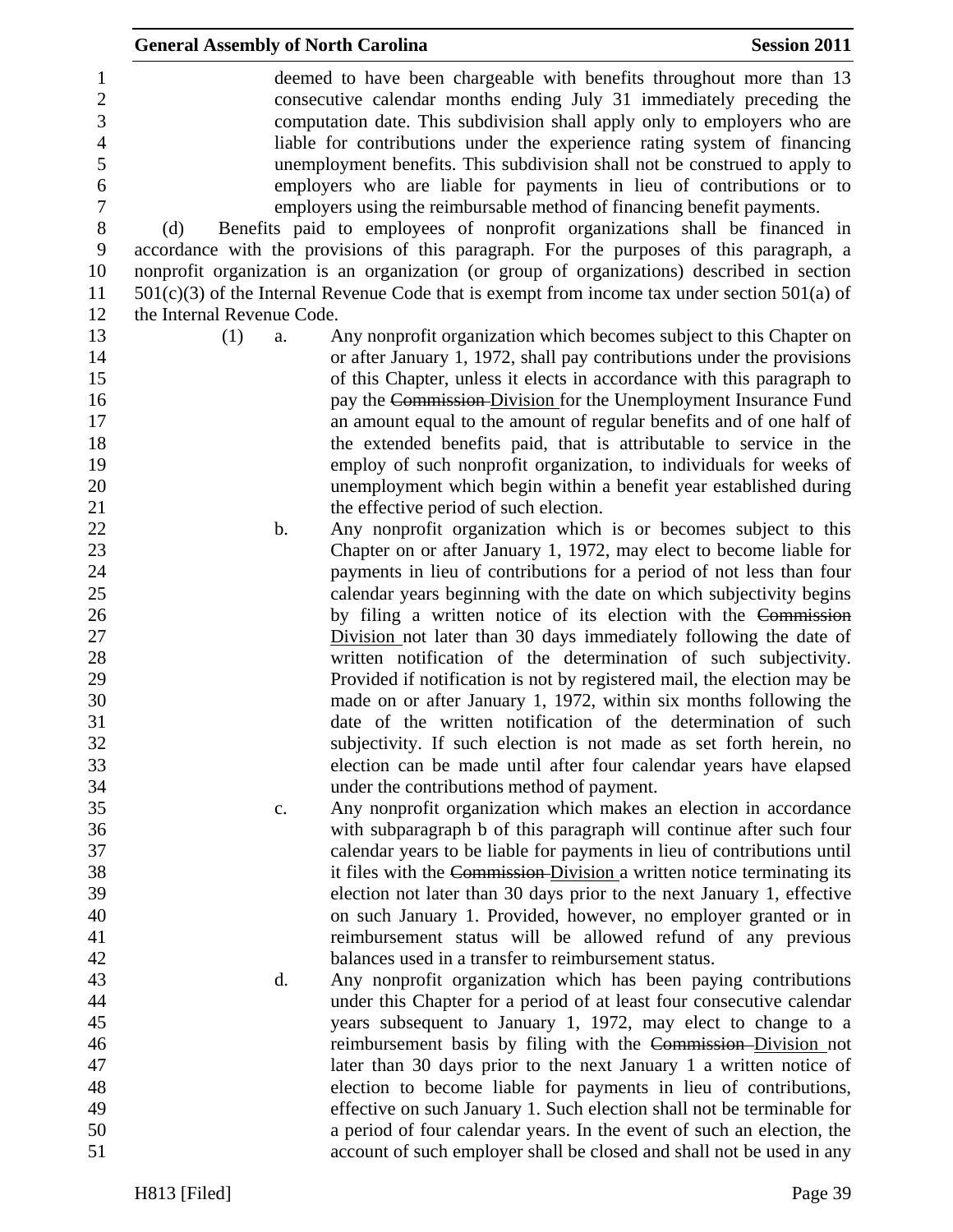|     |           | <b>General Assembly of North Carolina</b>                                                                                                     | <b>Session 2011</b> |
|-----|-----------|-----------------------------------------------------------------------------------------------------------------------------------------------|---------------------|
|     |           | future computation of such employer's contribution rate in any<br>manner whatsoever.                                                          |                     |
|     | d1.       | Any nonprofit organization which makes an election in accordance<br>with subparagraph b. of this paragraph must secure such election by       |                     |
|     |           | making a payment in lieu of contributions as provided in subdivision                                                                          |                     |
|     |           | (2) of this subsection, posting a surety bond from an insurance                                                                               |                     |
|     |           | company duly licensed to conduct business in this State, or obtaining                                                                         |                     |
|     |           | an irrevocable letter of credit with the Commission-Division to insure                                                                        |                     |
|     |           | the payments in lieu of contributions as provided in subdivision (2)<br>of this subsection. Any surety bond posted under this paragraph shall |                     |
|     |           | be in force for a period of not less than two calendar years and shall                                                                        |                     |
|     |           | be renewed with the approval of the Commission. Division. The                                                                                 |                     |
|     |           | Commission Division may adopt rules to implement the provisions                                                                               |                     |
|     |           | of this subparagraph.                                                                                                                         |                     |
|     | e.        | The Commission, Division, in accordance with such regulations as it                                                                           |                     |
|     |           | may adopt, shall notify each nonprofit organization of any                                                                                    |                     |
|     |           | determination which it may make of its status as an employer and of                                                                           |                     |
|     |           | the effective date of any election which it makes and of any                                                                                  |                     |
|     |           | termination of such election. Such determinations shall be subject to                                                                         |                     |
|     |           | reconsideration, appeal and review.<br>Payments in lieu of contributions shall be made in accordance with the                                 |                     |
| (2) |           | provisions of this subparagraph and shall be processed as provided herein.                                                                    |                     |
|     | a.        | Quarterly contributions and wage reports and advance payments shall                                                                           |                     |
|     |           | be submitted to the Commission-Division quarterly under the same                                                                              |                     |
|     |           | conditions and requirements of G.S. 96-9 and 96-10, except that the                                                                           |                     |
|     |           | amount of advance payments shall be computed as one percent (1%)                                                                              |                     |
|     |           | of taxable wages and entered on such reports; provided that such                                                                              |                     |
|     |           | advance payments shall become effective only with respect to the                                                                              |                     |
|     |           | first four thousand two hundred dollars (\$4,200) in wages paid in a                                                                          |                     |
|     |           | calendar year until January 1, 1978. On and after that date advance                                                                           |                     |
|     |           | payments shall be effective with respect to the federally required                                                                            |                     |
|     |           | wage base provided that after December 31, 1983, the wage base<br>shall be the same as that provided for in G.S. $96-9(a)(5)$ . Collection    |                     |
|     |           | of such advance payments shall be made as provided for the                                                                                    |                     |
|     |           | collection of contributions in G.S. 96-10.                                                                                                    |                     |
|     |           | Beginning January 1, 1978, any employer making quarterly                                                                                      |                     |
|     |           | reports of employment to the Commission-Division and if such                                                                                  |                     |
|     |           | employer is a newly electing reimbursement employer he shall pay                                                                              |                     |
|     |           | contributions of one percent (1%) of taxable wages entered on such                                                                            |                     |
|     |           | reports.                                                                                                                                      |                     |
|     |           | Any employer paying by reimbursement having been, prior to                                                                                    |                     |
|     |           | July 1, under the reimbursement method of payment for the                                                                                     |                     |
|     |           | preceding calendar year, shall continue to file quarterly reports but                                                                         |                     |
|     |           | shall make no payments with those reports.                                                                                                    |                     |
|     | b.        | The Commission-Division shall establish a separate account for each<br>such employer and such account shall be credited, and maintained as    |                     |
|     |           | provided in G.S. $96-9(c)(1)$ , except that advance payments shall be                                                                         |                     |
|     |           | credited in full and voluntary contributions are not applicable.                                                                              |                     |
|     | $\ddotsc$ |                                                                                                                                               |                     |
|     | d.        | As of July 31 of each year, and prior to January 1 of the succeeding                                                                          |                     |
|     |           | year, the Commission-Division shall determine the balance of each                                                                             |                     |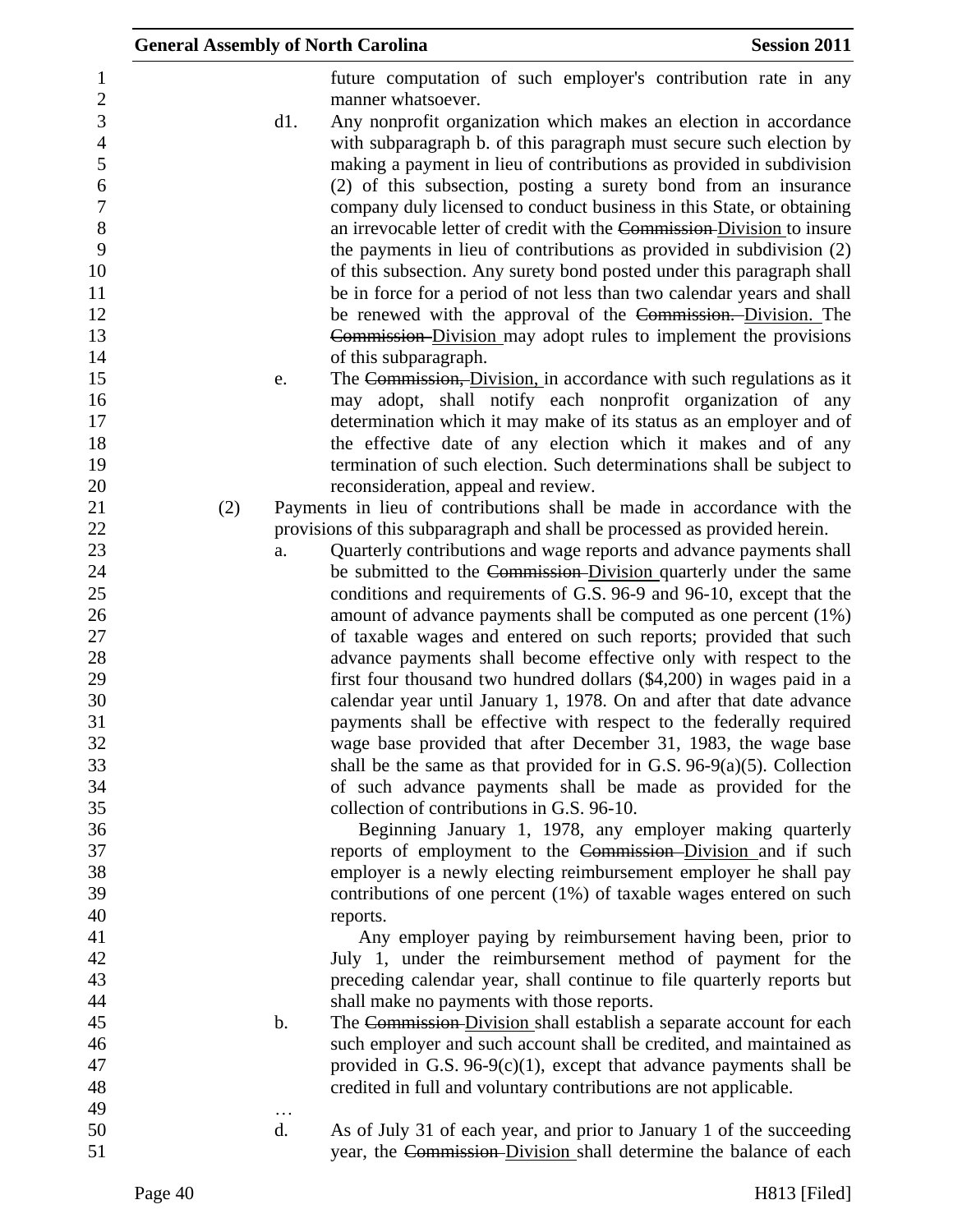such employer's account and shall furnish him with a statement of all charges and credits thereto.

 Should the balance in such account not equal that requiring a refund, the employer shall upon notice and demand for payment mailed to his last known address pay into his account an amount that will bring such balance to the minimum required for a refund. Such amount shall become due on or before the tenth day following the mailing of such notice and demand for payment. Any such amount unpaid on the due date shall be collected in the same manner, 10 including interest, as prescribed in G.S. 96-10.

 Should there be a debit balance in such account, the employer shall, upon notice and demand for payment, mailed to his last-known address, pay into his account an amount equal to such debit balance. Such amount shall become due on or before the tenth day following 15 the mailing of such notice and demand for payment.

 Any such amount unpaid on the date due shall be collected in the 17 same manner, including interest, as prescribed in G.S. 96-10.

 Beginning January 1, 1978, each employer paying by reimbursement shall have his account computed on computation date (August 1) and if there is a deficit shall be billed for an amount necessary to bring his account to one percent (1%) of his taxable payroll. Any amount of his account in excess of that required to equal one percent (1%) of his payroll shall be refunded. Amounts due from any employer to bring his account to a one percent (1%) balance shall be billed as soon as practical and payment will be due within 25 days from the date of mailing of the statement of amount due. Amounts due from any nonprofit organization to bring its account to a one percent (1%) balance shall be billed as soon as practical, and payment will be due within 60 days from the date of mailing of the statement of the amount due.

 e. The Commission Division may make necessary rules and regulations with respect to coverage of a group of nonprofit organizations and with respect to the reimbursement of benefits payments by such group of nonprofit organizations.

 (e) In order that the Commission Division shall be kept informed at all times on the circumstances and conditions of unemployment within the State and as to whether the stability of the fund is being impaired under the operation and effect of the system provided in subsection (c) of this section, the actuarial study now in progress shall be continued and such other investigations and studies of a similar nature as the Commission may deem necessary shall be made.

- (f) (1) On and after January 1, 1978, all benefits charged to a State or local governmental employing unit shall be paid to the Commission Division within 25 days from the date a list of benefit charges is mailed to the State or local governmental employing agency and the appropriate account(s) shall 46 be credited with such payment(s).
- (2) In lieu of paying for benefits by reimbursement as provided in subdivision (1) hereof, any State or local governmental employing unit may elect **pursuant to rules and regulations established by the Commission:** Division:
- a. To pay contributions on an experience rating basis as provided in **G.S.** 96-9(a), (b), and (c); or,

…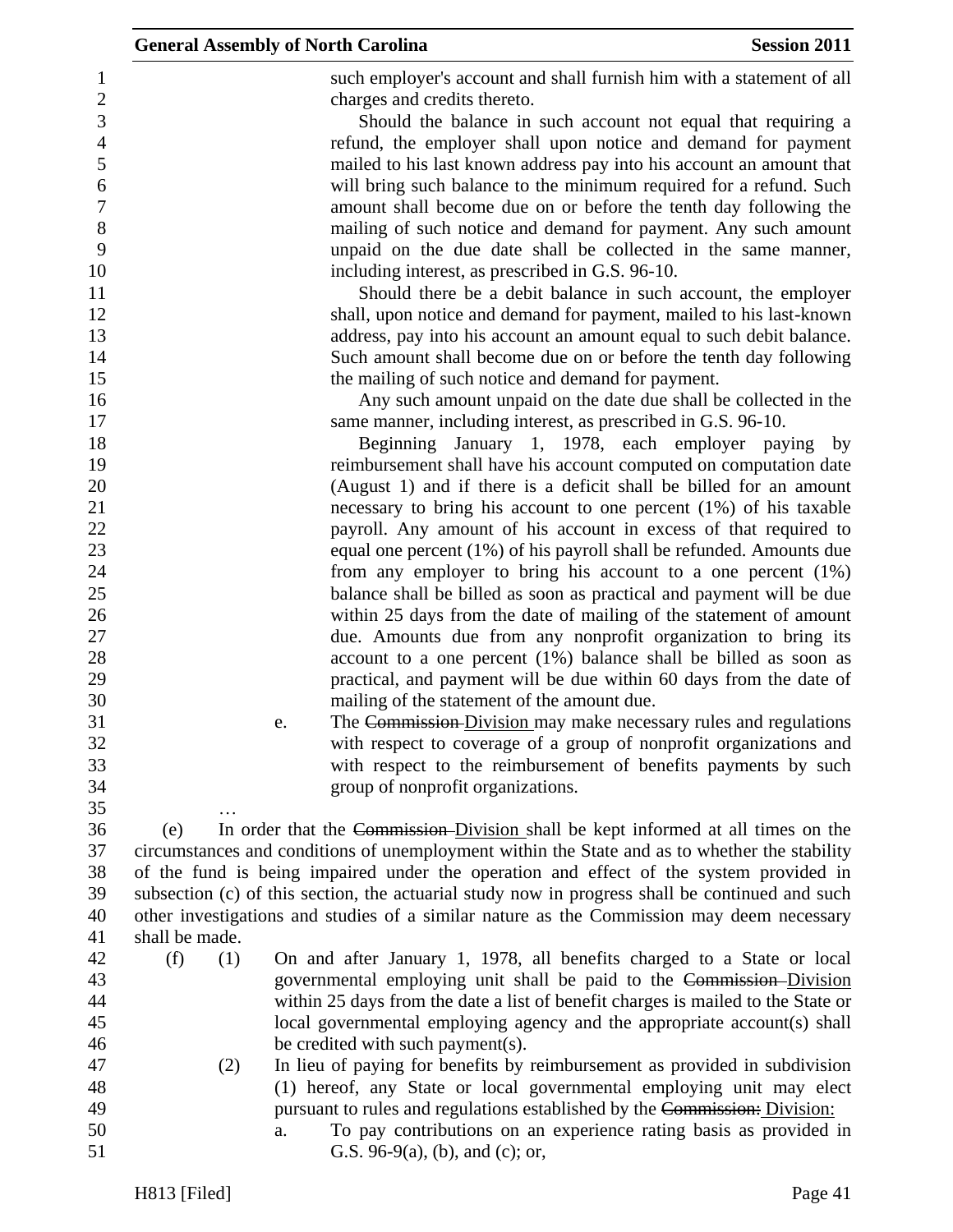|                                                                      | <b>General Assembly of North Carolina</b> |                                                                                                                                                                                                                                                                                                | <b>Session 2011</b>                                                                                                                                                                                           |
|----------------------------------------------------------------------|-------------------------------------------|------------------------------------------------------------------------------------------------------------------------------------------------------------------------------------------------------------------------------------------------------------------------------------------------|---------------------------------------------------------------------------------------------------------------------------------------------------------------------------------------------------------------|
| $\mathbf{1}$<br>$\boldsymbol{2}$<br>$\mathfrak{Z}$<br>$\overline{4}$ | $\mathbf b$ .                             | employer under G.S. $96-9(c)(2)$ .                                                                                                                                                                                                                                                             | To pay to the Commission, within 25 days from the date a list of<br>benefit charges is mailed to such employing unit, a sum equal to the<br>amount which its account would be charged if it were a tax paying |
| 5<br>6<br>$\boldsymbol{7}$<br>$8\,$                                  | (3)                                       | State or local governmental employing units paying for benefits as provided<br>in subdivision (1) herein may establish pool accounts; provided, that such<br>pool accounts are established and maintained according to the-rules and<br>regulations of the Commission.adopted by the Division. |                                                                                                                                                                                                               |
| 9<br>10<br>11                                                        | (4)                                       | Any governmental entity paying by reimbursement as provided in<br>subdivision (1) hereof shall not have any benefits paid against its account<br>noncharged or forgiven except as provided in G.S. 96-9(d)(2)c.                                                                                |                                                                                                                                                                                                               |
| 12                                                                   | (g)                                       | Nothing contained in subsections (d), (f), and (i) of this section prevents the                                                                                                                                                                                                                |                                                                                                                                                                                                               |
| 13                                                                   |                                           | Commission from providing any reimbursing employer with informational bills or lists of                                                                                                                                                                                                        |                                                                                                                                                                                                               |
| 14                                                                   |                                           | charges on a basis more frequent than yearly, if in its sole discretion, the Commission-Division                                                                                                                                                                                               |                                                                                                                                                                                                               |
| 15                                                                   |                                           | considers such action to be in the best interest of the Commission-Division and the affected                                                                                                                                                                                                   |                                                                                                                                                                                                               |
| 16                                                                   | $emplayer(s)$ .                           |                                                                                                                                                                                                                                                                                                |                                                                                                                                                                                                               |
| 17                                                                   | (h)<br>(1)                                | Any nonprofit organization which has been paying contributions on a                                                                                                                                                                                                                            |                                                                                                                                                                                                               |
| 18                                                                   |                                           | reimbursement basis for at least three consecutive calendar years during                                                                                                                                                                                                                       |                                                                                                                                                                                                               |
| 19                                                                   |                                           | none of which years the benefit charges exceeded four tenths of one percent                                                                                                                                                                                                                    |                                                                                                                                                                                                               |
| 20                                                                   |                                           | (.4%) of its taxable payroll may, before November 1 of the fourth or                                                                                                                                                                                                                           |                                                                                                                                                                                                               |
| 21                                                                   |                                           | subsequent calendar year, elect to pay contributions by special                                                                                                                                                                                                                                |                                                                                                                                                                                                               |
| 22                                                                   |                                           | reimbursement on the basis provided for in subdivision (2) below but only                                                                                                                                                                                                                      |                                                                                                                                                                                                               |
| 23                                                                   |                                           | upon the following conditions:                                                                                                                                                                                                                                                                 |                                                                                                                                                                                                               |
| 24                                                                   | .                                         |                                                                                                                                                                                                                                                                                                |                                                                                                                                                                                                               |
| 25                                                                   | $\mathbf{b}$ .                            |                                                                                                                                                                                                                                                                                                | The election shall apply to no less than the four calendar years                                                                                                                                              |
| 26                                                                   |                                           |                                                                                                                                                                                                                                                                                                | following the year of election unless terminated by the Commission                                                                                                                                            |
| 27                                                                   |                                           | Division under subdivision (3) below.                                                                                                                                                                                                                                                          |                                                                                                                                                                                                               |
| 28<br>29                                                             |                                           |                                                                                                                                                                                                                                                                                                |                                                                                                                                                                                                               |
| 30                                                                   | e.                                        |                                                                                                                                                                                                                                                                                                | No later than January 1 of the first year to which its election applies,<br>the electing nonprofit organization shall furnish the Commission a                                                                |
| 31                                                                   |                                           |                                                                                                                                                                                                                                                                                                | letter of credit in an amount equal to one hundred fifty percent                                                                                                                                              |
| 32                                                                   |                                           |                                                                                                                                                                                                                                                                                                | $(150\%)$ of the account balance required under subdivision $(2)$ below.                                                                                                                                      |
| 33                                                                   | f.                                        |                                                                                                                                                                                                                                                                                                | The Commission-Division shall by regulation prescribe the form of                                                                                                                                             |
| 34                                                                   |                                           |                                                                                                                                                                                                                                                                                                | the letter of credit and the criteria for the financial institution issuing                                                                                                                                   |
| 35                                                                   |                                           |                                                                                                                                                                                                                                                                                                | such letter of credit along with the form of election under this                                                                                                                                              |
| 36                                                                   |                                           | section.                                                                                                                                                                                                                                                                                       |                                                                                                                                                                                                               |
| 37                                                                   | (2)                                       | Any qualified nonprofit organization that meets the conditions of                                                                                                                                                                                                                              |                                                                                                                                                                                                               |
| 38                                                                   |                                           | subdivision (1) above shall, upon the approval of its election by the                                                                                                                                                                                                                          |                                                                                                                                                                                                               |
| 39                                                                   |                                           | Commission, Division, pay contributions by special reimbursement as                                                                                                                                                                                                                            |                                                                                                                                                                                                               |
| 40                                                                   | follows:                                  |                                                                                                                                                                                                                                                                                                |                                                                                                                                                                                                               |
| 41                                                                   |                                           |                                                                                                                                                                                                                                                                                                |                                                                                                                                                                                                               |
| 42                                                                   | $\mathbf{b}$ .                            |                                                                                                                                                                                                                                                                                                | On the first day of each quarter of any calendar year, the                                                                                                                                                    |
| 43                                                                   |                                           |                                                                                                                                                                                                                                                                                                | Commission-Division shall bill the employer for an amount                                                                                                                                                     |
| 44                                                                   |                                           |                                                                                                                                                                                                                                                                                                | necessary to bring its account to the required minimum balance, and                                                                                                                                           |
| 45                                                                   |                                           |                                                                                                                                                                                                                                                                                                | the amount so billed is due no later than 25 days after the bill is                                                                                                                                           |
| 46                                                                   |                                           | mailed.                                                                                                                                                                                                                                                                                        |                                                                                                                                                                                                               |
| 47                                                                   | (3)                                       | If any electing organization shall fail to make any quarterly payment when                                                                                                                                                                                                                     |                                                                                                                                                                                                               |
| 48                                                                   | due:                                      |                                                                                                                                                                                                                                                                                                |                                                                                                                                                                                                               |
| 49                                                                   | a.                                        |                                                                                                                                                                                                                                                                                                | The Commission-Division may draw the full amount of the letter of                                                                                                                                             |
| 50                                                                   |                                           | credit for application to the employer's account;                                                                                                                                                                                                                                              |                                                                                                                                                                                                               |
| 51                                                                   |                                           |                                                                                                                                                                                                                                                                                                |                                                                                                                                                                                                               |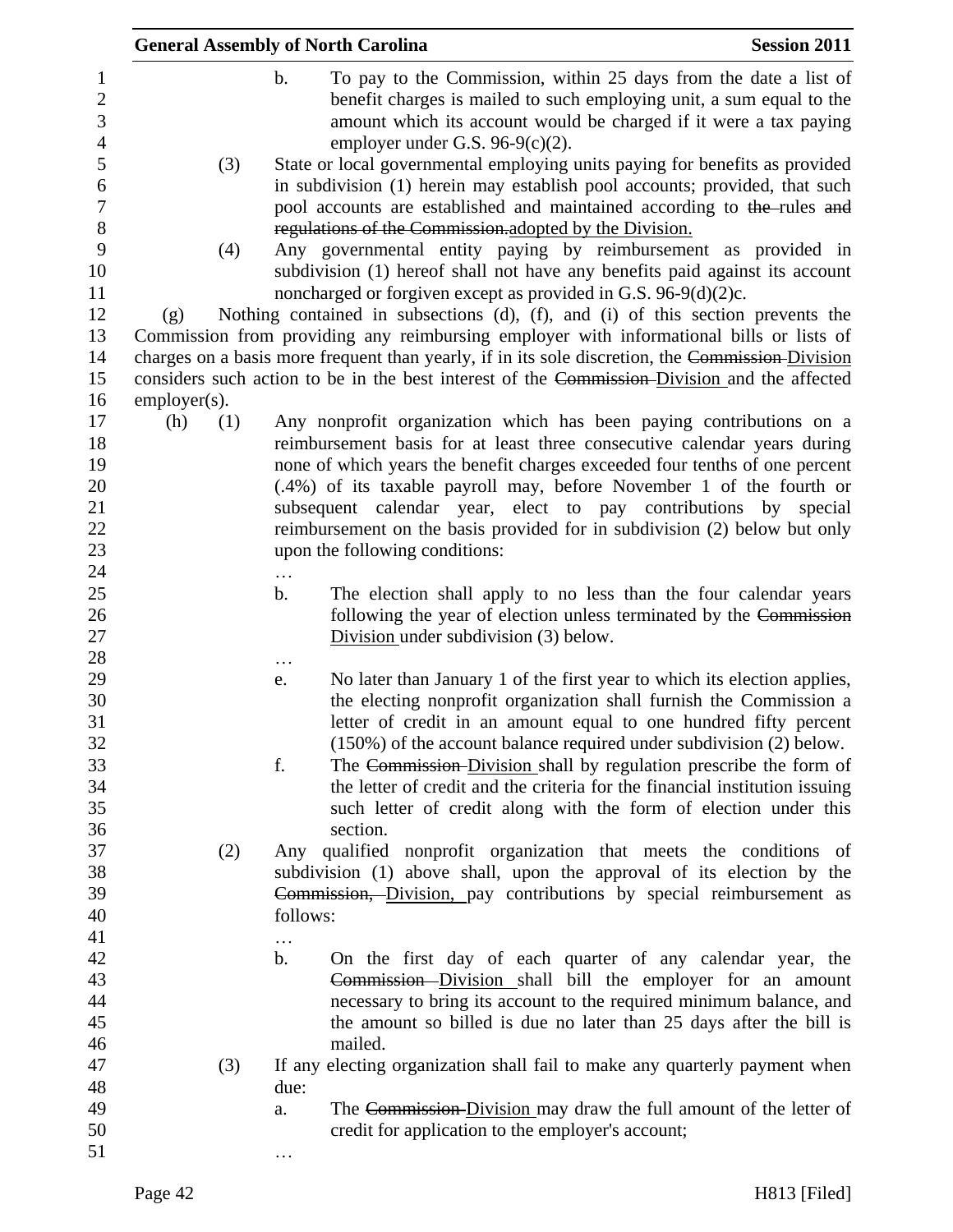|                                                                                                                                        | <b>General Assembly of North Carolina</b> |                                                                                                                                                                                                                                                                                                                                                                                                                                                                                                                                                                                                                                                                                                                                                                                                                                                                                                                                                                                                                                                                                                                                                                                                                                                                   | <b>Session 2011</b> |
|----------------------------------------------------------------------------------------------------------------------------------------|-------------------------------------------|-------------------------------------------------------------------------------------------------------------------------------------------------------------------------------------------------------------------------------------------------------------------------------------------------------------------------------------------------------------------------------------------------------------------------------------------------------------------------------------------------------------------------------------------------------------------------------------------------------------------------------------------------------------------------------------------------------------------------------------------------------------------------------------------------------------------------------------------------------------------------------------------------------------------------------------------------------------------------------------------------------------------------------------------------------------------------------------------------------------------------------------------------------------------------------------------------------------------------------------------------------------------|---------------------|
| 1<br>$\overline{2}$<br>3<br>$\overline{4}$<br>5<br>6<br>$\overline{7}$<br>8<br>9<br>10<br>11<br>12<br>13<br>14<br>15<br>16<br>17<br>18 | $C_{\bullet}$<br>d.<br>e.                 | If, after demand, the organization shall fail to pay any sums required<br>under paragraph b. above, the Commission may revoke the<br>organization's election for special reimbursement and any difference<br>between the employer's account balance and one percent $(1%)$ of its<br>total taxable payroll shall become immediately due and payable.<br>The Commission-Division may, in addition, exercise any of the<br>powers granted to it in G.S. 96-10 to collect any amount due.<br>Pursuant to such regulations as the Commission may adopt, rules<br>adopted by the Division, the Commission shall afford any<br>organization affected by this paragraph a hearing to determine if any<br>increase in the organization's minimum required balance should be<br>reduced, in whole or in part, or if any revocation of a special<br>reimbursement election should be rescinded. If the Commission,<br>Division, in its sole discretion, is satisfied that the conditions giving<br>rise to the increase or revocation have been corrected, it may reduce<br>such increase or rescind such revocation provided that it may require<br>as a condition of such reduction or recision a new letter of credit up<br>to three times the amount normally required. |                     |
| 19                                                                                                                                     |                                           |                                                                                                                                                                                                                                                                                                                                                                                                                                                                                                                                                                                                                                                                                                                                                                                                                                                                                                                                                                                                                                                                                                                                                                                                                                                                   |                     |
| 20                                                                                                                                     | (i)                                       | Indian Tribes. - Benefits paid to employees of Indian tribe employing units shall be                                                                                                                                                                                                                                                                                                                                                                                                                                                                                                                                                                                                                                                                                                                                                                                                                                                                                                                                                                                                                                                                                                                                                                              |                     |
| 21                                                                                                                                     |                                           | financed in accordance with the provisions of this subsection. For the purposes of this                                                                                                                                                                                                                                                                                                                                                                                                                                                                                                                                                                                                                                                                                                                                                                                                                                                                                                                                                                                                                                                                                                                                                                           |                     |
| 22                                                                                                                                     |                                           | subsection, an "Indian tribe employing unit" is an Indian tribe, a subdivision or subsidiary of an                                                                                                                                                                                                                                                                                                                                                                                                                                                                                                                                                                                                                                                                                                                                                                                                                                                                                                                                                                                                                                                                                                                                                                |                     |
| 23                                                                                                                                     |                                           | Indian tribe, or a business enterprise wholly owned by an Indian tribe.                                                                                                                                                                                                                                                                                                                                                                                                                                                                                                                                                                                                                                                                                                                                                                                                                                                                                                                                                                                                                                                                                                                                                                                           |                     |
| 24<br>25                                                                                                                               | Election. -<br>(1)<br>a.                  | An Indian tribe employing unit shall pay contributions under the                                                                                                                                                                                                                                                                                                                                                                                                                                                                                                                                                                                                                                                                                                                                                                                                                                                                                                                                                                                                                                                                                                                                                                                                  |                     |
| 26                                                                                                                                     |                                           | provisions of this Chapter, unless it elects in accordance with this                                                                                                                                                                                                                                                                                                                                                                                                                                                                                                                                                                                                                                                                                                                                                                                                                                                                                                                                                                                                                                                                                                                                                                                              |                     |
| 27<br>28<br>29<br>30<br>31                                                                                                             |                                           | subsection to pay the Commission-Division for the Unemployment<br>Insurance Fund an amount equal to the amount of benefits paid that<br>is attributable to service in the employ of the unit, to individuals for<br>weeks of unemployment that begin within a benefit year established<br>during the effective period of the election.                                                                                                                                                                                                                                                                                                                                                                                                                                                                                                                                                                                                                                                                                                                                                                                                                                                                                                                            |                     |
| 32<br>33<br>34<br>35<br>36                                                                                                             | $\mathbf b$ .                             | An Indian tribe employing unit may elect to become liable for<br>payments in lieu of contributions for a period of not less than three<br>calendar years by filing a written notice of its election with the<br>Commission-Division at least 30 days before the January 1 effective<br>date of the election.                                                                                                                                                                                                                                                                                                                                                                                                                                                                                                                                                                                                                                                                                                                                                                                                                                                                                                                                                      |                     |
| 37<br>38                                                                                                                               | c.                                        | An Indian tribe employing unit that makes an election in accordance<br>with this subsection will continue after the end of the three calendar                                                                                                                                                                                                                                                                                                                                                                                                                                                                                                                                                                                                                                                                                                                                                                                                                                                                                                                                                                                                                                                                                                                     |                     |
| 39<br>40                                                                                                                               |                                           | years to be liable for payments in lieu of contributions until it files<br>with the Commission-Division a written notice terminating its                                                                                                                                                                                                                                                                                                                                                                                                                                                                                                                                                                                                                                                                                                                                                                                                                                                                                                                                                                                                                                                                                                                          |                     |
| 41<br>42<br>43                                                                                                                         | $\mathbf{d}$ .                            | election at least 30 days before the January 1 effective date of the<br>termination.                                                                                                                                                                                                                                                                                                                                                                                                                                                                                                                                                                                                                                                                                                                                                                                                                                                                                                                                                                                                                                                                                                                                                                              |                     |
| 44<br>45                                                                                                                               |                                           | The account of an Indian tribe employing unit that has been paying<br>contributions under this Chapter for a period of at least three<br>consecutive calendar years and that elects to change to a                                                                                                                                                                                                                                                                                                                                                                                                                                                                                                                                                                                                                                                                                                                                                                                                                                                                                                                                                                                                                                                                |                     |
| 46<br>47                                                                                                                               |                                           | reimbursement basis shall be closed and shall not be used in any<br>future computation of the unit's contribution rate in any manner.                                                                                                                                                                                                                                                                                                                                                                                                                                                                                                                                                                                                                                                                                                                                                                                                                                                                                                                                                                                                                                                                                                                             |                     |
| 48                                                                                                                                     | e.                                        | The Commission, Division, in accordance with regulations it adopts,                                                                                                                                                                                                                                                                                                                                                                                                                                                                                                                                                                                                                                                                                                                                                                                                                                                                                                                                                                                                                                                                                                                                                                                               |                     |
| 49<br>50                                                                                                                               |                                           | shall notify each Indian tribe employing unit of any determination of<br>the effective date of any election it makes and of any termination of                                                                                                                                                                                                                                                                                                                                                                                                                                                                                                                                                                                                                                                                                                                                                                                                                                                                                                                                                                                                                                                                                                                    |                     |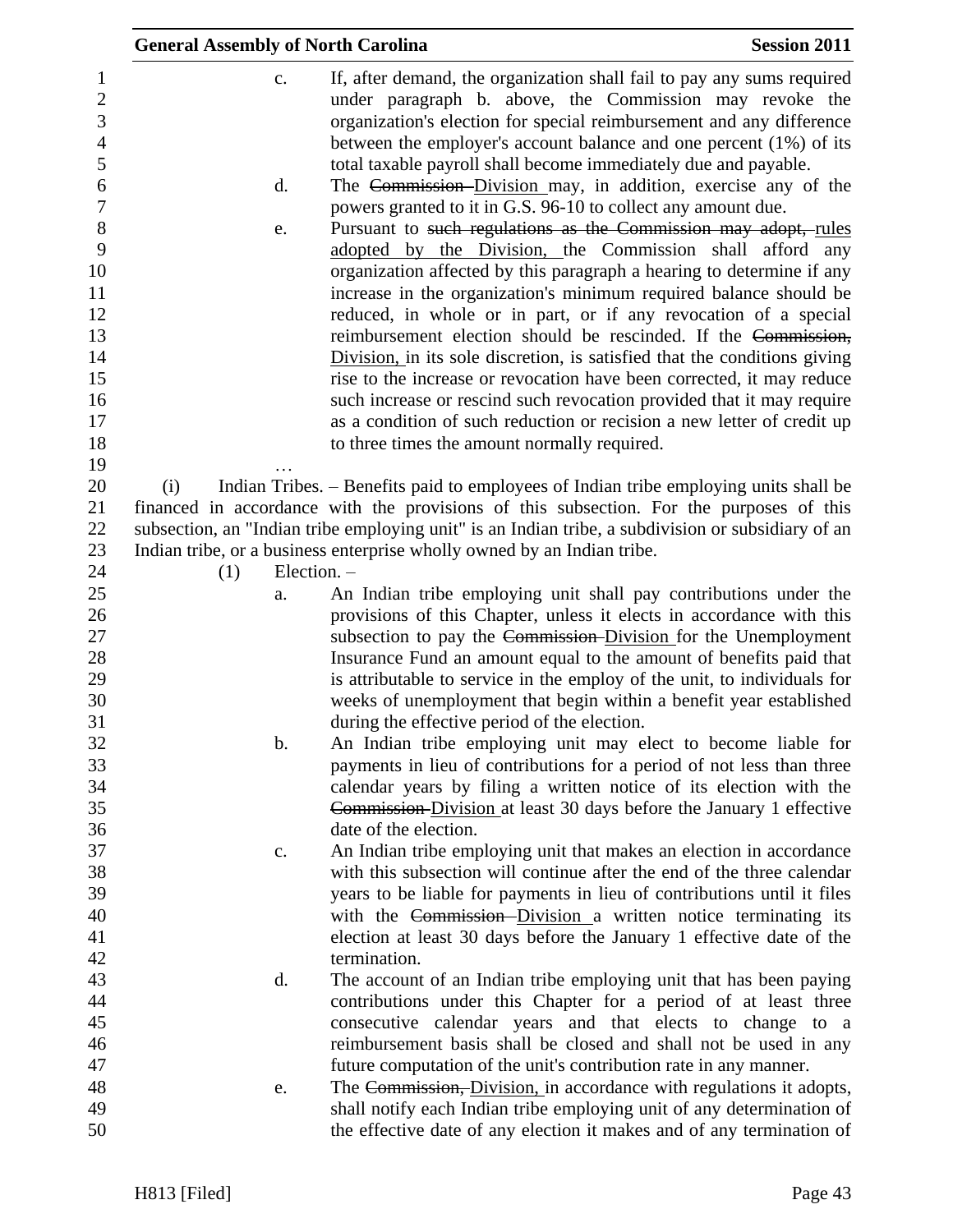|                     |     | <b>General Assembly of North Carolina</b><br><b>Session 2011</b>                                                               |
|---------------------|-----|--------------------------------------------------------------------------------------------------------------------------------|
| 1                   |     | the election. These determinations shall be subject to reconsideration,                                                        |
| $\overline{c}$      |     | appeal, and review.                                                                                                            |
| 3                   | (2) | Procedure. – Indian tribe employing units' payments by reimbursement in                                                        |
| $\overline{4}$<br>5 |     | lieu of contributions shall be made and processed as provided in this<br>subdivision.                                          |
| $\boldsymbol{6}$    |     | Quarterly contributions and wage reports and advance payments shall<br>a.                                                      |
| $\overline{7}$      |     | be submitted to the Commission-Division quarterly under the same                                                               |
| 8                   |     | conditions and requirements of G.S. 96-9 and G.S. 96-10, except that                                                           |
| 9                   |     | the amount of advance payments shall be computed as one percent                                                                |
| 10                  |     | (1%) of taxable wages and entered on the reports, and except that the                                                          |
| 11                  |     | wage base shall be the same as that provided for in G.S. $96-9(a)(5)$ .                                                        |
| 12                  |     | Collection of these advance payments shall be made as provided for                                                             |
| 13                  |     | the collection of contributions in G.S. 96-10.                                                                                 |
| 14                  |     | Any Indian tribe employing unit paying by reimbursement having                                                                 |
| 15                  |     | been, prior to July 1, under the reimbursement method of payment                                                               |
| 16                  |     | for the preceding calendar year, shall continue to file quarterly                                                              |
| 17                  |     | reports but shall make no payments with those reports.                                                                         |
| 18                  |     | b.<br>The Commission-Division shall establish a separate account for each                                                      |
| 19                  |     | Indian tribe employing unit paying by reimbursement. The account                                                               |
| 20                  |     | shall be credited and maintained as provided in G.S. $96-9(c)(1)$ ,                                                            |
| 21                  |     | except that advance payments shall be credited in full, and voluntary                                                          |
| 22                  |     | contributions are not applicable.                                                                                              |
| 23                  |     | .                                                                                                                              |
| 24                  |     | d.<br>As of July 31 of each year, and prior to January 1 of the succeeding                                                     |
| 25                  |     | year, the Commission-Division shall determine the balance of each                                                              |
| 26                  |     | Indian tribe employing unit's account and shall furnish the unit with a                                                        |
| 27                  |     | statement of all charges and credits to the account.                                                                           |
| 28                  |     | If the balance in the account does not equal one percent $(1\%)$ of                                                            |
| 29                  |     | taxable wages, the Indian tribe employing unit must, upon notice and                                                           |
| 30                  |     | demand for payment mailed to its last known address, pay into the                                                              |
| 31<br>32            |     | account an amount that will bring the balance to one percent $(1%)$ of                                                         |
| 33                  |     | taxable wages. This amount becomes due on or before the 25th day                                                               |
| 34                  |     | after the notice and demand for payment is mailed. Any amount<br>unpaid on the due date shall be collected in the same manner, |
| 35                  |     | including interest, as prescribed in G.S. 96-10.                                                                               |
| 36                  |     | If there is a debit balance in the account, the Indian tribe                                                                   |
| 37                  |     | employing unit must, upon notice and demand for payment mailed to                                                              |
| 38                  |     | its last known address, pay into the account an amount necessary to                                                            |
| 39                  |     | bring the account to one percent $(1%)$ of taxable wages. This amount                                                          |
| 40                  |     | becomes due on or before the 25th day after the notice and demand                                                              |
| 41                  |     | for payment is mailed. Any amount unpaid on the due date shall be                                                              |
| 42                  |     | collected in the same manner, including interest, as prescribed in                                                             |
| 43                  |     | G.S. $96-10$ .                                                                                                                 |
| 44                  |     |                                                                                                                                |
| 45                  | (4) | Forfeiture of coverage. $-$ If an Indian tribe employing unit fails to make                                                    |
| 46                  |     | payments, including interest and penalties, required under this subsection                                                     |
| 47                  |     | after all collection activities considered necessary by the Commission                                                         |
| 48                  |     | Division have been exhausted, services performed for that employing unit                                                       |
| 49                  |     | are no longer treated as "employment" for the purpose of coverage under this                                                   |
| 50                  |     | Chapter. An Indian tribe employing unit that has lost coverage regains                                                         |
| 51                  |     | coverage under this Chapter for services performed for the employing unit if                                                   |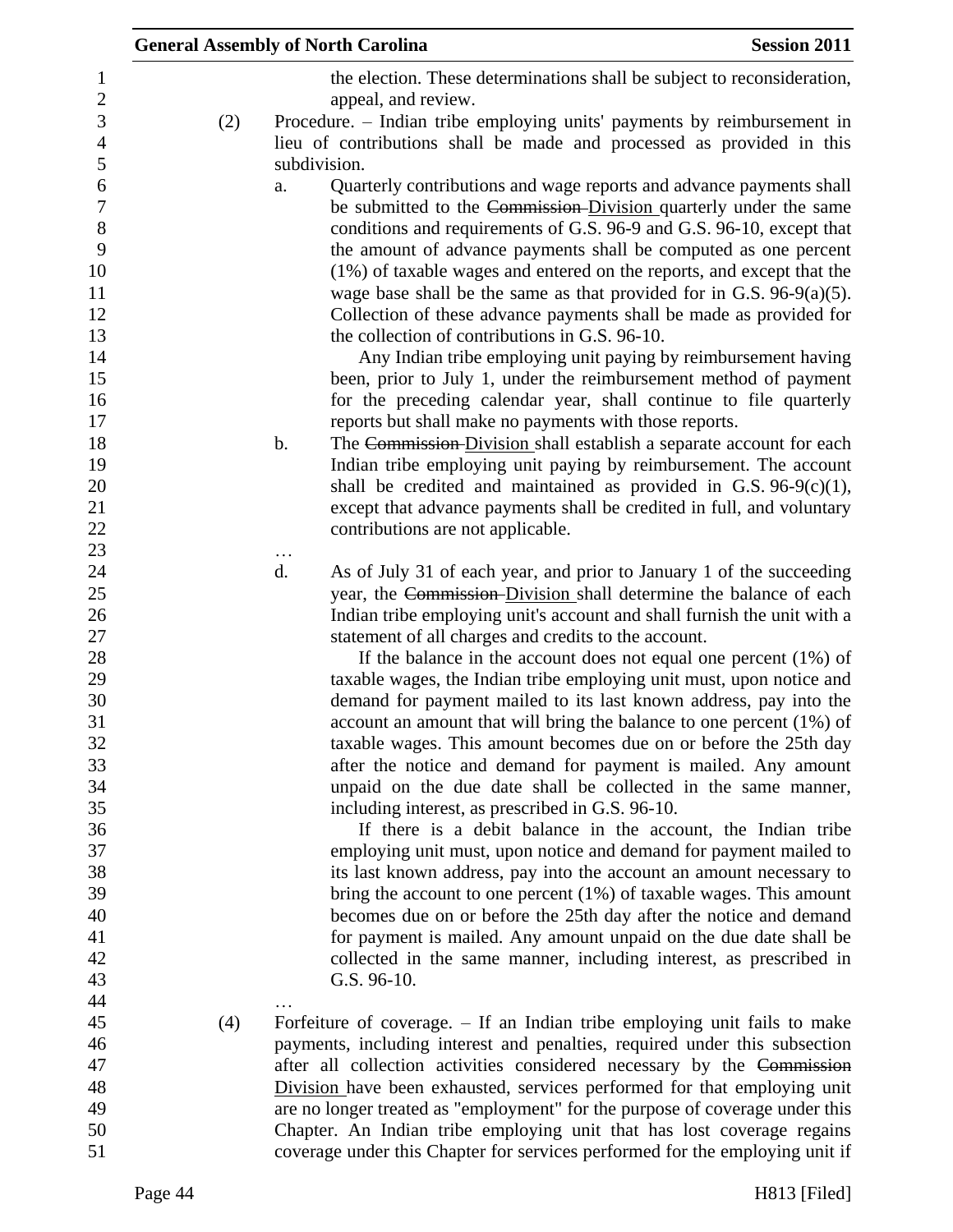|                  | <b>General Assembly of North Carolina</b>                                                                                                            | <b>Session 2011</b> |
|------------------|------------------------------------------------------------------------------------------------------------------------------------------------------|---------------------|
| $\mathbf{1}$     | the Commission Division determines that all contributions, payments in lieu                                                                          |                     |
| $\sqrt{2}$       | of contributions, penalties, and interest have been paid.                                                                                            |                     |
| 3                | The Commission-Division shall notify the Internal Revenue Service and                                                                                |                     |
| $\overline{4}$   | the United States Department of Labor of any termination or reinstatement                                                                            |                     |
| 5                | of coverage pursuant to this subdivision.                                                                                                            |                     |
| 6                | $\pmb{\mathsf{H}}$                                                                                                                                   |                     |
| $\boldsymbol{7}$ | <b>SECTION 2.9.</b> G.S. 96-10 reads as rewritten:                                                                                                   |                     |
| $8\,$            | "§ 96-10. Collection of contributions.                                                                                                               |                     |
| 9                | Interest on Past-Due Contributions. - Contributions unpaid on the date on which<br>(a)                                                               |                     |
| 10               | they are due and payable, as prescribed by the Commission, Division, shall bear interest at the                                                      |                     |
| 11               | rate set under G.S. 105-241.21 per month from and after that date until payment plus accrued                                                         |                     |
| 12               | interest is received by the Commission. Division. An additional penalty in the amount of ten                                                         |                     |
| 13               | percent (10%) of the taxes due shall be added. The clear proceeds of any civil penalties levied                                                      |                     |
| 14               | pursuant to this section shall be remitted to the Civil Penalty and Forfeiture Fund in accordance                                                    |                     |
| 15               | with G.S. 115C-457.2. Interest collected pursuant to this subsection shall be paid into the                                                          |                     |
| 16               | Special Employment Security Administration Fund. If any employer, in good faith, pays                                                                |                     |
| 17               | contributions to another state or to the United States under the Federal Unemployment Tax Act,                                                       |                     |
| 18               | prior to a determination of liability by this Commission, Division, and the contributions were                                                       |                     |
| 19               | legally payable to this State, the contributions, when paid to this State, shall be deemed to have                                                   |                     |
| 20               | been paid by the due date under the law of this State if they were paid by the due date of the                                                       |                     |
| 21               | other state or the United States.                                                                                                                    |                     |
| 22               | (b)<br>Collection. -                                                                                                                                 |                     |
| 23               | If, after due notice, any employer defaults in any payment of contributions or<br>(1)                                                                |                     |
| 24               | interest thereon, the amount due shall be collected by civil action in the                                                                           |                     |
| 25               | name of the Commission, Division, and the employer adjudged in default                                                                               |                     |
| 26               | shall pay the costs of such action. Civil actions brought under this section to                                                                      |                     |
| 27               | collect contributions or interest thereon from an employer shall be heard by                                                                         |                     |
| 28               | the court at the earliest possible date, and shall be entitled to preference upon                                                                    |                     |
| 29               | the calendar of the court over all other civil actions, except petitions for                                                                         |                     |
| 30<br>31         | judicial review under this Chapter and cases arising under the Workers'                                                                              |                     |
| 32               | Compensation Law of this State; or, if any contribution imposed by this                                                                              |                     |
| 33               | Chapter, or any portion thereof, and/or penalties duly provided for the<br>nonpayment thereof shall not be paid within 30 days after the same become |                     |
| 34               | due and payable, and after due notice and reasonable opportunity for                                                                                 |                     |
| 35               | hearing, the Commission, Department of Revenue, under the hand of its                                                                                |                     |
| 36               | chairman, Secretary, may certify the same to the clerk of the superior court                                                                         |                     |
| 37               | of the county in which the delinquent resides or has property, and additional                                                                        |                     |
| 38               | copies of said certificate for each county in which the Commission Division                                                                          |                     |
| 39               | has reason to believe the delinquent has property located. If the amount of a                                                                        |                     |
| 40               | delinquency is less than fifty dollars (\$50.00), the Commission may not                                                                             |                     |
| 41               | certify the amount to the clerk of court until a field tax auditor or another                                                                        |                     |
| 42               | representative of the Commission-Division personally contacts, or                                                                                    |                     |
| 43               | unsuccessfully attempts to personally contact, the delinquent and collect the                                                                        |                     |
| 44               | amount due. A certificate or a copy of a certificate forwarded to the clerk of                                                                       |                     |
| 45               | the superior court shall immediately be docketed and indexed on the cross                                                                            |                     |
| 46               | index of judgments, and from the date of such docketing shall constitute a                                                                           |                     |
| 47               | preferred lien upon any property which said delinquent may own in said                                                                               |                     |
| 48               | county, with the same force and effect as a judgment rendered by the                                                                                 |                     |
| 49               | superior court. The Commission-Department of Revenue shall forward a                                                                                 |                     |
| 50               | copy of said certificate to the sheriff or sheriffs of such county or counties,                                                                      |                     |
| 51               | or to a duly authorized agent of the Department of Revenue, Commission,                                                                              |                     |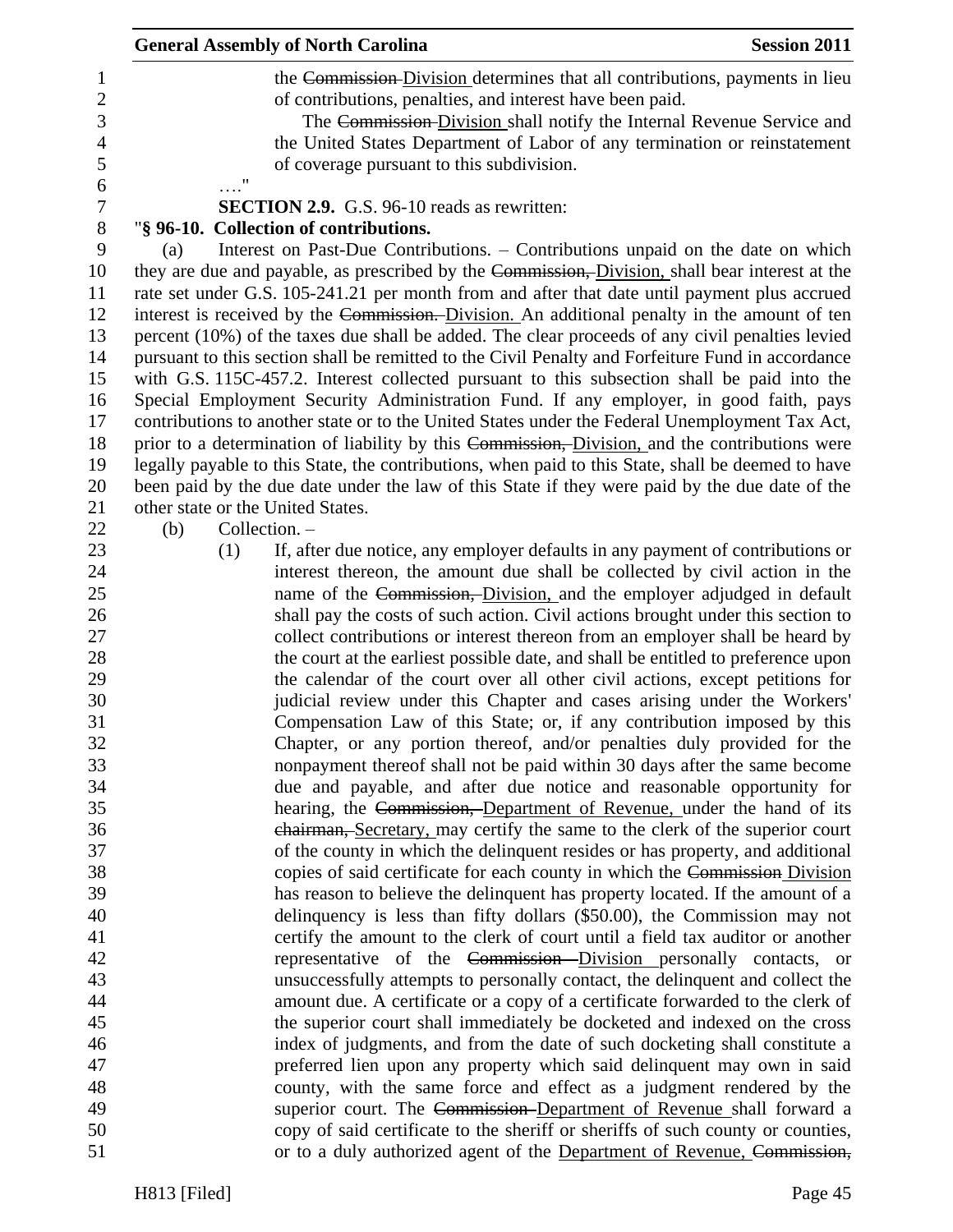and when so forwarded and in the hands of such sheriff or agent of the Commission, shall have all the force and effect of an execution issued to such sheriff or agent of the Commission Department of Revenue by the clerk of the superior court upon a judgment of the superior court duly docketed in said county. Provided, however, the Commission may in its discretion withhold the issuance of said certificate or execution to the sheriff or agent of the Commission Department of Revenue for a period not exceeding 180 days from the date upon which the original certificate is certified to the clerk of superior court. The Commission Department of Revenue is further authorized and empowered to issue alias copies of said certificate or execution to the sheriff or sheriffs of such county or counties, or to a duly **authorized agent of the Commission-Department of Revenue, in all cases in**  which the sheriff or duly authorized agent has returned an execution or certificate unsatisfied; when so issued and in the hands of the sheriff or duly **15** authorized agent of the Commission, Department of Revenue such alias shall have all the force and effect of an alias execution issued to such sheriff or duly authorized agent of the Commission by the clerk of the superior court upon a judgment of the superior court duly docketed in said county. Provided, however, that notwithstanding any provision of this subsection, 20 upon filing one written notice with the Commission, Department of Revenue, the sheriff of any county shall have the sole and exclusive right to serve all executions and make all collections mentioned in this subsection 23 and in such case no agent of the Commission-Department of Revenue shall have the authority to serve any executions or make any collections therein in such county. A return of such execution, or alias execution, shall be made to 26 the Commission, Department of Revenue, together with all moneys collected thereunder, and when such order, execution, or alias is referred to the agent of the Commission Department of Revenue for service the said agent of the Commission Department of Revenue shall be vested with all the powers of the sheriff to the extent of serving such order, execution or alias and levying or collecting thereunder. The agent of the Commission Department of Revenue to whom such order or execution is referred shall give a bond not to exceed three thousand dollars (\$3,000) approved by the Commission for the faithful performance of such duties. The liability of said agent shall be in the same manner and to the same extent as is now imposed on sheriffs in the service of executions. If any sheriff of this State or any agent of the Commission who is charged with the duty of serving executions shall willfully fail, refuse, or neglect to execute any order directed to him by the said Commission and within the time provided by law, the official bond of such sheriff or of such agent of the Commission shall be liable for the contributions, penalty, interest, and costs due by the employer. 42 (2) Any representative of the Employment Security Commission-Department of Revenue may examine and copy the county tax listings, detailed inventories, statements of assets or similar information required under General Statutes, Chapter 105, to be filed with the tax supervisor of any county in this State by

 any person, firm, partnership, or corporation, domestic or foreign, engaged in operating any business enterprise in such county. Any such information obtained by an agent or employee of the Commission Department of Revenue shall not be divulged, published, or open to public inspection other 50 than to the Commission's Division's employees in the performance of their public duties. Any employee or member of the Commission of the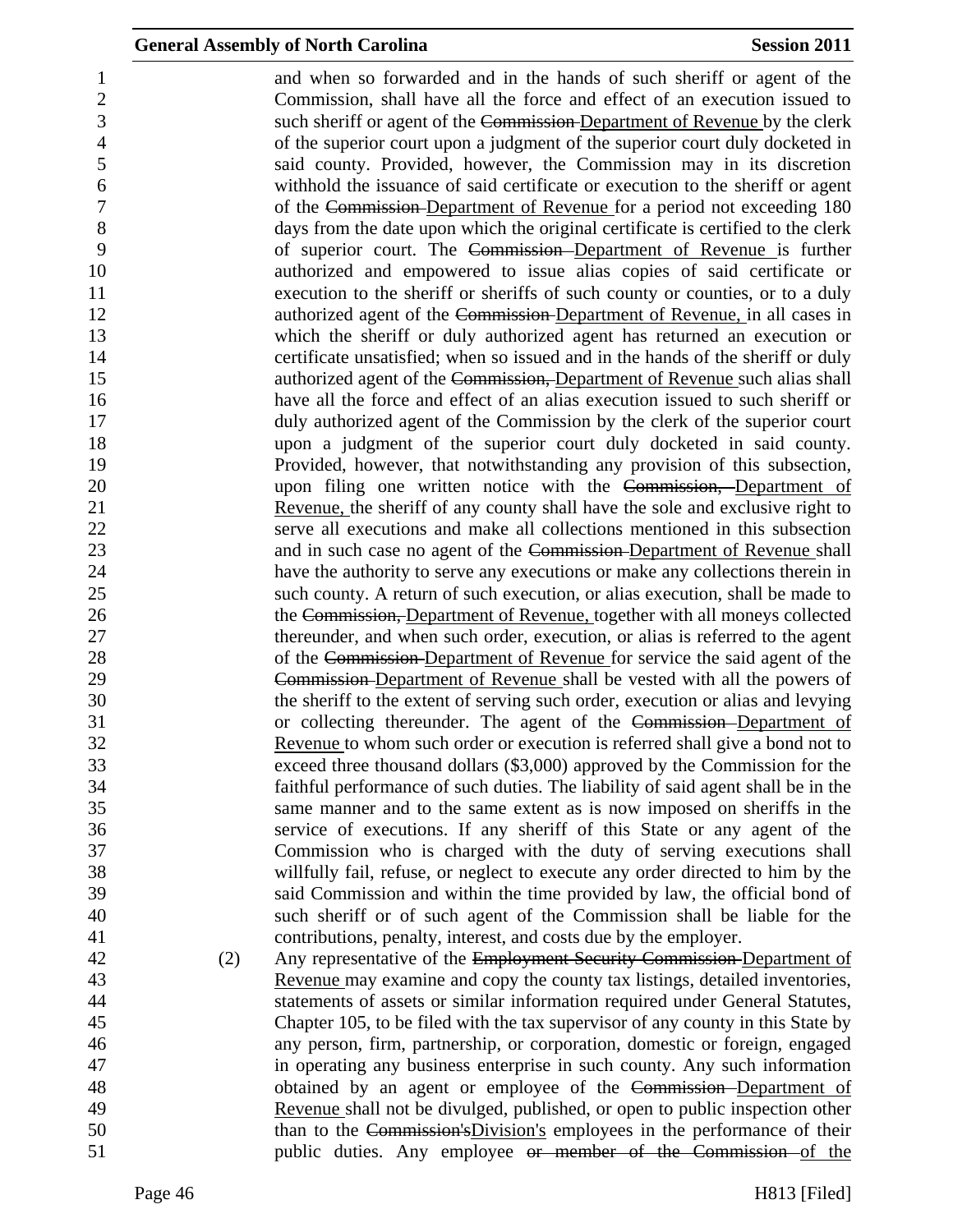|                |     | <b>General Assembly of North Carolina</b>                                                                                                                                                                                                                                                                                                                                                                                                                                             | <b>Session 2011</b> |
|----------------|-----|---------------------------------------------------------------------------------------------------------------------------------------------------------------------------------------------------------------------------------------------------------------------------------------------------------------------------------------------------------------------------------------------------------------------------------------------------------------------------------------|---------------------|
| 1              |     | <b>Department of Revenue who violates any provision of this section shall be</b>                                                                                                                                                                                                                                                                                                                                                                                                      |                     |
| $\overline{2}$ |     | fined not less than twenty dollars (\$20.00), nor more than two hundred                                                                                                                                                                                                                                                                                                                                                                                                               |                     |
| 3              |     | dollars (\$200.00), or imprisoned for not longer than 90 days, or both.                                                                                                                                                                                                                                                                                                                                                                                                               |                     |
| $\overline{4}$ | (3) | When the Commission-Department of Revenue furnishes the clerk of                                                                                                                                                                                                                                                                                                                                                                                                                      |                     |
| 5              |     | superior court of any county in this State a written statement or certificate to                                                                                                                                                                                                                                                                                                                                                                                                      |                     |
| 6              |     | the effect that any judgment docketed by the Commission-Department of                                                                                                                                                                                                                                                                                                                                                                                                                 |                     |
| $\overline{7}$ |     | Revenue against any firm or individual has been satisfied and paid in full,                                                                                                                                                                                                                                                                                                                                                                                                           |                     |
| $8\,$          |     | and said statement or certificate is signed by the chairman of the                                                                                                                                                                                                                                                                                                                                                                                                                    |                     |
| 9              |     | Commission-Secretary and attested by its secretary, the Assistant Secretary,                                                                                                                                                                                                                                                                                                                                                                                                          |                     |
| 10             |     | with the seal of the Commission affixed, it shall be the duty of the clerk of                                                                                                                                                                                                                                                                                                                                                                                                         |                     |
| 11             |     | superior court to file said certificate and enter a notation thereof on the                                                                                                                                                                                                                                                                                                                                                                                                           |                     |
| 12             |     | margin of the judgment docket to the effect that said judgment has been paid                                                                                                                                                                                                                                                                                                                                                                                                          |                     |
| 13             |     | and satisfied in full, and is in consequence canceled of record. Such                                                                                                                                                                                                                                                                                                                                                                                                                 |                     |
| 14             |     | cancellation shall have the full force and effect of a cancellation entered by                                                                                                                                                                                                                                                                                                                                                                                                        |                     |
| 15             |     | an attorney of record for the Commission. Department of Revenue. It shall                                                                                                                                                                                                                                                                                                                                                                                                             |                     |
| 16             |     | also be the duty of such clerk, when any such certificate is furnished him by                                                                                                                                                                                                                                                                                                                                                                                                         |                     |
| 17             |     | the Commission Division showing that a judgment has been paid in part, to                                                                                                                                                                                                                                                                                                                                                                                                             |                     |
| 18             |     | make a notation on the margin of the judgment docket showing the amount                                                                                                                                                                                                                                                                                                                                                                                                               |                     |
| 19             |     | of such payment so certified and to file said certificate. This paragraph shall                                                                                                                                                                                                                                                                                                                                                                                                       |                     |
| 20             |     | apply to judgments already docketed, as well as to the future judgments                                                                                                                                                                                                                                                                                                                                                                                                               |                     |
| 21             |     | docketed by the Commission. Department of Revenue. For the filing of said                                                                                                                                                                                                                                                                                                                                                                                                             |                     |
| 22             |     | statement or certificate and making new notations on the record, the clerk of                                                                                                                                                                                                                                                                                                                                                                                                         |                     |
| 23             |     | superior court shall be paid a fee of fifty cents $(50¢)$ by the                                                                                                                                                                                                                                                                                                                                                                                                                      |                     |
| 24             |     | Commission. Department of Revenue.                                                                                                                                                                                                                                                                                                                                                                                                                                                    |                     |
| 25             | (c) | Priorities under Legal Dissolution or Distributions. - In the event of any distribution                                                                                                                                                                                                                                                                                                                                                                                               |                     |
| 26             |     | of an employer's assets pursuant to an order of any court under the laws of this State, including                                                                                                                                                                                                                                                                                                                                                                                     |                     |
| $\sim$         |     | $\mathbf{1} \cdot \mathbf{1} \cdot \mathbf{1} \cdot \mathbf{1} \cdot \mathbf{1} \cdot \mathbf{1} \cdot \mathbf{1} \cdot \mathbf{1} \cdot \mathbf{1} \cdot \mathbf{1} \cdot \mathbf{1} \cdot \mathbf{1} \cdot \mathbf{1} \cdot \mathbf{1} \cdot \mathbf{1} \cdot \mathbf{1} \cdot \mathbf{1} \cdot \mathbf{1} \cdot \mathbf{1} \cdot \mathbf{1} \cdot \mathbf{1} \cdot \mathbf{1} \cdot \mathbf{1} \cdot \mathbf{1} \cdot \mathbf{1} \cdot \mathbf{1} \cdot \mathbf{1} \cdot \mathbf{$ |                     |

 of an employer's assets pursuant to an order of any court under the laws of this State, including any receivership, assignment for benefit of creditors, adjudicated insolvency, composition, or similar proceeding, contributions then or thereafter due shall be paid in full prior to all other claims except taxes, and claims for remuneration of not more than two hundred and fifty dollars (\$250.00) to each claimant, earned within six months of the commencement of the proceeding. In the event of an employer's adjudication in bankruptcy, judicially confirmed extension proposal, or composition, under the Federal Bankruptcy Act of 1898, as amended, contributions then or thereafter due shall be entitled to such priority as is provided in section 64(a) of that act (U.S.C., Title 11, section 104(a)), as amended.

 A receiver of any covered employer placed into an operating receivership pursuant to an order of any court of this State shall pay to the Commission Department of Revenue any contributions, penalties or interest then due out of moneys or assets on hand or coming into his possession before any such moneys or assets may be used in any manner to continue the operation of the business of the employer while it is in receivership.

 (d) Collections of Contributions upon Transfer or Cessation of Business. – The contribution or tax imposed by G.S. 96-9, and subsections thereunder, of this Chapter shall be a lien upon the assets of the business of any employer subject to the provisions hereof who shall lease, transfer or sell out his business, or shall cease to do business and such employer shall be 44 required, by the next reporting date as prescribed by the Commission, Department of Revenue, to file with the Commission all reports and pay all contributions due with respect to wages payable for employment up to the date of such lease, transfer, sale or cessation of the business and such employer's successor in business shall be required to withhold sufficient of the purchase money to cover the amount of said contributions due and unpaid until such time as the former owner or employer shall produce a receipt from the Commission Department of Revenue showing that the contributions have been paid, or a certificate that no contributions are due. If the purchaser of a business or a successor of such employer shall fail to withhold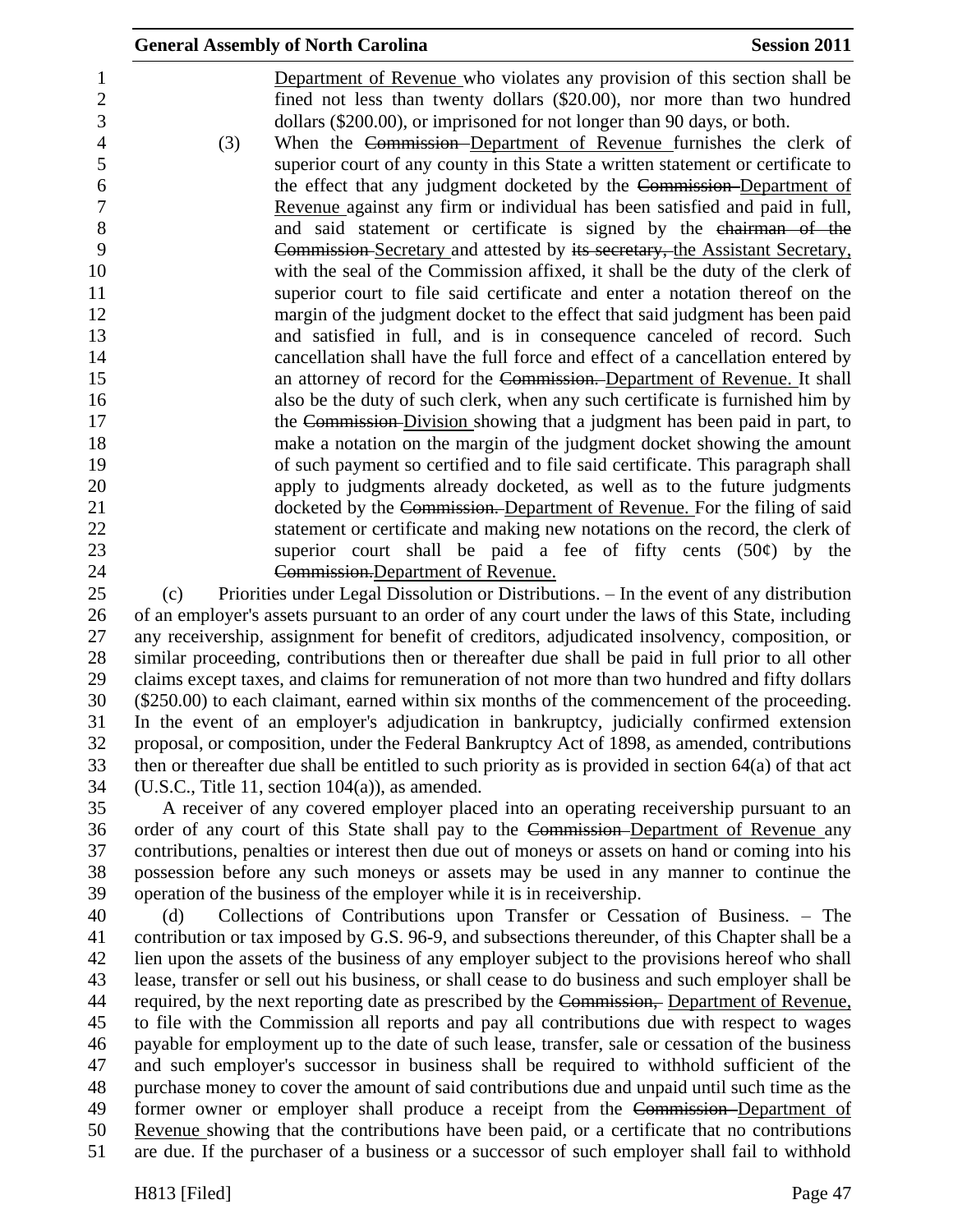purchase money or any money due to such employer in consideration of a lease or other transfer and the contributions shall be due and unpaid after the next reporting date, as above set forth, such successor shall be personally liable to the extent of the assets of the business so acquired for the payment of the contributions accrued and unpaid on account of the operation of the business by the former owner or employer.

 (e) Refunds. – If not later than five years from the last day of the calendar year with respect to which a payment of any contributions or interest thereon was made, or one year from the date on which such payment was made, whichever shall be the later, an employer or employing unit who has paid such contributions or interest thereon shall make application for an adjustment thereof in connection with subsequent contribution payments, or for a refund, and the Commission Department of Revenue shall determine that such contributions or any 12 portion thereof was erroneously collected, the Commission-Department of Revenue shall allow such employer or employing unit to make an adjustment thereof, without interest, in connection with subsequent contribution payments by him, or if such an adjustment cannot be made in the next succeeding calendar quarter after such application for such refund is received, a cash refund may be made, without interest, from the fund: Provided, that any interest refunded under this subsection, which has been paid into the Special Employment Security Administration Fund established pursuant to G.S. 96-5(c), shall be paid out of such fund. For like cause and 19 within the same period, adjustment or refund may be so made on the Commission'sDepartment of Revenue's own initiative. Provided further, that nothing in this section or in any other section of this Chapter shall be construed as permitting the refund of moneys due and payable under the law and regulations in effect at the time such moneys were paid. In any case, where the Commission Department of Revenue finds that any employing unit has erroneously paid to this State contributions or interest upon wages earned by individuals in employment in another state, refund or adjustment thereof shall be made, without interest, irrespective of any other provisions of this subsection, upon satisfactory proof to the Commission Department of Revenue that such other state has determined the employing unit liable under its law for such contributions or interest.

 (f) No injunction shall be granted by any court or judge to restrain the collection of any tax or contribution or any part thereof levied under the provisions of this Chapter nor to restrain the sale of any property under writ of execution, judgment, decree or order of court for the nonpayment thereof. Whenever any employer, person, firm or corporation against whom taxes or contributions provided for in this Chapter have been assessed, shall claim to have a valid defense to the enforcement of the tax or contribution so assessed or charged, such employer, person, firm or corporation shall pay the tax or contribution so assessed to the Commission; but if at the time of such payment he shall notify the Commission Department of Revenue in writing that the same is paid under protest, such payment shall be without prejudice to any defenses or rights he may have in the premises, and he may, at any time within 30 days after such payment, demand the same in writing from the Commission; Department of Revenue; and if the same shall not be refunded within 90 days thereafter, he may sue the Commission for the 41 amount so demanded; such suit against the Employment Security Commission of North 42 Carolina Department of Revenue must be brought in the Superior Court of Wake County, or in the county in which the taxpayer resides, or in the county where the taxpayer conducts his principal place of business; and if, upon the trial it shall be determined that such tax or contribution or any part thereof was for any reason invalid, excessive or contrary to the provisions of this Chapter, the amount paid shall be refunded by the Commission Department of Revenue accordingly. The remedy provided by this subsection shall be deemed to be cumulative and in addition to such other remedies as are provided by other subsections of this Chapter. No suit, action or proceeding for refund or to recover contributions or payroll taxes paid under protest according to the provisions of this subsection shall be maintained unless such suit, action or proceeding is commenced within one year after the expiration of the 90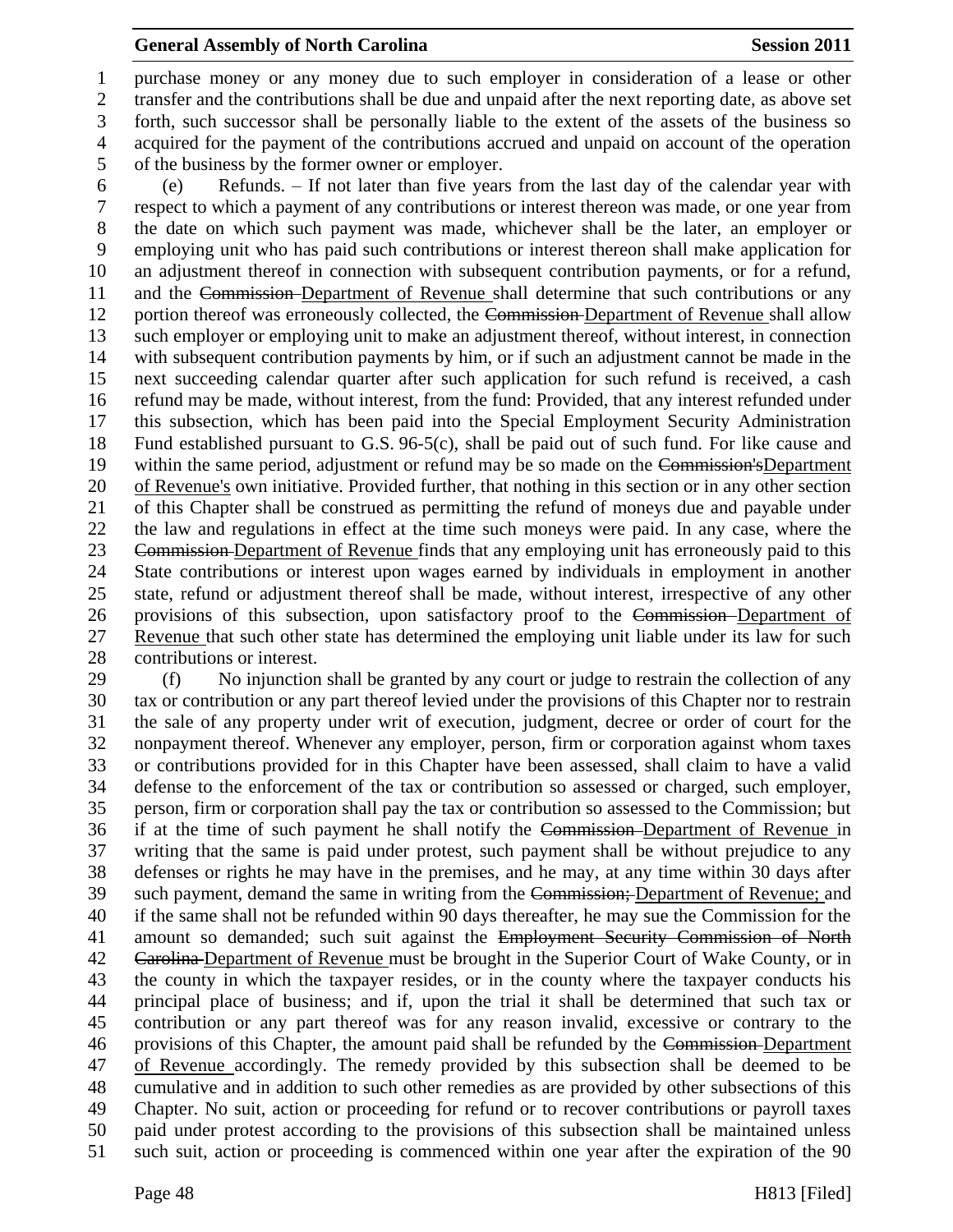1 days mentioned in this subsection, or within one year from the date of the refusal of said

 Commission the Department of Revenue to make refund should such refusal be made before the expiration of said 90 days above mentioned. The one-year limitation here imposed shall not be retroactive in its effect, shall not apply to pending litigation nor shall the same be construed as repealing, abridging or extending any other limitation or condition imposed by this Chapter.

 (g) Upon the motion of the Commission, Department of Revenue, any employer refusing to submit any report required under this Chapter, after 10 days' written notice sent by the Commission Department of Revenue by registered or certified mail to the employer's last known address, may be enjoined by any court of competent jurisdiction from hiring and continuing in employment any employees until such report is properly submitted. When an execution has been returned to the Commission Department of Revenue unsatisfied, and the employer, after 10 days' written notice sent by the Commission Department of Revenue by registered mail to the employer's last known address, refuses to pay the contributions covered by the execution, such employer shall upon the motion of the Commission Department of Revenue be enjoined by any court of competent jurisdiction from hiring and continuing in employment any employees until such contributions have been paid.

 An employer who fails to file a report within the required time shall be assessed a late filing penalty of five percent (5%) of the amount of contributions due with the report for each month or fraction of a month the failure continues. The penalty may not exceed twenty-five percent (25%) of the amount of contributions due. An employer who fails to file a report within the required time but owes no contributions shall not be assessed a penalty unless the employer's failure to file continues for more than 30 days.

 (h) When any uncertified check is tendered in payment of any contributions to the Commission Department of Revenue and such check shall have been returned unpaid on account of insufficient funds of the drawer of said check in the bank upon which same is 26 drawn, a penalty shall be payable to the Commission, Department of Revenue, equal to ten percent (10%) of the amount of said check, and in no case shall such penalty be less than one 28 dollar (\$1.00) nor more than two hundred dollars (\$200.00).

 (i) Except as otherwise provided in this subsection, no suit or proceedings for the collection of unpaid contributions may be begun under this Chapter after five years from the date on which the contributions become due, and no suit or proceeding for the purpose of establishing liability and/or status may be begun with respect to any period occurring more than five years prior to the first day of January of the year within which the suit or proceeding is instituted. This subsection shall not apply in any case of willful attempt in any manner to defeat or evade the payment of any contributions becoming due under this Chapter. A proceeding shall be deemed to have been instituted or begun upon the date of issuance of an order by the chairman of the Commission Department of Revenue directing a hearing to be held to determine liability or nonliability, and/or status under this Chapter of an employing unit, or upon the date notice and demand for payment is mailed by certified mail to the last known address of the employing unit. The order shall be deemed to have been issued on the date the order is mailed by certified mail to the last known address of the employing unit. The running of the period of limitations provided in this subsection for the making of assessments or collection shall, in a case under Title II of the United States Code, be suspended for the period during which the Commission is prohibited by reason of the case from making the assessment or collection and for a period of one year after the prohibition is removed.

 (j) Waiver of Interest and Penalties. – The Commission Department of Revenue may, for good cause shown, reduce or waive any interest assessed on unpaid contributions under this section. The Commission may reduce or waive any penalty provided in G.S. 96-10(a) or 49 G.S. 96-10(g). The late filing penalty under G.S. 96-10(g) shall be waived when the mailed report bears a postmark that discloses that it was mailed by midnight of the due date but was addressed or delivered to the wrong State or federal agency. The late payment penalty and the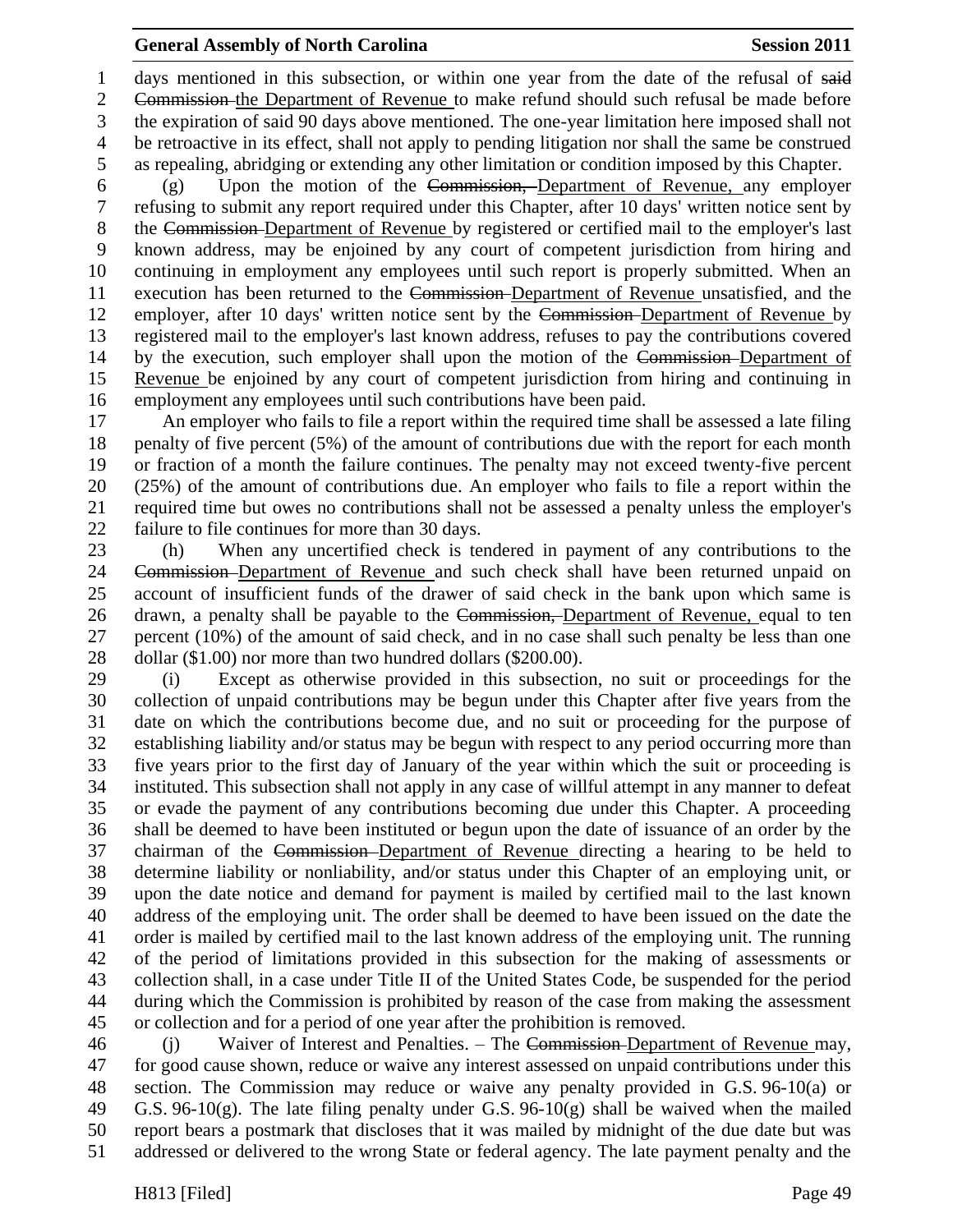|                  |     | <b>General Assembly of North Carolina</b>                                                          | <b>Session 2011</b> |
|------------------|-----|----------------------------------------------------------------------------------------------------|---------------------|
| $\mathbf{1}$     |     | late filing penalty imposed by G.S. 96-10(a) and G.S. 96-10(g) shall be waived where the delay     |                     |
| $\mathbf{2}$     |     | was caused by any of the following:                                                                |                     |
| 3                | (1) | The death or serious illness of the employer or a member of his immediate                          |                     |
| $\overline{4}$   |     | family, or by the death or serious illness of the person in the employer's                         |                     |
| $\mathfrak s$    |     | organization responsible for the preparation and filing of the report;                             |                     |
| 6                | (2) | Destruction of the employer's place of business or business records by fire or                     |                     |
| $\boldsymbol{7}$ |     | other casualty;                                                                                    |                     |
| 8                | (3) | Failure of the Commission-Department of Revenue to furnish proper forms                            |                     |
| 9                |     | upon timely application by the employer, by reason of which failure the                            |                     |
| 10               |     | employer was unable to execute and file the report on or before the due date;                      |                     |
| 11               | (4) | The inability of the employer or the person in the employer's organization                         |                     |
| 12               |     | responsible for the preparation and filing of reports to obtain an interview                       |                     |
| 13               |     | with a representative of the Commission-Department of Revenue upon a                               |                     |
| 14               |     | personal visit to the central office or any local office for the purpose of                        |                     |
| 15               |     | securing information or aid in the proper preparation of the report, which                         |                     |
| 16               |     | personal interview was attempted to be had within the time during which the                        |                     |
| 17               |     | report could have been executed and filed as required by law had the                               |                     |
| 18               |     | information at the time been obtained;                                                             |                     |
| 19               | (5) | The entrance of one or more of the owners, officers, partners, or the majority                     |                     |
| 20               |     | stockholder into the Armed Forces of the United States, or any of its allies,                      |                     |
| 21               |     | or the United Nations, provided that the entrance was unexpected and is not                        |                     |
| 22               |     | the annual two weeks training for reserves; and                                                    |                     |
| 23               | (6) | Other circumstances where, in the opinion of the Chairman, the Assistant                           |                     |
| 24               |     | Administrator, Department of Revenue or their designees, the imposition of                         |                     |
| 25               |     | penalties would be inequitable.                                                                    |                     |
| 26               |     | In the waiver of any penalty, the burden shall be upon the employer to establish to the            |                     |
| 27               |     | satisfaction of the Chairman, the Assistant Administrator, Department of Revenue or their          |                     |
| 28               |     | designees, that the delinquency for which the penalty was imposed was due to any of the            |                     |
| 29               |     | foregoing facts or circumstances.                                                                  |                     |
| 30               |     | The waiver or reduction of interest or a penalty under this subsection shall be valid and          |                     |
| 31               |     | binding upon the Commission. Department of Revenue. The reason for any reduction or waiver         |                     |
| 32               |     | shall be made a part of the permanent records of the employing unit to which it applies."          |                     |
| 33               |     | <b>SECTION 2.10.</b> G.S. 96-11 reads as rewritten:                                                |                     |
| 34               |     | "§ 96-11. Period, election, and termination of employer's coverage.                                |                     |
| 35               |     |                                                                                                    |                     |
| 36               | (b) | Prior to January 1, 1972, and except as otherwise provided in subsections (a), (c),                |                     |
| 37               |     | and (d) of this section, an employing unit shall cease to be an employer subject to this Chapter   |                     |
| 38               |     | only as of the first day of January of any calendar year, if it files with the Commission prior to |                     |
| 39               |     | the first day of March of such calendar year a written application for termination of coverage     |                     |
| 40               |     | and the Commission-Department of Revenue finds that there were no 20 different weeks in the        |                     |
| 41               |     | preceding calendar year (whether or not such weeks are or were consecutive) within which said      |                     |
| 42               |     | employing unit employed four or more individuals in employment (not necessarily                    |                     |
| 43               |     | simultaneously and irrespective of whether the same individuals were employed in each such         |                     |
| 44               |     | week); provided that on and after January 1, 1972, except as otherwise provided in subsections     |                     |
| 45               |     | (a), (c), and (d) of this section, an employing unit shall cease to be an employer subject to this |                     |
| 46               |     | Chapter only as of the first day of January in any calendar year, if it files with the Commission  |                     |
| 47               |     | Department of Revenue prior to the first day of March of such year a written application for       |                     |
| 48               |     | termination of coverage and the Commission-Department of Revenue finds that there were no          |                     |
| 49               |     | 20 different weeks within the preceding calendar year (whether or not such weeks are or were       |                     |
| 50               |     | consecutive) within which said employing unit employed one or more individuals in                  |                     |
| 51               |     | employment (not necessarily simultaneously and irrespective of whether the same individual         |                     |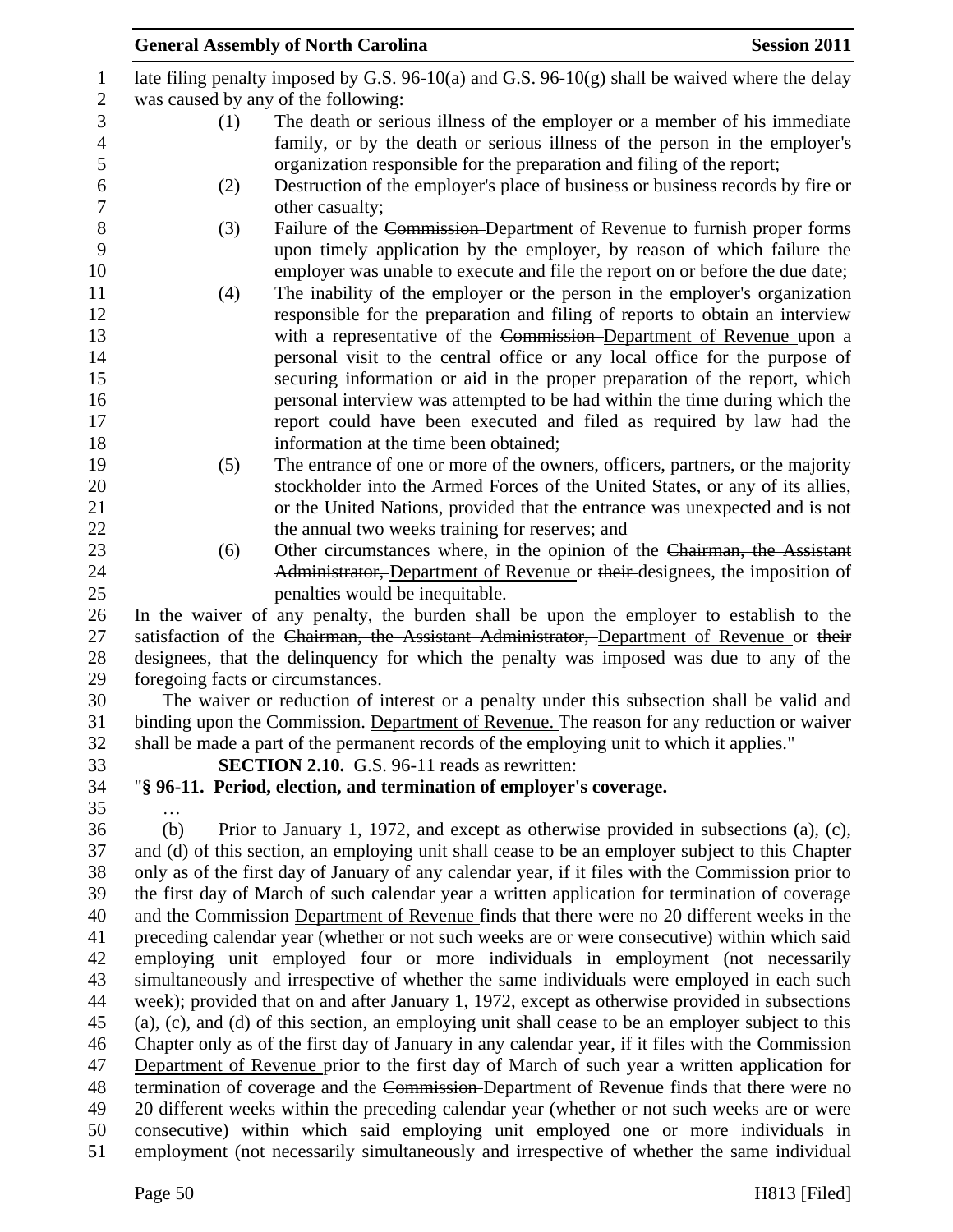was employed in each such week), and the Commission Department of Revenue finds that there was no calendar quarter within the preceding calendar year in which the total wages of its employees were one thousand five hundred dollars (\$1,500) or more. Any employing unit, as 4 defined in G.S. 96-8(5)n, shall cease to be an employer only if it files with the Commission Division by the first day of March of any calendar year an application for termination of coverage, and the Commission Department of Revenue finds that there were no 20 different weeks within the preceding calendar year in which such employing unit had at least 10 individuals in employment, and that there was no calendar quarter within the preceding calendar year in which such employing unit paid twenty thousand dollars (\$20,000) or more in wages for services in employment. Any employing unit, as defined in G.S. 96-8(5)o, shall cease to be an employer if it files with the Commission Division by the first day of March of any calendar year an application for termination of coverage and the Commission finds that there was no calendar quarter within the preceding calendar year in which such employing unit paid one thousand dollars (\$1,000) or more in wages for services in employment. Provided further, except as otherwise provided in subsections (a), (c), and (d) of this section on and after January 1, 1974, an "employer" as the term is used in G.S. 96-8(5)k shall cease to be an employer subject to this Chapter only as of the first day of January in any calendar year, if it 18 files with the Commission-Division prior to the first day of March of such year a written 19 application for termination of coverage and the Commission-Division finds that there were no 20 different weeks within the preceding calendar year (whether or not such weeks are or were consecutive) within which said employing unit employed four or more individuals in employment (not necessarily simultaneously and irrespective of whether the same individuals were employed in each such week). For the purpose of this subsection, the two or more employing units mentioned in paragraphs b or c of G.S. 96-8, subdivision (5) shall be treated as a single employing unit: Provided, however, that any employer, as the term is used in G.S. 96-8(5)k, whose liability covers a period of more than two years when first discovered by 27 the Commission, Division, upon filing a written application for termination within 90 days after 28 notification of his liability by the Commission, Division, may be terminated as an employer effective January 1; and for any subsequent year if the Commission Division finds there were no 20 different weeks within the preceding calendar year (whether or not such weeks are or were consecutive) within which said employing unit employed four or more individuals in employment (not necessarily simultaneously and irrespective of whether the same individuals were employed in each such week). Provided further, any other employer whose liability covers a period of more than two years when first discovered by the Commission, Division, upon filing a written application for termination within 90 days after notification of his liability by the Commission,Division, may be terminated as an employer effective January 1, and for 37 any subsequent years if the CommissionDivision finds that prior to January 1, 1972, there were no 20 different weeks within the preceding calendar year (whether or not such weeks are or were consecutive) within which said employing unit employed four or more individuals in employment (not necessarily simultaneously and irrespective of whether the same individuals were employed in each such week); and with respect to 1972 and subsequent years, if the CommissionDivision finds that there were no 20 different weeks within the preceding calendar year (whether or not such weeks are or were consecutive) within which said employing unit employed one or more individuals in employment (not necessarily simultaneously and irrespective of whether the same individual was employed in each such week), and the Commission Division finds that there was no calendar quarter within the preceding calendar year in which the total wages of its employees were one thousand five hundred dollars (\$1,500) or more. In such cases, a protest of liability shall be considered as an application for termination within the meaning of this provision where the decision with respect to such protest has not become final; provided further, this provision shall not apply in any case of willful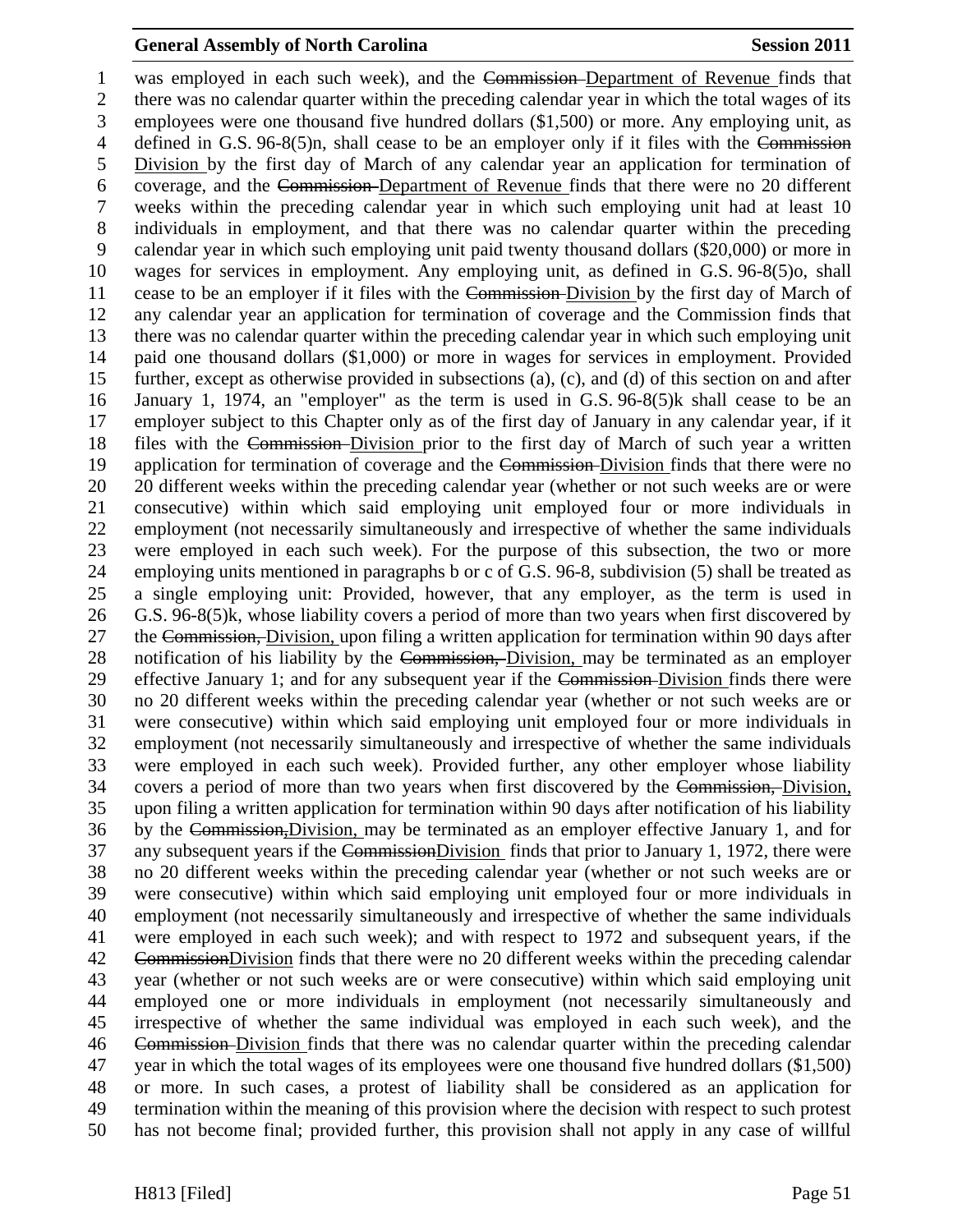|                                                                               |            | <b>General Assembly of North Carolina</b>                                                                                                                                                                                                                                                                                                                                                                                                                                                                                                                                                                                                                                                                                                                                                                               | <b>Session 2011</b> |
|-------------------------------------------------------------------------------|------------|-------------------------------------------------------------------------------------------------------------------------------------------------------------------------------------------------------------------------------------------------------------------------------------------------------------------------------------------------------------------------------------------------------------------------------------------------------------------------------------------------------------------------------------------------------------------------------------------------------------------------------------------------------------------------------------------------------------------------------------------------------------------------------------------------------------------------|---------------------|
| 1<br>$\sqrt{2}$                                                               | Chapter.   | attempt in any manner to defeat or evade the payment of contributions becoming due under this                                                                                                                                                                                                                                                                                                                                                                                                                                                                                                                                                                                                                                                                                                                           |                     |
| 3<br>$\overline{4}$<br>5<br>6<br>$\tau$<br>$8\,$<br>9<br>10<br>11<br>12<br>13 | (c)<br>(1) | An employing unit, not otherwise subject to this Chapter, which files with<br>the Commission Division its written election to become an employer subject<br>hereto for not less than two calendar years shall, with the written approval of<br>such election by the Commission, Division, become an employer subject<br>hereto to the same extent as all other employers, as of the date stated in such<br>approval, and shall cease to be subject hereto as of January 1 of any calendar<br>year subsequent to such two calendar years only if, prior to the first day of<br>March following such first day of January, it has filed with the Commission<br>Division a written notice to that effect, provided such employing unit may be<br>terminated by the Commission-Division as provided under the provisions of |                     |
| 14<br>15<br>16<br>17<br>18<br>19<br>20                                        | (2)        | subdivision $(3)(4)$ of this subsection.<br>Any employing unit for which services that do not constitute employment as<br>defined in this Chapter are performed may file with the Commission<br>Division a written election that all such services performed by individuals in<br>its employ, in one or more distinct establishments or places of business, shall<br>be deemed to constitute employment for all the purposes of this Chapter for<br>not less than two calendar years. Upon the written approval of such election<br>by the Commission-Division such services shall be deemed to constitute                                                                                                                                                                                                              |                     |
| 21<br>22<br>23<br>24<br>25<br>26<br>27<br>28                                  |            | employment subject to this Chapter from and after the date stated in such<br>approval. Such services shall cease to be deemed employment, subject<br>hereto as of January one of any calendar year subsequent to such two<br>calendar years only if, prior to the first day of March following such first day<br>of January, such employing unit has filed with the Commission-Division a<br>written notice to that effect, provided such employing unit may be<br>terminated by the Commission-Division as provided under the provisions of<br>subdivision $(3)(4)$ of this subsection.                                                                                                                                                                                                                                |                     |
| 29<br>30<br>31<br>32<br>33                                                    | (3)        | $\ldots$<br>d.<br>An election under this section may be terminated as of January 1 of<br>any calendar year subsequent to such two calendar years only if 30<br>days prior to such January 1, such employer has filed with the<br>Commission-Division a written notice to that effect.                                                                                                                                                                                                                                                                                                                                                                                                                                                                                                                                   |                     |
| 34<br>35<br>36<br>37<br>38                                                    | (4)        | On and after July 1, 1965, the Commission-Division on its own motion and<br>in its discretion, upon 30 days' written notice mailed to the last known<br>address of such employer, may terminate coverage of any employer which<br>has become subject to this Chapter solely by electing coverage under the<br>provisions of this subsection.                                                                                                                                                                                                                                                                                                                                                                                                                                                                            |                     |
| 39<br>40<br>41                                                                | (d)        | Except as provided in G.S. $96-9(c)(6)$ , an employer who has not paid any covered<br>wages for a period of two consecutive calendar years shall cease to be an employer subject to<br>this Chapter. An employer who has not had individuals in employment and who has made due                                                                                                                                                                                                                                                                                                                                                                                                                                                                                                                                         |                     |
| 42<br>43<br>44                                                                |            | application for exemption from filing contributions and wage reports required under this<br>Chapter and has been so exempted may be terminated from liability upon written application<br>within 120 days after notification of the reactivation of his account. Such termination shall be                                                                                                                                                                                                                                                                                                                                                                                                                                                                                                                              |                     |
| 45<br>46                                                                      |            | effective January 1 of any calendar year only if the Commission-Division finds there were no<br>20 different weeks within the preceding calendar year, whether or not such weeks are or were                                                                                                                                                                                                                                                                                                                                                                                                                                                                                                                                                                                                                            |                     |
| 47<br>48<br>49                                                                |            | consecutive, within which said employer employed one or more individuals in employment<br>(four or more prior to January 1, 1972), not necessarily simultaneously and irrespective of<br>whether the same individuals were employed in each such week, and the Commission finds that                                                                                                                                                                                                                                                                                                                                                                                                                                                                                                                                    |                     |
| 50<br>51                                                                      |            | there was no calendar quarter within the preceding calendar year in which the total wages of its<br>employees were one thousand five hundred dollars (\$1,500) or more, except as otherwise                                                                                                                                                                                                                                                                                                                                                                                                                                                                                                                                                                                                                             |                     |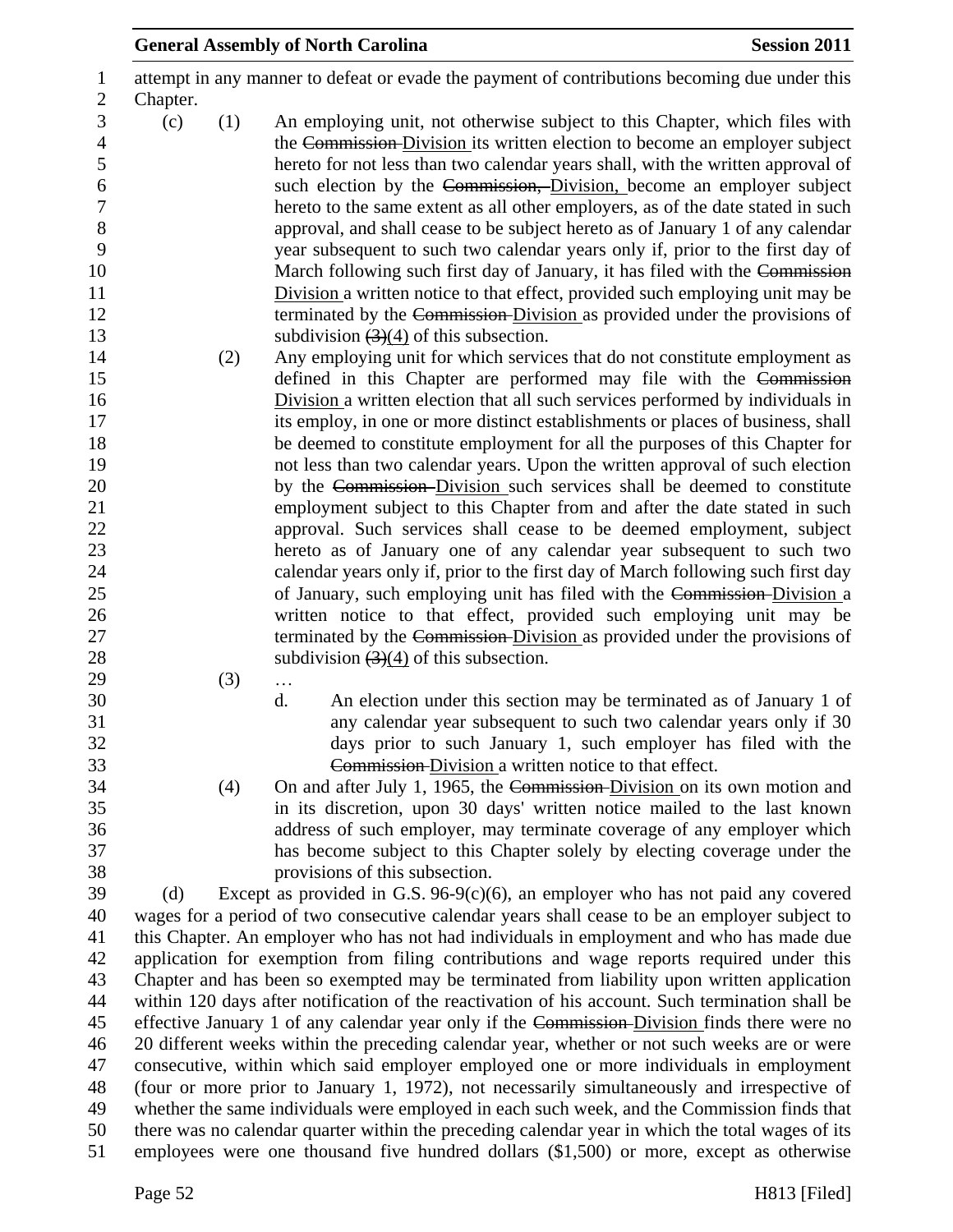provided. Provided further, an employer, as the term is used in G.S. 96-8(5)k, who has not had individuals in employment and who has made due application for exemption from filing contributions and wage reports required under this Chapter and has been so exempted may be terminated from liability upon written application within 120 days after notification of the reactivation of its account. Such termination shall be effective January 1 of any calendar year only if the Commission Division finds that there were no 20 different weeks within the preceding calendar year, whether or not such weeks are or were consecutive, within which said employer employed four or more individuals in employment, not necessarily simultaneously and irrespective of whether the same individuals were employed in each such week. In such cases a protest of liability shall be considered as an application for termination within the meaning of this provision where the decision with respect to such protest has not become final." **SECTION 2.11.** G.S. 96-12 reads as rewritten: "**§ 96-12. Benefits.** (a) Payment of Benefits. – Twenty-four months after the date when contributions first accrue under this Chapter benefits shall become payable from the fund. All benefits shall be 16 paid through employment offices, in accordance with such regulations as the Commission may 17 prescribe.rules adopted by the Division. (b) (1) a. Repealed by Session Laws 1977, c. 727, s. 52. b. An individual who is totally unemployed shall be paid the individual's weekly benefit amount. The weekly benefit amount for an individual is the amount of the high-quarter wages paid to the 22 individual in the individual's base period, divided by 26 and, if the 23 quotient is not a whole dollar, rounded to the next lower whole dollar. If this amount is less than fifteen dollars (\$15.00), the individual is not eligible for benefits. c. Repealed by Session Laws 1981, c. 160, s. 17. (2) Each August 1, the Commission Division shall calculate the maximum weekly benefit amount available to an individual. The maximum weekly benefit amount is sixty-six and two-thirds percent (66 2/3%) of the average weekly insured wage rounded, if the amount is not a whole dollar, to the next lower whole dollar. The maximum weekly benefit amount set on August 1 of a year applies to an individual whose benefit year begins on or after that date and before August 1 of the following year. … (d) Duration of Benefits. – The total benefits paid to an individual shall not be less than the minimum total benefit and shall not exceed the lesser of the maximum total benefit or the individual's total benefit amount. The total benefit amount for an individual is determined by dividing the individual's base-period wages by the individual's high-quarter wages, multiplying that quotient by eight and two thirds, rounding the result to the nearest whole number, and then multiplying the resulting amount by the individual's weekly benefit amount. The minimum total benefit for an individual is 13 times the individual's weekly benefit amount. The maximum total benefit for an individual is 26 times the individual's weekly benefit amount, unless the 43 benefits are extended further in accordance with G.S. 96-12.01. The Commission-Division shall establish and maintain individual wage record accounts for each individual who earns wages in covered employment for as long as the wages would be included in a determination of benefits. … (g) Income Tax Withholding. – When an individual files a new claim for unemployment compensation, the individual shall be advised in writing at the time of filing that:

- 
- 

 (1) Unemployment compensation is subject to federal and State individual income tax.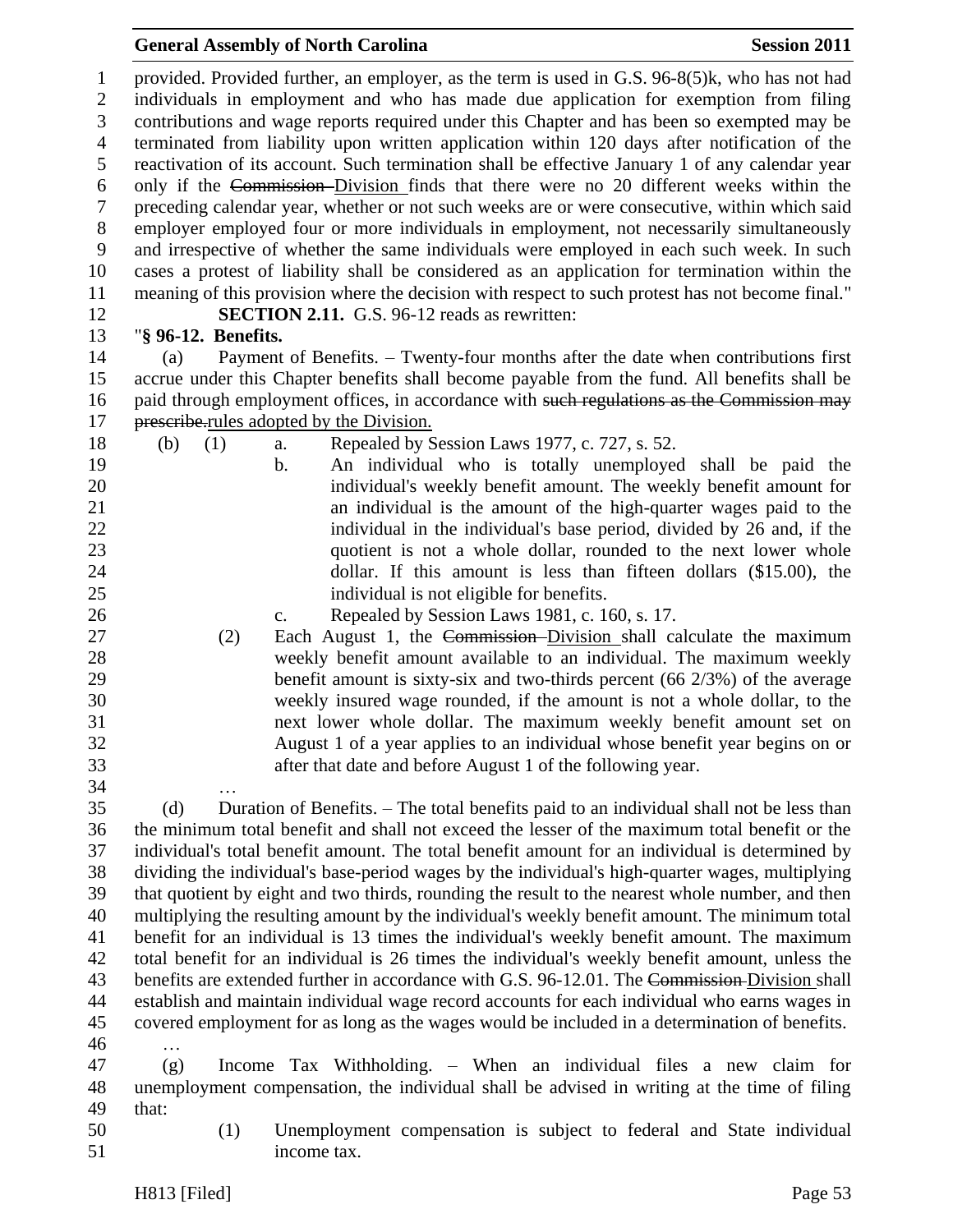|                       |                          | <b>General Assembly of North Carolina</b>                                                                                                                                                                                                                                                                                                                                                                                                                                                                                                                                                                                                                                                                                                                                                                                                                                                                                                                                                                                                  | <b>Session 2011</b> |
|-----------------------|--------------------------|--------------------------------------------------------------------------------------------------------------------------------------------------------------------------------------------------------------------------------------------------------------------------------------------------------------------------------------------------------------------------------------------------------------------------------------------------------------------------------------------------------------------------------------------------------------------------------------------------------------------------------------------------------------------------------------------------------------------------------------------------------------------------------------------------------------------------------------------------------------------------------------------------------------------------------------------------------------------------------------------------------------------------------------------|---------------------|
|                       | (2)<br>(3)<br>(4)<br>(5) | Requirements exist pertaining to estimated tax payments.<br>The individual may elect to have federal individual income tax deducted and<br>withheld from the individual's payment of unemployment compensation at<br>the amount specified in section 3402 of the Internal Revenue Code.<br>The individual may elect to have State individual income tax deducted and<br>withheld from the individual's payment of unemployment compensation in<br>an amount determined by the individual.<br>The individual may change a previously elected withholding status.<br>The Commission–Division shall follow the procedures specified by the United States<br>Department of Labor, the Internal Revenue Service, and the Department of Revenue pertaining<br>to the deducting and withholding of individual income tax. The amounts deducted and withheld<br>from unemployment compensation shall remain in the Unemployment Insurance Fund until<br>transferred to the appropriate taxing authority as a payment of income tax. If two or more |                     |
|                       |                          | deductions are made from an individual's unemployment compensation payment, then the                                                                                                                                                                                                                                                                                                                                                                                                                                                                                                                                                                                                                                                                                                                                                                                                                                                                                                                                                       |                     |
|                       |                          | deductions will be deducted and withheld in accordance with priorities established by the                                                                                                                                                                                                                                                                                                                                                                                                                                                                                                                                                                                                                                                                                                                                                                                                                                                                                                                                                  |                     |
| Commission.Division." |                          |                                                                                                                                                                                                                                                                                                                                                                                                                                                                                                                                                                                                                                                                                                                                                                                                                                                                                                                                                                                                                                            |                     |
|                       |                          | <b>SECTION 2.12.</b> G.S. 96-12.01 reads as rewritten:<br>"§ 96-12.01. Extended benefits.                                                                                                                                                                                                                                                                                                                                                                                                                                                                                                                                                                                                                                                                                                                                                                                                                                                                                                                                                  |                     |
|                       |                          |                                                                                                                                                                                                                                                                                                                                                                                                                                                                                                                                                                                                                                                                                                                                                                                                                                                                                                                                                                                                                                            |                     |
| (a1)                  |                          | Definitions. – As used in this section, unless the context clearly requires otherwise.                                                                                                                                                                                                                                                                                                                                                                                                                                                                                                                                                                                                                                                                                                                                                                                                                                                                                                                                                     |                     |
|                       |                          |                                                                                                                                                                                                                                                                                                                                                                                                                                                                                                                                                                                                                                                                                                                                                                                                                                                                                                                                                                                                                                            |                     |
|                       |                          |                                                                                                                                                                                                                                                                                                                                                                                                                                                                                                                                                                                                                                                                                                                                                                                                                                                                                                                                                                                                                                            |                     |
|                       | (4)                      | There is an "on indicator" for this State for a week if the Commission<br>Division determines, in accordance with the regulations of the United States                                                                                                                                                                                                                                                                                                                                                                                                                                                                                                                                                                                                                                                                                                                                                                                                                                                                                     |                     |
|                       |                          | Secretary of Labor, that for the period consisting of such week and the                                                                                                                                                                                                                                                                                                                                                                                                                                                                                                                                                                                                                                                                                                                                                                                                                                                                                                                                                                    |                     |
|                       |                          | immediate preceding 12 weeks, the rate of insured unemployment (not                                                                                                                                                                                                                                                                                                                                                                                                                                                                                                                                                                                                                                                                                                                                                                                                                                                                                                                                                                        |                     |
|                       |                          | seasonally adjusted) under this Chapter:                                                                                                                                                                                                                                                                                                                                                                                                                                                                                                                                                                                                                                                                                                                                                                                                                                                                                                                                                                                                   |                     |
|                       |                          |                                                                                                                                                                                                                                                                                                                                                                                                                                                                                                                                                                                                                                                                                                                                                                                                                                                                                                                                                                                                                                            |                     |
|                       | (5)                      | There is an "off indicator" for this State for a week if the Commission<br>Division determines, in accordance with the regulations of the United States                                                                                                                                                                                                                                                                                                                                                                                                                                                                                                                                                                                                                                                                                                                                                                                                                                                                                    |                     |
|                       |                          | Secretary of Labor, that for the period consisting of such week and the                                                                                                                                                                                                                                                                                                                                                                                                                                                                                                                                                                                                                                                                                                                                                                                                                                                                                                                                                                    |                     |
|                       |                          | immediately preceding 12 weeks, the rate of insured unemployment (not                                                                                                                                                                                                                                                                                                                                                                                                                                                                                                                                                                                                                                                                                                                                                                                                                                                                                                                                                                      |                     |
|                       |                          | seasonally adjusted) under this Chapter:<br>Was less than one hundred twenty percent $(120%)$ of the average of<br>a.                                                                                                                                                                                                                                                                                                                                                                                                                                                                                                                                                                                                                                                                                                                                                                                                                                                                                                                      |                     |
|                       |                          | such rates for the corresponding 13-week period ending in each of                                                                                                                                                                                                                                                                                                                                                                                                                                                                                                                                                                                                                                                                                                                                                                                                                                                                                                                                                                          |                     |
|                       |                          | the preceding two calendar years, and was less than six percent $(6\%)$ ,                                                                                                                                                                                                                                                                                                                                                                                                                                                                                                                                                                                                                                                                                                                                                                                                                                                                                                                                                                  |                     |
|                       |                          | <b>or</b>                                                                                                                                                                                                                                                                                                                                                                                                                                                                                                                                                                                                                                                                                                                                                                                                                                                                                                                                                                                                                                  |                     |
|                       |                          | $\mathbf b$ .<br>Was less than five percent $(5\%)$ .                                                                                                                                                                                                                                                                                                                                                                                                                                                                                                                                                                                                                                                                                                                                                                                                                                                                                                                                                                                      |                     |
|                       | (6)                      | "Rate of insured unemployment," for the purposes of subparagraphs (4) and                                                                                                                                                                                                                                                                                                                                                                                                                                                                                                                                                                                                                                                                                                                                                                                                                                                                                                                                                                  |                     |
|                       |                          | (5) of this subsection, means the percentage derived by dividing                                                                                                                                                                                                                                                                                                                                                                                                                                                                                                                                                                                                                                                                                                                                                                                                                                                                                                                                                                           |                     |
|                       |                          | The average weekly number of individuals filing claims for regular<br>a.<br>compensation in this State for weeks of unemployment with respect                                                                                                                                                                                                                                                                                                                                                                                                                                                                                                                                                                                                                                                                                                                                                                                                                                                                                              |                     |
|                       |                          | to the most recent 13 consecutive-week period, as determined by the                                                                                                                                                                                                                                                                                                                                                                                                                                                                                                                                                                                                                                                                                                                                                                                                                                                                                                                                                                        |                     |
|                       |                          | Commission-Division, on the basis of its reports to the United States                                                                                                                                                                                                                                                                                                                                                                                                                                                                                                                                                                                                                                                                                                                                                                                                                                                                                                                                                                      |                     |
|                       |                          | Secretary of Labor, by                                                                                                                                                                                                                                                                                                                                                                                                                                                                                                                                                                                                                                                                                                                                                                                                                                                                                                                                                                                                                     |                     |
|                       |                          | The average monthly employment covered under this Chapter for the<br>b.                                                                                                                                                                                                                                                                                                                                                                                                                                                                                                                                                                                                                                                                                                                                                                                                                                                                                                                                                                    |                     |
|                       |                          | first four of the most recent six completed calendar quarters ending                                                                                                                                                                                                                                                                                                                                                                                                                                                                                                                                                                                                                                                                                                                                                                                                                                                                                                                                                                       |                     |
|                       |                          |                                                                                                                                                                                                                                                                                                                                                                                                                                                                                                                                                                                                                                                                                                                                                                                                                                                                                                                                                                                                                                            |                     |
|                       |                          | before the end of such 13-week period.                                                                                                                                                                                                                                                                                                                                                                                                                                                                                                                                                                                                                                                                                                                                                                                                                                                                                                                                                                                                     |                     |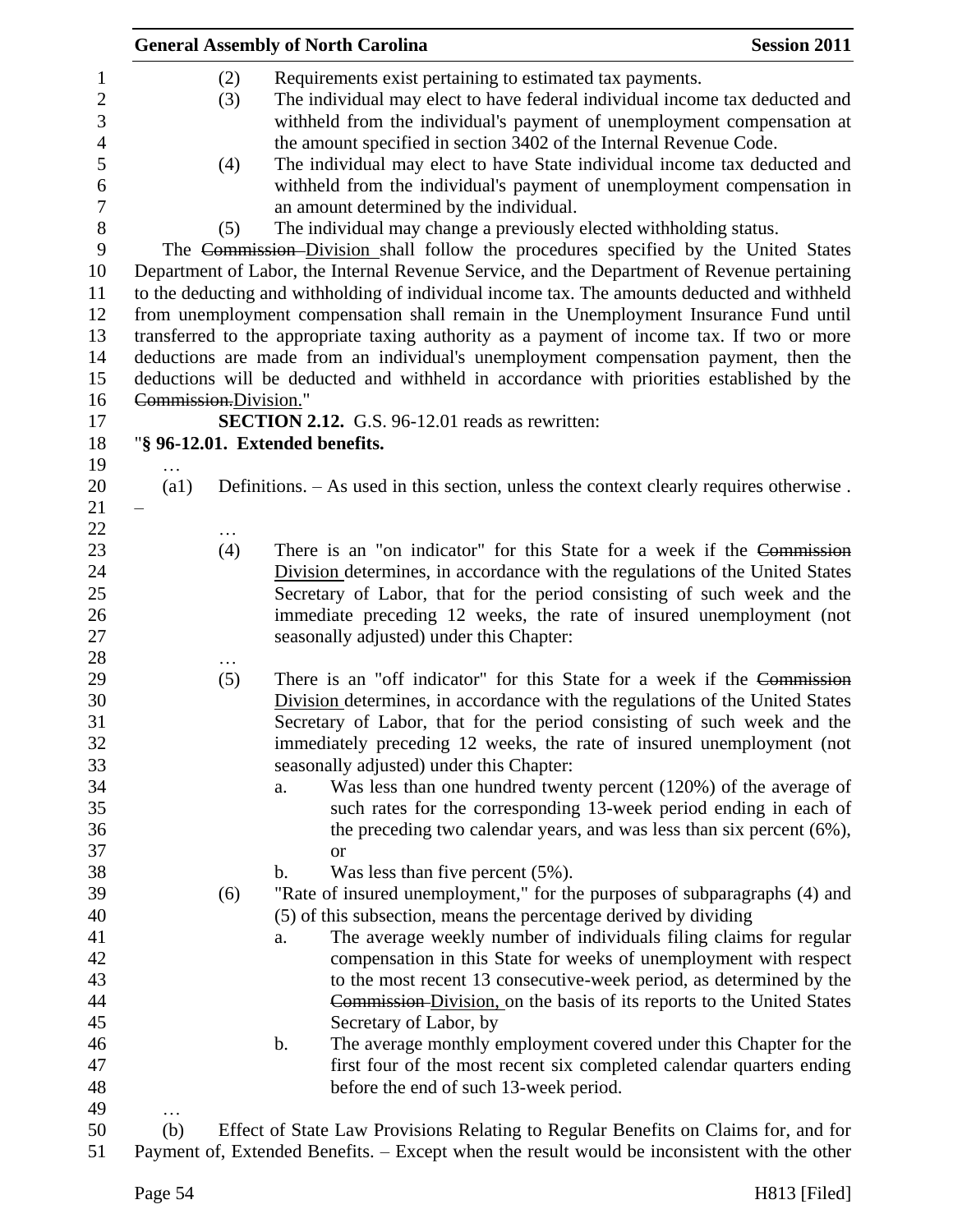1 provisions of this section and in matters of eligibility determination, as provided in the 2 regulations of by rules adopted by the Commission, Division the provisions of this Chapter which apply to claims for, or the payment of, regular benefits shall apply to claims for, and the payment of, extended benefits.

 (c) Eligibility Requirements for Extended Benefits. – An individual shall be eligible to receive extended benefits with respect to any week of unemployment in his eligibility period only if the Commission finds that with respect to such week:

8 (1) He The individual is an "exhaustee" as defined in subsection (a)(10).

 (2) He The individual has satisfied the requirements of this Chapter for the receipt of regular benefits that are applicable to individuals claiming extended benefits, including not being subject to a disqualification for the receipt of benefits. Provided, however, that for purposes of disqualification for extended benefits for weeks of unemployment beginning after March 31, 1981, the term "suitable work" means any work which is within the individual's capabilities to perform if: (i) The gross average weekly remuneration payable for the work exceeds the sum of the individual's weekly extended benefit amount plus the amount, if any, of supplemental 18 unemployment benefits (as defined in section 501(C)(17)(D) of the Internal Revenue Code of 1954) payable to such individual for such week; and (ii) the gross wages payable for the work equal the higher of the minimum wages provided by section 6(a)(1) of the Fair Labor Standards Act of 1938 as amended (without regard to any exemption), or the State minimum wage; and (iii) the work is offered to the individual in writing and is listed with the State employment service; and (iv) the considerations contained in G.S. 96-14(3) for determining whether or not work is suitable are applied to the extent that they are not inconsistent with the specific requirements of this subdivision; and (v) the individual cannot furnish evidence satisfactory to 28 the Commission–Division that his prospects for obtaining work in his customary occupation within a reasonably short period of time are good, but 30 if the individual submits evidence which the Commission-Division deems satisfactory for this purpose, the determination of whether or not work is suitable with respect to such individual shall be made in accordance with G.S. 96-14(3) without regard to the definition contained in this subdivision. Provided, further, that no work shall be deemed to be suitable work for an individual which does not accord with the labor standard provisions set forth in this subdivision, but the employment service shall refer any individual claiming extended benefits to any work which is deemed suitable hereunder. Provided, further, that any individual who has been disqualified for voluntarily leaving employment, being discharged for misconduct or substantial fault, or refusing suitable work under G.S. 96-14 and who has had the disqualification terminated, shall have such disqualification reinstated when claiming extended benefits unless the termination of the disqualification was based upon employment subsequent to the date of the disqualification.

 (3) After March 31, 1981, he has not failed either to apply for or to accept an offer of suitable work, as defined in G.S. 96-12.01(c)(2), to which he was referred by an employment office of the Commission, and he has furnished the Commission with tangible evidence that he has actively engaged in a systematic and sustained effort to find work. If an individual is found to be ineligible hereunder, he shall be ineligible beginning with the week in which he either failed to apply for or to accept the offer of suitable work or failed to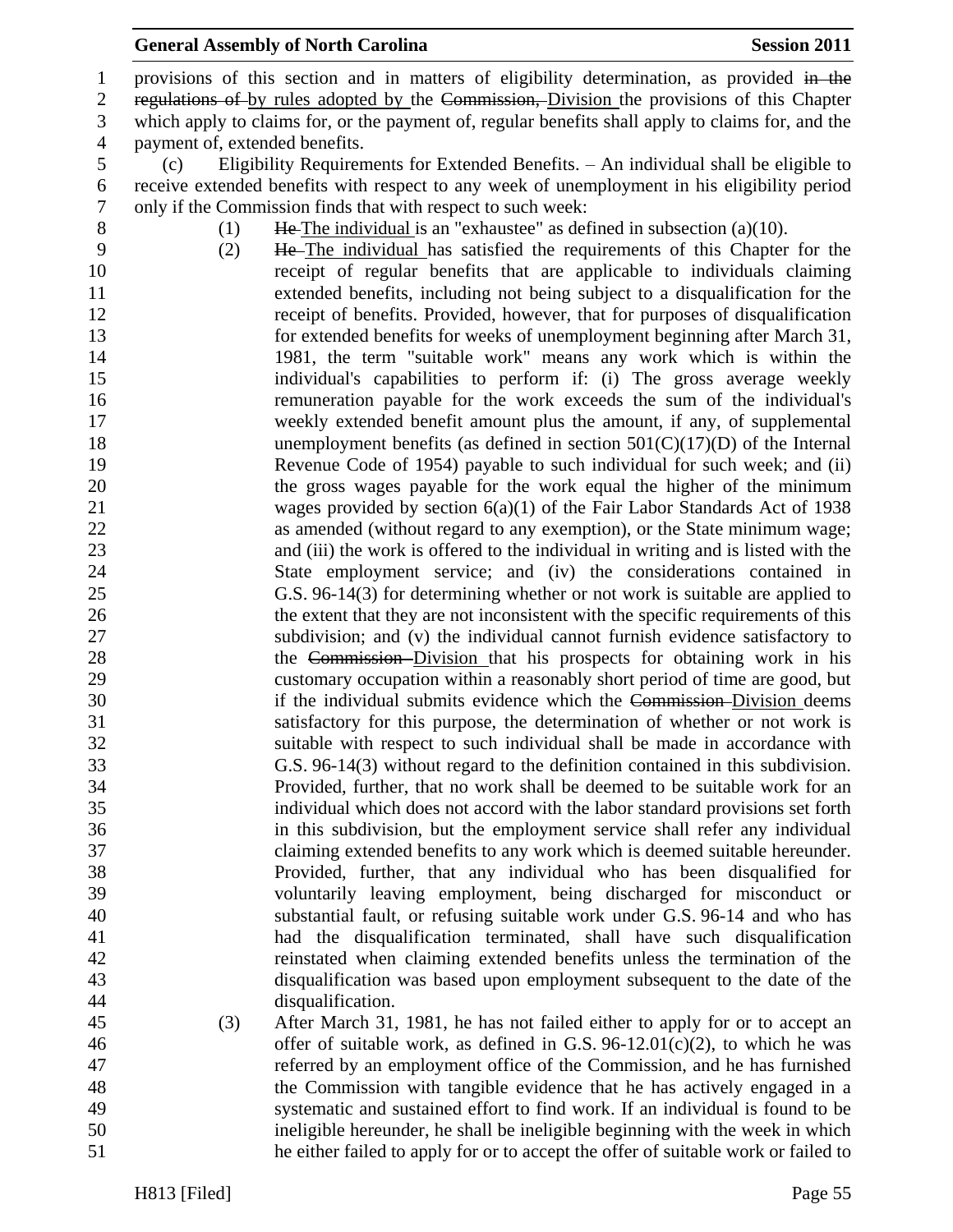|                   |     | <b>General Assembly of North Carolina</b>                                                                                                                                                                                                                                                                                                                                                                        | <b>Session 2011</b> |
|-------------------|-----|------------------------------------------------------------------------------------------------------------------------------------------------------------------------------------------------------------------------------------------------------------------------------------------------------------------------------------------------------------------------------------------------------------------|---------------------|
|                   |     | furnish the Commission Division with tangible evidence that he has actively<br>engaged in a systematic and sustained effort to find work and such<br>individual shall continue to be ineligible for extended benefits until he has<br>been employed in each of four subsequent weeks (whether or not<br>consecutive) and has earned remuneration equal to not less than four times<br>his weekly benefit amount. |                     |
| (f)               |     | Beginning and Termination of Extended Benefit Period. -                                                                                                                                                                                                                                                                                                                                                          |                     |
|                   | (1) | Whenever an extended benefit period is to become effective in this State as a<br>result of an "on" indicator, or an extended benefit period is to be terminated<br>in this State as a result of an "off" indicator, the Commission-Division shall<br>make an appropriate public announcement; and                                                                                                                |                     |
|                   | (2) | Computations required by the provisions of subsection $(a)(6)$ shall be made<br>by the Commission, Division, in accordance with regulations prescribed by                                                                                                                                                                                                                                                        |                     |
| $^{\prime\prime}$ |     | the United States Secretary of Labor.                                                                                                                                                                                                                                                                                                                                                                            |                     |
|                   |     | <b>SECTION 2.13.</b> G.S. 96-12.1 reads as rewritten:                                                                                                                                                                                                                                                                                                                                                            |                     |
|                   |     | "§ 96-12.1. Extended base period for certain job related injuries.                                                                                                                                                                                                                                                                                                                                               |                     |
|                   |     | If an individual lacks sufficient base period wages because of a job related injury for which                                                                                                                                                                                                                                                                                                                    |                     |
|                   |     | he received workers' compensation, upon written application by the claimant, an extended base                                                                                                                                                                                                                                                                                                                    |                     |
|                   |     | period will be substituted for the current base period on a quarter-by-quarter basis as needed to                                                                                                                                                                                                                                                                                                                |                     |
|                   |     | establish a valid claim. "Extended base period" means the four quarters prior to the claimant's                                                                                                                                                                                                                                                                                                                  |                     |
|                   |     | base period. These four quarters may be substituted for base period quarters on a                                                                                                                                                                                                                                                                                                                                |                     |
|                   |     | quarter-by-quarter basis to establish a valid claim regardless of whether the wages have been                                                                                                                                                                                                                                                                                                                    |                     |
|                   |     | used to establish a prior claim, except any wages earned that would render the Employment                                                                                                                                                                                                                                                                                                                        |                     |
|                   |     | Security Commission of North Carolina Division of Employment Security out of compliance                                                                                                                                                                                                                                                                                                                          |                     |
|                   |     | with applicable federal law will be excluded if used in a prior claim. Benefits paid on the basis                                                                                                                                                                                                                                                                                                                |                     |
|                   |     | of an extended base period, which would not otherwise be payable, shall be noncharged."                                                                                                                                                                                                                                                                                                                          |                     |
|                   |     | <b>SECTION 2.14.</b> G.S. 96-13 reads as rewritten:                                                                                                                                                                                                                                                                                                                                                              |                     |
|                   |     | "§ 96-13. Benefit eligibility conditions.                                                                                                                                                                                                                                                                                                                                                                        |                     |
| (a)               |     | An unemployed individual shall be eligible to receive benefits with respect to any                                                                                                                                                                                                                                                                                                                               |                     |
|                   |     | week only if the Commission-Division finds that -                                                                                                                                                                                                                                                                                                                                                                |                     |
|                   | (1) | The individual has registered for work at and thereafter has continued to                                                                                                                                                                                                                                                                                                                                        |                     |
|                   |     | report at an employment office as directed by the Commission in accordance                                                                                                                                                                                                                                                                                                                                       |                     |
|                   |     | with such regulations as the Commission may prescribe; Division pursuant to                                                                                                                                                                                                                                                                                                                                      |                     |
|                   |     | rules adopted by the Division.                                                                                                                                                                                                                                                                                                                                                                                   |                     |
|                   |     |                                                                                                                                                                                                                                                                                                                                                                                                                  |                     |
|                   | (3) | The individual is able to work, and is available for work: Provided that,                                                                                                                                                                                                                                                                                                                                        |                     |
|                   |     | unless temporarily excused by Commission regulations, Division rules, no<br>individual shall be deemed available for work unless he establishes to the                                                                                                                                                                                                                                                           |                     |
|                   |     | satisfaction of the Commission-Division that he-the individual is actively                                                                                                                                                                                                                                                                                                                                       |                     |
|                   |     | seeking work: Provided further, that an individual customarily employed in                                                                                                                                                                                                                                                                                                                                       |                     |
|                   |     | seasonal employment shall, during the period of nonseasonal operations,                                                                                                                                                                                                                                                                                                                                          |                     |
|                   |     | show to the satisfaction of the Commission-Division that such the individual                                                                                                                                                                                                                                                                                                                                     |                     |
|                   |     | is actively seeking employment which such the individual is qualified able to                                                                                                                                                                                                                                                                                                                                    |                     |
|                   |     | perform by past experience or training during such nonseasonal period:                                                                                                                                                                                                                                                                                                                                           |                     |
|                   |     | Provided further, however, that no individual shall be considered available                                                                                                                                                                                                                                                                                                                                      |                     |
|                   |     | for work for any week not to exceed two in any calendar year in which the                                                                                                                                                                                                                                                                                                                                        |                     |
|                   |     | Commission-Division finds that his unemployment is due to a vacation. In                                                                                                                                                                                                                                                                                                                                         |                     |
|                   |     | administering this proviso, benefits shall be paid or denied on a payroll-week                                                                                                                                                                                                                                                                                                                                   |                     |
|                   |     | basis as established by the employing unit. A week of unemployment due to                                                                                                                                                                                                                                                                                                                                        |                     |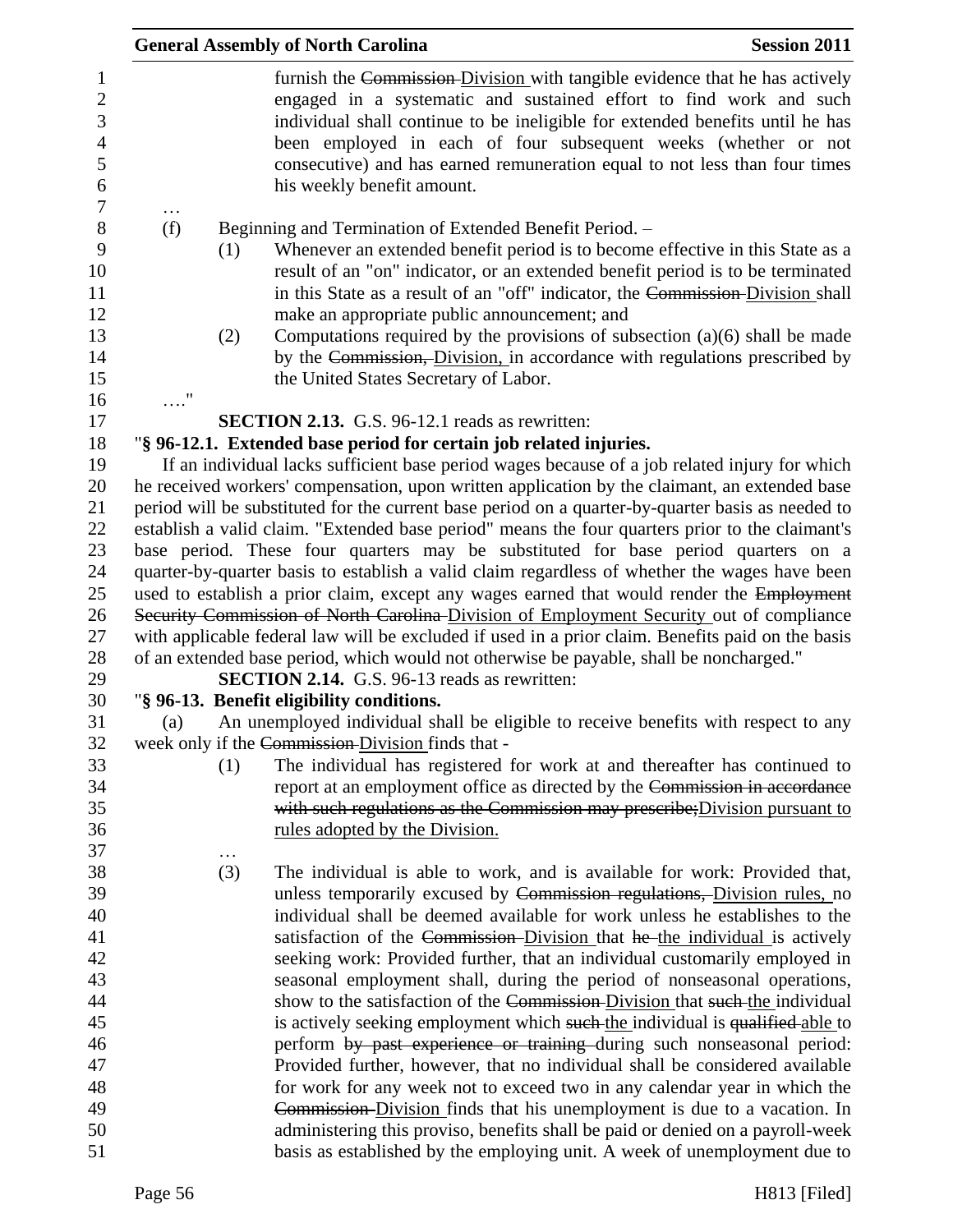|                  | <b>General Assembly of North Carolina</b>                                                                                                                                                                                                                                                                    | <b>Session 2011</b> |
|------------------|--------------------------------------------------------------------------------------------------------------------------------------------------------------------------------------------------------------------------------------------------------------------------------------------------------------|---------------------|
|                  | a vacation as provided herein means any payroll week within which the<br>equivalent of three customary full-time working days consist of a vacation<br>period. For the purpose of this subdivision, any unemployment which is<br>caused by a vacation period and which occurs in the calendar year following |                     |
|                  | that within which the vacation period begins shall be deemed to have<br>occurred in the calendar year within which such vacation period begins. For                                                                                                                                                          |                     |
|                  | purposes of this subdivision, no individual shall be deemed available for                                                                                                                                                                                                                                    |                     |
|                  | work during any week that the individual tests positive for a controlled                                                                                                                                                                                                                                     |                     |
|                  | substance if (i) the test is a controlled substance examination administered                                                                                                                                                                                                                                 |                     |
|                  | under Article 20 of Chapter 95 of the General Statutes, (ii) the test is<br>required as a condition of hire for a job, and (iii) the job would be suitable                                                                                                                                                   |                     |
|                  | work for the claimant. The employer shall report to the Commission, in                                                                                                                                                                                                                                       |                     |
|                  | accordance with regulations adopted by the Commission, rules adopted by                                                                                                                                                                                                                                      |                     |
|                  | the Division, each claimant that tests positive for a controlled substance                                                                                                                                                                                                                                   |                     |
|                  | under this subdivision. An unemployed individual shall not be disqualified                                                                                                                                                                                                                                   |                     |
|                  | for eligibility for unemployment compensation solely on the basis that the                                                                                                                                                                                                                                   |                     |
|                  | individual is in school. For the purposes of this subdivision:<br>No individual shall be deemed to be available for work during any                                                                                                                                                                          |                     |
|                  | a.<br>week that the person is incarcerated or has received notice to report                                                                                                                                                                                                                                  |                     |
|                  | or is otherwise detained in any state or federal jail or penal                                                                                                                                                                                                                                               |                     |
|                  | institution.                                                                                                                                                                                                                                                                                                 |                     |
|                  | An individual is exempted for any week that the individual<br><u>b.</u>                                                                                                                                                                                                                                      |                     |
|                  | participates in the Trade Jobs For Success initiative under                                                                                                                                                                                                                                                  |                     |
|                  | G.S. 143B-438.16.                                                                                                                                                                                                                                                                                            |                     |
| (c)              | Beginning February 16, 1977, an unemployed individual shall be eligible to receive                                                                                                                                                                                                                           |                     |
|                  | benefits with respect to any week only if the Commission-Division finds that he has been                                                                                                                                                                                                                     |                     |
|                  | totally, partially, or part-totally unemployed for a waiting period of one week with respect to                                                                                                                                                                                                              |                     |
|                  | each benefit year. No week shall be counted as a week of unemployment for waiting-period                                                                                                                                                                                                                     |                     |
|                  | credit under this provision unless the claimant except for the provisions of this subdivision was                                                                                                                                                                                                            |                     |
|                  | otherwise eligible for benefits. As to claims filed on or after September 5, 1999, the waiting<br>period for a benefit year shall not be required of any claimant if all of the following conditions                                                                                                         |                     |
| are met:         |                                                                                                                                                                                                                                                                                                              |                     |
| .                |                                                                                                                                                                                                                                                                                                              |                     |
| (4)              | The claimant files for a waiver of the waiting period week within 30 days                                                                                                                                                                                                                                    |                     |
|                  | after the date of notification or mailing of the notice of the right to have the                                                                                                                                                                                                                             |                     |
|                  | waiting period week waived. The Employment Security Commission,                                                                                                                                                                                                                                              |                     |
|                  | Division for good cause shown, may at any time in its discretion, with or<br>without motion or notice, order the period enlarged if the request for an                                                                                                                                                       |                     |
|                  | enlargement of time is made before the expiration of the period originally                                                                                                                                                                                                                                   |                     |
|                  | prescribed or as extended by a previous order. After expiration of the                                                                                                                                                                                                                                       |                     |
|                  | specified period, the Employment Security Commission Division may                                                                                                                                                                                                                                            |                     |
|                  | permit the act to be done where the failure to act was a result of excusable                                                                                                                                                                                                                                 |                     |
|                  | neglect.                                                                                                                                                                                                                                                                                                     |                     |
|                  | The benefits paid as a result of the waiver of the waiting period week shall not be charged to<br>the account or accounts of the base period employer or employers in accordance with                                                                                                                        |                     |
|                  | G.S. 96-9 $(c)(2)$ d. The Employment Security Commission Division shall implement regulations                                                                                                                                                                                                                |                     |
|                  | prescribing the procedure for the waiver of the waiting period week in accordance with                                                                                                                                                                                                                       |                     |
| G.S. $96-4(b)$ . |                                                                                                                                                                                                                                                                                                              |                     |
| (c1)             | As to claims filed on or after January 29, 2003, the waiting period for a benefit year                                                                                                                                                                                                                       |                     |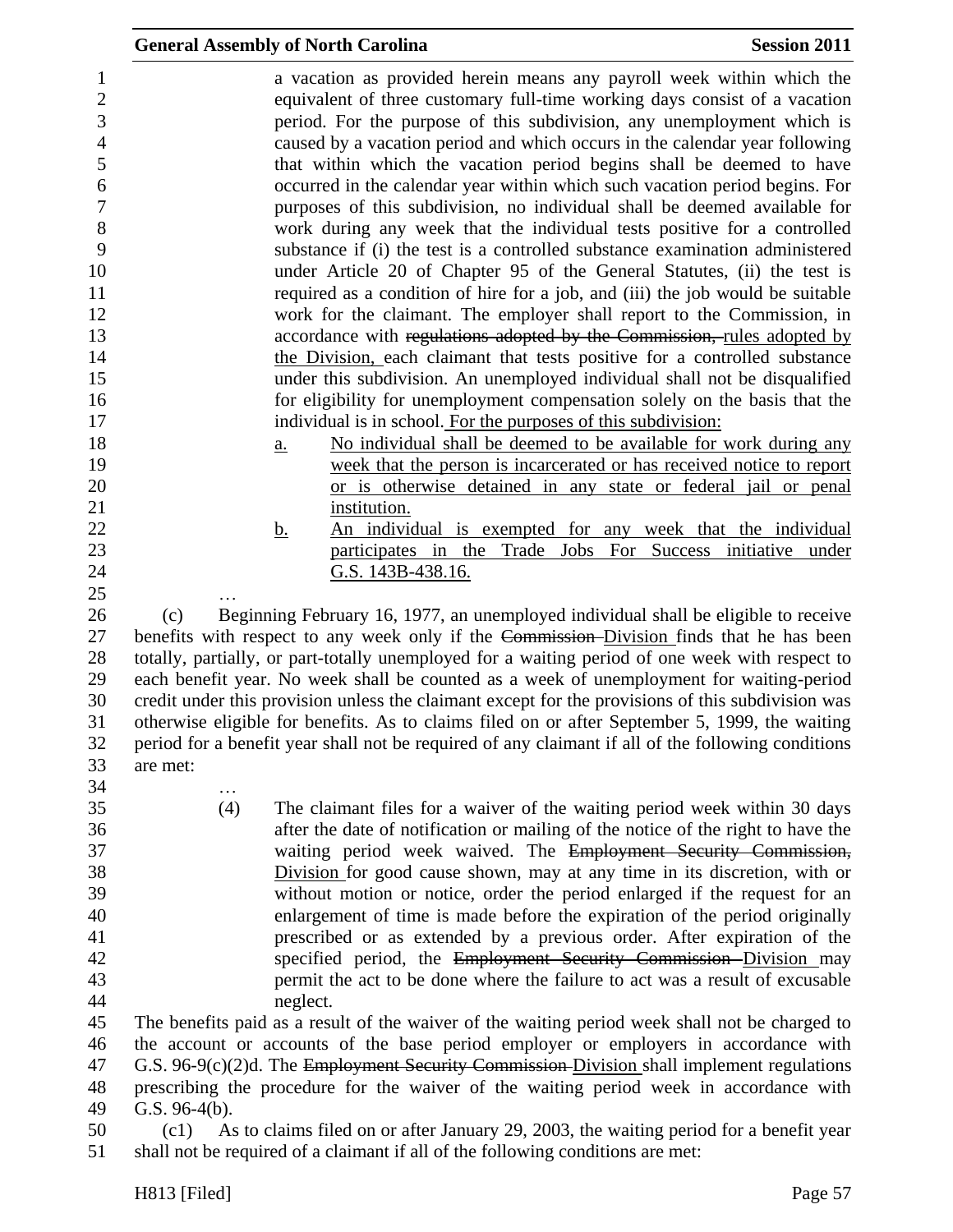|                 |            | <b>General Assembly of North Carolina</b>                                                                                                                                                                                                                                                                                                                                                                                                                                                                                                                                                                                                                                                                                                                | <b>Session 2011</b> |
|-----------------|------------|----------------------------------------------------------------------------------------------------------------------------------------------------------------------------------------------------------------------------------------------------------------------------------------------------------------------------------------------------------------------------------------------------------------------------------------------------------------------------------------------------------------------------------------------------------------------------------------------------------------------------------------------------------------------------------------------------------------------------------------------------------|---------------------|
| (d)<br>Chapter. | (3)<br>(4) | The Governor has issued an Executive Order directing and authorizing the<br>Employment Security Commission-Division to waive the waiting week for<br>employees of the manufacturer.<br>Employment Security Commission Division shall implement<br>The<br>regulations prescribing the procedure for the waiver of the waiting period<br>week in accordance with G.S. 96-4(b).<br>Benefit entitlement based on services for governmental entities that become subject<br>to the Employment Security Commission law Law effective January 1, 1978, will be<br>administered in the same manner and under the same conditions of the laws of this Chapter as<br>are applicable to individuals whose benefit rights are based on other service subject to this |                     |
| .<br>(g)        | (1)<br>"   | Except as herein provided, no individual shall be eligible for benefits for any<br>week during any part of which the Commission-Division finds that work was<br>not available to the individual because he had been placed on a bona fide<br>disciplinary suspension by his employer. To be bona fide, a disciplinary<br>suspension must be based on acts or omissions which constitute fault on the<br>part of the employee and are connected with the work but such acts or<br>omissions need not alone be disqualifying under G.S. 96-14.                                                                                                                                                                                                             |                     |
|                 |            | <b>SECTION 2.15.</b> G.S. 96-14 reads as rewritten:                                                                                                                                                                                                                                                                                                                                                                                                                                                                                                                                                                                                                                                                                                      |                     |
|                 |            | "§ 96-14. Disqualification for benefits.                                                                                                                                                                                                                                                                                                                                                                                                                                                                                                                                                                                                                                                                                                                 |                     |
|                 |            | An individual shall be disqualified for benefits:                                                                                                                                                                                                                                                                                                                                                                                                                                                                                                                                                                                                                                                                                                        |                     |
|                 | (1)        | For the duration of his unemployment beginning with the first day of the                                                                                                                                                                                                                                                                                                                                                                                                                                                                                                                                                                                                                                                                                 |                     |
|                 |            | first week after the disqualifying act occurs with respect to which week an                                                                                                                                                                                                                                                                                                                                                                                                                                                                                                                                                                                                                                                                              |                     |
|                 |            | individual files a claim for benefits if it is determined by the Commission                                                                                                                                                                                                                                                                                                                                                                                                                                                                                                                                                                                                                                                                              |                     |
|                 |            | Division that such individual is, at the time such claim is filed, unemployed                                                                                                                                                                                                                                                                                                                                                                                                                                                                                                                                                                                                                                                                            |                     |
|                 |            | because he left work without good cause attributable to the employer.<br>Where an individual is discharged or leaves work due solely to a                                                                                                                                                                                                                                                                                                                                                                                                                                                                                                                                                                                                                |                     |
|                 |            | disability incurred or other health condition, whether or not related to the                                                                                                                                                                                                                                                                                                                                                                                                                                                                                                                                                                                                                                                                             |                     |
|                 |            | work, he shall not be disqualified for benefits if the individual shows:                                                                                                                                                                                                                                                                                                                                                                                                                                                                                                                                                                                                                                                                                 |                     |
|                 |            | That, at the time of leaving, an adequate disability or health condition<br>a.                                                                                                                                                                                                                                                                                                                                                                                                                                                                                                                                                                                                                                                                           |                     |
|                 |            | of the employee, of a minor child who is in the legally recognized                                                                                                                                                                                                                                                                                                                                                                                                                                                                                                                                                                                                                                                                                       |                     |
|                 |            | custody of the individual, of an aged or disabled parent of the                                                                                                                                                                                                                                                                                                                                                                                                                                                                                                                                                                                                                                                                                          |                     |
|                 |            | individual, or of a disabled member of the individual's immediate                                                                                                                                                                                                                                                                                                                                                                                                                                                                                                                                                                                                                                                                                        |                     |
|                 |            | family, either medically diagnosed or otherwise shown by competent                                                                                                                                                                                                                                                                                                                                                                                                                                                                                                                                                                                                                                                                                       |                     |
|                 |            | evidence, existed to justify the leaving; and                                                                                                                                                                                                                                                                                                                                                                                                                                                                                                                                                                                                                                                                                                            |                     |
|                 |            | That, at a reasonable time prior to leaving, the individual gave the<br>$\mathbf b$ .                                                                                                                                                                                                                                                                                                                                                                                                                                                                                                                                                                                                                                                                    |                     |
|                 |            | employer notice of the disability or health condition.                                                                                                                                                                                                                                                                                                                                                                                                                                                                                                                                                                                                                                                                                                   |                     |
|                 |            | Where an employee is notified by the employer that such employee will                                                                                                                                                                                                                                                                                                                                                                                                                                                                                                                                                                                                                                                                                    |                     |
|                 |            | be separated from employment on some future date and the employee leaves                                                                                                                                                                                                                                                                                                                                                                                                                                                                                                                                                                                                                                                                                 |                     |
|                 |            | work prior to this date because of the impending separation, the employee                                                                                                                                                                                                                                                                                                                                                                                                                                                                                                                                                                                                                                                                                |                     |
|                 |            | shall be deemed to have left work voluntarily and the leaving shall be                                                                                                                                                                                                                                                                                                                                                                                                                                                                                                                                                                                                                                                                                   |                     |
|                 |            | without good cause attributable to the employer. However, if the employee                                                                                                                                                                                                                                                                                                                                                                                                                                                                                                                                                                                                                                                                                |                     |
|                 |            | shows to the satisfaction of the Commission-Division that it was                                                                                                                                                                                                                                                                                                                                                                                                                                                                                                                                                                                                                                                                                         |                     |
|                 |            | impracticable or unduly burdensome for the employee to work until the                                                                                                                                                                                                                                                                                                                                                                                                                                                                                                                                                                                                                                                                                    |                     |
|                 |            | announced separation date, the permanent disqualification imposed for                                                                                                                                                                                                                                                                                                                                                                                                                                                                                                                                                                                                                                                                                    |                     |
|                 |            | leaving work without good cause attributable to the employer may be                                                                                                                                                                                                                                                                                                                                                                                                                                                                                                                                                                                                                                                                                      |                     |
|                 |            | reduced to the greater of four weeks or the period running from the                                                                                                                                                                                                                                                                                                                                                                                                                                                                                                                                                                                                                                                                                      |                     |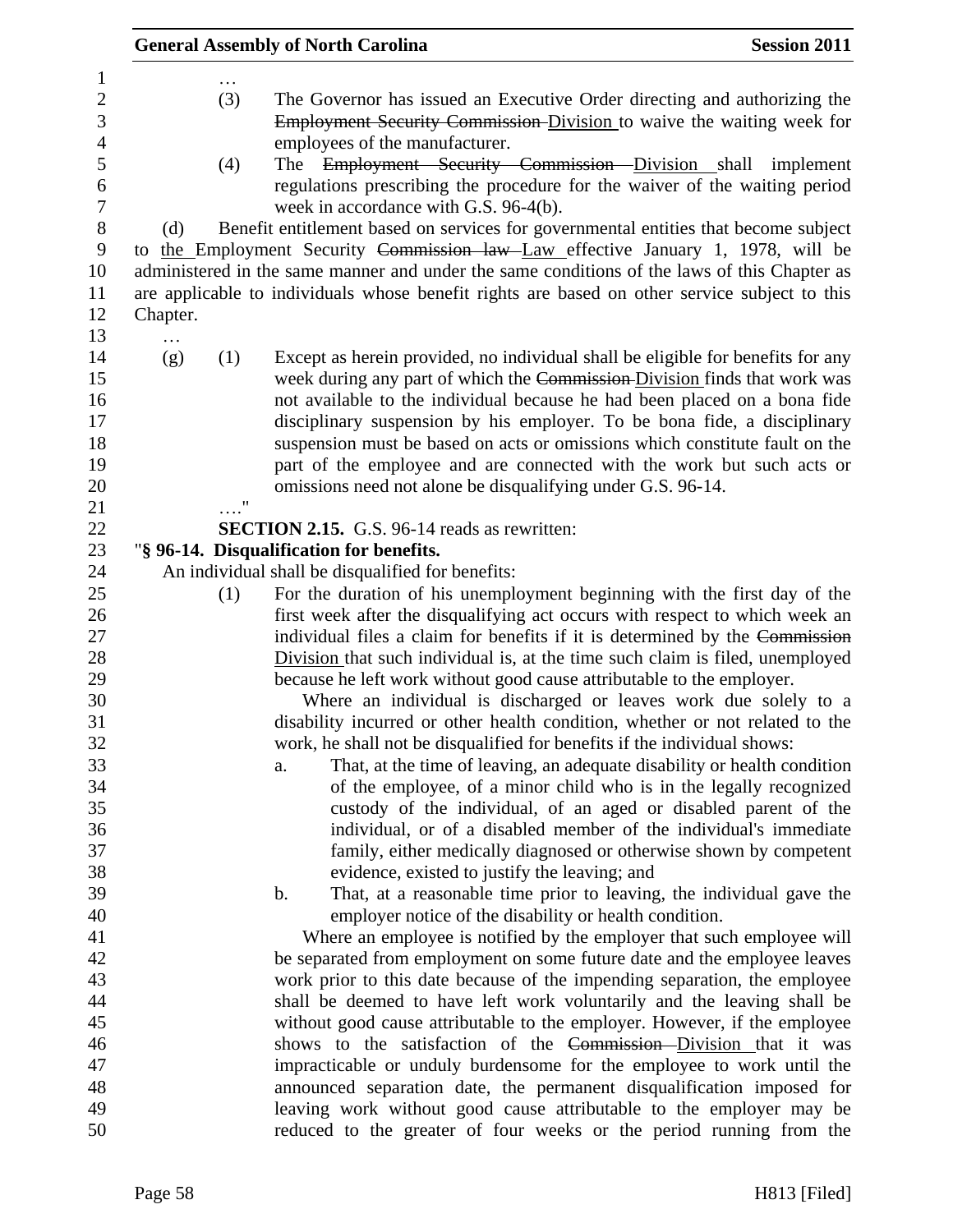|      | <b>General Assembly of North Carolina</b><br><b>Session 2011</b>                                                                                                                                                                                                                                                                                                                                                                                                                                                                                                                                                                                                                                                                                                                                                                                                                                                                                                                          |  |
|------|-------------------------------------------------------------------------------------------------------------------------------------------------------------------------------------------------------------------------------------------------------------------------------------------------------------------------------------------------------------------------------------------------------------------------------------------------------------------------------------------------------------------------------------------------------------------------------------------------------------------------------------------------------------------------------------------------------------------------------------------------------------------------------------------------------------------------------------------------------------------------------------------------------------------------------------------------------------------------------------------|--|
|      | beginning of the week during which the claim for benefits was made until<br>the end of the week of the announced separation date.<br>An employer's placing an individual on a bona fide disciplinary<br>suspension of 10 or fewer consecutive calendar days shall not constitute<br>good cause for leaving work.                                                                                                                                                                                                                                                                                                                                                                                                                                                                                                                                                                                                                                                                          |  |
| (1e) | For the duration of an individual's unemployment, beginning with the first<br>day of the first week after the disqualifying act occurs with respect to which<br>week an individual files a claim for benefits, if it is determined by the<br>Commission Division that such individual is, at the time such claim is filed,<br>unemployed because the individual, without good cause attributable to the<br>employer and after receiving notice from the employer, refused to return to<br>work for a former employer when recalled within four weeks from a layoff,<br>or when recalled in any week in which the work search requirements under<br>G.S. 96-13 have been waived. As used in this subsection, the term "layoff"<br>means a temporary separation from work due to no work available for the<br>individual at the time of separation from work and the individual is retained<br>on the employer's payroll and is a continuing employee subject to recall by<br>the employer. |  |
| (2)  | For the duration of the individual's unemployment beginning with the first<br>day of the first week after the disqualifying act occurs with respect to which<br>week an individual files a claim for benefits if it is determined by the<br>Commission-Division that such individual is, at the time such claim is filed,<br>unemployed because he or she was discharged for misconduct connected<br>with the work. Misconduct connected with the work is defined as<br>intentional acts or omissions evidencing disregard of an employer's interest<br>or standards of behavior which the employer has a right to expect or has<br>explained orally or in writing to an employee or evidencing carelessness or<br>negligence of such degree as to manifest equal disregard. conduct evincing<br>such willful or wanton disregard of an employer's interest as is found in<br>deliberate violations or disregard of standards of behavior which the                                       |  |
|      | employer has the right to expect of an employee, or in carelessness or<br>negligence of such degree or recurrence as to manifest equal culpability,<br>wrongful intent or evil design, or to show an intentional and substantial<br>disregard of the employer's interests or of the employee's duties and<br>obligations to the employer.                                                                                                                                                                                                                                                                                                                                                                                                                                                                                                                                                                                                                                                 |  |
|      | "Discharge for misconduct with the work" as used in this section is<br>defined to include but not be limited to separation initiated by an employer<br>for violating the employer's written alcohol or illegal drug policy; reporting<br>to work significantly impaired by alcohol or illegal drugs; consuming<br>alcohol or illegal drugs on employer's premises; conviction by a court of                                                                                                                                                                                                                                                                                                                                                                                                                                                                                                                                                                                               |  |
|      | competent jurisdiction for manufacturing, selling, or distribution of a<br>controlled substance punishable under G.S. $90-95(a)(1)$ or G.S. $90-95(a)(2)$<br>while in the employ of said employer. employer; being terminated or<br>suspended from employment after arrest or conviction for an offense<br>involving violence, sex crimes, illegal drugs, or other activities which could                                                                                                                                                                                                                                                                                                                                                                                                                                                                                                                                                                                                 |  |
|      | negatively affect the employer's reputation in the community or business<br>dealings; any physical violence whatsoever related to an employee's work<br>for an employer including, but not limited to, physical violence directed at<br>supervisors, subordinates, coworkers, vendors, customers, or the general                                                                                                                                                                                                                                                                                                                                                                                                                                                                                                                                                                                                                                                                          |  |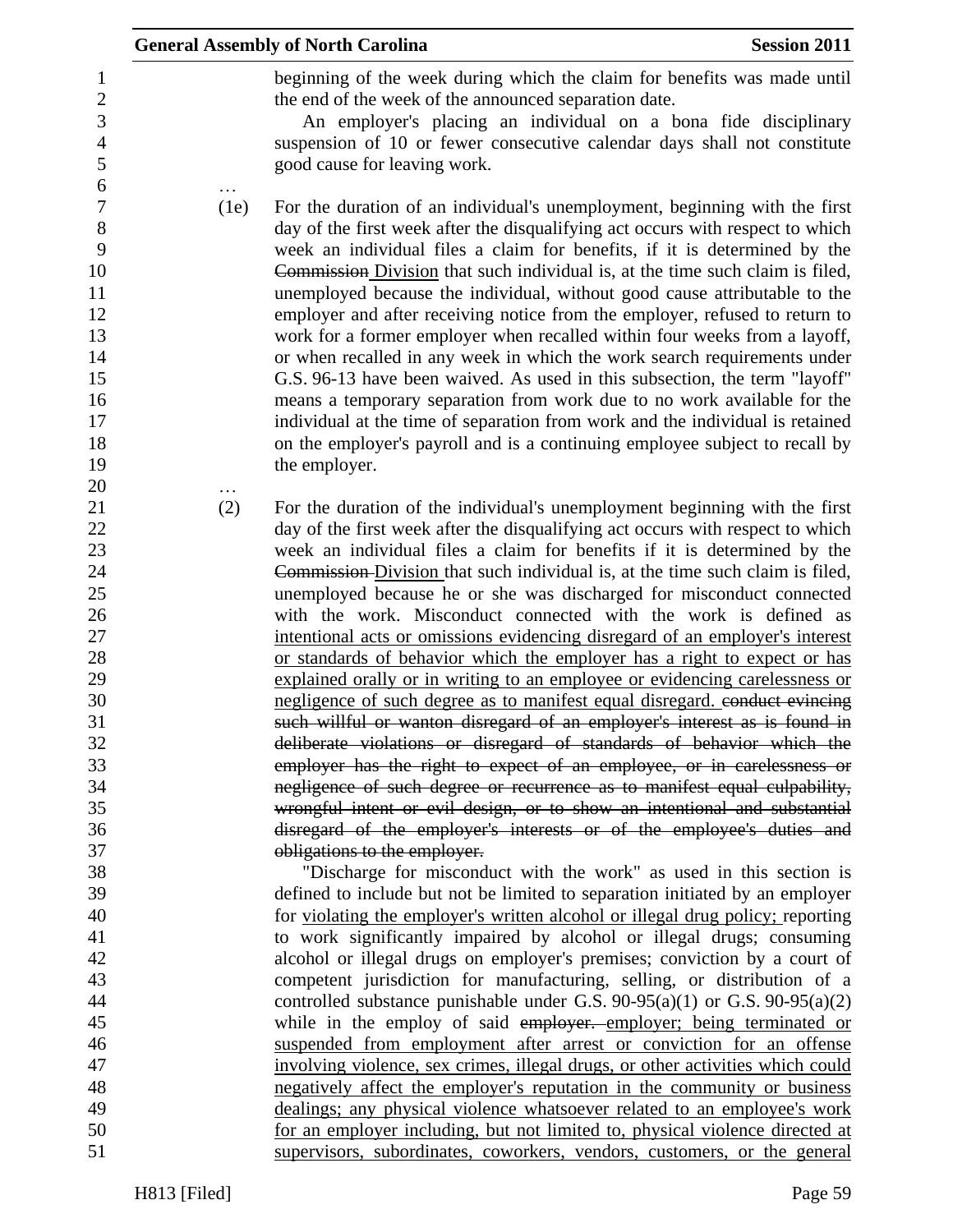|                          |      | <b>General Assembly of North Carolina</b>                                       | <b>Session 2011</b>           |
|--------------------------|------|---------------------------------------------------------------------------------|-------------------------------|
| $\mathbf{1}$             |      | public; inappropriate comments or                                               | behavior towards supervisors, |
| $\sqrt{2}$               |      | subordinates, coworkers, vendors, customers, or to the general public           |                               |
| $\overline{3}$           |      | relating to any federally protected characteristic which creates a hostile work |                               |
| $\overline{\mathcal{L}}$ |      | environment; theft in connection with the employment; forging or falsifying     |                               |
| 5                        |      | any document or data related to employment, including a previously              |                               |
| 6                        |      | submitted application for employment; violation of an employer's written        |                               |
| $\overline{7}$           |      | absenteeism policy; refusing to perform reasonably assigned work tasks; and     |                               |
| $8\,$                    |      | the failure to adequately perform any other employment duties as evidenced      |                               |
| 9                        |      | by no fewer than three written reprimands received in the 12 months             |                               |
| 10                       |      | immediately preceding the employee's termination. This phrase does not          |                               |
| 11                       |      | include discharge or employer-initiated separation of a severely disabled       |                               |
| 12                       |      | veteran, as defined in G.S. 96-8, for acts or omissions of the veteran that the |                               |
| 13                       |      | Commission determines are attributed to a disability incurred or aggravated     |                               |
| 14                       |      | in the line of duty during active military service, or to the veteran's absence |                               |
| 15                       |      | from work to obtain care and treatment of a disability incurred or aggravated   |                               |
| 16                       |      | in the line of duty during active military service.                             |                               |
| 17                       | (2a) | For a period of not less than four nor more than 13 weeks beginning with the    |                               |
| 18                       |      | first day of the first week during which or after the disqualifying act occurs  |                               |
| 19                       |      | with respect to which week an individual files a claim for benefits if it is    |                               |
| 20                       |      | determined by the Commission-Division that such individual is, at the time      |                               |
| 21                       |      | the claim is filed, unemployed because he was discharged for substantial        |                               |
| 22                       |      | fault on his part connected with his work not rising to the level of            |                               |
| 23                       |      | misconduct. Substantial fault is defined to include those acts or omissions of  |                               |
| 24                       |      | employees over which they exercised reasonable control and which violate        |                               |
| 25                       |      | reasonable requirements of the job but shall not include (1) minor infractions  |                               |
| 26                       |      | of rules unless such infractions are repeated after a warning was received by   |                               |
| 27                       |      | the employee, $(2)$ inadvertent mistakes made by the employee, nor $(3)$        |                               |
| 28                       |      | failures to perform work because of insufficient skill, ability, or equipment.  |                               |
| 29                       |      | Upon a finding of discharge under this subsection, the individual shall be      |                               |
| 30                       |      | disqualified for a period of nine weeks unless, based on findings by the        |                               |
| 31                       |      | Commission of aggravating or mitigating circumstances, the period of            |                               |
| 32                       |      | disqualification is lengthened or shortened within the limits set out above.    |                               |
| 33                       |      | The length of the disqualification so set by the Commission-Division shall      |                               |
| 34                       |      | not be disturbed by a reviewing court except upon a finding of plain error.     |                               |
| 35                       | (2b) | For the duration of the individual's unemployment beginning with the first      |                               |
| 36                       |      | day of the first week during which or after the disqualifying act occurs with   |                               |
| 37                       |      | respect to which week an individual files a claim for benefits if it is         |                               |
| 38                       |      | determined by the Commission-Division that the individual is, at the time       |                               |
| 39                       |      | such claim is filed, unemployed because the individual has been discharged      |                               |
| 40                       |      | from employment because a license, certificate, permit, bond, or surety that    |                               |
| 41                       |      | is necessary for the performance of the individual's employment and that the    |                               |
| 42                       |      | individual is responsible to supply has been revoked, suspended, or             |                               |
| 43                       |      | otherwise lost to the individual, or the individual's ability to successfully   |                               |
| 44                       |      | apply or the individual's application therefor has been lost or denied for a    |                               |
| 45                       |      | cause that was within the individual's power to control, guard against, or      |                               |
| 46                       |      | prevent. No showing of misconduct connected with the work or substantial        |                               |
| 47                       |      | fault connected with the work not rising to the level of misconduct shall be    |                               |
| 48                       |      | required in order for an individual to be disqualified for benefits under this  |                               |
| 49                       |      | subdivision.                                                                    |                               |
| 50                       | (2c) | Discharge or employer-initiated separation of a severely disabled veteran, as   |                               |
| 51                       |      | defined in G.S. 96-8, for acts or omissions of the veteran that the             |                               |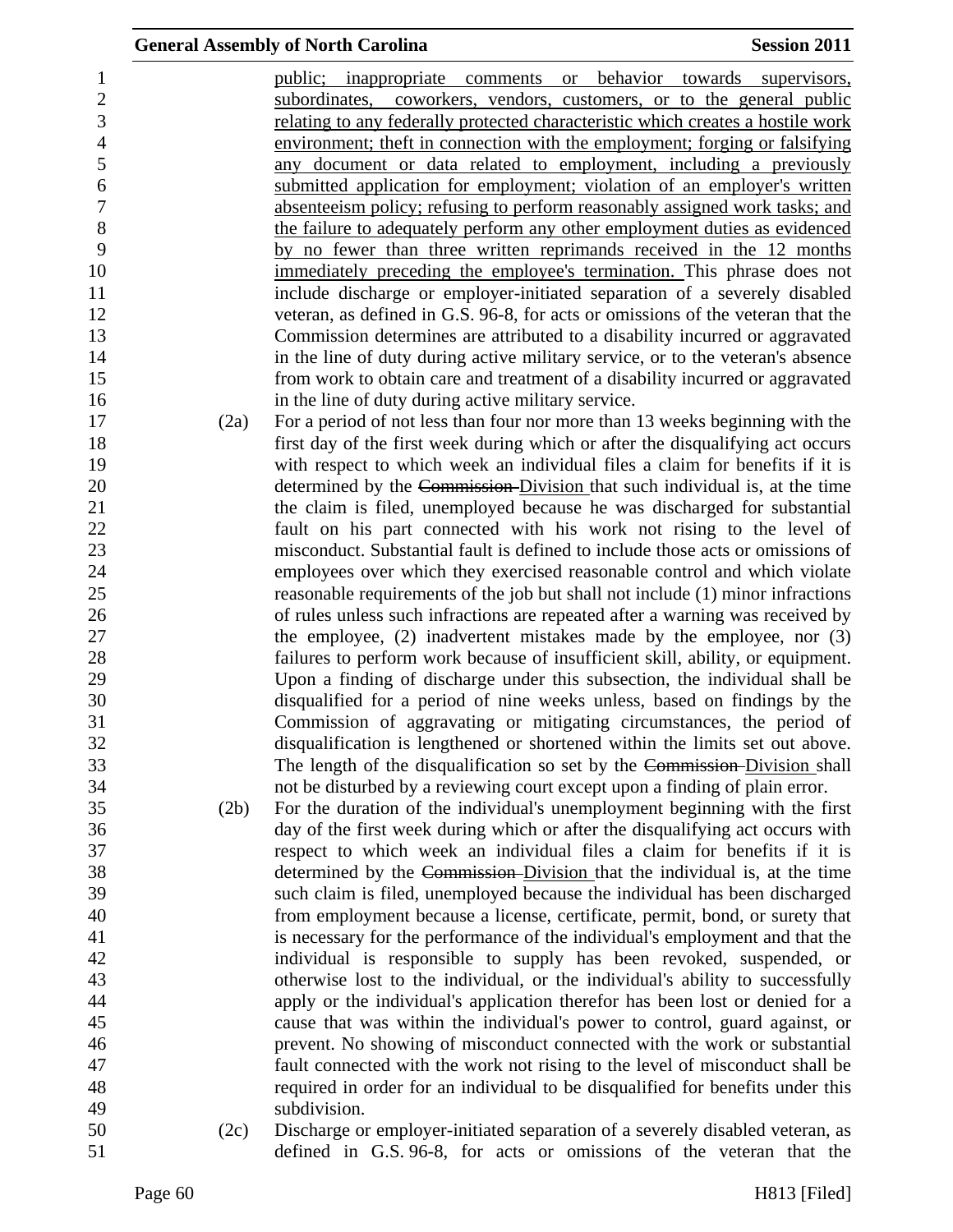|     | <b>General Assembly of North Carolina</b>                                                                                                                                                                                                                                                                                                                                                               | <b>Session 2011</b> |
|-----|---------------------------------------------------------------------------------------------------------------------------------------------------------------------------------------------------------------------------------------------------------------------------------------------------------------------------------------------------------------------------------------------------------|---------------------|
|     | Commission Division determines are attributed to a disability incurred or<br>aggravated in the line of duty during active military service, or to the<br>veteran's absence from work to obtain care and treatment of a disability<br>incurred or aggravated in the line of duty during active military service, shall<br>not disqualify the veteran from receiving benefits under the substantial fault |                     |
| (3) | provisions of subdivision (2a) of this section for any period of time.<br>For the duration of his unemployment beginning with the first day of the                                                                                                                                                                                                                                                      |                     |
|     | first week in which the disqualifying act occurs if it is determined by the<br>Commission-Division that such individual has failed without good cause (i)                                                                                                                                                                                                                                               |                     |
|     | to apply for available suitable work when so directed by the employment<br>office of the Commission; Division; or (ii) to accept suitable work when                                                                                                                                                                                                                                                     |                     |
|     | offered him; or (iii) to return to his customary self-employment (if any)                                                                                                                                                                                                                                                                                                                               |                     |
|     | when so directed by the Commission. Division. Provided further, an                                                                                                                                                                                                                                                                                                                                      |                     |
|     | otherwise eligible individual who is attending a vocational school or training                                                                                                                                                                                                                                                                                                                          |                     |
|     | program which has been approved by the Commission-Division for such                                                                                                                                                                                                                                                                                                                                     |                     |
|     | individual shall not be denied benefits because he refuses to apply for or                                                                                                                                                                                                                                                                                                                              |                     |
|     | accept suitable work during such period of training.                                                                                                                                                                                                                                                                                                                                                    |                     |
|     | In determining whether or not any work is suitable for an individual, the<br>Commission-Division shall consider the degree of risk involved to his health,                                                                                                                                                                                                                                              |                     |
|     | safety, and morals, his physical fitness and prior training, his experience and                                                                                                                                                                                                                                                                                                                         |                     |
|     | prior earnings, his length of unemployment and prospects for securing local                                                                                                                                                                                                                                                                                                                             |                     |
|     | work in his customary occupation, and the distance of the available work                                                                                                                                                                                                                                                                                                                                |                     |
|     | from his residence.                                                                                                                                                                                                                                                                                                                                                                                     |                     |
|     | Notwithstanding any other provisions of this Chapter, no work shall be                                                                                                                                                                                                                                                                                                                                  |                     |
|     | deemed suitable and benefits shall not be denied under this Chapter to any                                                                                                                                                                                                                                                                                                                              |                     |
|     | otherwise eligible individual for refusing to accept new work under any of                                                                                                                                                                                                                                                                                                                              |                     |
|     | the following conditions:                                                                                                                                                                                                                                                                                                                                                                               |                     |
|     | If the position offered is vacant due directly to a strike, lockout, or<br>a.                                                                                                                                                                                                                                                                                                                           |                     |
|     | other labor dispute;                                                                                                                                                                                                                                                                                                                                                                                    |                     |
|     | If the remuneration, hours, or other conditions of the work offered<br>$\mathbf b$ .                                                                                                                                                                                                                                                                                                                    |                     |
|     | are substantially less favorable to the individual than those prevailing<br>for similar work in the locality;                                                                                                                                                                                                                                                                                           |                     |
|     | If as a condition of being employed the individual would be required<br>$\mathbf{c}.$                                                                                                                                                                                                                                                                                                                   |                     |
|     | to join a company union or to resign from or refrain from joining any                                                                                                                                                                                                                                                                                                                                   |                     |
|     | bona fide labor organization;                                                                                                                                                                                                                                                                                                                                                                           |                     |
|     | If the position offered is full-time work and the individual meets the<br>d.                                                                                                                                                                                                                                                                                                                            |                     |
|     | part-time worker requirements of G.S. 96-13(a)(6).                                                                                                                                                                                                                                                                                                                                                      |                     |
| (4) | For the duration of his unemployment beginning with the first day of the                                                                                                                                                                                                                                                                                                                                |                     |
|     | first week after the disqualifying act occurs with respect to which week an<br>individual files a claim for benefits if it is determined by the Commission                                                                                                                                                                                                                                              |                     |
|     | Division that:                                                                                                                                                                                                                                                                                                                                                                                          |                     |
|     | Such individual has failed without good cause to attend a vocational<br>a.                                                                                                                                                                                                                                                                                                                              |                     |
|     | school or training program when so directed by the Commission;                                                                                                                                                                                                                                                                                                                                          |                     |
|     | Division;                                                                                                                                                                                                                                                                                                                                                                                               |                     |
|     | Such individual has discontinued his training course without good<br>b.                                                                                                                                                                                                                                                                                                                                 |                     |
|     | cause; or                                                                                                                                                                                                                                                                                                                                                                                               |                     |
|     | If the individual is separated from his training course or vocational<br>$\mathbf{c}.$                                                                                                                                                                                                                                                                                                                  |                     |
|     | school due to misconduct.                                                                                                                                                                                                                                                                                                                                                                               |                     |
| (5) | For any week with respect to which the Commission-Division finds that his                                                                                                                                                                                                                                                                                                                               |                     |
|     | total or partial unemployment is caused by a labor dispute in active progress                                                                                                                                                                                                                                                                                                                           |                     |
|     | on or after July 1, 1961, at the factory, establishment, or other premises at                                                                                                                                                                                                                                                                                                                           |                     |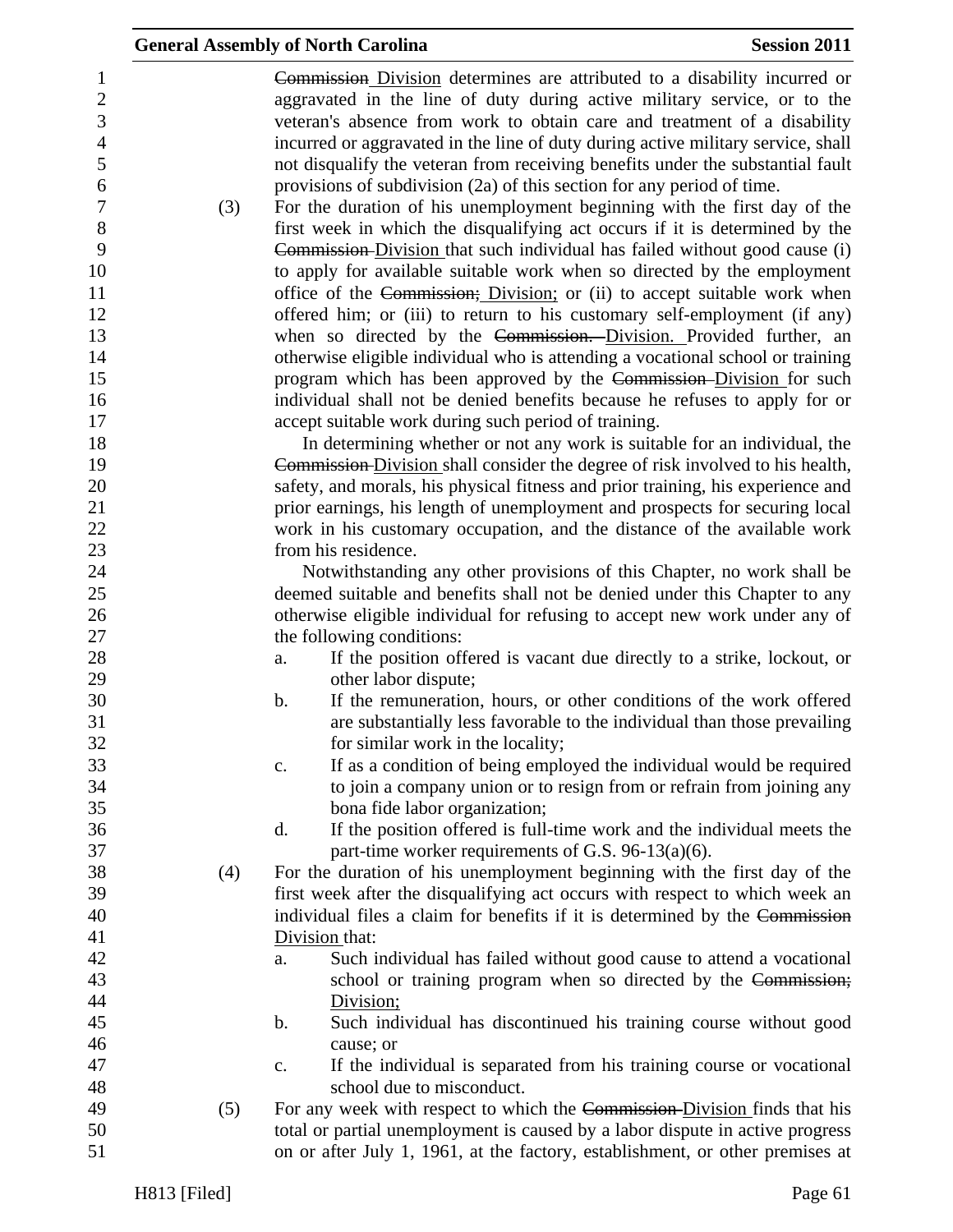|                                       | <b>General Assembly of North Carolina</b>                                                                                                                                                                                                                                                                             | <b>Session 2011</b> |
|---------------------------------------|-----------------------------------------------------------------------------------------------------------------------------------------------------------------------------------------------------------------------------------------------------------------------------------------------------------------------|---------------------|
| $\overline{2}$<br>3<br>$\overline{4}$ | which he is or was last employed or caused after such date by a labor dispute<br>at another place within this State which is owned or operated by the same<br>employing unit which owns or operates the factory, establishment, or other<br>premises at which he is or was last employed and which supplies materials |                     |
| 5<br>6<br>$\boldsymbol{7}$            | or services necessary to the continued and usual operation of the premises at<br>which he is or was last employed. Provided, that an individual disqualified<br>under the provisions of this subdivision shall continue to be disqualified                                                                            |                     |
| 8                                     | thereunder after the labor dispute has ceased to be in active progress for such                                                                                                                                                                                                                                       |                     |
| 9<br>10                               | period of time as is reasonably necessary and required to physically resume<br>operations in the method of operating in use at the plant, factory, or                                                                                                                                                                 |                     |
|                                       | establishment of the employing unit.                                                                                                                                                                                                                                                                                  |                     |
| 12<br>(6)                             | If the Commission-Division finds he is customarily self-employed and can                                                                                                                                                                                                                                              |                     |
| 13                                    | reasonably return to self-employment.                                                                                                                                                                                                                                                                                 |                     |
| 14<br>(6a)                            | For the duration of his unemployment beginning with the first day of the                                                                                                                                                                                                                                              |                     |
| 15                                    | first week during which or after the disqualifying act occurs with respect to                                                                                                                                                                                                                                         |                     |
| 16                                    | which week an individual files a claim for benefits if it is determined by the                                                                                                                                                                                                                                        |                     |
| 17                                    | Commission-Division that the individual is, at the time the claim is filed,                                                                                                                                                                                                                                           |                     |
| 18                                    | unemployed because the individual's ownership share of the employing                                                                                                                                                                                                                                                  |                     |
| 19                                    | entity was voluntarily sold and, at the time of the sale:                                                                                                                                                                                                                                                             |                     |
| 20                                    | The employing entity was a corporation and the individual held five<br>a.                                                                                                                                                                                                                                             |                     |
| 21                                    | percent (5%) or more of the outstanding shares of the voting stock of                                                                                                                                                                                                                                                 |                     |
| 22                                    | the corporation;                                                                                                                                                                                                                                                                                                      |                     |
| 23                                    | The employing entity was a partnership, limited or general, and the<br>b.                                                                                                                                                                                                                                             |                     |
| 24                                    | individual was a limited or general partner; or                                                                                                                                                                                                                                                                       |                     |
| 25                                    | The employing entity was a proprietorship, and the individual was a<br>c.                                                                                                                                                                                                                                             |                     |
| 26                                    | proprietor.                                                                                                                                                                                                                                                                                                           |                     |
| 27<br>28<br>(8)                       | For any week with respect to which he has received any sum from the                                                                                                                                                                                                                                                   |                     |
| 29                                    | employer pursuant to an order of any court, the National Labor Relations                                                                                                                                                                                                                                              |                     |
| 30                                    | Board, any other lawfully constituted adjudicative agency, or by private                                                                                                                                                                                                                                              |                     |
|                                       | agreement, consent or arbitration for loss of pay by reason of discharge.                                                                                                                                                                                                                                             |                     |
| 32                                    | When the amount so paid by the employer is in a lump sum and covers a                                                                                                                                                                                                                                                 |                     |
| 33                                    | period of more than one week, such amount shall be allocated to the weeks                                                                                                                                                                                                                                             |                     |
| 34                                    | in the period on such a pro rata basis as the Commission-Division may adopt                                                                                                                                                                                                                                           |                     |
| 35                                    | and if the amount so prorated to a particular week would, if it had been                                                                                                                                                                                                                                              |                     |
| 36                                    | earned by the claimant during that week of unemployment, have resulted in                                                                                                                                                                                                                                             |                     |
| 37                                    | a reduced benefit payment as provided in G.S. 96-12, the claimant shall be                                                                                                                                                                                                                                            |                     |
| 38                                    | entitled to receive such reduced payment if the claimant was otherwise                                                                                                                                                                                                                                                |                     |
| 39                                    | eligible.                                                                                                                                                                                                                                                                                                             |                     |
| 40                                    | Further provided, any benefits previously paid for weeks of                                                                                                                                                                                                                                                           |                     |
|                                       | unemployment with respect to which back pay awards, or other such                                                                                                                                                                                                                                                     |                     |
| 42                                    | compensation, are made shall constitute an overpayment of benefits and                                                                                                                                                                                                                                                |                     |
| 43                                    | such amounts shall be deducted from the award by the employer prior to                                                                                                                                                                                                                                                |                     |
| 44                                    | payment to the employee, and shall be transmitted promptly (or within 5                                                                                                                                                                                                                                               |                     |
| 45                                    | days) to the Commission-Division by the employer for application against                                                                                                                                                                                                                                              |                     |
| 46                                    | the overpayment. Provided, however, the removal of any charges made                                                                                                                                                                                                                                                   |                     |
| 47                                    | against the employer as a result of such previously paid benefits shall be                                                                                                                                                                                                                                            |                     |
| 48                                    | applied to the calendar year in which the overpayment is transmitted to the                                                                                                                                                                                                                                           |                     |
| 49                                    | Commission, Division and no attempt shall be made to relate such a credit to                                                                                                                                                                                                                                          |                     |
| 50                                    | the period to which the award applies. Any amount of overpayment so                                                                                                                                                                                                                                                   |                     |
| 51                                    | deducted by the employer and not transmitted to the Commission-Division                                                                                                                                                                                                                                               |                     |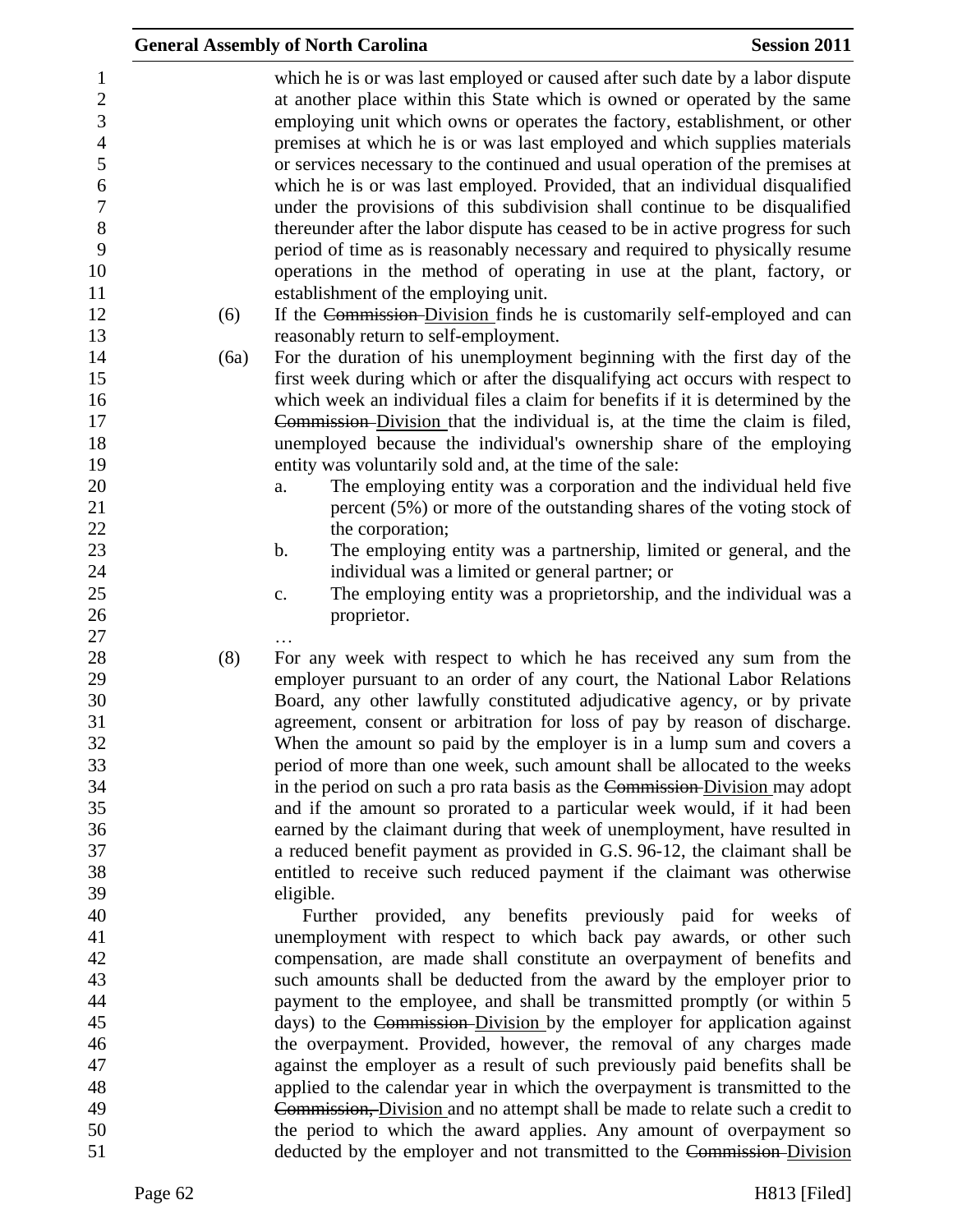|                                                                                                                                        |              |      | <b>General Assembly of North Carolina</b>                                                                                                                                                                                                                                                                                                                                                                                                                                                                                                                                                                                                                                                                                                                                                                                                                                                                                                                                                                                                                                                                                                                                                                                                                                                                                                                                                                                                                                               | <b>Session 2011</b> |
|----------------------------------------------------------------------------------------------------------------------------------------|--------------|------|-----------------------------------------------------------------------------------------------------------------------------------------------------------------------------------------------------------------------------------------------------------------------------------------------------------------------------------------------------------------------------------------------------------------------------------------------------------------------------------------------------------------------------------------------------------------------------------------------------------------------------------------------------------------------------------------------------------------------------------------------------------------------------------------------------------------------------------------------------------------------------------------------------------------------------------------------------------------------------------------------------------------------------------------------------------------------------------------------------------------------------------------------------------------------------------------------------------------------------------------------------------------------------------------------------------------------------------------------------------------------------------------------------------------------------------------------------------------------------------------|---------------------|
| $\mathbf{1}$<br>$\overline{c}$<br>3<br>$\overline{4}$<br>5                                                                             |              |      | or the failure of an employer to deduct an overpayment shall be subject to<br>the same procedures for collection as is provided for contributions by<br>G.S. 96-10. It is the purpose of this paragraph to assure the prompt collection<br>of overpayments of U. I. benefits, and it shall be construed accordingly.                                                                                                                                                                                                                                                                                                                                                                                                                                                                                                                                                                                                                                                                                                                                                                                                                                                                                                                                                                                                                                                                                                                                                                    |                     |
| $\sqrt{6}$<br>$\overline{7}$<br>8<br>9<br>10<br>11<br>12<br>13<br>14<br>15<br>16<br>17<br>18<br>19<br>20<br>21<br>22<br>23<br>24<br>25 |              | (10) | Any employee disqualified for the duration of his unemployment due to the<br>provisions of $(1)$ , $(2)$ , $(2B)$ , $(3)$ , $(4)$ , or $(6A)$ above may have that permanent<br>disqualification removed if he meets the following three conditions:<br>Returns to work for at least five weeks and is paid cumulative wages<br>a.<br>of at least 10 times his weekly benefit amount;<br>Subsequently becomes unemployed through no fault of his own; and<br>$\mathbf b$ .<br>Meets the availability requirements of the law.<br>$c_{\cdot}$<br>Any time certain disqualification imposed by the provisions of<br>subsections $(1)$ , $(1D)$ , and $(2A)$ shall be removed by serving the<br>disqualification imposed as provided by this subsection.<br>Provided for good cause shown the Commission-Division in its<br>discretion may as to any permanent disqualification provided in this Chapter<br>reduce the disqualification period to a time certain but not less than five<br>weeks. The maximum amount of benefits due any individual whose<br>permanent disqualification is changed to a time certain shall be reduced by<br>amount determined by multiplying the number of weeks of<br>an<br>disqualification by the weekly benefit amount.<br>Provided further, any permanent disqualification pursuant to the<br>provisions of $(1)$ , $(2)$ , $(3)$ , $(4)$ , or $(6A)$ shall terminate two years after the<br>effective date of the beginning of said disqualification. |                     |
| 26<br>27<br>28<br>29<br>30<br>31<br>32<br>33                                                                                           |              | (12) | Notwithstanding any other provision of this Chapter, no otherwise eligible<br>individual shall be denied benefits for any weeks if it is determined by the<br>Commission-Division that such individual is, at the time such claim is filed,<br>unemployed because he left work solely as a result of a lack of work caused<br>by the bankruptcy of his employer."<br>SECTION 2.16. G.S. 96-15 reads as rewritten:<br>"§ 96-15. Claims for benefits.                                                                                                                                                                                                                                                                                                                                                                                                                                                                                                                                                                                                                                                                                                                                                                                                                                                                                                                                                                                                                                     |                     |
| 34<br>35<br>36<br>37<br>38<br>39<br>40<br>41<br>42<br>43                                                                               | (a)<br>unit. |      | Filing. - Claims for benefits shall be made in accordance with such regulations as<br>the Commission Division may prescribe. Employers may file claims for employees through the<br>use of automation in the case of partial unemployment. Each employing unit shall post and<br>maintain in places readily accessible to individuals performing services for it printed<br>statements, concerning benefit rights, claims for benefits, and such other matters relating to the<br>administration of this Chapter as the Commission may direct. Each employing unit shall supply<br>to such individuals copies of such printed statements or other materials relating to claims for<br>benefits as the Commission-Division may direct. Such printed statements and other materials<br>shall be supplied by the Commission to each employing unit without cost to the employing                                                                                                                                                                                                                                                                                                                                                                                                                                                                                                                                                                                                           |                     |
| 44<br>45<br>46<br>47<br>48<br>49<br>50<br>51                                                                                           | (b)          | (1)  | Initial Determination. $-$ A representative designated by the Commission<br>Division shall promptly examine the claim and shall determine whether or<br>not the claim is valid. If the claim is determined to be not valid for any<br>reason other than lack of base period earnings, the claim shall be referred to<br>an Adjudicator for a decision as to the issues presented. If the claim is<br>determined to be valid, a monetary determination shall be issued showing<br>the week with respect to when benefits shall commence, the weekly benefit<br>amount payable, and the potential maximum duration thereof. The claimant                                                                                                                                                                                                                                                                                                                                                                                                                                                                                                                                                                                                                                                                                                                                                                                                                                                  |                     |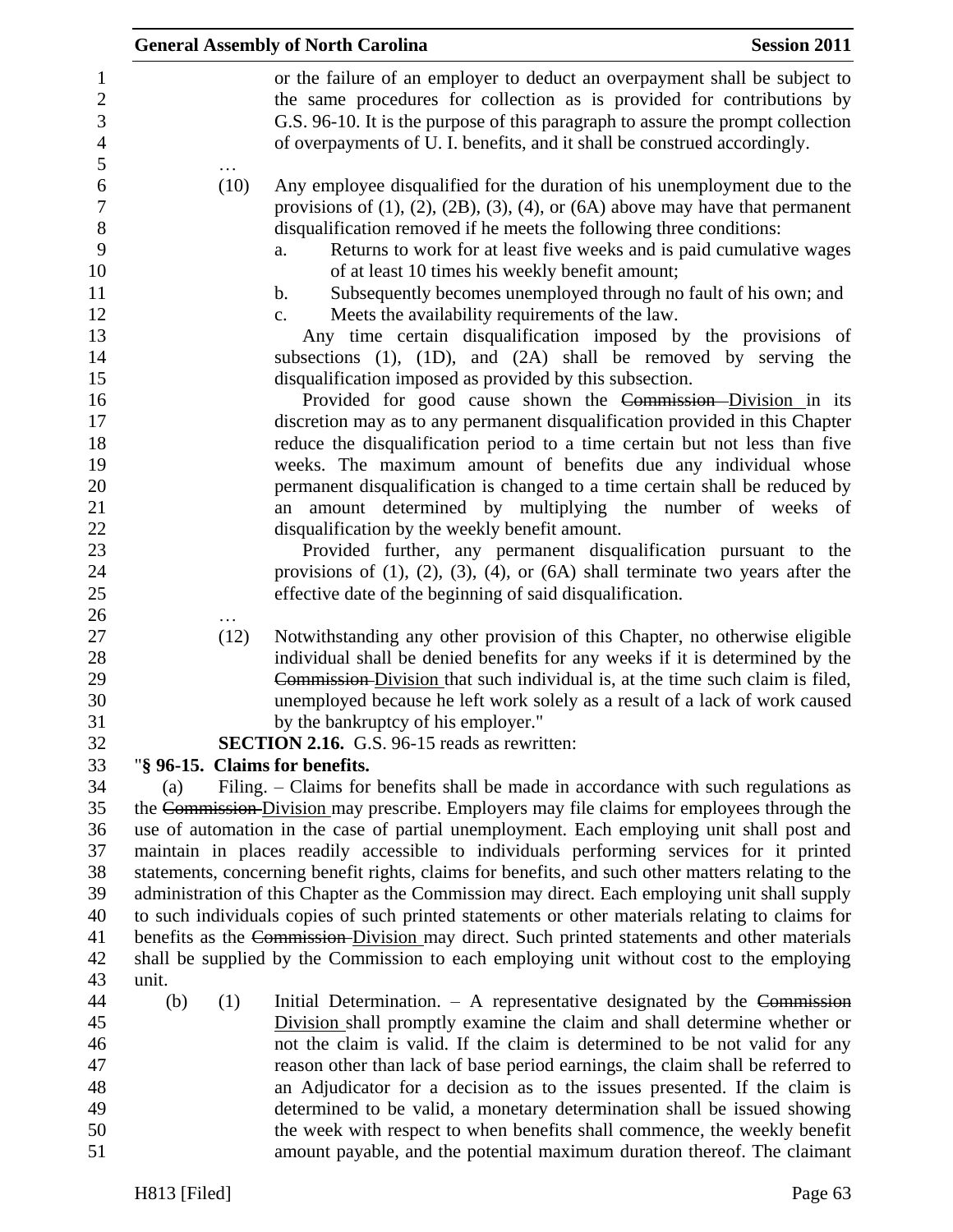|                                        |     | <b>General Assembly of North Carolina</b>                                                                                                                                                                                                                                                              | <b>Session 2011</b> |
|----------------------------------------|-----|--------------------------------------------------------------------------------------------------------------------------------------------------------------------------------------------------------------------------------------------------------------------------------------------------------|---------------------|
| 1<br>$\sqrt{2}$<br>3<br>$\overline{4}$ |     | shall be furnished a copy of such monetary determination showing the<br>amount of wages paid him by each employer during his base period and the<br>employers by whom such wages were paid, his benefit year, weekly benefit<br>amount, and the maximum amount of benefits that may be paid to him for |                     |
| 5<br>6                                 |     | unemployment during the benefit year. When a claim is not valid due to lack<br>of earnings in his base period, the determination shall so designate. The                                                                                                                                               |                     |
| $\tau$                                 |     | claimant shall be allowed 10 days from the earlier of mailing or delivery of                                                                                                                                                                                                                           |                     |
| 8                                      |     | his monetary determination to him within which to protest his monetary                                                                                                                                                                                                                                 |                     |
| 9                                      |     | determination and upon the filing of such protest, unless said protest be                                                                                                                                                                                                                              |                     |
| 10                                     |     | satisfactorily resolved, the claim shall be referred to the Chief Deputy                                                                                                                                                                                                                               |                     |
| 11                                     |     | Commissioner-Assistant Secretary or his designee for a decision as to the                                                                                                                                                                                                                              |                     |
| 12                                     |     | issues presented. All base period employers, as well as the most recent                                                                                                                                                                                                                                |                     |
| 13                                     |     | employer of a claimant on a temporary layoff, shall be notified upon the                                                                                                                                                                                                                               |                     |
| 14                                     |     | filing of a claim which establishes a benefit year.                                                                                                                                                                                                                                                    |                     |
| 15                                     |     | At any time within one year from the date of the making of an initial                                                                                                                                                                                                                                  |                     |
| 16<br>17                               |     | determination, the Commission Division on its own initiative may reconsider<br>such determination if it finds that an error in computation or identity has                                                                                                                                             |                     |
| 18                                     |     | occurred in connection therewith or that additional wages pertinent to the                                                                                                                                                                                                                             |                     |
| 19                                     |     | claimant's benefit status have become available, or if such determination of                                                                                                                                                                                                                           |                     |
| 20                                     |     | benefit status was made as a result of a nondisclosure or misrepresentation of                                                                                                                                                                                                                         |                     |
| 21                                     |     | a material fact.                                                                                                                                                                                                                                                                                       |                     |
| 22                                     | (2) | Adjudication. $-$ When a protest is made by the claimant to the initial or                                                                                                                                                                                                                             |                     |
| 23                                     |     | monetary determination, or a question or issue is raised or presented as to the                                                                                                                                                                                                                        |                     |
| 24                                     |     | eligibility of a claimant under G.S. 96-13, or whether any disqualification                                                                                                                                                                                                                            |                     |
| 25                                     |     | should be imposed under G.S. 96-14, or benefits denied or adjusted pursuant                                                                                                                                                                                                                            |                     |
| 26                                     |     | to G.S. 96-18, the matter shall be referred to an adjudicator. The adjudicator                                                                                                                                                                                                                         |                     |
| 27<br>28                               |     | may consider any matter, document or statement deemed to be pertinent to                                                                                                                                                                                                                               |                     |
| 29                                     |     | the issues, including telephone conversations, and after such consideration<br>shall render a conclusion as to the claimant's benefit entitlements. The                                                                                                                                                |                     |
| 30                                     |     | adjudicator shall notify the claimant and all other interested parties of the                                                                                                                                                                                                                          |                     |
| 31                                     |     | conclusion reached. The conclusion of the adjudicator shall be deemed the                                                                                                                                                                                                                              |                     |
| 32                                     |     | final decision of the Commission-Division unless within 1530 days after the                                                                                                                                                                                                                            |                     |
| 33                                     |     | date of notification or mailing of the conclusion, whichever is earlier, a                                                                                                                                                                                                                             |                     |
| 34                                     |     | written appeal is filed pursuant to such regulations as the Commission may                                                                                                                                                                                                                             |                     |
| 35                                     |     | adopt. The Commission rules adopted by the Division. The Division shall be                                                                                                                                                                                                                             |                     |
| 36                                     |     | deemed an interested party for such purposes and may remove to itself or                                                                                                                                                                                                                               |                     |
| 37                                     |     | transfer to an appeals referee the proceedings involving any claim pending                                                                                                                                                                                                                             |                     |
| 38                                     |     | before an adjudicator.                                                                                                                                                                                                                                                                                 |                     |
| 39                                     |     | Provided, any interested employer shall be allowed $\frac{1030}{1030}$ days from the                                                                                                                                                                                                                   |                     |
| 40                                     |     | earlier of mailing or delivery of the notice of the filing of a claim against the                                                                                                                                                                                                                      |                     |
| 41                                     |     | employer's account to protest the claim and have the claim referred to an                                                                                                                                                                                                                              |                     |
| 42                                     |     | adjudicator for a decision on the question or issue raised. A copy of the                                                                                                                                                                                                                              |                     |
| 43                                     |     | notice of the filing shall be sent contemporaneously to the employer by<br>telefacsimile transmission if a fax number is on file. Provided further, no                                                                                                                                                 |                     |
| 44<br>45                               |     | question or issue may be raised or presented by the Commission-Division as                                                                                                                                                                                                                             |                     |
| 46                                     |     | to the eligibility of a claimant under G.S. 96-13, or whether any                                                                                                                                                                                                                                      |                     |
| 47                                     |     | disqualification should be imposed under G.S. 96-14, after 45 days from the                                                                                                                                                                                                                            |                     |
| 48                                     |     | first day of the first week after the question or issue occurs with respect to                                                                                                                                                                                                                         |                     |
| 49                                     |     | which week an individual filed a claim for benefits. None of the provisions                                                                                                                                                                                                                            |                     |
| 50                                     |     | of this subsection shall have the force and effect nor shall the same be                                                                                                                                                                                                                               |                     |
| 51                                     |     | construed or interested as repealing any other provisions of G.S. 96-18.                                                                                                                                                                                                                               |                     |
|                                        |     |                                                                                                                                                                                                                                                                                                        |                     |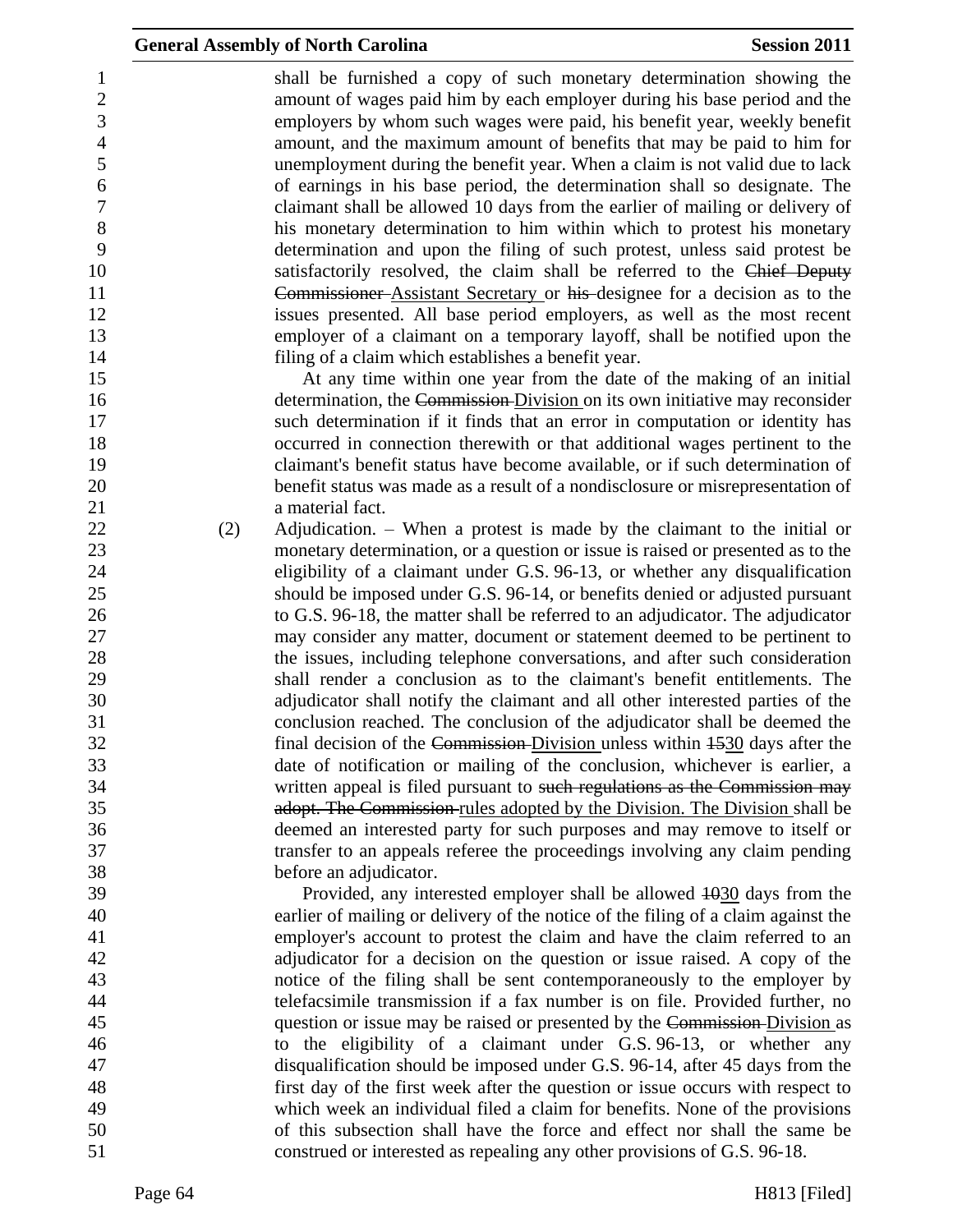An employer shall receive written notice of the employer's appeal rights and any forms that are required to allow the employer to protest the claim. The forms shall include a section referencing the appropriate rules pertaining to appeals and the instructions on how to appeal.

 (c) Appeals. – Unless an appeal from the adjudicator is withdrawn, an appeals referee or hearing officer shall set a hearing in which the parties are given reasonable opportunity to be heard. The conduct of hearings shall be governed by suitable regulations established rules adopted by the Commission. Division. The regulations need not conform to common law or statutory rules of evidence or technical or formal rules of procedure but shall provide for the conduct of hearings in such manner as to ascertain the substantial rights of the parties. The hearings may be conducted by conference telephone call or other similar means provided that if any party files with the Commission Division prior written objection to the telephone procedure, that party will be afforded an opportunity for an in-person hearing at such place in the State as the Commission Division by regulation shall provide. The hearing shall be scheduled for a time that, as much as practicable, least intrudes on and reasonably accommodates the ordinary business activities of an employer and the return to employment of a claimant. The appeals referee or hearing officer may affirm or modify the conclusion of the adjudicator or issue a new decision in which findings of fact and conclusions of law will be set out or dismiss an appeal when the appellant fails to appear at the appeals hearing to prosecute the appeal after having been duly notified of the appeals hearing. The evidence taken at the hearings before the appeals referee shall be recorded and the decision of the appeals referee 22 shall be deemed to be the final decision of the Commission-Division unless within 10 days after the date of notification or mailing of the decision, whichever is earlier a written appeal is filed 24 pursuant to such regulations-rules as the Commission-Board of Review and the Division may adopt. No person may be appointed as an appeals referee or hearing officer unless he or she possesses the minimum qualifications necessary to be a staff attorney eligible for designation 27 by the Commission-Division as a hearing officer under  $G.S. 96-4(m)$ . G.S. 96-4(q). No appeals referee or hearing officer in full-time permanent status may engage in the private practice of law as defined in G.S. 84-2.1 while serving in office as appeals referee; referee or hearing officer; violation of this prohibition shall be grounds for removal. Whenever an appeal is taken from a decision of the appeals referee, referee or hearings officer; the appealing party shall submit a clear written statement containing the grounds for the appeal within the time allowed 33 by law for taking the appeal, and if such timely statement is not submitted, the Commission Board of Review may dismiss the appeal.

 (c1) Unless required for disposition of an ex parte matter authorized by law, a Commissioner, Division appeals referee, or employee assigned to make a decision or to make findings of facts and conclusions of law in a case shall not communicate, directly or indirectly, in connection with any issue of fact, or question of law, with any person or party or his representative, except on notice and opportunity for parties to participate.

40 (c2) Whenever a party is notified of an Adjudicator's, Appeals Referee's, or Deputy Commissioner's the Board of Review's or a hearing officer's decision by mail, G.S. 1A-1, Rule 6(e) shall apply, and three days shall be added to the prescribed period to file a written appeal.

(d) Repealed by Session Laws 1977, c. 727, s. 54.

 (d1) No continuance shall be granted except upon application to the Commissioner, Division, the appeals referee, or other authority assigned to make the decision in the matter to be continued. A continuance may be granted only for good cause shown and upon such terms and conditions as justice may require. Good cause for granting a continuance shall include, but not be limited to, those instances when a party to the proceeding, a witness, or counsel of record has an obligation of service to the State, such as service as a member of the North Carolina General Assembly, or an obligation to participate in a proceeding in a court of greater jurisdiction.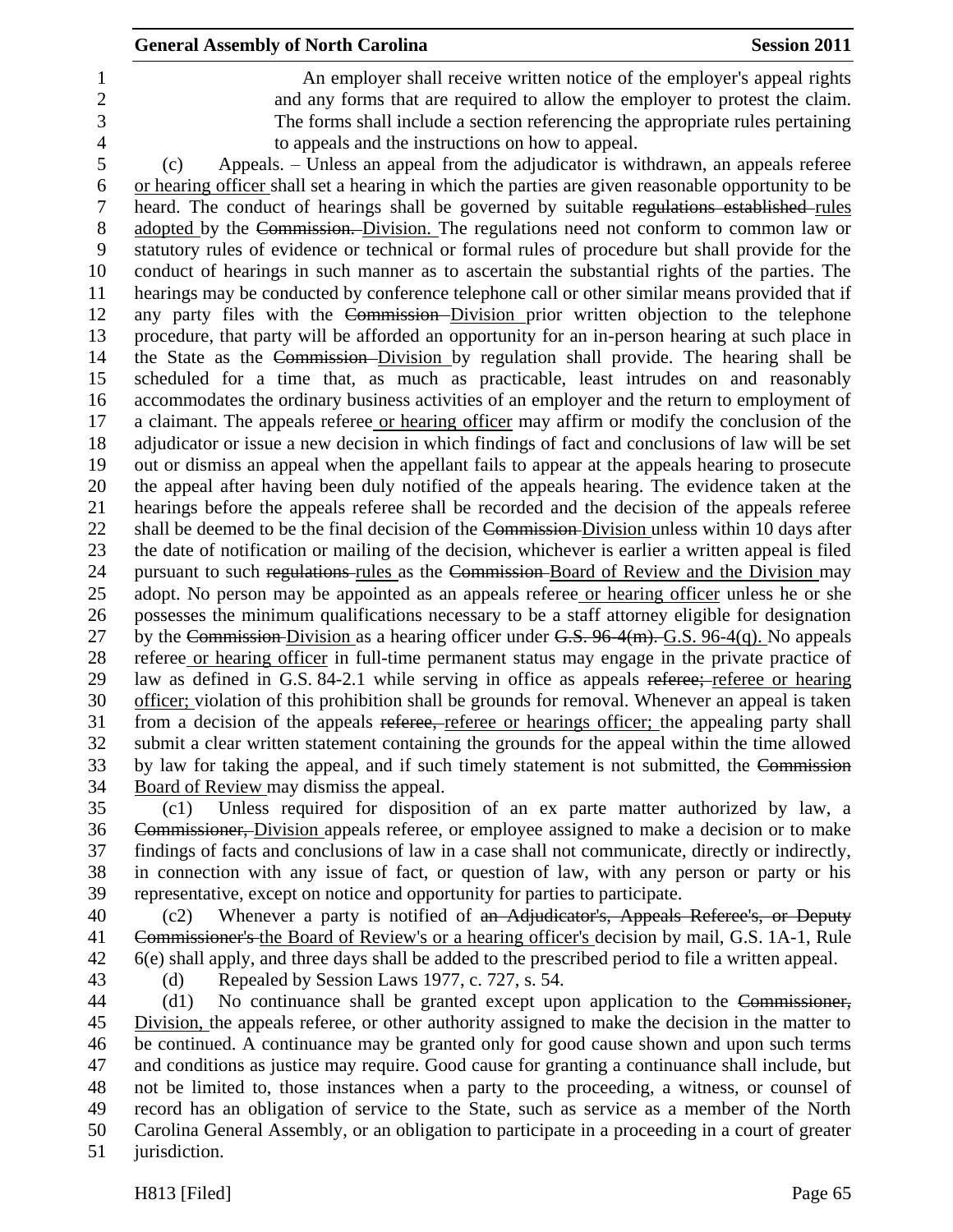(e) Review by the Commission. Board of Review. – The Board of Review may on its own motion affirm, modify, or set aside any decision of an appeals referee, hearing officer, or other employee assigned to make a decision on the basis of the evidence previously submitted in such case, or direct the taking of additional evidence, or may permit any of the parties to such decision to initiate further appeals before it, or may provide for group hearings in such cases as the Board of Review finds appropriate. The Board of Review may remove itself or transfer to an appeals referee, hearing officer, or other employee assigned to make a decision the proceedings on any claim pending before an appeals referee, hearing officer, or other employee assigned to make a decision. Interested parties shall be promptly notified of the findings and decision of the Board of Review. Commission or Deputy Commissioner may on its own motion affirm, modify, or set aside any decision of an appeals referee on the basis of the evidence previously submitted in such case, or direct the taking of additional evidence, or may permit any of the parties to such decision to initiate further appeals before it, or may provide for group hearings in such cases as the Commission or Deputy Commissioner may deem proper. The Commission or Deputy Commissioner may remove to itself or transfer to another appeals referee the proceedings on any claim pending before an appeals referee. The Commission shall promptly notify the interested parties of its findings and the decision. In all Commission matters heard by a Deputy Commissioner, the decision of the Deputy Commissioner shall constitute the decision of the Commission; except, the Commission may remove unto itself, upon its own motion, any claim pending for rehearing and redetermination, provided such removal is done prior to the expiration of appeal period applicable to the decision of the Deputy Commissioner.

 (f) Procedure. – The manner in which disputed claims shall be presented, the reports thereon required from the claimant and from employers, and the conduct of hearings and 25 appeals shall be in accordance with regulations prescribed by the Commission rules adopted by the Division for determining the rights of the parties, whether or not such regulations conform to common-law or statutory rules of evidence and other technical rules of procedure. All testimony at any hearing before an appeals referee upon a disputed claim shall be recorded 29 unless the recording is waived by all interested parties, the parties have waived the evidentiary hearing and entered into a stipulation resolving the issues pending before the appeals referee, hearing officer, or other employee assigned to make the decision, but need not be transcribed unless the disputed claim is further appealed and, one or more of the parties objects, under such regulations as the Commission may prescribe, rules as the Division may adopt, to being provided a copy of the tape recording of the hearing. Any other provisions of this Chapter notwithstanding, any individual receiving the transcript shall pay to the Commission Division such reasonable fee for the transcript as the Commission Division may by regulation provide. The fee so prescribed by the Commission Division for a party shall not exceed the lesser of 38 sixty-five cents  $(65¢)$  per page or sixty-five dollars  $(\$65.00)$  per transcript. The Commission Division may by regulation provide for the fee to be waived in such circumstances as it in its sole discretion deems appropriate but in the case of an appeal in forma pauperis supported by 41 such proofs as are required in G.S. 1-110, the Commission-Division shall waive the fee.

 (g) Witness Fees. – Witnesses subpoenaed pursuant to this section shall be allowed fees at a rate fixed by the Commission. Division. Such fees and all expenses of proceedings involving disputed claims shall be deemed a part of the expense of administering this Chapter.

 (h) Judicial Review. – Any decision of the Commission, Division, in the absence of judicial review as herein provided, or in the absence of an interested party filing a request for reconsideration, shall become final 30 days after the date of notification or mailing thereof, whichever is earlier. Judicial review shall be permitted only after a party claiming to be 49 aggrieved by the decision has exhausted his remedies before the Commission-Division as provided in this Chapter and has filed a petition for review in the superior court of the county in which he resides or has his principal place of business. The petition for review shall explicitly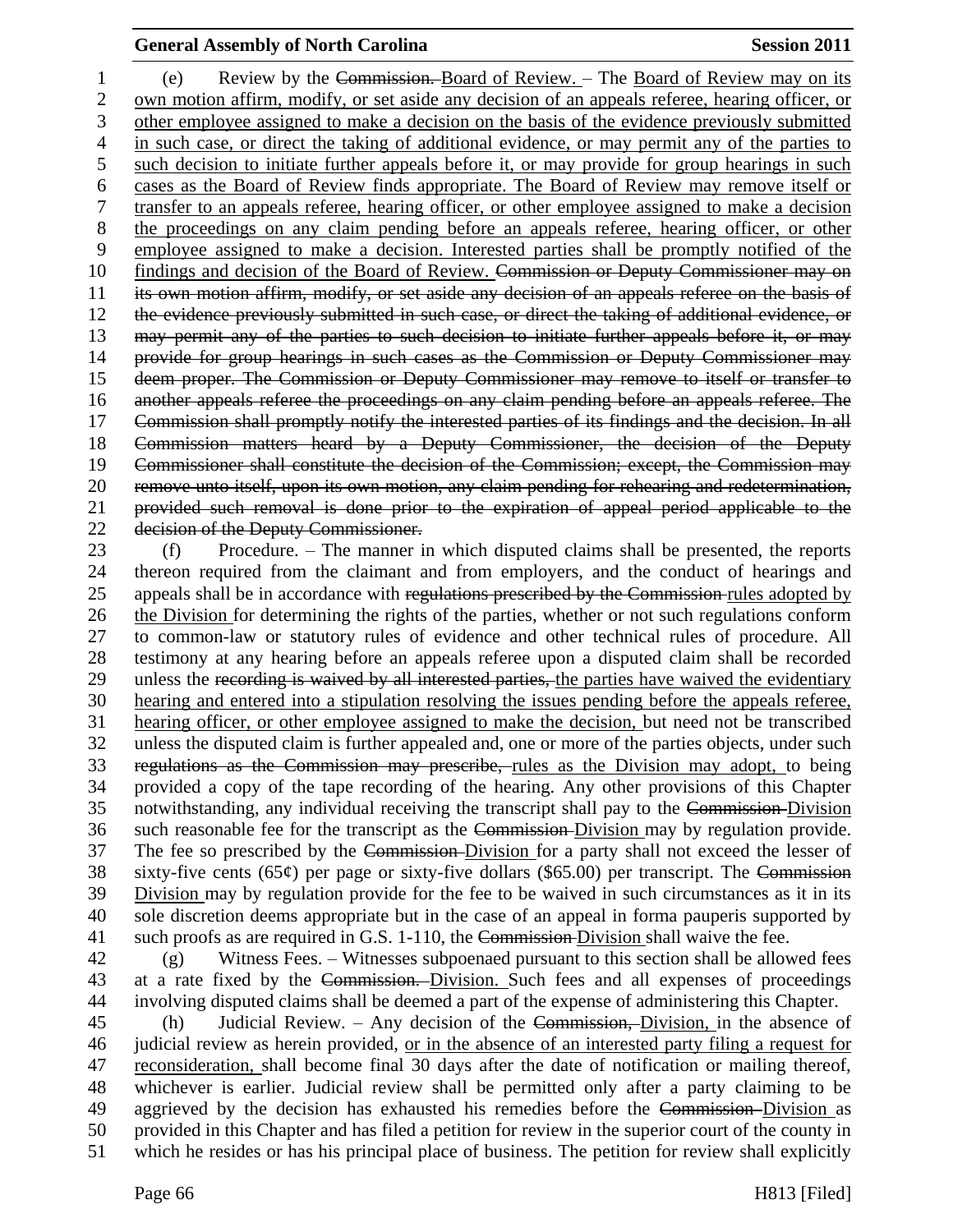1 state what exceptions are taken to the decision or procedure of the Commission-Division and what relief the petitioner seeks. Within 10 days after the petition is filed with the court, the petitioner shall serve copies of the petition by personal service or by certified mail, return receipt requested, upon the Commission Division and upon all parties of record to the Commission Division proceedings. Names and addresses of the parties shall be furnished to the petitioner by the Commission upon request. The Commission Division shall be deemed to be a party to any judicial action involving any of its decisions and may be represented in the judicial 8 action by any qualified attorney who has been designated by it for that purpose. Upon motion of the Commission, the court shall dismiss any review for which the petition is untimely filed, untimely or improperly served, or for which it otherwise fails to comply with the requirements of this subsection. Any questions regarding the requirements of this subsection concerning the service or filing of a petition shall be determined by the superior court. Any party to the Commission Division proceeding may become a party to the review proceeding by notifying the court within 10 days after receipt of the copy of the petition. Any person aggrieved may petition to become a party by filing a motion to intervene as provided in G.S. 1A-1, Rule 24.

 Within 45 days after receipt of the copy of the petition for review or within such additional 17 time as the court may allow, the Commission-Division shall transmit to the reviewing court the original or a certified copy of the entire record of the proceedings under review. With the permission of the court the record may be shortened by stipulation of all parties to the review proceedings. Any party unreasonably refusing to stipulate to limit the record may be taxed by the court for such additional cost as is occasioned by the refusal. The court may require or permit subsequent corrections or additions to the record when deemed desirable.

 (i) Review Proceedings. – If a timely petition for review has been filed and served as provided in G.S. 96-15(h), the court may make party defendant any other party it deems necessary or proper to a just and fair determination of the case. The Commission Division may, in its discretion, certify to the reviewing court questions of law involved in any decision by it. 27 In any judicial proceeding under this section, the findings of fact by the Commission, Division, if there is any competent evidence to support them and in the absence of fraud, shall be conclusive, and the jurisdiction of the court shall be confined to questions of law. Such actions and the questions so certified shall be heard in a summary manner and shall be given precedence over all civil cases. An appeal may be taken from the judgment of the superior court, as provided in civil cases. The Commission Division shall have the right to appeal to the appellate division from a decision or judgment of the superior court and for such purpose shall be deemed to be an aggrieved party. No bond shall be required of the Commission Division upon appeal. Upon the final determination of the case or proceeding, the Commission Division shall enter an order in accordance with the determination. When an appeal has been entered to any judgment, order, or decision of the court below, no benefits shall be paid pending a final determination of the cause, except in those cases in which the final decision of the Commission Division allowed benefits.

(j) Repealed by Session Laws 1985, c. 197, s. 9.

41 (k) Irrespective of any other provision of this Chapter, the Commission-Division may adopt minimum regulations necessary to provide for the payment of benefits to individuals promptly when due as required by section 303(a)(1) of the Social Security Act as amended (42 U.S.C.A., section 503(a)(1))."

**SECTION 2.17.** G.S. 96-16 reads as rewritten:

# "**§ 96-16. Seasonal pursuits.**

 (a) A seasonal pursuit is one which, because of seasonal conditions making it impracticable or impossible to do otherwise, customarily carries on production operations only within a regularly recurring active period or periods of less than an aggregate of 36 weeks in a calendar year. No pursuit shall be deemed seasonal unless and until so found by the 51 <del>Commission: Provided, however, D</del>ivision; except that from March 27, 1953, any successor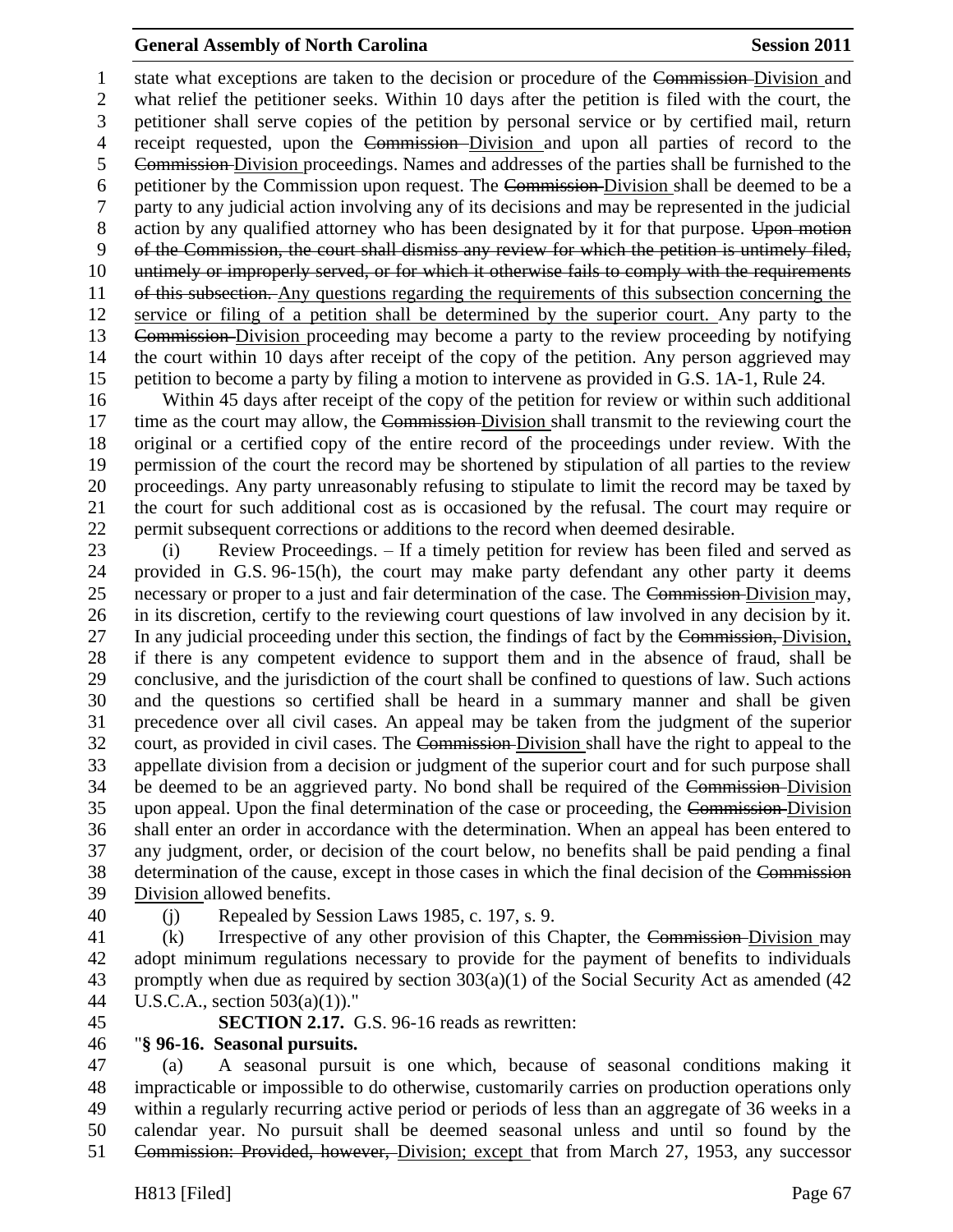|                                                     | <b>General Assembly of North Carolina</b>                        | <b>Session 2011</b>                                                                                                                                                                                                                                                                                                                                                              |
|-----------------------------------------------------|------------------------------------------------------------------|----------------------------------------------------------------------------------------------------------------------------------------------------------------------------------------------------------------------------------------------------------------------------------------------------------------------------------------------------------------------------------|
| $\mathbf{1}$<br>$\mathbf{2}$<br>3<br>$\overline{4}$ | nor retroactive in effect.                                       | under G.S. 96-8(5)b to a seasonal pursuit shall be deemed seasonal unless such successor shall<br>within 120 days after the acquisition request cancellation of the determination of status of such<br>seasonal pursuit; provided further that this provision shall not be applicable to pending cases                                                                           |
| 5<br>6<br>$\tau$                                    | (b)                                                              | Upon application therefor by a pursuit, the Commission-Division shall determine or<br>redetermine whether such pursuit is seasonal and, if seasonal, the active period or periods<br>thereof. The Commission-Division may, on its own motion, redetermine the active period or                                                                                                   |
| $8\,$                                               |                                                                  | periods of a seasonal pursuit. An application for a seasonal determination must be made on                                                                                                                                                                                                                                                                                       |
| 9                                                   |                                                                  | forms prescribed by the Commission-Division and must be made at least 20 days prior to the                                                                                                                                                                                                                                                                                       |
| 10<br>11<br>12<br>13                                | (c)                                                              | beginning date of the period of production operations for which a determination is requested.<br>Whenever the Commission-Division has determined or redetermined a pursuit to be<br>seasonal, such pursuit shall be notified immediately, and such notice shall contain the<br>beginning and ending dates of the pursuit's active period or periods. Such pursuits shall display |
| 14                                                  |                                                                  | notices of its seasonal determination conspicuously on its premises in a sufficient number of                                                                                                                                                                                                                                                                                    |
| 15                                                  |                                                                  | places to be available for inspection by its workers. Such notices shall be furnished by the                                                                                                                                                                                                                                                                                     |
| 16                                                  | Commission. Division.                                            |                                                                                                                                                                                                                                                                                                                                                                                  |
| 17                                                  | .                                                                |                                                                                                                                                                                                                                                                                                                                                                                  |
| 18                                                  | As used in this section:<br>(i)                                  |                                                                                                                                                                                                                                                                                                                                                                                  |
| 19                                                  |                                                                  |                                                                                                                                                                                                                                                                                                                                                                                  |
| 20                                                  | (5)                                                              | "Seasonal wages" mean the wages earned in a seasonal pursuit within its                                                                                                                                                                                                                                                                                                          |
| 21                                                  |                                                                  | active period or periods. The Commission-Division may prescribe by                                                                                                                                                                                                                                                                                                               |
| 22                                                  |                                                                  | regulation the manner in which seasonal wages shall be reported.                                                                                                                                                                                                                                                                                                                 |
| 23                                                  | $\ldots$ <sup>0</sup>                                            |                                                                                                                                                                                                                                                                                                                                                                                  |
| 24                                                  | <b>SECTION 2.18.</b> G.S. 96-17 reads as rewritten:              |                                                                                                                                                                                                                                                                                                                                                                                  |
| 25                                                  |                                                                  | "\\$ 96-17. Protection of rights and benefits; attorney representation; prohibited fees;                                                                                                                                                                                                                                                                                         |
| 26<br>27                                            | deductions for child support obligations.                        |                                                                                                                                                                                                                                                                                                                                                                                  |
| 28                                                  | $\ddotsc$<br>(b)                                                 | Representation. - Any claimant or employer who is a party to any proceeding before                                                                                                                                                                                                                                                                                               |
| 29                                                  |                                                                  | the Commission–Division may be represented by (i) an attorney; or (ii) any person who is                                                                                                                                                                                                                                                                                         |
| 30                                                  |                                                                  | supervised by an attorney, however, the attorney need not be present at any proceeding before                                                                                                                                                                                                                                                                                    |
| 31                                                  | the Commission. Division.                                        |                                                                                                                                                                                                                                                                                                                                                                                  |
| 32                                                  | (b1)                                                             | Fees Prohibited. – Except as otherwise provided in this Chapter, no individual                                                                                                                                                                                                                                                                                                   |
| 33                                                  |                                                                  | claiming benefits in any administrative proceeding under this Chapter shall be charged fees of                                                                                                                                                                                                                                                                                   |
| 34                                                  |                                                                  | any kind by the Commission-Division or its representative, and in any court proceeding under                                                                                                                                                                                                                                                                                     |
| 35                                                  | this Chapter each party shall bear its own costs and legal fees. |                                                                                                                                                                                                                                                                                                                                                                                  |
| 36                                                  |                                                                  |                                                                                                                                                                                                                                                                                                                                                                                  |
| 37                                                  | (d)<br>(1)                                                       | Definitions. – For the purpose of this subsection and when used herein:                                                                                                                                                                                                                                                                                                          |
| 38                                                  | a.                                                               | "Unemployment compensation" means any compensation found by                                                                                                                                                                                                                                                                                                                      |
| 39                                                  |                                                                  | the Commission-Division to be payable to an unemployed individual                                                                                                                                                                                                                                                                                                                |
| 40                                                  |                                                                  | under the Employment Security Law of North Carolina (including                                                                                                                                                                                                                                                                                                                   |
| 41                                                  |                                                                  | amounts payable by the Commission-Division pursuant to an                                                                                                                                                                                                                                                                                                                        |
| 42                                                  |                                                                  | agreement under any federal law providing for compensation,                                                                                                                                                                                                                                                                                                                      |
| 43                                                  |                                                                  | assistance or allowances with respect to unemployment) provided,                                                                                                                                                                                                                                                                                                                 |
| 44                                                  |                                                                  | that nothing in this subsection shall be construed to limit the                                                                                                                                                                                                                                                                                                                  |
| 45                                                  |                                                                  | Commission's Division's ability to reduce or withhold benefits,                                                                                                                                                                                                                                                                                                                  |
| 46                                                  |                                                                  | otherwise payable, under authority granted elsewhere in this Chapter                                                                                                                                                                                                                                                                                                             |
| 47                                                  |                                                                  | including but not limited to reductions for wages or earnings while                                                                                                                                                                                                                                                                                                              |
| 48                                                  |                                                                  | unemployed and for the recovery of previous overpayments of                                                                                                                                                                                                                                                                                                                      |
| 49                                                  | benefits.                                                        |                                                                                                                                                                                                                                                                                                                                                                                  |
| 50                                                  |                                                                  |                                                                                                                                                                                                                                                                                                                                                                                  |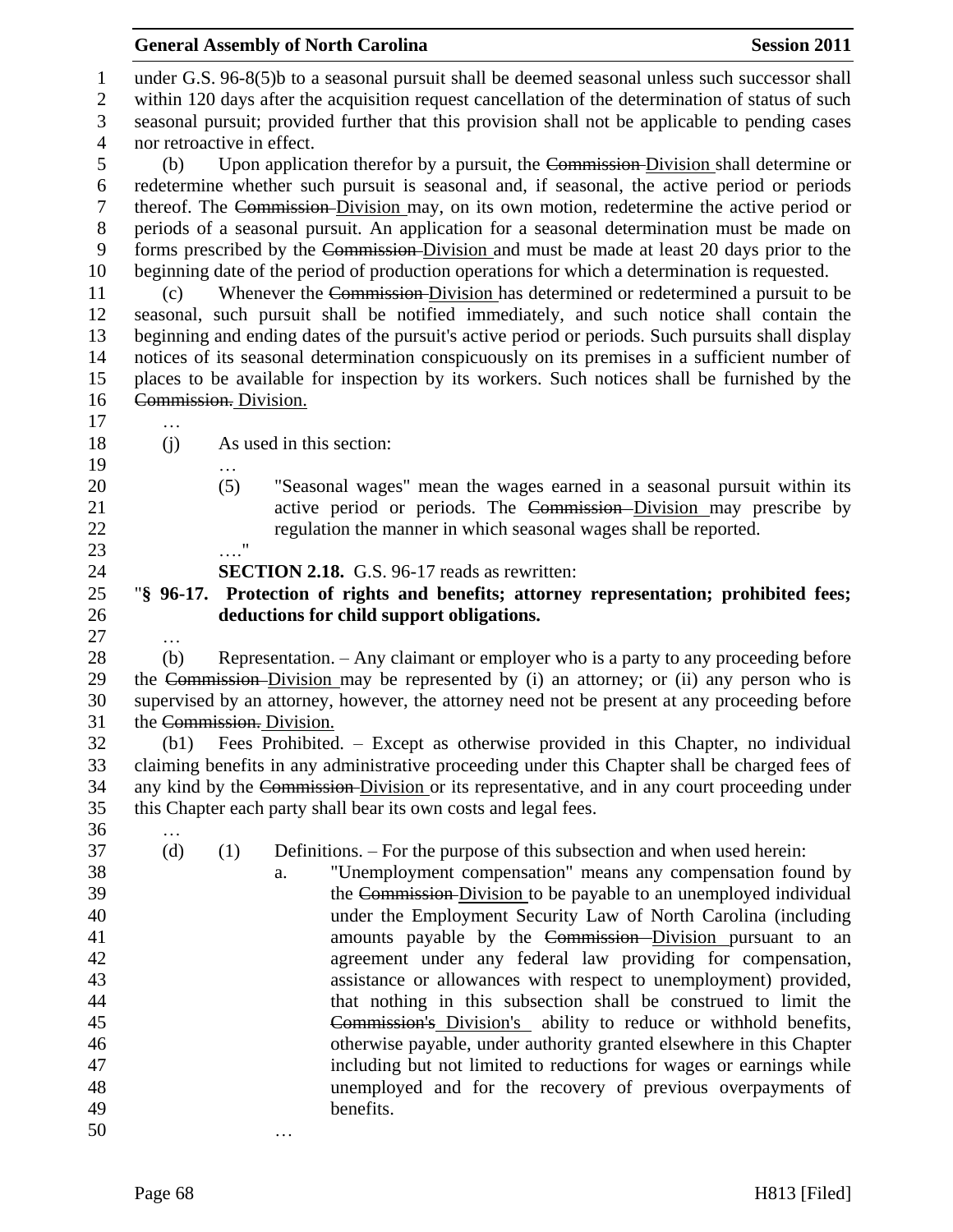| <b>Session 2011</b>                                                                                                                                                                                                                                                                                                                                                                                                                                                                                                                                                                                                                                                                                                                                                                                                                                                                                                                                                                                                                                                                        | <b>General Assembly of North Carolina</b> |
|--------------------------------------------------------------------------------------------------------------------------------------------------------------------------------------------------------------------------------------------------------------------------------------------------------------------------------------------------------------------------------------------------------------------------------------------------------------------------------------------------------------------------------------------------------------------------------------------------------------------------------------------------------------------------------------------------------------------------------------------------------------------------------------------------------------------------------------------------------------------------------------------------------------------------------------------------------------------------------------------------------------------------------------------------------------------------------------------|-------------------------------------------|
| An individual filing a new claim for unemployment compensation<br>shall, at the time of filing such claim, disclose whether the individual<br>owes child support obligations, as defined under subparagraph (1)b.<br>of this subsection. If any such individual discloses that he or she<br>owes child support obligations and is determined by the Commission<br>Division to be eligible for payment of unemployment compensation,<br>the Commission Division shall notify the State or local child support<br>enforcement agency enforcing such obligation that such individual<br>has been determined to be eligible for payment of unemployment<br>compensation.<br>Upon payment by the State or local child support enforcement<br>agency of the processing fee provided for in paragraph (4) of this<br>subsection and beginning with any payment of unemployment<br>compensation that, except for the provisions of this subsection,<br>would be made to the individual during the then current benefit year<br>and more than five working days after the receipt of the processing | (2)<br>a.<br>$\mathbf b$ .                |
| fee by the Commission, Division, the Commission Division shall<br>deduct and withhold from any unemployment compensation                                                                                                                                                                                                                                                                                                                                                                                                                                                                                                                                                                                                                                                                                                                                                                                                                                                                                                                                                                   |                                           |
| otherwise payable to an individual who owes child support<br>obligations:                                                                                                                                                                                                                                                                                                                                                                                                                                                                                                                                                                                                                                                                                                                                                                                                                                                                                                                                                                                                                  |                                           |
| 1.<br>The amount specified by the individual to the Commission to                                                                                                                                                                                                                                                                                                                                                                                                                                                                                                                                                                                                                                                                                                                                                                                                                                                                                                                                                                                                                          |                                           |
| be deducted and withheld under this paragraph if neither                                                                                                                                                                                                                                                                                                                                                                                                                                                                                                                                                                                                                                                                                                                                                                                                                                                                                                                                                                                                                                   |                                           |
| subparagraph 2. nor subparagraph 3. of this paragraph is                                                                                                                                                                                                                                                                                                                                                                                                                                                                                                                                                                                                                                                                                                                                                                                                                                                                                                                                                                                                                                   |                                           |
| applicable; or                                                                                                                                                                                                                                                                                                                                                                                                                                                                                                                                                                                                                                                                                                                                                                                                                                                                                                                                                                                                                                                                             |                                           |
| 2.<br>The amount, if any, determined pursuant to an agreement                                                                                                                                                                                                                                                                                                                                                                                                                                                                                                                                                                                                                                                                                                                                                                                                                                                                                                                                                                                                                              |                                           |
| submitted to the Commission-Division under section                                                                                                                                                                                                                                                                                                                                                                                                                                                                                                                                                                                                                                                                                                                                                                                                                                                                                                                                                                                                                                         |                                           |
| $454(20)(B)(i)$ of the Social Security Act by the State or local                                                                                                                                                                                                                                                                                                                                                                                                                                                                                                                                                                                                                                                                                                                                                                                                                                                                                                                                                                                                                           |                                           |
| child support enforcement agency, unless subparagraph 3. of                                                                                                                                                                                                                                                                                                                                                                                                                                                                                                                                                                                                                                                                                                                                                                                                                                                                                                                                                                                                                                |                                           |
| this paragraph is applicable; or                                                                                                                                                                                                                                                                                                                                                                                                                                                                                                                                                                                                                                                                                                                                                                                                                                                                                                                                                                                                                                                           |                                           |
| 3.<br>Any amount otherwise required to be so deducted and<br>withheld from such unemployment compensation pursuant to<br>properly served legal process, as that term is defined in                                                                                                                                                                                                                                                                                                                                                                                                                                                                                                                                                                                                                                                                                                                                                                                                                                                                                                         |                                           |
| section 462(e) of the Social Security Act.                                                                                                                                                                                                                                                                                                                                                                                                                                                                                                                                                                                                                                                                                                                                                                                                                                                                                                                                                                                                                                                 |                                           |
| Any amount deducted and withheld under paragraph b. of this                                                                                                                                                                                                                                                                                                                                                                                                                                                                                                                                                                                                                                                                                                                                                                                                                                                                                                                                                                                                                                | $\mathbf{c}$ .                            |
| subdivision shall be paid by the Employment Security Commission                                                                                                                                                                                                                                                                                                                                                                                                                                                                                                                                                                                                                                                                                                                                                                                                                                                                                                                                                                                                                            |                                           |
| Division to the appropriate State or local child support enforcement                                                                                                                                                                                                                                                                                                                                                                                                                                                                                                                                                                                                                                                                                                                                                                                                                                                                                                                                                                                                                       |                                           |
| agency.                                                                                                                                                                                                                                                                                                                                                                                                                                                                                                                                                                                                                                                                                                                                                                                                                                                                                                                                                                                                                                                                                    |                                           |
| The Department of Health and Human Services and the Commission                                                                                                                                                                                                                                                                                                                                                                                                                                                                                                                                                                                                                                                                                                                                                                                                                                                                                                                                                                                                                             | d.                                        |
| Division are hereby authorized to enter into one or more agreements                                                                                                                                                                                                                                                                                                                                                                                                                                                                                                                                                                                                                                                                                                                                                                                                                                                                                                                                                                                                                        |                                           |
| which may provide for the payment to the Commission-Division of<br>the processing fees referred to in subparagraph b. and the payment to                                                                                                                                                                                                                                                                                                                                                                                                                                                                                                                                                                                                                                                                                                                                                                                                                                                                                                                                                   |                                           |
| the Department of Health and Human Services of unemployment                                                                                                                                                                                                                                                                                                                                                                                                                                                                                                                                                                                                                                                                                                                                                                                                                                                                                                                                                                                                                                |                                           |
| compensation benefits withheld, referred to in subparagraph c., on an                                                                                                                                                                                                                                                                                                                                                                                                                                                                                                                                                                                                                                                                                                                                                                                                                                                                                                                                                                                                                      |                                           |
| open account basis. Where such an agreement has been entered into,                                                                                                                                                                                                                                                                                                                                                                                                                                                                                                                                                                                                                                                                                                                                                                                                                                                                                                                                                                                                                         |                                           |
| the processing fee shall be deemed to have been made and received                                                                                                                                                                                                                                                                                                                                                                                                                                                                                                                                                                                                                                                                                                                                                                                                                                                                                                                                                                                                                          |                                           |
| (for the purposes of fixing the date on which the Commission                                                                                                                                                                                                                                                                                                                                                                                                                                                                                                                                                                                                                                                                                                                                                                                                                                                                                                                                                                                                                               |                                           |
| Division will begin withholding unemployment compensation                                                                                                                                                                                                                                                                                                                                                                                                                                                                                                                                                                                                                                                                                                                                                                                                                                                                                                                                                                                                                                  |                                           |
| benefits) on the date a written authorization from the Department of                                                                                                                                                                                                                                                                                                                                                                                                                                                                                                                                                                                                                                                                                                                                                                                                                                                                                                                                                                                                                       |                                           |
| Health and Human Services to charge its account is received by the                                                                                                                                                                                                                                                                                                                                                                                                                                                                                                                                                                                                                                                                                                                                                                                                                                                                                                                                                                                                                         |                                           |
| Commission. Division. Such an authorization shall apply to all                                                                                                                                                                                                                                                                                                                                                                                                                                                                                                                                                                                                                                                                                                                                                                                                                                                                                                                                                                                                                             |                                           |
| processing fees then or thereafter (within the then current benefit                                                                                                                                                                                                                                                                                                                                                                                                                                                                                                                                                                                                                                                                                                                                                                                                                                                                                                                                                                                                                        |                                           |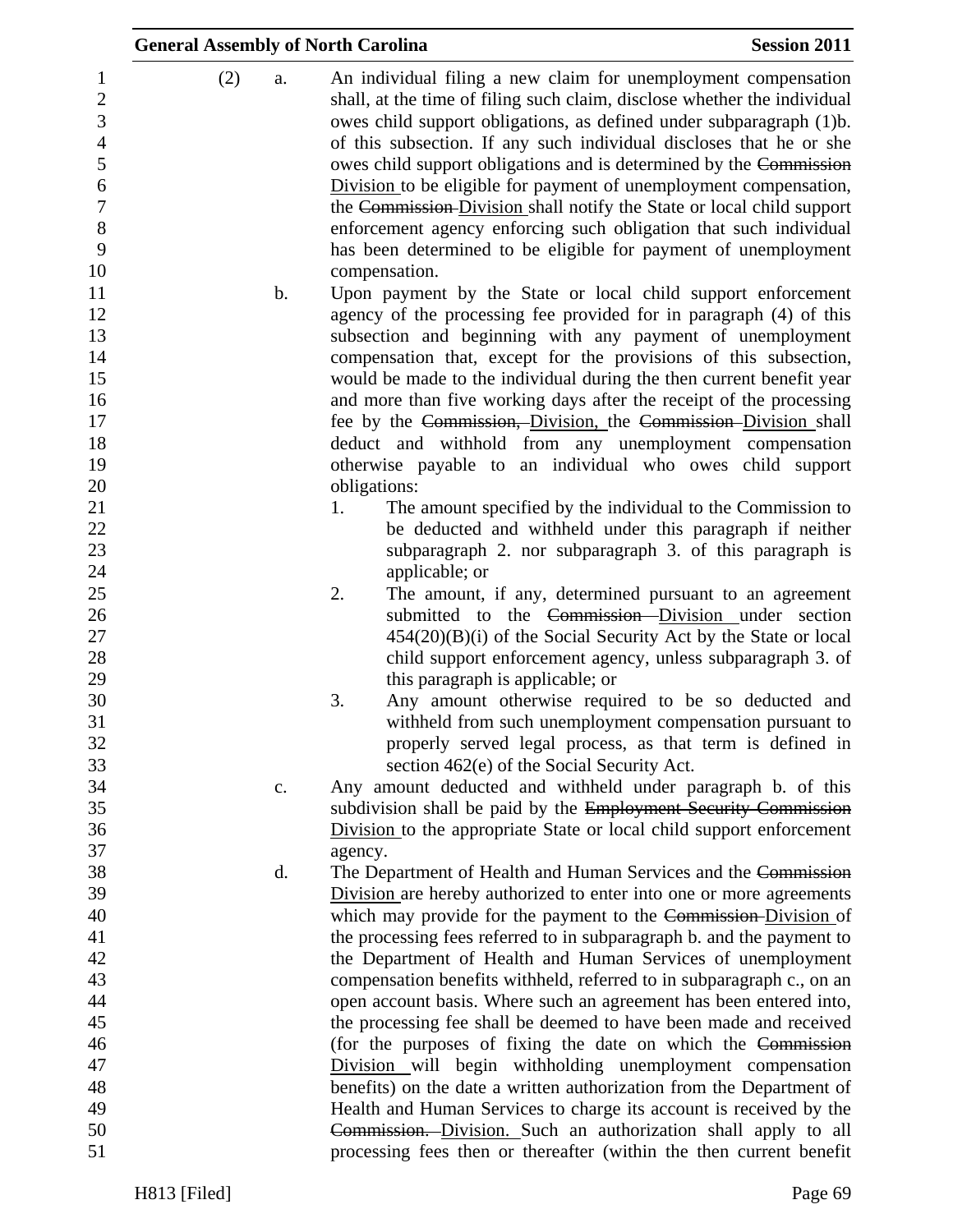| <b>General Assembly of North Carolina</b> | <b>Session 2011</b>                                                                                                                                                                                                                                                                                                                                                                                                                                                                                                                                                                                           |
|-------------------------------------------|---------------------------------------------------------------------------------------------------------------------------------------------------------------------------------------------------------------------------------------------------------------------------------------------------------------------------------------------------------------------------------------------------------------------------------------------------------------------------------------------------------------------------------------------------------------------------------------------------------------|
|                                           | year) chargeable with respect to any individual name in the<br>authorization. Any agreement shall provide for the reimbursement to<br>the Commission-Division of any start-up costs and the cost of<br>providing notice to the Department of Health and Human Services of<br>any disclosure required by subparagraph a. Such an agreement may<br>dispense with the notice requirements of subparagraph a. by<br>providing for a suitable substitute procedure, reasonably calculated to<br>discover those persons owing child support obligations who are<br>eligible for unemployment compensation payments. |
| .<br>(4)                                  | On or before April 1 of 1983 and each calendar year thereafter, the                                                                                                                                                                                                                                                                                                                                                                                                                                                                                                                                           |
| a.                                        | Commission Division shall set and forward to the Secretary of Health                                                                                                                                                                                                                                                                                                                                                                                                                                                                                                                                          |
|                                           | and Human Services for use in the next fiscal year, a schedule of                                                                                                                                                                                                                                                                                                                                                                                                                                                                                                                                             |
|                                           | processing fees for the withholding and payment of unemployment                                                                                                                                                                                                                                                                                                                                                                                                                                                                                                                                               |
|                                           | compensation as provided for in this subsection, which fees shall                                                                                                                                                                                                                                                                                                                                                                                                                                                                                                                                             |
|                                           | reflect its best estimate of the administrative cost to the Commission                                                                                                                                                                                                                                                                                                                                                                                                                                                                                                                                        |
|                                           | Division generated thereby.                                                                                                                                                                                                                                                                                                                                                                                                                                                                                                                                                                                   |
| b.                                        | At least 20 days prior to September 25, 1982, the Commission                                                                                                                                                                                                                                                                                                                                                                                                                                                                                                                                                  |
|                                           | Division shall set and forward to the Secretary of Health and Human                                                                                                                                                                                                                                                                                                                                                                                                                                                                                                                                           |
|                                           | Services an interim schedule of fees which will be in effect until July                                                                                                                                                                                                                                                                                                                                                                                                                                                                                                                                       |
|                                           | 1, 1983.                                                                                                                                                                                                                                                                                                                                                                                                                                                                                                                                                                                                      |
| $\mathbf{c}$ .                            | The provisions of this subsection apply only if arrangements are                                                                                                                                                                                                                                                                                                                                                                                                                                                                                                                                              |
|                                           | made for reimbursement by the State or local child support agency<br>for all administrative costs incurred by the Commission-Division                                                                                                                                                                                                                                                                                                                                                                                                                                                                         |
|                                           | under this subsection attributable to child support obligations                                                                                                                                                                                                                                                                                                                                                                                                                                                                                                                                               |
|                                           | enforced by the agency."                                                                                                                                                                                                                                                                                                                                                                                                                                                                                                                                                                                      |
|                                           | <b>SECTION 2.19.</b> G.S. 96-18 reads as rewritten:                                                                                                                                                                                                                                                                                                                                                                                                                                                                                                                                                           |
| "§ 96-18. Penalties.                      |                                                                                                                                                                                                                                                                                                                                                                                                                                                                                                                                                                                                               |
|                                           |                                                                                                                                                                                                                                                                                                                                                                                                                                                                                                                                                                                                               |
| (b1)                                      | Except as provided in this subsection, the penalties and other provisions in                                                                                                                                                                                                                                                                                                                                                                                                                                                                                                                                  |
|                                           | subdivisions $(6)$ , $(7)$ , $(9a)$ , and $(11)$ of G.S. 105-236 apply to unemployment insurance                                                                                                                                                                                                                                                                                                                                                                                                                                                                                                              |
|                                           | contributions under this Chapter to the same extent that they apply to taxes as defined in                                                                                                                                                                                                                                                                                                                                                                                                                                                                                                                    |

 contributions under this Chapter to the same extent that they apply to taxes as defined in G.S. 105-228.90(b)(7). The Commission Division has the same powers under those subdivisions with respect to unemployment insurance contributions as does the Secretary of Revenue with respect to taxes as defined in G.S. 105-228.90(b)(7).

 G.S. 105-236(9a) applies to a "contribution tax return preparer" to the same extent as it applies to an income tax preparer. As used in this subsection, a "contribution tax return preparer" is a person who prepares for compensation, or who employs one or more persons to prepare for compensation, any return of tax imposed by this Chapter or any claim for refund of tax imposed by this Chapter. For purposes of this definition, the completion of a substantial portion of a return or claim for refund is treated as the preparation of the return or claim for refund. The term does not include a person merely because the person (i) furnishes typing, reproducing, or other mechanical assistance, (ii) prepares a return or claim for refund of the employer, or an officer or employee of the employer, by whom the person is regularly and continuously employed, (iii) prepares as a fiduciary a return or claim for refund for any person, or (iv) represents a taxpayer in a hearing regarding a proposed assessment.

 The penalty in G.S. 105-236(7) applies with respect to unemployment insurance contributions under this Chapter only when one of the following circumstances exist in connection with the violation:

(1) Any employing units employing more than 10 employees.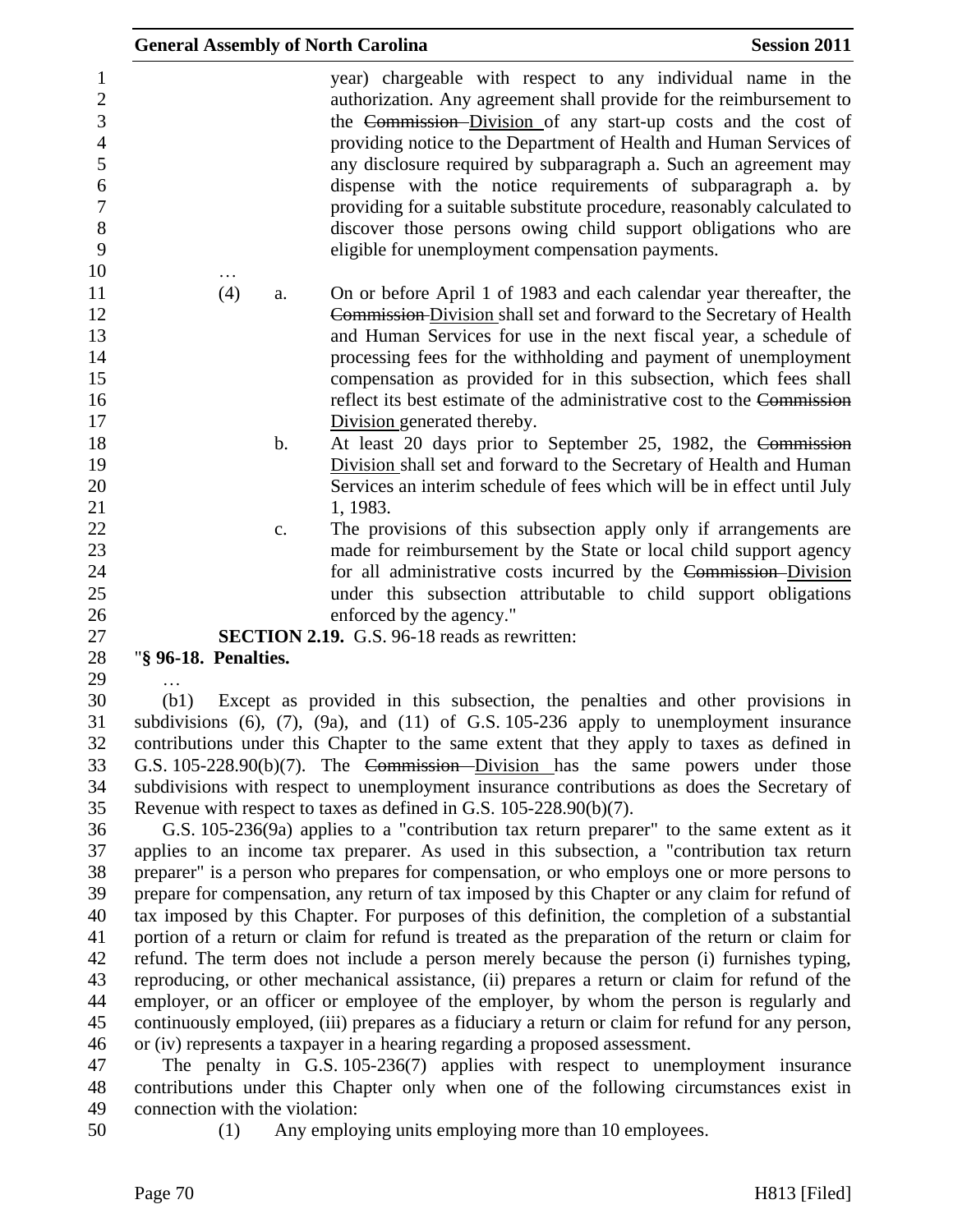| <b>Session 2011</b><br><b>General Assembly of North Carolina</b> |     |          |                                                                                                                                                                                                                                                                                                                                                                                  |                                                                                                                                              |
|------------------------------------------------------------------|-----|----------|----------------------------------------------------------------------------------------------------------------------------------------------------------------------------------------------------------------------------------------------------------------------------------------------------------------------------------------------------------------------------------|----------------------------------------------------------------------------------------------------------------------------------------------|
|                                                                  | (2) | paid.    | A contribution of more than two thousand dollars (\$2,000) has not been                                                                                                                                                                                                                                                                                                          |                                                                                                                                              |
|                                                                  | (3) |          | An experience rating account balance is more than five thousand dollars<br>$($5,000)$ overdrawn.                                                                                                                                                                                                                                                                                 |                                                                                                                                              |
|                                                                  |     |          | If none of the circumstances set forth in subdivision $(1)$ , $(2)$ , or $(3)$ of this subsection exist                                                                                                                                                                                                                                                                          |                                                                                                                                              |
| offense.                                                         |     |          | in connection with a violation of G.S. 105-236(7) applied under this Chapter, the offender is<br>guilty of a Class 1 misdemeanor and each day the violation continues constitutes a separate                                                                                                                                                                                     |                                                                                                                                              |
| enforcement.                                                     |     |          | If the Commission-Division finds that any person violated G.S. 105-236(9a) and is not<br>subject to a fraud penalty, the person shall pay a civil penalty of five hundred dollars (\$500.00)<br>per violation for each day the violations continue, plus the reasonable costs of investigation and                                                                               |                                                                                                                                              |
|                                                                  |     |          |                                                                                                                                                                                                                                                                                                                                                                                  |                                                                                                                                              |
| (g)                                                              | (1) |          | Any person who, under subsection (e) above, has been held ineligible for<br>benefits and who, because of those same acts or omissions has received any<br>sum as benefits under this Chapter to which he the person was not entitled,<br>shall be liable to repay any such sum to the Commission-Division as<br>provided in subparagraph (3) below, provided no such recovery or |                                                                                                                                              |
|                                                                  |     |          | recoupment of such sum may be initiated after 10 years from the last day of                                                                                                                                                                                                                                                                                                      |                                                                                                                                              |
|                                                                  |     |          | the year in which the overpayment occurred.                                                                                                                                                                                                                                                                                                                                      |                                                                                                                                              |
|                                                                  | (2) |          | Any person who has received any sum as benefits under this Chapter by                                                                                                                                                                                                                                                                                                            |                                                                                                                                              |
|                                                                  |     |          | reason of the nondisclosure or misrepresentation by him or by another of a                                                                                                                                                                                                                                                                                                       |                                                                                                                                              |
|                                                                  |     | material | fact<br>(irrespective of whether<br>misrepresentation was known or fraudulent) or has been paid benefits to                                                                                                                                                                                                                                                                      | such<br>nondisclosure<br><sub>or</sub>                                                                                                       |
|                                                                  |     |          | which he was not entitled for any reason (including errors on the part of any                                                                                                                                                                                                                                                                                                    |                                                                                                                                              |
|                                                                  |     |          | representative of the Commission)-Division) other than subparagraph (1)                                                                                                                                                                                                                                                                                                          |                                                                                                                                              |
|                                                                  |     |          | above shall be liable to repay such sum to the Commission-Division as                                                                                                                                                                                                                                                                                                            |                                                                                                                                              |
|                                                                  |     |          | provided in subparagraph (3) below, provided no such recovery or                                                                                                                                                                                                                                                                                                                 |                                                                                                                                              |
|                                                                  |     |          | recoupment of such sum may be initiated after three years from the last day                                                                                                                                                                                                                                                                                                      |                                                                                                                                              |
|                                                                  |     |          | of the year in which the overpayment occurred.                                                                                                                                                                                                                                                                                                                                   |                                                                                                                                              |
|                                                                  | (3) |          | The Commission-Division may collect the overpayments provided for in this<br>subsection by one or more of the following procedures as the Commission                                                                                                                                                                                                                             |                                                                                                                                              |
|                                                                  |     |          | Division may, except as provided herein, in its sole discretion choose:                                                                                                                                                                                                                                                                                                          |                                                                                                                                              |
|                                                                  |     | a.       |                                                                                                                                                                                                                                                                                                                                                                                  | If, after due notice, any overpaid claimant shall fail to repay the sums<br>to which he was not entitled, the amount due may be collected by |
|                                                                  |     |          |                                                                                                                                                                                                                                                                                                                                                                                  | civil action in the name of the Commission, Division, and the cost of                                                                        |
|                                                                  |     |          |                                                                                                                                                                                                                                                                                                                                                                                  | such action shall be taxed to the claimant. Civil actions brought                                                                            |
|                                                                  |     |          |                                                                                                                                                                                                                                                                                                                                                                                  | under this section to collect overpayments shall be heard by the court                                                                       |
|                                                                  |     |          |                                                                                                                                                                                                                                                                                                                                                                                  | at the earliest possible date and shall be entitled to preference upon                                                                       |
|                                                                  |     |          |                                                                                                                                                                                                                                                                                                                                                                                  | the calendar of the court over all other civil actions except petitions                                                                      |
|                                                                  |     |          | for judicial review under this Chapter.                                                                                                                                                                                                                                                                                                                                          |                                                                                                                                              |
|                                                                  |     | b.       |                                                                                                                                                                                                                                                                                                                                                                                  | If any overpayment recognized by this subsection shall not be repaid                                                                         |
|                                                                  |     |          |                                                                                                                                                                                                                                                                                                                                                                                  | within 30 days after the claimant has received notice and demand for                                                                         |
|                                                                  |     |          |                                                                                                                                                                                                                                                                                                                                                                                  | same, and after due notice and reasonable opportunity for hearing (if                                                                        |
|                                                                  |     |          |                                                                                                                                                                                                                                                                                                                                                                                  | a hearing on the merits of the claim has not already been had) the                                                                           |
|                                                                  |     |          |                                                                                                                                                                                                                                                                                                                                                                                  | Commission, Division, under the hand of its Chairman, the Assistant                                                                          |
|                                                                  |     |          |                                                                                                                                                                                                                                                                                                                                                                                  | Secretary, may certify the same to the clerk of the superior court of<br>the county in which the claimant resides or has property, and       |
|                                                                  |     |          |                                                                                                                                                                                                                                                                                                                                                                                  | additional copies of said certificate for each county in which the                                                                           |
|                                                                  |     |          |                                                                                                                                                                                                                                                                                                                                                                                  | Commission-Division has reason to believe such claimant has                                                                                  |
|                                                                  |     |          |                                                                                                                                                                                                                                                                                                                                                                                  | property located; such certificate and/or copies thereof so forwarded                                                                        |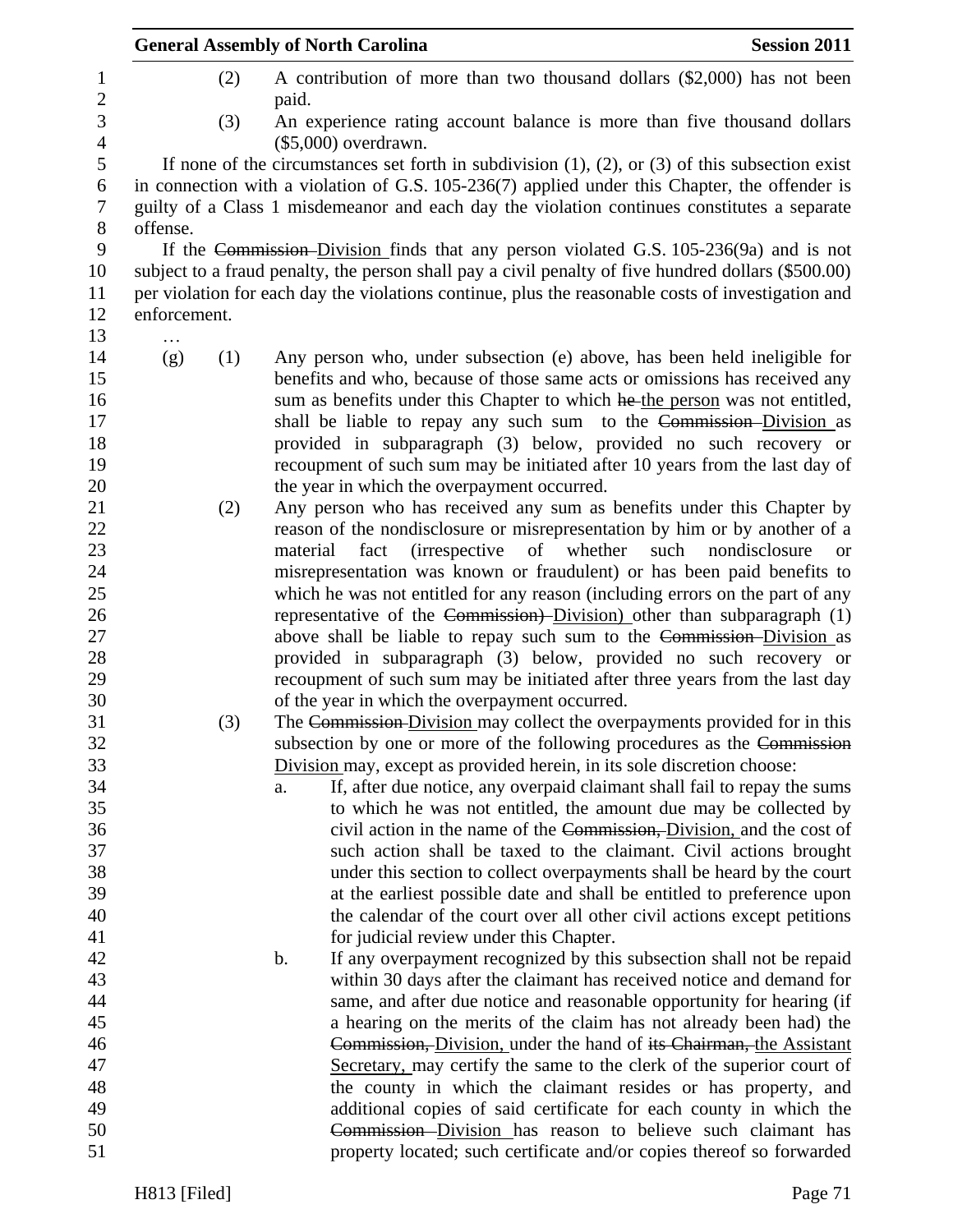to the clerk of the superior court shall immediately be docketed and 2 indexed on the cross index of judgments, and from the date of such  $\frac{1}{2}$  docketing shall constitute a preferred lien upon any property which said claimant may own in said county, with the same force and effect as a judgment rendered by the superior court. The Commission Division shall forward a copy of said certificate to the sheriff or sheriffs of such county or counties, or to a duly authorized agent of 8 the Commission, Division, and when so forwarded and in the hands of such sheriff or agent of the Commission, Division, shall have all 10 the force and effect of an execution issued to such sheriff or agent of 11 the Commission-Division by the clerk of the superior court upon a 12 iudgment of the superior court duly docketed in said county. The Commission Division is further authorized and empowered to issue alias copies of said certificate or execution to the sheriff or sheriffs of such county or counties, or a duly authorized agent of the Commission Division in all cases in which the sheriff or duly 17 authorized agent has returned an execution or certificate unsatisfied; when so issued and in the hands of the sheriff or duly authorized **19 agent of the Commission, Division**, such alias shall have all the force and effect of an alias execution issued to such sheriff or duly authorized agent of the Commission Division by the clerk of the superior court upon a judgment of the superior court duly docketed in said county. Provided, however, that notwithstanding any provision of this subsection, upon filing one written notice with the Commission, Division, the sheriff of any county shall have the sole and exclusive right to serve all executions and make all collections mentioned in this subsection and in such case, no agent of the Commission Division shall have the authority to serve any executions or make any collections therein in such county. A return of such execution or alias execution, shall be made to the Commission, Division, together with all moneys collected thereunder, and when such order, execution or alias is referred to the agent of the Commission Division for service, the said agent of the Commission Division shall be vested with all the powers of the sheriff to the extent of serving such order, execution or alias and levying or collecting thereunder. The agent of the Commission Division to whom such order or execution is referred shall give a bond not to exceed three thousand dollars (\$3,000) approved by the Commission Division for the faithful performance of such duties. The liability of said agent shall be in the same manner and to the same extent as is now imposed on sheriffs in the service of execution. If any sheriff of this State or any agent of the Commission Division who is charged with the duty of serving executions shall willfully fail, refuse or neglect to execute any order directed to him 45 by the said Commission-Division and within the time provided by law, the official bond of such sheriff or of such agent of the Commission Division shall be liable for the overpayments and costs 48 due by the claimant. Additionally, the Commission-Division or its designated representatives in the collection of overpayments shall 50 have the powers enumerated in G.S. 96-10(b)(2) and (3).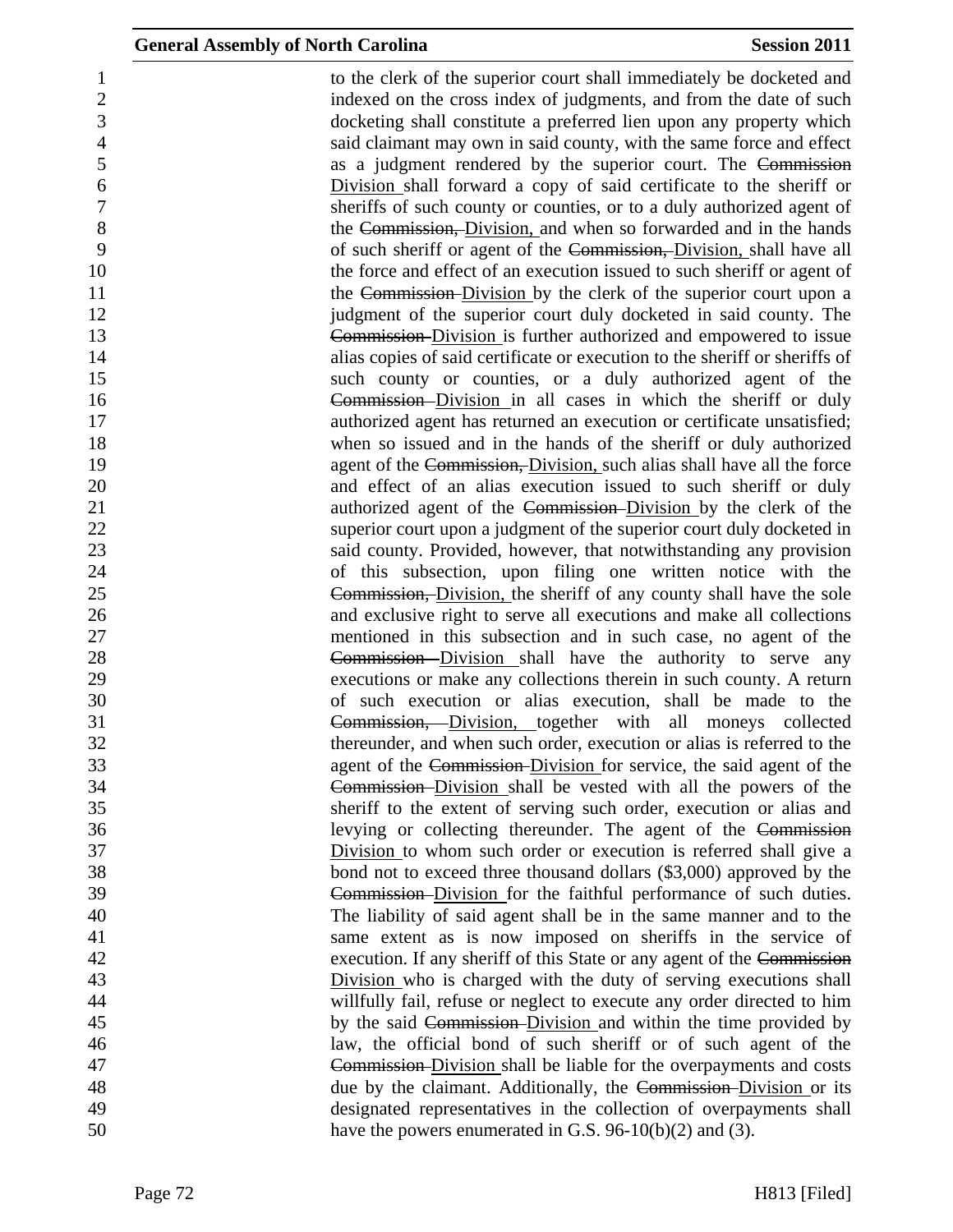|    | <b>General Assembly of North Carolina</b> |                                                                                                                                                                                                                                                                                                                                                                                                                                           | <b>Session 2011</b> |
|----|-------------------------------------------|-------------------------------------------------------------------------------------------------------------------------------------------------------------------------------------------------------------------------------------------------------------------------------------------------------------------------------------------------------------------------------------------------------------------------------------------|---------------------|
|    | c.                                        | Any person who has been found by the Commission-Division to have<br>been overpaid under subparagraph (1) above shall be liable to have<br>such sums deducted from future benefits payable to him under this<br>Chapter.                                                                                                                                                                                                                   |                     |
|    | d.                                        | Any person who has been found by the Commission-Division to have<br>been overpaid under subparagraph (2) above shall be liable to have<br>such sums deducted from future benefits payable to him under this<br>Chapter in such amounts as the Commission-Division may by<br>regulation prescribe but no such benefit payable for any week shall<br>be reduced by more than fifty percent (50%) of that person's weekly<br>benefit amount. |                     |
|    | e.                                        | To the extent permissible under the laws and Constitution of the                                                                                                                                                                                                                                                                                                                                                                          |                     |
|    |                                           | United States, the Commission Division is authorized to enter into or                                                                                                                                                                                                                                                                                                                                                                     |                     |
|    |                                           | cooperate in arrangements or reciprocal agreements with appropriate                                                                                                                                                                                                                                                                                                                                                                       |                     |
|    |                                           | and duly authorized agencies of other states or the United States                                                                                                                                                                                                                                                                                                                                                                         |                     |
|    |                                           | Secretary of Labor, or both, whereby: (1) Overpayments of                                                                                                                                                                                                                                                                                                                                                                                 |                     |
|    |                                           | unemployment benefits as determined under subparagraphs (1) and                                                                                                                                                                                                                                                                                                                                                                           |                     |
|    |                                           | (2) above shall be recovered by offset from unemployment benefits                                                                                                                                                                                                                                                                                                                                                                         |                     |
|    |                                           | otherwise payable under the unemployment compensation law of                                                                                                                                                                                                                                                                                                                                                                              |                     |
|    |                                           | another state, and overpayments of unemployment benefits as                                                                                                                                                                                                                                                                                                                                                                               |                     |
|    |                                           | determined under the unemployment compensation law of such other<br>state shall be recovered by offset from unemployment benefits                                                                                                                                                                                                                                                                                                         |                     |
|    |                                           | otherwise payable under this Chapter; and, (2) Overpayments of                                                                                                                                                                                                                                                                                                                                                                            |                     |
|    |                                           | unemployment benefits as determined under applicable federal law,                                                                                                                                                                                                                                                                                                                                                                         |                     |
| 24 |                                           | with respect to benefits or allowances for unemployment provided                                                                                                                                                                                                                                                                                                                                                                          |                     |
| 26 |                                           | under a federal program administered by this State under an                                                                                                                                                                                                                                                                                                                                                                               |                     |
|    |                                           | agreement with the United States Secretary of Labor, shall be                                                                                                                                                                                                                                                                                                                                                                             |                     |
|    |                                           | recovered by offset from unemployment benefits otherwise payable                                                                                                                                                                                                                                                                                                                                                                          |                     |
|    |                                           | under this Chapter or any such federal program, or under the                                                                                                                                                                                                                                                                                                                                                                              |                     |
|    |                                           | unemployment compensation law of another state or any such federal                                                                                                                                                                                                                                                                                                                                                                        |                     |
|    |                                           | unemployment benefit or allowance program administered by such                                                                                                                                                                                                                                                                                                                                                                            |                     |
|    |                                           | other state under an agreement with the United States Secretary of                                                                                                                                                                                                                                                                                                                                                                        |                     |
|    |                                           | Labor if such other state has in effect a reciprocal agreement with the                                                                                                                                                                                                                                                                                                                                                                   |                     |
|    |                                           | United States Secretary of Labor as authorized by Section $303(g)(2)$                                                                                                                                                                                                                                                                                                                                                                     |                     |
|    |                                           | of the federal Social Security Act, if the United States agrees, as                                                                                                                                                                                                                                                                                                                                                                       |                     |
|    |                                           | provided in the reciprocal agreement with this State entered into                                                                                                                                                                                                                                                                                                                                                                         |                     |
|    |                                           | under such Section $303(g)(2)$ of the Social Security Act, that<br>overpayments of unemployment benefits as determined under                                                                                                                                                                                                                                                                                                              |                     |
|    |                                           | subparagraphs (1) and (2) above, and overpayment as determined                                                                                                                                                                                                                                                                                                                                                                            |                     |
|    |                                           | under the unemployment compensation law of another state which                                                                                                                                                                                                                                                                                                                                                                            |                     |
|    |                                           | has in effect a reciprocal agreement with the United States Secretary                                                                                                                                                                                                                                                                                                                                                                     |                     |
|    |                                           | of Labor as authorized by Section $303(g)(2)$ of the Social Security                                                                                                                                                                                                                                                                                                                                                                      |                     |
|    |                                           | Act, shall be recovered by offset from benefits or allowances for                                                                                                                                                                                                                                                                                                                                                                         |                     |
|    |                                           | unemployment otherwise payable under a federal program                                                                                                                                                                                                                                                                                                                                                                                    |                     |
|    |                                           | administered by this State or such other state under an agreement                                                                                                                                                                                                                                                                                                                                                                         |                     |
|    |                                           | with the United States Secretary of Labor.                                                                                                                                                                                                                                                                                                                                                                                                |                     |
|    | f.                                        | The Commission-Division may in its discretion decline to collect                                                                                                                                                                                                                                                                                                                                                                          |                     |
|    |                                           | overpayments to claimants if the claimant has deceased after the                                                                                                                                                                                                                                                                                                                                                                          |                     |
|    |                                           | payment was made. In such a case the Commission-Division may                                                                                                                                                                                                                                                                                                                                                                              |                     |
|    |                                           | remove the debt of the deceased claimant from its records."                                                                                                                                                                                                                                                                                                                                                                               |                     |
|    |                                           | <b>SECTION 2.20.</b> G.S. 96-19 reads as rewritten:                                                                                                                                                                                                                                                                                                                                                                                       |                     |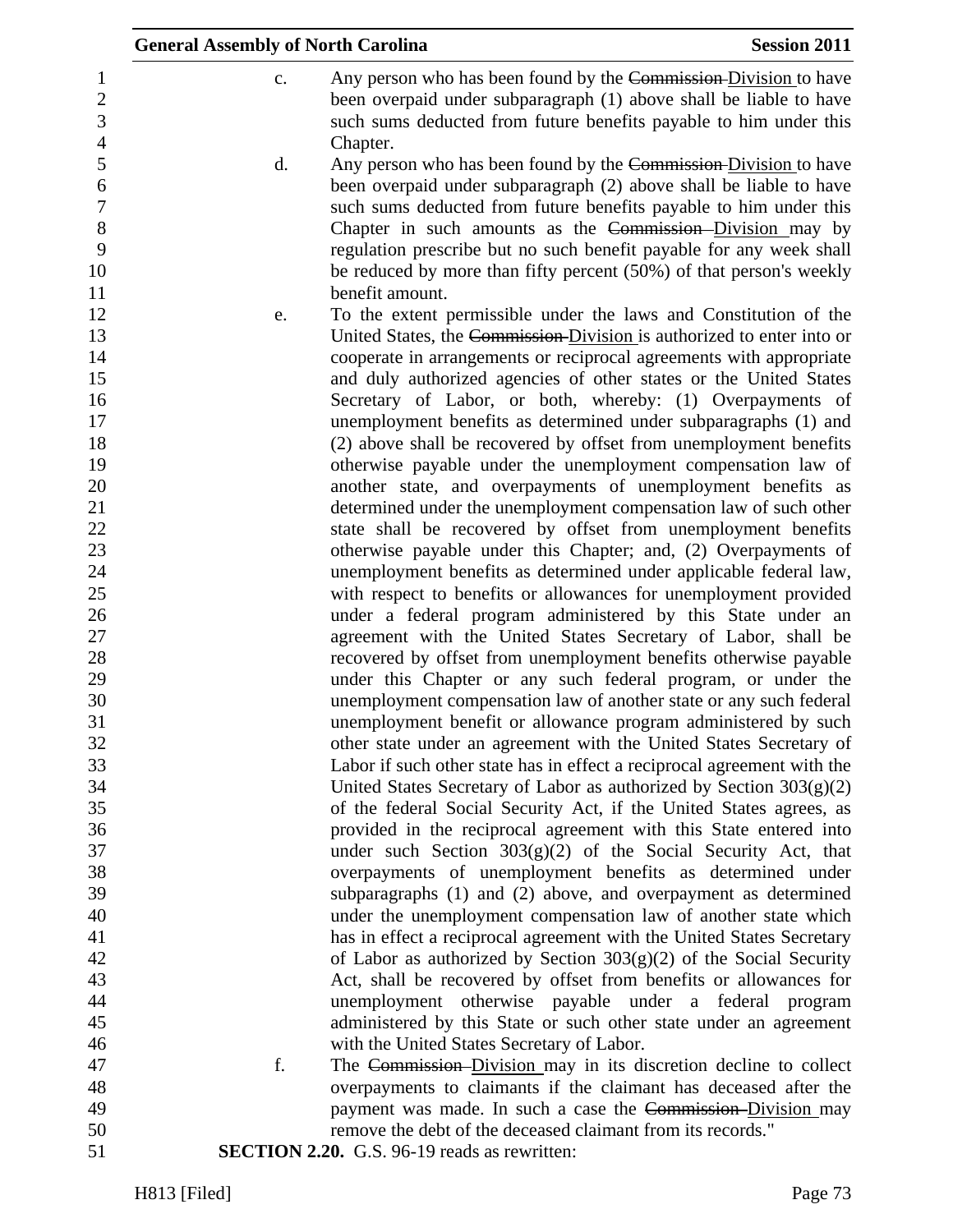- 
- "**§ 96-19. Enforcement of Employment Security Law discontinued upon repeal or invalidation of federal acts; suspension of enforcement provisions contested.**

 (a) It is the purpose of this Chapter to secure for employers and employees the benefits of Title III and Title IX of the Federal Social Security Act, approved August 14, 1935, as to credit on payment of federal taxes, of State contributions, the receipt of federal grants for administrative purposes, and all other provisions of the said Federal Social Security Act; and it is intended as a policy of the State that this Chapter and its requirements for contributions by employers shall continue in force only so long as such employers are required to pay the federal taxes imposed in said Federal Social Security Act by a valid act of Congress. Therefore, if Title III and Title IX of the said Federal Social Security Act shall be declared invalid by the United States Supreme Court, or if such law be repealed by congressional action so that the federal tax cannot be further levied, from and after the declaration of such invalidity by the United States Supreme Court, or the repeal of said law by congressional action, as the case may be, no further levy or collection of contributions shall be made hereunder. The enactment by the Congress of the United States of the Railroad Retirement Act and the Railroad Unemployment Insurance Act shall in no way affect the administration of this law except as herein expressly provided.

 All federal grants and all contributions theretofore collected, and all funds in the treasury by virtue of this Chapter, shall, nevertheless, be disbursed and expended, as far as may be possible, under the terms of this Chapter: Provided, however, that contributions already due from any employer shall be collected and paid into the said fund, subject to such distribution; and 21 provided further, that the personnel of the State Employment Security Commission-Division of Employment Security shall be reduced as rapidly as possible.

23 The funds remaining available for use by the North Carolina Employment Security 24 Commission–Division of Employment Security shall be expended, as necessary, in making payment of all such awards as have been made and are fully approved at the date aforesaid, and the payment of the necessary costs for the further administration of this Chapter, and the final settlement of all affairs connected with same. After complete payment of all administrative costs and full payment of all awards made as aforesaid, any and all moneys remaining to the credit of any employer shall be refunded to such employer, or his duly authorized assignee: Provided, that the State employment service, created by Chapter 106, Public Laws of 1935, and transferred by Chapter 1, Public Laws of 1936, Extra Session, and made a part of the former Employment Security Commission of North Carolina, and that is now part of the Division of Employment Security of the North Carolina Department of Commerce, shall in such event return to and have the same status as it had prior to enactment of Chapter 1, Public Laws of 1936, Extra Session, and under authority of Chapter 106, Public Laws of 1935, shall carry on the duties therein prescribed; but, pending a final settlement of the affairs of the Employment Security Commission of North Carolina, Division, the said State employment service shall render such service in connection therewith as shall be demanded or required under the provisions of this Chapter or the provisions of Chapter 1, Public Laws of 1936, Extra Session.

 (b) The Employment Security Commission Division of Employment Security may, upon receiving notification from the U.S. Department of Labor that any provision of this Chapter is out of conformity with the requirements of the federal law or of the U.S. Department of Labor, suspend the enforcement of the contested section or provision until the North Carolina Legislature next has an opportunity to make changes in the North Carolina law. The 45 Employment Security Commission shall, Division, in order to implement the above suspension:

- 
- 
- (1) Notify the Governor's office and provide that office with a copy of the determination or notification of the U.S. Department of Labor;
- (2) Advise the Governor's office as to whether the contested portion or provision of the law would, if not enforced, so seriously hamper the operations of the agency as to make it advisable that a special session of the legislature be called;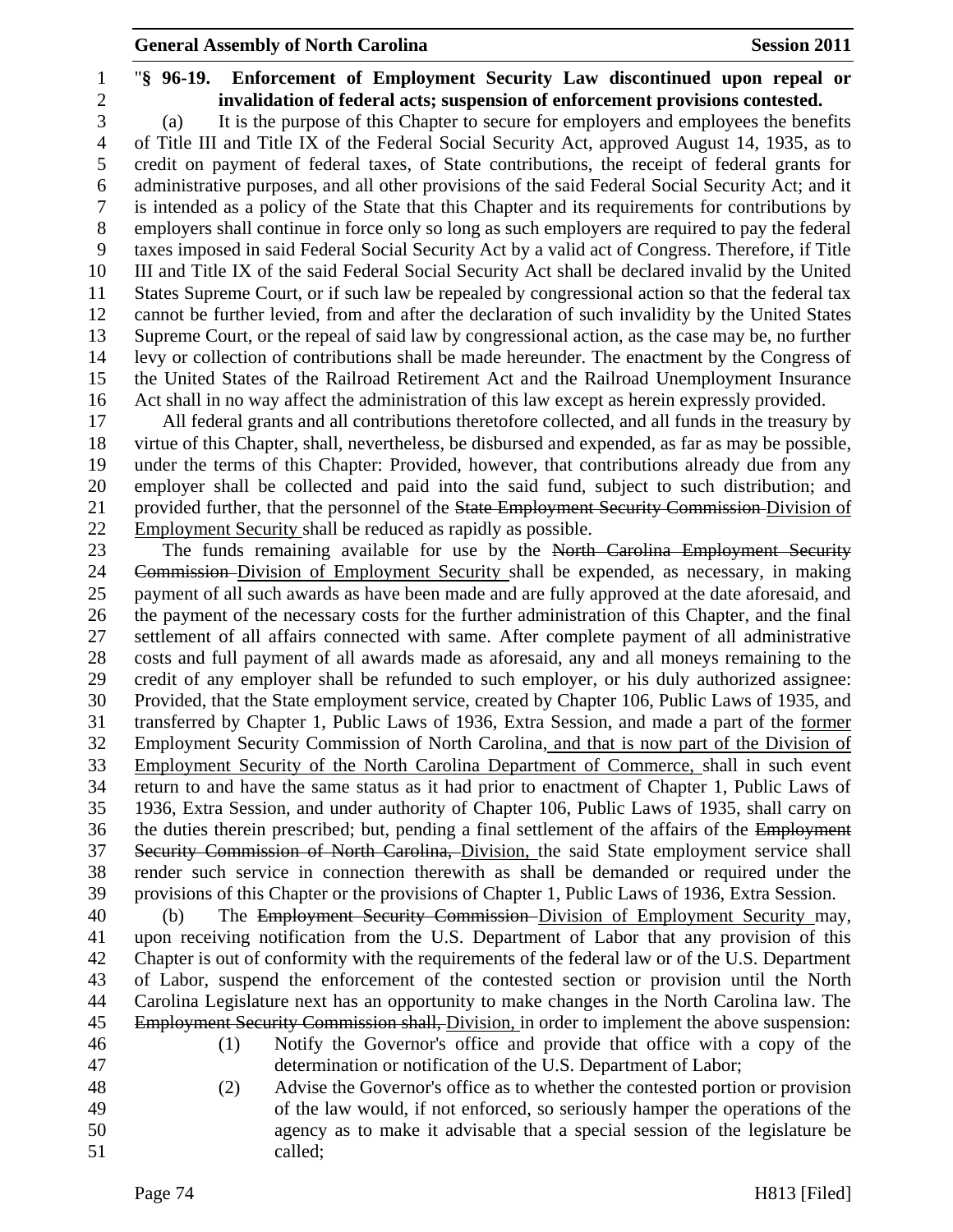|                | <b>General Assembly of North Carolina</b><br><b>Session 2011</b>                                       |
|----------------|--------------------------------------------------------------------------------------------------------|
| 1              | (3)<br>Take all reasonable steps available to obtain a reprieval from the                              |
| $\overline{2}$ | implementation of any federal conformity failure sanctions until the State                             |
| 3              | legislature has been afforded an opportunity to consider the existing                                  |
| $\overline{4}$ | conflict."                                                                                             |
| 5              | SECTION 2.21. G.S. 96-20 reads as rewritten:                                                           |
| 6              | "§ 96-20. Duties of Division; conformance to Wagner-Peyser Act; organization; director;                |
| $\tau$         | employees.                                                                                             |
| $8\,$          | The Employment Service Division of the Employment Security Commission-Employment                       |
| 9              | Security Section of the Division of Employment Security, Department of Commerce, shall                 |
| 10             | establish and maintain free public employment offices in such number and in such places as             |
| 11             | may be necessary for the proper administration of this Chapter, and for the purpose of                 |
| 12             | performing such duties as are within the purview of the act of Congress entitled "An act to            |
| 13             | provide for the establishment of a national employment system and for cooperation with the             |
| 14             | states in the promotion of such system and for other purposes," approved June 6, 1933, (48             |
| 15             | Stat., 113; U.S.C., Title 29, section 49(c), as amended). The said Division shall be administered      |
| 16             | by a full-time salaried director. The Employment Security Commission-Division shall be                 |
| 17             | charged with the duty to cooperate with any official or agency of the United States having             |
| 18             | powers or duties under the provisions of the said act of Congress, as amended, and to do and           |
| 19             | perform all things necessary to secure to this State the benefits of the said act of Congress, as      |
| 20             | amended, in the promotion and maintenance of a system of public employment offices. The                |
| 21             | provisions of the said act of Congress, as amended, are hereby accepted by this State, in              |
| 22             | conformity with section 4 of said act, and this State will observe and comply with the                 |
| 23             | requirements thereof. The Employment Security Commission-Division is hereby designated                 |
| 24             | and constituted the agency of this State for the purpose of said act. The Commission-Secretary         |
| 25             | is directed to appoint the <del>director, head</del> , other officers, and employees of the Employment |
| 26             | Service Division. Security Section."                                                                   |
| 27             | <b>SECTION 2.22.</b> G.S. 96-21 reads as rewritten:                                                    |
| 28             | "§ 96-21. Duties concerning veterans and worker profiling.                                             |
| 29             | The duties of the Employment Service Division-Employment Security Section include the                  |
| 30             | following:                                                                                             |
| 31             |                                                                                                        |
| 32             | (2)<br>To establish and use a worker profiling system that complies with 42 U.S.C.                     |
| 33             | $§$ 503(a)(10) to identify claimants for benefits whom the Division-Section                            |
| 34             | must refer to reemployment services in accordance with that law."                                      |
| 35             | <b>SECTION 2.23.</b> G.S. 96-22 reads as rewritten:                                                    |
| 36             | "§ 96-22. Employment of and assistance to minors.                                                      |
| 37             | The Employment Service Division-Security Section shall have jurisdiction over all matters              |
| 38             | contemplated in this Article pertaining to securing employment for all minors who avail                |
| 39             | themselves of the free employment service. The Employment Service Division-Security                    |
| 40             | Section shall have power to so conduct its affairs that at all times it shall be in harmony with       |
| 41             | laws relating to child labor and compulsory education; to aid in inducing minors over 16, who          |
| 42             | cannot or do not for various reasons attend day school, to undertake promising skilled                 |
| 43             | employment; to aid in influencing minors who do not come within the purview of compulsory              |
| 44             | education laws, and who do not attend day school, to avail themselves of continuation or               |
| 45             | special courses in existing night schools, vocational schools, part-time schools, trade schools,       |
| 46             | business schools, library schools, university extension courses, etc., so as to become more            |
| 47             | skilled in such occupation or vocation to which they are respectively inclined or particularly         |
| 48             | adapted, including assisting those minors who are interested in securing vocational employment         |
| 49             | in agriculture and to aid in the development of good citizenship and in the study and                  |
| 50             | development of vocational rehabilitation capabilities for handicapped minors."                         |
| 51             | <b>SECTION 2.24.</b> G.S. 96-24 reads as rewritten:                                                    |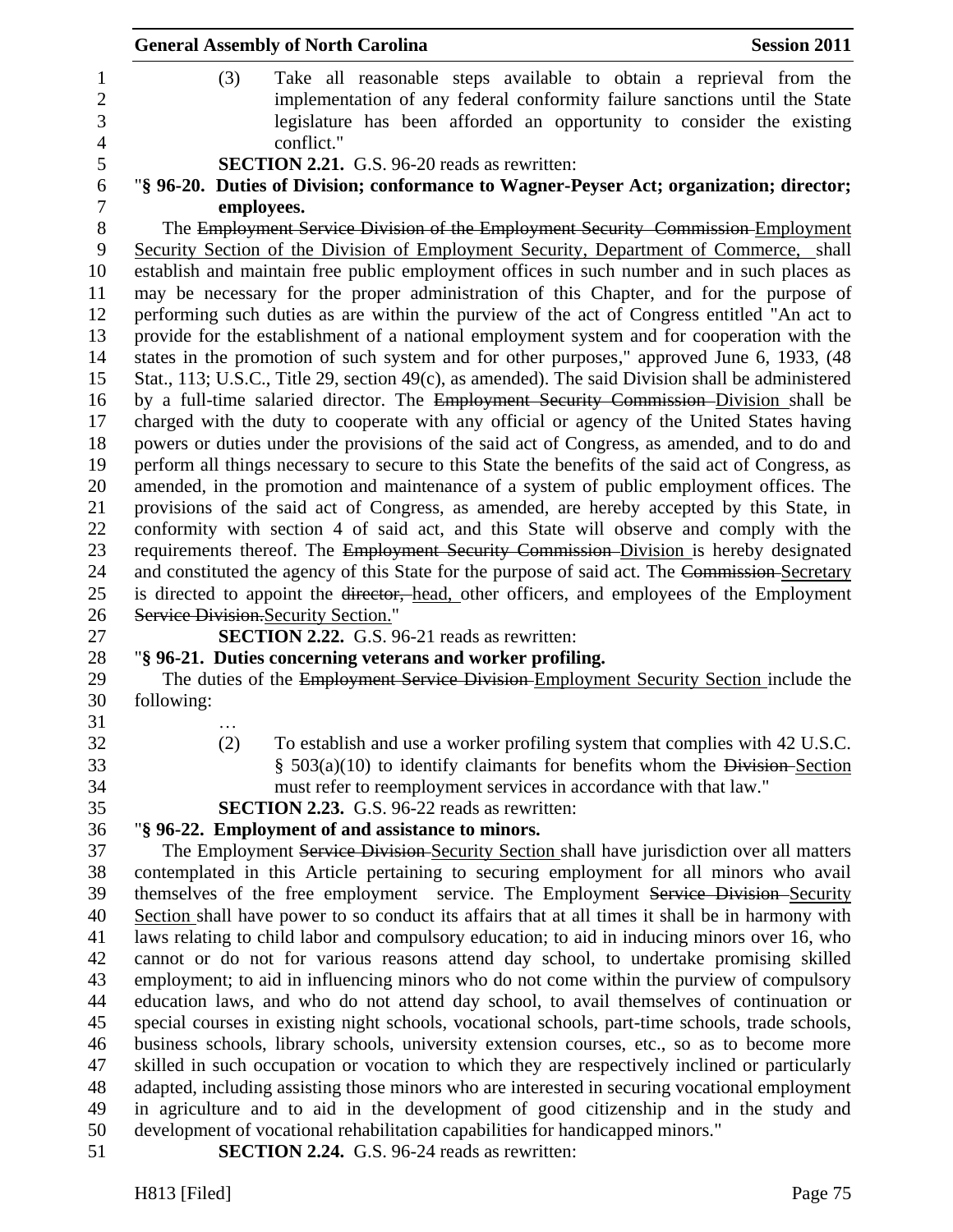"**§ 96-24. Local offices; cooperation with United States service; financial aid from United**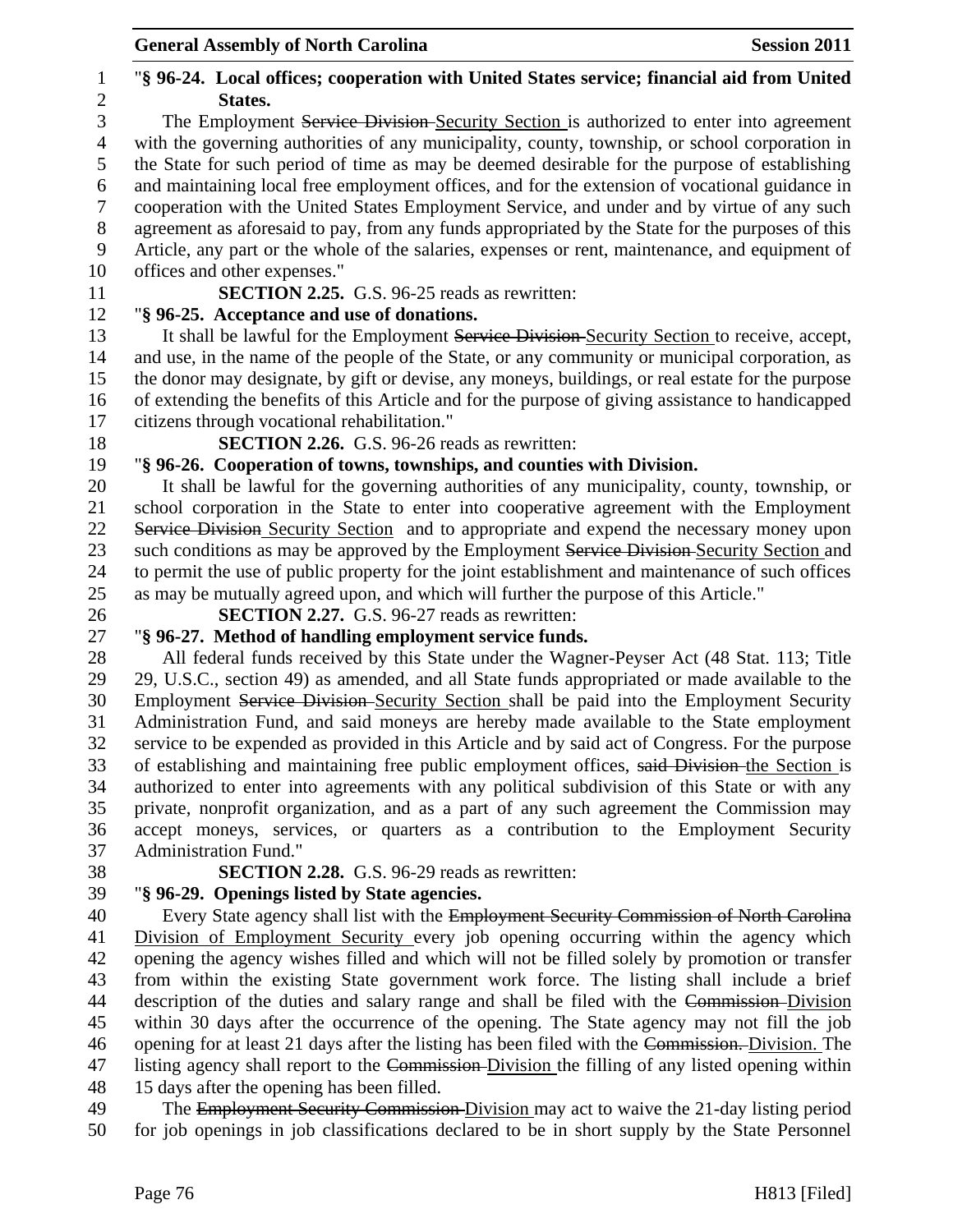Commission, upon the request of a State agency, if the 21-day listing requirement for these classifications hinders the agency in providing essential services." **SECTION 2.29.** G.S. 96-31 reads as rewritten: "**§ 96-31. Definitions.** As used in this Article, unless the context clearly requires otherwise, the term: (1) "CFS" means the common follow-up information management system developed by DES the Employment Security Commission of North Carolina 8 as authorized under this Article. (2) "ESC" means the Employment Security Commission of North Carolina. "DES" means the Division of Employment Security. (3) Repealed by Session Laws 2000, c. 140, s. 93.1(d). (4) "State job training, education, and placement program" or "State-funded program" means a program operated by a State or local government agency or entity and supported in whole or in part by State or federal funds, that provides job training and education or job placement services to program participants. The term does not include on-the-job training provided to current employees of the agency or entity for the purposes of professional development." **SECTION 2.30.** G.S. 96-32 reads as rewritten: "**§ 96-32. Common follow-up information management system created.** (a) The Employment Security Commission of North Carolina DES shall develop, implement, and maintain a common follow-up information management system for tracking the employment status of current and former participants in State job training, education, and placement programs. The system shall provide for the automated collection, organization, dissemination, and analysis of data obtained from State-funded programs that provide job training and education and job placement services to program participants. In developing the 27 system, the ESC-DES shall ensure that data and information collected from State agencies is confidential, not open for general public inspection, and maintained and disseminated in a manner that protects the identity of individual persons from general public disclosure. (b) The ESC DES shall adopt procedures and guidelines for the development and implementation of the CFS authorized under this section. (c) Based on data collected under the CFS, the ESC DES shall evaluate the effectiveness of job training, education, and placement programs to determine if specific program goals and objectives are attained, to determine placement and completion rates for each program, and to make recommendations regarding the continuation of State funding for programs evaluated." **SECTION 2.31.** G.S. 96-33 reads as rewritten: "**§ 96-33. State agencies required to provide information and data.** (a) Every State agency and local government agency or entity that receives State or federal funds for the direct or indirect support of State job training, education, and placement programs shall provide to the Employment Security Commission of North Carolina DES all data and information available to or within the agency or entity's possession requested by the ESCDES for input into the common follow-up information management system authorized under this Article. 45 (b) Each agency or entity required to report information and data to the **ESC-DES** under this Article shall maintain true and accurate records of the information and data requested by 47 the ESC. DES. The records shall be open to ESC-DES inspection and copying at reasonable times and as often as necessary. Each agency or entity shall further provide, upon request by 49 ESCDES, sworn or unsworn reports with respect to persons employed or trained by the agency

or entity, as deemed necessary by the ESC DES to carry out the purposes of this Article.

51 Information obtained by the ESCDES from the agency or entity shall be held by ESC-DES as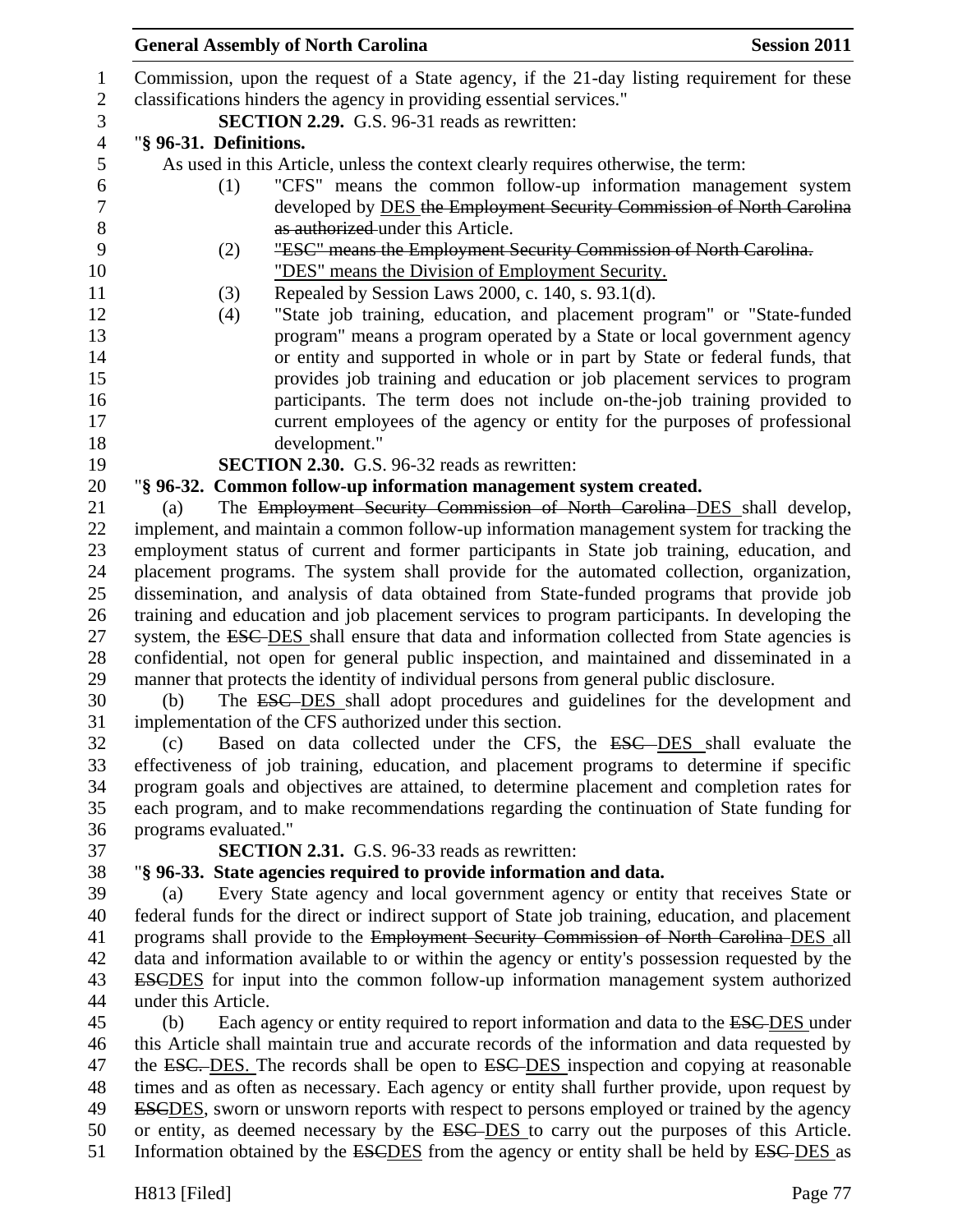|                | <b>General Assembly of North Carolina</b>                                                         | <b>Session 2011</b>                   |
|----------------|---------------------------------------------------------------------------------------------------|---------------------------------------|
| 1              | confidential and shall not be published or open to public inspection other than in a manner that  |                                       |
| $\overline{c}$ | protects the identity of individual persons and employers."                                       |                                       |
| 3              | <b>SECTION 2.32.</b> G.S. 96-35 reads as rewritten:                                               |                                       |
| 4              | "§ 96-35. Reports on common follow-up system activities.                                          |                                       |
| 5              | The Employment Security Commission of North Carolina DES shall present<br>(a)                     |                                       |
| 6              | annually by May 1 to the General Assembly and to the Governor a report of CFS activities for      |                                       |
| 7              | the preceding calendar year. The report shall include information on and evaluation of job        |                                       |
| 8              | training, education, and placement programs for which data was reported by State and local        |                                       |
| 9              | agencies subject to this Article. Evaluation of the programs shall be on the basis of fiscal year |                                       |
| 10             | data.                                                                                             |                                       |
| 11             | The ESC-DES shall report to the Governor and to the General Assembly upon the<br>(b)              |                                       |
| 12             | convening of each biennial session, its evaluation of and recommendations regarding job           |                                       |
| 13             | training, education, and placement programs for which data was provided to the CFS."              |                                       |
| 14             |                                                                                                   |                                       |
| 15             | PART III. OTHER CONFORMING AMENDMENTS TO THE GENERAL STATUTES                                     |                                       |
| 16             | <b>SECTION 3.1.</b> G.S. 7A-343.1 reads as rewritten:                                             |                                       |
| 17             | "§ 7A-343.1. Distribution of copies of the appellate division reports.                            |                                       |
| 18             | The Administrative Officer of the Courts shall, at the State's expense distribute such            |                                       |
| 19             | number of copies of the appellate division reports to federal, State departments and agencies,    |                                       |
| 20             | and to educational institutions of instruction, as follows:                                       |                                       |
| 21             | Governor, Office of the                                                                           | 1                                     |
| 22             | Lieutenant Governor, Office of the                                                                | $\mathbf{1}$                          |
| 23             | Secretary of State, Department of the                                                             |                                       |
| 24             | State Auditor, Department of the                                                                  | $\begin{array}{c} 2 \\ 1 \end{array}$ |
| 25             | Treasurer, Department of the State                                                                | $\mathbf{1}$                          |
| 26             | Superintendent of Public Instruction                                                              | $\mathbf{1}$                          |
| 27             | Office of the Attorney General                                                                    | 11                                    |
| 28             | <b>State Bureau of Investigation</b>                                                              | $\mathbf{1}$                          |
| 29             | Agriculture and Consumer Services, Department of                                                  | $\mathbf{1}$                          |
| 30             | Labor, Department of                                                                              | $\mathbf{1}$                          |
| 31             | Insurance, Department of                                                                          | $\mathbf{1}$                          |
| 32             | Budget Bureau, Department of Administration                                                       | 1                                     |
| 33             | Property Control, Department of Administration                                                    |                                       |
| 34             | State Planning, Department of Administration                                                      | 1                                     |
| 35             | Environment and Natural Resources, Department of                                                  | T                                     |
| 36             | Revenue, Department of                                                                            | 1                                     |
| 37             | Health and Human Services, Department of                                                          | 1                                     |
| 38             | Juvenile Justice and Delinquency Prevention, Department of                                        | 1                                     |
| 39             | Commission for the Blind                                                                          | 1                                     |
| 40             | Transportation, Department of                                                                     | 1                                     |
| 41             | Motor Vehicles, Division of                                                                       | 1                                     |
| 42             | <b>Utilities Commission</b>                                                                       | 8                                     |
| 43             | <b>Industrial Commission</b>                                                                      | 11                                    |
| 44             | <b>State Personnel Commission</b>                                                                 | 1                                     |
| 45             | Office of State Personnel                                                                         | 1                                     |
| 46             | Office of Administrative Hearings                                                                 | $\overline{2}$                        |
| 47             | Community Colleges, Department of                                                                 | 38                                    |
| 48             | <b>Employment Security Commission-</b>                                                            | $\overline{+}$                        |
| 49             | Department of Commerce                                                                            | $\frac{1}{1}$                         |
| 50             | <b>Commission of Correction</b>                                                                   |                                       |
| 51             | Parole Commission                                                                                 |                                       |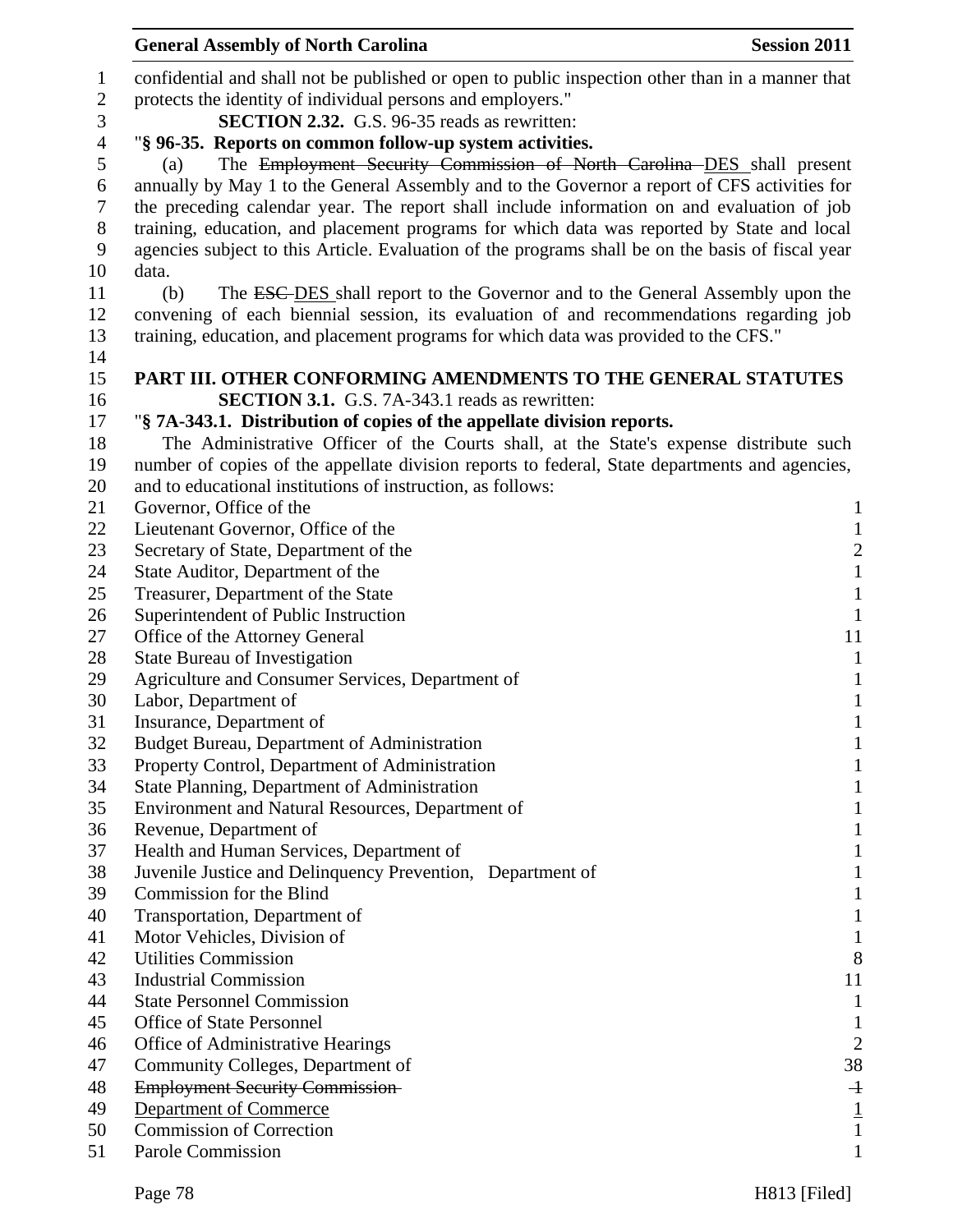|       | <b>General Assembly of North Carolina</b>                | <b>Session 2011</b> |
|-------|----------------------------------------------------------|---------------------|
| 1     | Archives and History, Division of                        | $\mathbf{I}$        |
| 2     | Crime Control and Public Safety, Department of           |                     |
| 3     | Cultural Resources, Department of                        | $\frac{2}{3}$       |
| 4     | Legislative Building Library                             | $\overline{2}$      |
| 5     | Justices of the Supreme Court                            | $1$ ea.             |
| 6     | Judges of the Court of Appeals                           | $1$ ea.             |
| 7     | Judges of the Superior Court                             | $1$ ea.             |
| $8\,$ | Clerks of the Superior Court                             | $1$ ea.             |
| 9     | <b>District Attorneys</b>                                | $1$ ea.             |
| 10    | Emergency and Special Judges of the Superior Court       | $1$ ea.             |
| 11    | <b>Supreme Court Library</b>                             | AS MANY AS          |
| 12    |                                                          | <b>REQUESTED</b>    |
| 13    | <b>Appellate Division Reporter</b>                       |                     |
| 14    | University of North Carolina, Chapel Hill                | 71                  |
| 15    | University of North Carolina, Charlotte                  | $\mathbf{1}$        |
| 16    | University of North Carolina, Greensboro                 | $\mathbf{1}$        |
| 17    | University of North Carolina, Asheville                  | $\mathbf{1}$        |
| 18    | North Carolina State University, Raleigh                 | $\mathbf{1}$        |
| 19    | <b>Appalachian State University</b>                      | $\mathbf{1}$        |
| 20    | <b>East Carolina University</b>                          | $\mathbf{1}$        |
| 21    | <b>Fayetteville State University</b>                     | $\mathbf{1}$        |
| 22    | North Carolina Central University                        | 17                  |
| 23    | <b>Western Carolina University</b>                       | $\mathbf{1}$        |
| 24    | Duke University                                          | 17                  |
| 25    | Davidson College                                         | 2                   |
| 26    | <b>Wake Forest University</b>                            | 25                  |
| 27    | Lenoir Rhyne College                                     | $\mathbf{1}$        |
| 28    | Elon College                                             | $\mathbf{1}$        |
| 29    | Campbell University                                      | 25                  |
| 30    | Federal, Out-of-State and Foreign Secretary of State     | $\mathbf{1}$        |
| 31    | <b>Secretary of Defense</b>                              |                     |
| 32    | Secretary of Health, Education and Welfare               | $\bf{l}$            |
| 33    | Secretary of Housing and Urban Development               | 1                   |
| 34    | Secretary of Transportation                              | 1                   |
| 35    | <b>Attorney General</b>                                  | 1                   |
| 36    | Department of Justice                                    | $\mathbf{I}$        |
| 37    | <b>Internal Revenue Service</b>                          | 1                   |
| 38    | Veterans' Administration                                 | 1                   |
| 39    | Library of Congress                                      | 5                   |
| 40    | Federal Judges resident in North Carolina                | 1 ea.               |
| 41    | Marshal of the United States Supreme Court               |                     |
| 42    | Federal District Attorneys resident in North Carolina    | $1$ ea.             |
| 43    | Federal Clerks of Court resident in North Carolina       | $1$ ea.             |
| 44    | Supreme Court Library exchange list                      |                     |
| 45    | Cherokee Supreme Court, Eastern Band of Cherokee Indians | 1                   |
| 46    |                                                          |                     |

 Each justice of the Supreme Court and judge of the Court of Appeals shall receive for private use, one complete and up-to-date set of the appellate division reports. The copies of reports furnished each justice or judge as set out in the table above may be retained personally to enable the justice or judge to keep up-to-date the personal set of reports."

51 **SECTION 3.2.** G.S. 8-45.3(a1) reads as rewritten: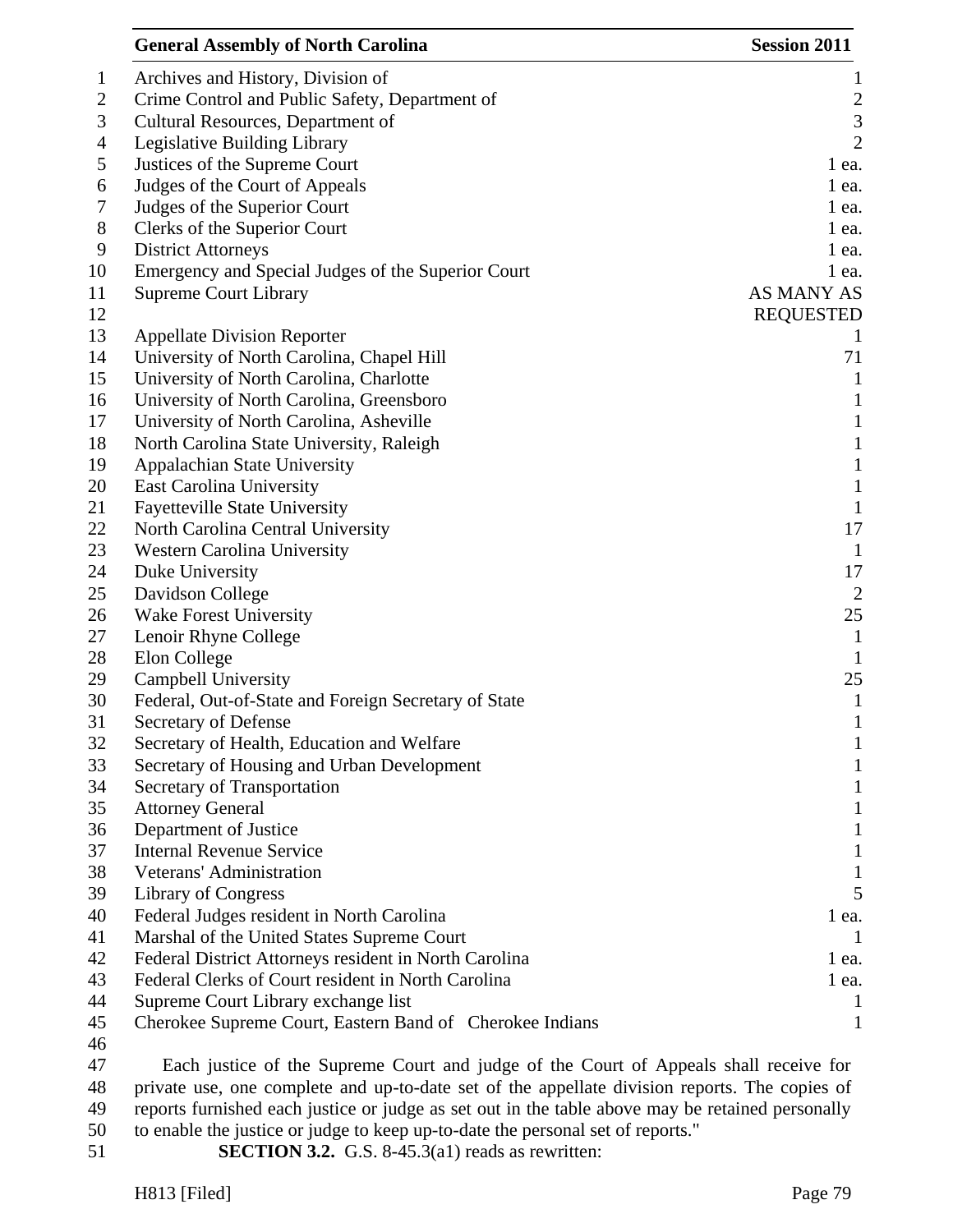| $\mathbf{1}$   | "(a1) The Employment Security Commission-Division of Employment Security is hereby                                                                                              |
|----------------|---------------------------------------------------------------------------------------------------------------------------------------------------------------------------------|
| $\mathfrak{2}$ | specifically authorized to have photographed, photocopied, or microphotocopied all records of                                                                                   |
| 3              | the Commission, Division, including filings required by law to be made to the Commission,                                                                                       |
| $\overline{4}$ | Division, and said photographs, photocopies, or microphotocopies, when certified by the                                                                                         |
| 5              | Commission-Division as true and correct photographs, photocopies, or microphotocopies, shall                                                                                    |
| 6              | be as admissible in evidence in all actions, proceedings, and matters as the originals thereof                                                                                  |
| $\tau$         | would have been."                                                                                                                                                               |
| 8              | <b>SECTION 3.3.</b> G.S. $52C-5-501(a)$ reads as rewritten:                                                                                                                     |
| 9              | An income-withholding order issued in another state may be sent to the person or<br>"(a)                                                                                        |
| 10             | entity defined or identified as the obligor's employer under the income-withholding provisions                                                                                  |
| 11             | of Chapter 50 or Chapter 110 of the General Statutes, as applicable, without first filing a                                                                                     |
| 12             | petition or comparable pleading or registering the order with a tribunal of this State. In the                                                                                  |
| 13             | event that an obligor is receiving unemployment compensation benefits from the North                                                                                            |
| 14             | Carolina Employment Security Commission, the Division of Employment Security (DES) in                                                                                           |
| 15             | accordance with G.S. 96-17, an income-withholding order issued in another state may be sent                                                                                     |
| 16             | to the Employment Security Commission-DES without first filing a petition or comparable                                                                                         |
| 17             | pleading or registering the order with a tribunal of this State. Upon receipt of the order, the                                                                                 |
| 18             | employer or the Employment Security Commission DES shall:                                                                                                                       |
| 19             | Treat an income-withholding order issued in another state which appears<br>(1)                                                                                                  |
| 20             | regular on its face as if it had been issued by a tribunal of this State;                                                                                                       |
| 21             | Immediately provide a copy of the order to the obligor; and<br>(2)                                                                                                              |
| 22             | Distribute the funds as directed in the withholding order. The Employment<br>(3)                                                                                                |
| 23             | Security Commission DES shall not withhold an amount to exceed                                                                                                                  |
| 24             | twenty-five percent (25%) of the unemployment compensation benefits."                                                                                                           |
| 25             | SECTION 3.4. G.S. 58-89A-120 reads as rewritten:                                                                                                                                |
| 26             | "§ 58-89A-120. Unemployment taxes; payroll.                                                                                                                                     |
|                |                                                                                                                                                                                 |
| 27             | A licensee is the employer of an assigned employee for purposes of Chapters 95, 96 and                                                                                          |
| 28             | 105 of the General Statutes. Nothing in this section shall otherwise affect the levy and                                                                                        |
| 29             | collection of unemployment insurance contributions or the assignment of discrete employer                                                                                       |
| 30             | numbers pursuant to G.S. $96-9(c)(4)$ and the definitions set forth in G.S. $96-8(4)$ , $96-8(5)$ , and                                                                         |
| 31             | 96-8(6). The Employment Security Commission-Department of Commerce, Division of                                                                                                 |
| 32             | Employment Security (DES), shall cooperate with the Commissioner in the investigation of                                                                                        |
| 33             | applicants and licensees and shall provide the Commissioner with access to all relevant records                                                                                 |
| 34             | and data in the custody of the Employment Security Commission. DES."                                                                                                            |
| 35             | <b>SECTION 3.5.</b> G.S. 84-5(a) reads as rewritten:                                                                                                                            |
| 36             | It shall be unlawful for any corporation to practice law or appear as an attorney for<br>" $(a)$                                                                                |
| 37             |                                                                                                                                                                                 |
| 38             | any person in any court in this State, or before any judicial body or the North Carolina<br>Industrial Commission, Utilities Commission, or the Employment Security Commission, |
| 39             | Division of Employment Security, Department of Commerce, or hold itself out to the public or                                                                                    |
| 40             | advertise as being entitled to practice law; and no corporation shall organize corporations, or                                                                                 |
| 41             | draw agreements, or other legal documents, or draw wills, or practice law, or give legal advice,                                                                                |
| 42             | or hold itself out in any manner as being entitled to do any of the foregoing acts, by or through                                                                               |
| 43             | any person orally or by advertisement, letter or circular. The provisions of this section shall be                                                                              |
| 44             | in addition to and not in lieu of any other provisions of Chapter 84. Provided, that nothing in                                                                                 |
| 45             | this section shall be construed to prohibit a banking corporation authorized and licensed to act                                                                                |
| 46             | in a fiduciary capacity from performing any clerical, accounting, financial or business acts                                                                                    |
| 47             | required of it in the performance of its duties as a fiduciary or from performing ministerial and                                                                               |
| 48             | clerical acts in the preparation and filing of such tax returns as are so required, or from                                                                                     |
| 49             | discussing the business and financial aspects of fiduciary relationships. Provided, however, this                                                                               |
| 50             | section shall not apply to corporations authorized to practice law under the provisions of                                                                                      |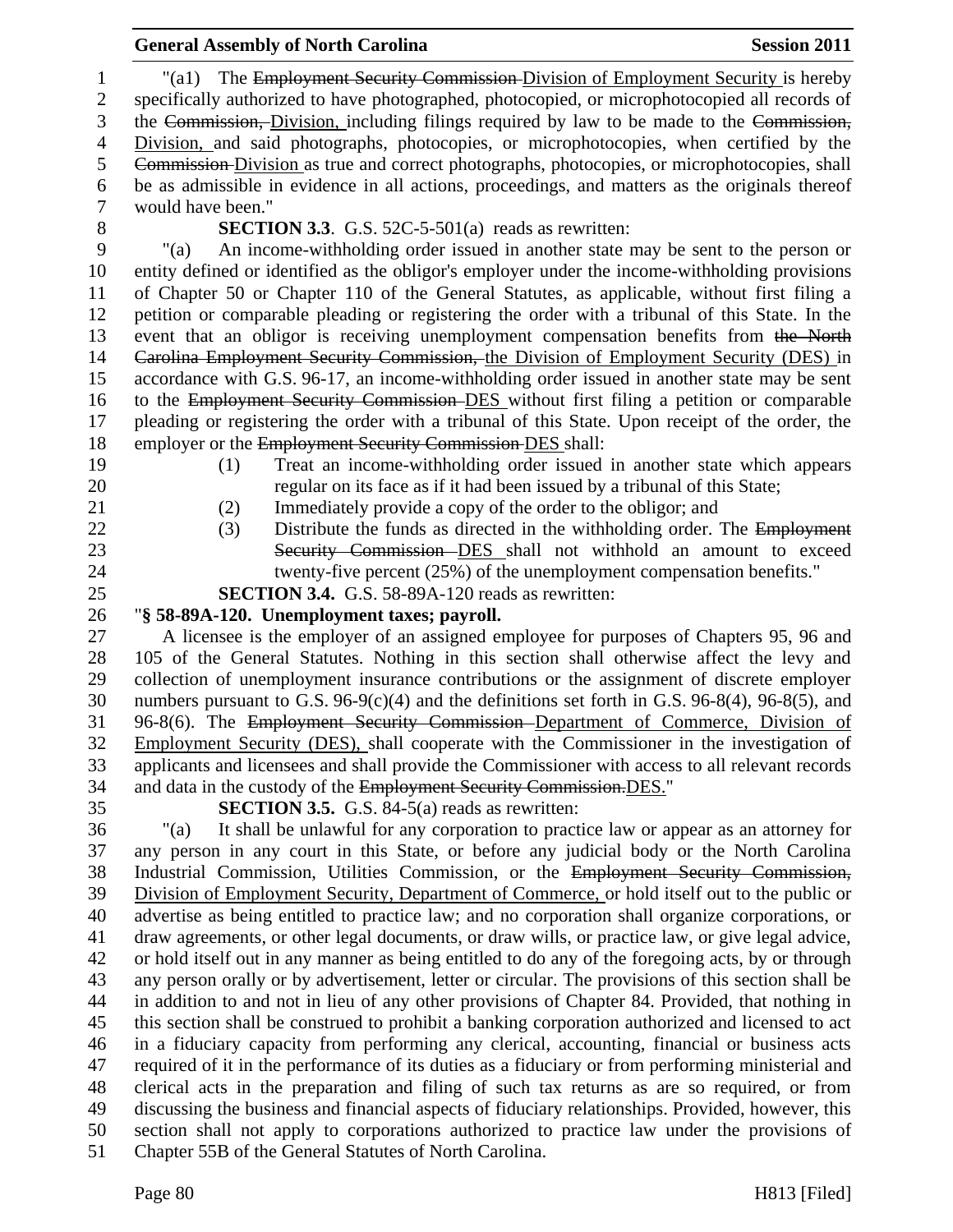|     |                      | <b>General Assembly of North Carolina</b>                                                                                                                                                                | <b>Session 2011</b> |
|-----|----------------------|----------------------------------------------------------------------------------------------------------------------------------------------------------------------------------------------------------|---------------------|
|     |                      | To further clarify the foregoing provisions of this section as they apply to corporations                                                                                                                |                     |
|     |                      | which are authorized and licensed to act in a fiduciary capacity:                                                                                                                                        |                     |
| (1) |                      | A corporation authorized and licensed to act in a fiduciary capacity shall not:                                                                                                                          |                     |
|     | a.                   | Draw wills or trust instruments; provided that this shall not be<br>construed to prohibit an employee of such corporation from<br>conferring and cooperating with an attorney who is not a salaried      |                     |
|     |                      | employee of the corporation, at the request of such attorney, in<br>connection with the attorney's performance of services for a client<br>who desires to appoint the corporation executor or trustee or |                     |
|     |                      | otherwise to utilize the fiduciary services of the corporation.                                                                                                                                          |                     |
|     | $\mathbf b$ .        | Give legal advice or legal counsel, orally or written, to any customer<br>or prospective customer or to any person who is considering                                                                    |                     |
|     |                      | renunciation of the right to qualify as executor or administrator or                                                                                                                                     |                     |
|     |                      | who proposes to resign as guardian or trustee, or to any other person,                                                                                                                                   |                     |
|     |                      | firm or corporation.                                                                                                                                                                                     |                     |
|     | $\mathbf{c}$ .       | Advertise to perform any of the acts prohibited herein; solicit to<br>perform any of the acts prohibited herein; or offer to perform any of                                                              |                     |
|     |                      | the acts prohibited herein.                                                                                                                                                                              |                     |
| (2) |                      | Except as provided in subsection (b) of this section, when any of the                                                                                                                                    |                     |
|     |                      | following acts are to be performed in connection with the fiduciary activities                                                                                                                           |                     |
|     |                      | of such a corporation, said acts shall be performed for the corporation by a                                                                                                                             |                     |
|     |                      | duly licensed attorney, not a salaried employee of the corporation, retained                                                                                                                             |                     |
|     |                      | to perform legal services required in connection with the particular estate,                                                                                                                             |                     |
|     |                      | trust or other fiduciary matter:                                                                                                                                                                         |                     |
|     | a.                   | Offering wills for probate.                                                                                                                                                                              |                     |
|     | b.                   | Preparing and publishing notice of administration to creditors.<br>Handling formal court proceedings.                                                                                                    |                     |
|     | $\mathbf{c}$ .<br>d. | Drafting legal papers or giving legal advice to spouses concerning                                                                                                                                       |                     |
|     |                      | rights to an elective share under Article 1A of Chapter 30 of the                                                                                                                                        |                     |
|     |                      | General Statutes.                                                                                                                                                                                        |                     |
|     | e.                   | Resolving questions of domicile and residence of a decedent.                                                                                                                                             |                     |
|     | f.                   | Handling proceedings involving year's allowances of widows and                                                                                                                                           |                     |
|     |                      | children.                                                                                                                                                                                                |                     |
|     | g.                   | Drafting deeds, notes, deeds of trust, leases, options and other                                                                                                                                         |                     |
|     |                      | contracts.                                                                                                                                                                                               |                     |
|     | h.                   | Drafting instruments releasing deeds of trust.                                                                                                                                                           |                     |
|     | i.                   | Drafting assignments of rent.<br>Drafting any formal legal document to be used in the discharge of the                                                                                                   |                     |
|     | j.                   | corporate fiduciary's duty.                                                                                                                                                                              |                     |
|     | k.                   | In matters involving estate and inheritance taxes, gift taxes, and                                                                                                                                       |                     |
|     |                      | federal and State income taxes:                                                                                                                                                                          |                     |
|     |                      | 1.<br>Preparing and filing protests or claims for refund, except                                                                                                                                         |                     |
|     |                      | requests for a refund based on mathematical or clerical errors                                                                                                                                           |                     |
|     |                      | in tax returns filed by it as a fiduciary.                                                                                                                                                               |                     |
|     |                      | Conferring with tax authorities regarding protests or claims<br>2.                                                                                                                                       |                     |
|     |                      | for refund, except those based on mathematical or clerical                                                                                                                                               |                     |
|     |                      | errors in tax returns filed by it as a fiduciary.<br>3.                                                                                                                                                  |                     |
|     | 1.                   | Handling petitions to the tax court.<br>Performing legal services in insolvency proceedings or before a                                                                                                  |                     |
|     |                      | referee in bankruptcy or in court.                                                                                                                                                                       |                     |
|     | m.                   | In connection with the administration of an estate or trust:                                                                                                                                             |                     |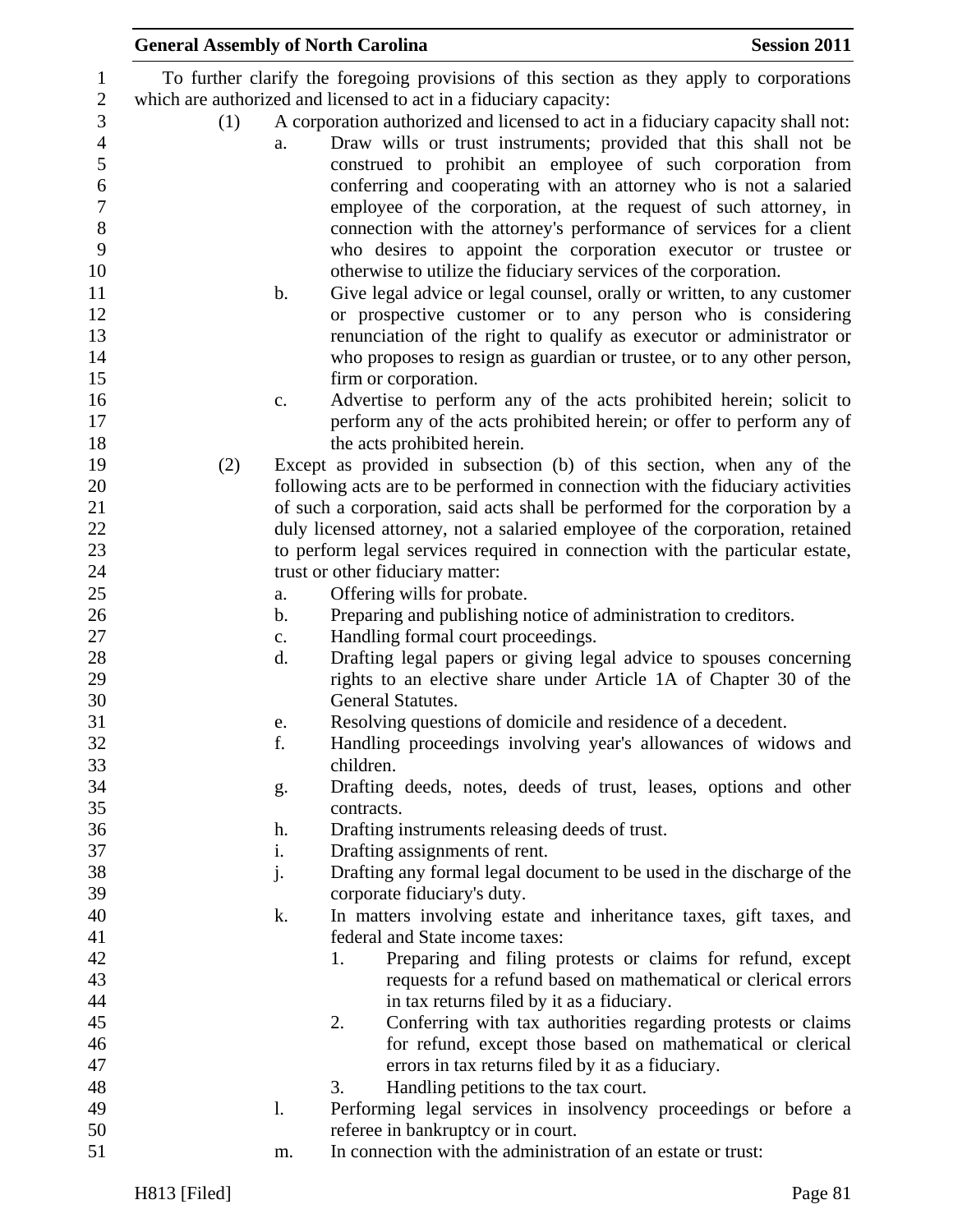| <b>General Assembly of North Carolina</b>            |                |                                                                                                                                                            | <b>Session 2011</b> |
|------------------------------------------------------|----------------|------------------------------------------------------------------------------------------------------------------------------------------------------------|---------------------|
|                                                      | 1.             | Making application for letters testamentary or letters of<br>administration.                                                                               |                     |
|                                                      | 2.             | Abstracting or passing upon title to property.                                                                                                             |                     |
|                                                      | 3.             | Handling litigation relating to claims by or against the estate                                                                                            |                     |
|                                                      | 4.             | or trust.<br>Handling foreclosure proceedings of deeds of trust or other                                                                                   |                     |
|                                                      |                | security instruments which are in default.                                                                                                                 |                     |
| (3)                                                  |                | When any of the following acts are to be performed in connection with the<br>fiduciary activities of such a corporation, the corporation shall comply with |                     |
|                                                      | the following: |                                                                                                                                                            |                     |
| a.                                                   |                | The initial opening and inventorying of safe deposit boxes in                                                                                              |                     |
|                                                      |                | connection with the administration of an estate for which the                                                                                              |                     |
|                                                      |                | corporation is executor or administrator shall be handled by, or with<br>the advice of, an attorney, not a salaried employee of the corporation,           |                     |
|                                                      |                | retained by the corporation to perform legal services required in<br>connection with that particular estate.                                               |                     |
| b.                                                   |                | The furnishing of a beneficiary with applicable portions of a testator's                                                                                   |                     |
|                                                      |                | will relating to such beneficiary shall, if accompanied by any legal                                                                                       |                     |
|                                                      |                | advice or opinion, be handled by, or with the advice of, an attorney,                                                                                      |                     |
|                                                      |                | not a salaried employee of the corporation, retained by the                                                                                                |                     |
|                                                      |                | corporation to perform legal services required in connection with that                                                                                     |                     |
|                                                      |                | particular estate or matter.                                                                                                                               |                     |
| c.                                                   |                | In matters involving estate and inheritance taxes and federal and                                                                                          |                     |
|                                                      |                | State income taxes, the corporation shall not execute waivers of                                                                                           |                     |
|                                                      |                | statutes of limitations without the advice of an attorney, not a salaried<br>employee of the corporation, retained by the corporation to perform           |                     |
|                                                      |                | legal services in connection with that particular estate or matter.                                                                                        |                     |
| d.                                                   |                | An attorney, not a salaried employee of the corporation, retained by                                                                                       |                     |
|                                                      |                | the corporation to perform legal services required in connection with                                                                                      |                     |
|                                                      |                | an estate or trust shall be furnished copies of inventories and                                                                                            |                     |
|                                                      |                | accounts proposed for filing with any court and proposed federal                                                                                           |                     |
|                                                      |                | estate and North Carolina inheritance tax returns and, on request,                                                                                         |                     |
|                                                      |                | copies of proposed income and intangibles tax returns, and shall be                                                                                        |                     |
|                                                      |                | afforded an opportunity to advise and counsel the corporate fiduciary                                                                                      |                     |
|                                                      |                | concerning them prior to filing."                                                                                                                          |                     |
|                                                      |                | <b>SECTION 3.6.</b> G.S. $95-25.3(d)$ reads as rewritten:                                                                                                  |                     |
| " $(d)$                                              |                | The Commissioner, in order to prevent curtailment of opportunities for employment                                                                          |                     |
|                                                      |                | of the economically disadvantaged and the unemployed, may, by regulation, establish a wage                                                                 |                     |
|                                                      |                | rate not less than eighty-five percent (85%) of the otherwise applicable wage rate in effect                                                               |                     |
|                                                      |                | under subsection (a) which shall apply to all persons (i) who have been unemployed for at least                                                            |                     |
|                                                      |                | 15 weeks and who are economically disadvantaged, or (ii) who are, or whose families are,                                                                   |                     |
|                                                      |                | receiving Work First Family Assistance or who are receiving supplemental security benefits                                                                 |                     |
| under Title XVI of the Social Security Act.          |                |                                                                                                                                                            |                     |
|                                                      |                | Pursuant to regulations issued by the Commissioner, certificates establishing eligibility for                                                              |                     |
|                                                      |                | such subminimum wage shall be issued by the Employment Security Commission. Division of                                                                    |                     |
| <b>Employment Security.</b>                          |                |                                                                                                                                                            |                     |
| subminimum rate for a period in excess of 52 weeks." |                | The regulation issued by the Commissioner shall not permit employment at the                                                                               |                     |
|                                                      |                | <b>SECTION 3.7.</b> G.S. 94-144(b) reads as rewritten:                                                                                                     |                     |
| " $(b)$                                              |                | A listing of employment by area and industry of employers who have an assigned                                                                             |                     |
|                                                      |                | account number by the Employment Security Commission-Department of Commerce, Division                                                                      |                     |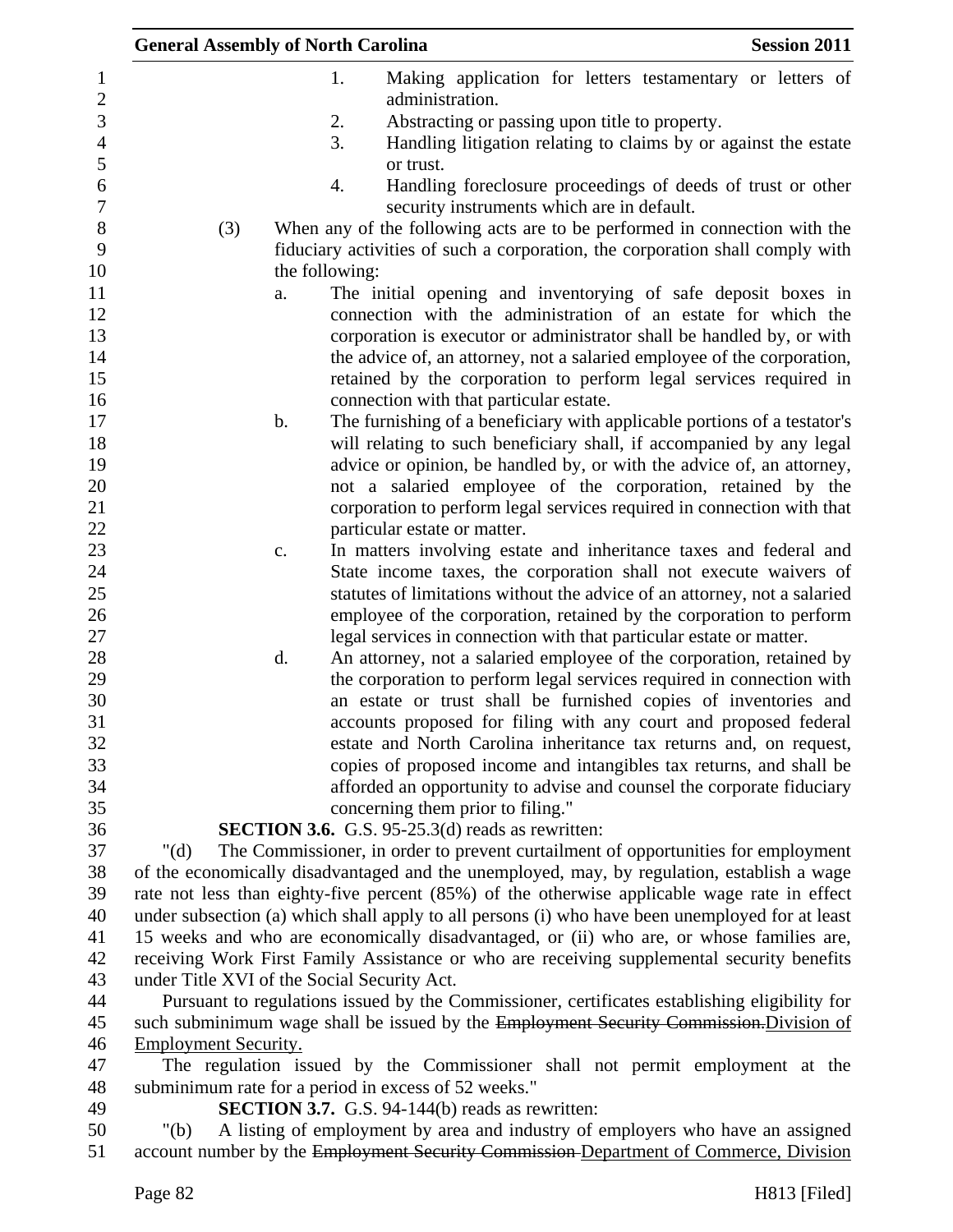of Employment Security (DES), shall be supplied annually to the Commissioner by the 2 Employment Security Commission of this State. DES. The listing of employment by area and industry shall contain at least the following: employer name; Employment Security Commission DES account number; indication of whether multiple or a single report unit; number of reporting units; average employment; establishment size code; geographical area; any four-digit code; and any other information deemed necessary by the Commissioner Division to meet federal reporting requirements."

# "**§ 105-129. Extension of time for filing returns.**

 A return required by this Article is due on or before the date set in this Article. A taxpayer may ask the Secretary for an extension of time to file a return under G.S. 105-263. (1939, c. 158, s. 216; 1955, c. 1350, s. 17; 1959, c. 1259, s. 9; 1973, c. 476, s. 193; 1977, c. 1114, s. 6; 1989 (Reg. Sess., 1990), c. 984, s. 7; 1997-300, s. 2.)"

# **SECTION 3.8.** G.S. 105-129.4(b) reads as rewritten:

 "(b) Wage Standard. – A taxpayer is eligible for the credit for creating jobs in an enterprise tier three, four, or five area if, for the calendar year the jobs are created, the average wage of the jobs for which the credit is claimed meets the wage standard and the average wage of all jobs at the location with respect to which the credit is claimed meets the wage standard. No credit is allowed for jobs not included in the wage calculation. A taxpayer is eligible for the credit for investing in machinery and equipment, the credit for research and development, or the credit for investing in real property for a central office or aircraft facility in a tier three, four, or five area if, for the calendar year the taxpayer engages in the activity that qualifies for the credit, the average wage of all jobs at the location with respect to which the credit is claimed meets the wage standard. In making the wage calculation, the taxpayer must include any positions that were filled for at least 1,600 hours during the calendar year the taxpayer engages in the activity that qualifies for the credit even if those positions are not filled at the time the taxpayer claims the credit. For a taxpayer with a taxable year other than a calendar year, the taxpayer must use the wage standard for the calendar year in which the taxable year begins. No wage standard applies to credits for activities in an enterprise tier one or two area. For the purposes of this subsection, for a fiber, yarn, or thread mill that uses a sequential manufacturing process in which separate parts of the sequential manufacturing process are performed in different facilities within the same county, the term "location" may mean either the specific establishment or all facilities in the county in which parts of the process are performed.

 Part-time jobs for which the taxpayer provides health insurance as provided in subsection (b2) of this section are considered to have an average weekly wage at least equal to the applicable percentage times the applicable average weekly wage for the county in which the jobs will be located. There may be a period of up to 100 days between the time at which an employee begins a part-time job and the time at which the taxpayer begins to provide health insurance for that employee.

 Jobs meet the wage standard if they pay an average weekly wage that is at least equal to one hundred ten percent (110%) of the applicable average weekly wage for the county in which the jobs will be located, as computed by the Secretary of Commerce from data compiled by the Employment Security Commission Division of Employment Security for the most recent period for which data are available. The applicable average weekly wage is the lowest of the following: (i) the average wage for all insured private employers in the county, (ii) the average wage for all insured private employers in the State, and (iii) the average wage for all insured private employers in the county multiplied by the county income/wage adjustment factor. The county income/wage adjustment factor is the county income/wage ratio divided by the State income/wage ratio. The county income/wage ratio is average per capita income in the county divided by the annualized average wage for all insured private employers in the county. The State income/wage ratio is the average per capita income in the State divided by the annualized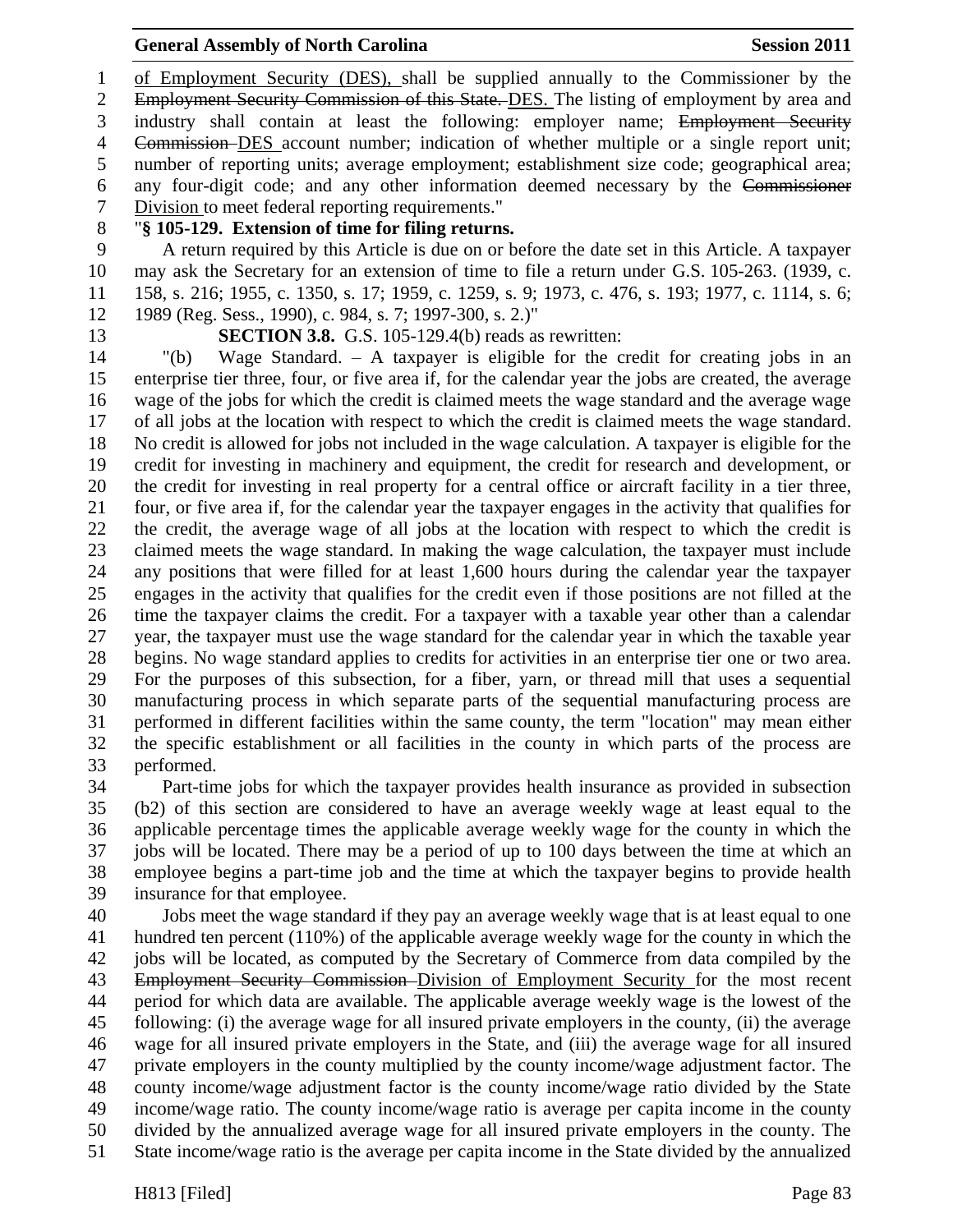|                |         | <b>Session 2011</b><br><b>General Assembly of North Carolina</b>                                 |  |
|----------------|---------|--------------------------------------------------------------------------------------------------|--|
| $\mathbf{1}$   |         | average wage for all insured private employers in the State. The Department of Commerce          |  |
| $\mathbf{2}$   |         | must annually publish the wage standard for each county."                                        |  |
| 3              |         | <b>SECTION 3.9.</b> G.S. $105-259(b)(9)$ and $(9a)$ read as rewritten:                           |  |
| $\overline{4}$ | "(9)    | To furnish to the Employment Security Commission Division of                                     |  |
| $\mathfrak s$  |         | Employment Security the name, address, and account and identification                            |  |
| 6              |         | numbers of a taxpayer when the information is requested by the Commission                        |  |
| $\tau$         |         | Division in order to fulfill a duty imposed under Article 2 of Chapter 96 of                     |  |
| $8\phantom{1}$ |         | the General Statutes.                                                                            |  |
| 9              |         |                                                                                                  |  |
|                | (9a)    | To furnish information to the Employment Security Commission Division of                         |  |
| 10             |         | <b>Employment Security to the extent required for its NC WORKS study of the</b>                  |  |
| 11             |         | working poor pursuant to G.S. 108A-29(r). The Employment Security                                |  |
| 12             |         | Commission-Division of Employment Security shall use information                                 |  |
| 13             |         | furnished to it under this subdivision only in a nonidentifying form for                         |  |
| 14             |         | statistical and analytical purposes related to its NC WORKS study. The                           |  |
| 15             |         | information that may be furnished under this subdivision is the following                        |  |
| 16             |         | with respect to individual income taxpayers, as shown on the North Carolina                      |  |
| 17             |         | income tax forms:                                                                                |  |
| 18             |         | Name, social security number, spouse's name, spouse's social<br>a.                               |  |
| 19             |         | security number, and county of residence.                                                        |  |
| 20             |         | Filing status and federal personal exemptions.<br>$\mathbf b$ .                                  |  |
| 21             |         | Federal taxable income, additions to federal taxable income, and total<br>$C_{\bullet}$          |  |
| 22             |         | of federal taxable income plus additional income.                                                |  |
| 23             |         | d.<br>Income while a North Carolina resident, total income from North                            |  |
| 24             |         | Carolina sources while a nonresident, and total income from all                                  |  |
| 25             |         | sources.                                                                                         |  |
| 26             |         | Exemption for children, nonresidents' and part-year residents'<br>e.                             |  |
| 27             |         | exemption for children, and credit for children.                                                 |  |
| 28             |         | f.<br>Expenses for child and dependent care, portion of expenses paid                            |  |
| 29             |         | while a resident of North Carolina, portion of expenses paid while a                             |  |
| 30             |         | resident of North Carolina that was incurred for dependents who                                  |  |
| 31             |         | were under the age of seven and dependents who were physically or                                |  |
| 32             |         | mentally incapable of caring for themselves, credit for child and                                |  |
| 33             |         | dependent care expenses, other qualifying expenses, credit for other                             |  |
| 34             |         | qualifying expenses, total credit for child and dependent care                                   |  |
| 35             |         | expenses."                                                                                       |  |
| 36             |         | SECTION 3.10. G.S. 105A-8(b) reads as rewritten:                                                 |  |
| 37             | " $(b)$ | Hearing. $-$ A hearing on a contested claim of a State agency, except a constituent              |  |
| 38             |         | institution of The University of North Carolina or the Employment Security Commission,           |  |
| 39             |         | Division of Employment Security must be conducted in accordance with Article 3 of Chapter        |  |
| 40             |         | 150B of the General Statutes. A hearing on a contested claim of a constituent institution of The |  |
| 41             |         | University of North Carolina must be conducted in accordance with administrative procedures      |  |
| 42             |         | approved by the Attorney General. A hearing on a contested claim of the Employment Security      |  |
| 43             |         | Commission-Division of Employment Security must be conducted in accordance with rules            |  |
| 44             |         | adopted by that Commission. Division. A request for a hearing on a contested claim of any        |  |
| 45             |         | State agency must be filed within 30 days after the State agency mails the debtor notice of the  |  |
| 46             |         | proposed setoff. A request for a hearing is considered to be filed when it is delivered for      |  |
| 47             |         | mailing with postage prepaid and properly addressed. In a hearing under this section, an issue   |  |
| 48             |         | that has previously been litigated in a court proceeding cannot be considered.                   |  |
| 49             |         | If a debtor owes a debt to a State agency and the net proceeds credited to the State agency      |  |
|                |         |                                                                                                  |  |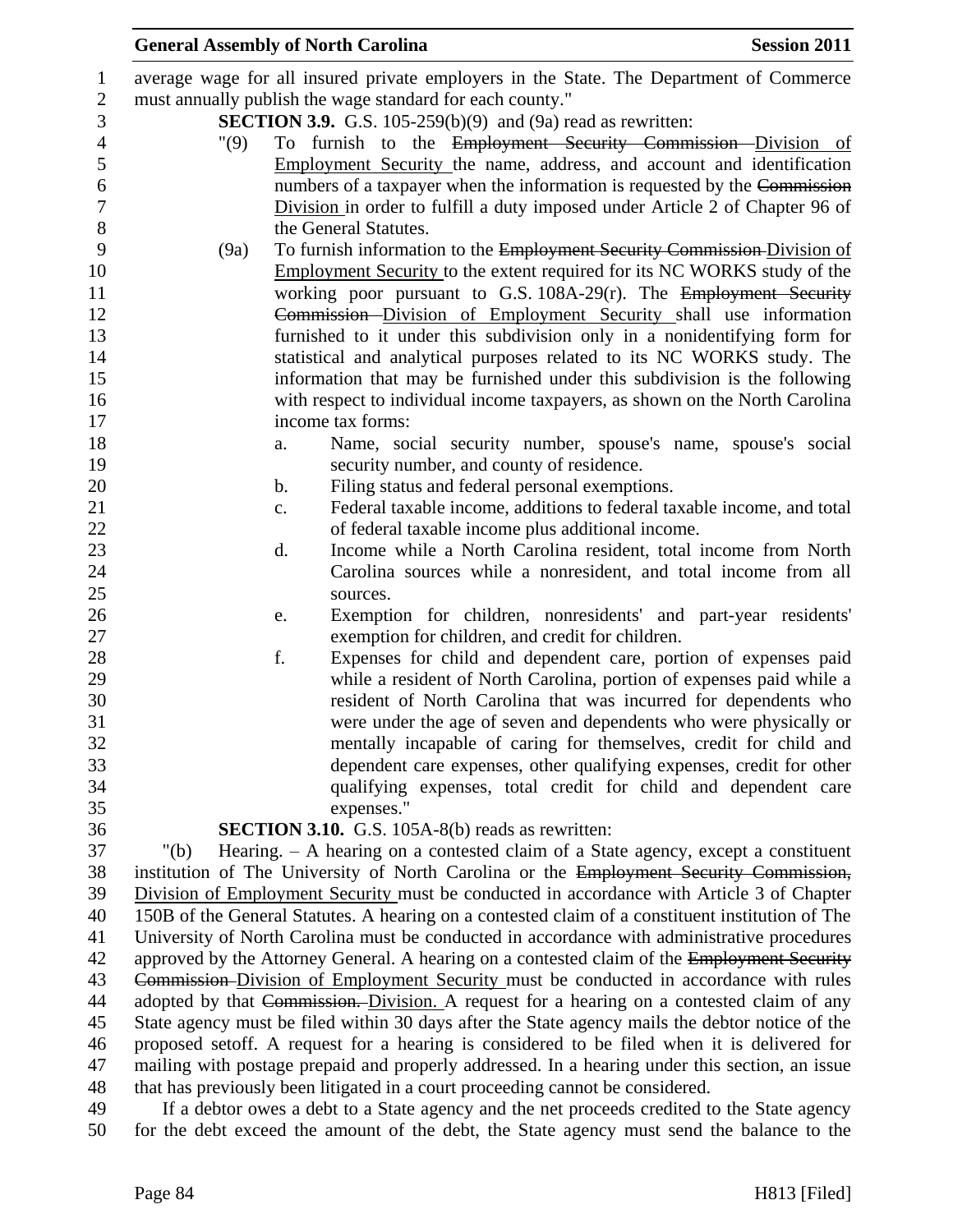debtor. No part of the collection assistance fee retained by the Department may be returned when a debt is owed but it is less than the amount set off. Interest accrues on the amount of a refund returned to a taxpayer under this subsection in accordance with G.S. 105-241.21. A State agency that returns a refund to a taxpayer under this

 subsection must pay from the State agency's funds any interest that has accrued since the fifth day after the Department mailed the notice of setoff to the taxpayer."

**SECTION 3.11.** G.S. 105A-9 reads as rewritten:

# "**§ 105A-9. Appeals from hearings.**

 Appeals from hearings allowed under this Chapter, other than those conducted by the 10 Employment Security Commission, Division of Employment Security, shall be in accordance with the provisions of Chapter 150B of the General Statutes, the Administrative Procedure Act, except that the place of initial judicial review shall be the superior court for the county in which the debtor resides. Appeals from hearings allowed under this Chapter that are conducted by the 14 Employment Security Commission of North Carolina-Division of Employment Security shall be in accordance with the provisions of Chapter 96 of the General Statutes."

### **SECTION 3.12.** G.S. 108A-29 reads as rewritten:

# "**§ 108A-29. Priority for employment services.**

(a) Repealed by Session Laws 2009-489, s. 12, effective August 26, 2009.

 (b) Individuals seeking to apply or reapply for Work First Program assistance and who 20 are not exempt from work requirements shall register with the Employment Security Commission Division of Employment Security for employment services. The point of 22 registration shall be at an office of the Employment Security Commission-Division in the county in which the individual resides or at another location designated in a Memorandum of Understanding between the Employment Security Commission Division and the local department of social services.

…

 (f) Each county department of social services shall enter into a cooperative agreement 28 with the local Employment Security Commission–Division to operate the Job Search component on behalf of Work First Program registrants. The cooperative agreement shall include a provision for payment to the Employment Security Commission by the county department of social services for the cost of providing those services, not otherwise available to 32 all clients of the Employment Security Commission, Division, described in this subsection as the same are reflected as a component of the County Plan payable from fund allocations in the county block grant. The county department of social services may also enter into a cooperative agreement with the community college system or any other entity to operate the Job Preparedness component. This cooperative agreement shall include a provision for payment to that entity by the county department of social services for the cost of providing those services, not otherwise available to all clients of the Employment Security Commission, Division, described in this subsection as the same are reflected as a component of the County Plan payable from fund allocations in the county block grant.

 (g) The Employment Security Commission Division shall further assist registrants through job search, job placement, or referral to community service, if contracted to do so.

 (h) An individual placed in the Job Search component of the Employment Security Commission Division or other agency providing Job Search services shall look for work and 45 shall accept any suitable employment. If contracted, the Employment Security Commission Division shall refer individuals to current job openings and shall make job development contacts for individuals. Individuals so referred shall be required to keep a record of their job 48 search activities on a job search record form provided by the Commission, Division, and the Employment Security Commission Division will monitor these activities. A "job search record" means a written list of dates, times, places, addresses, telephone numbers, names, and circumstances of job interviews. The Job Search component shall include at least one weekly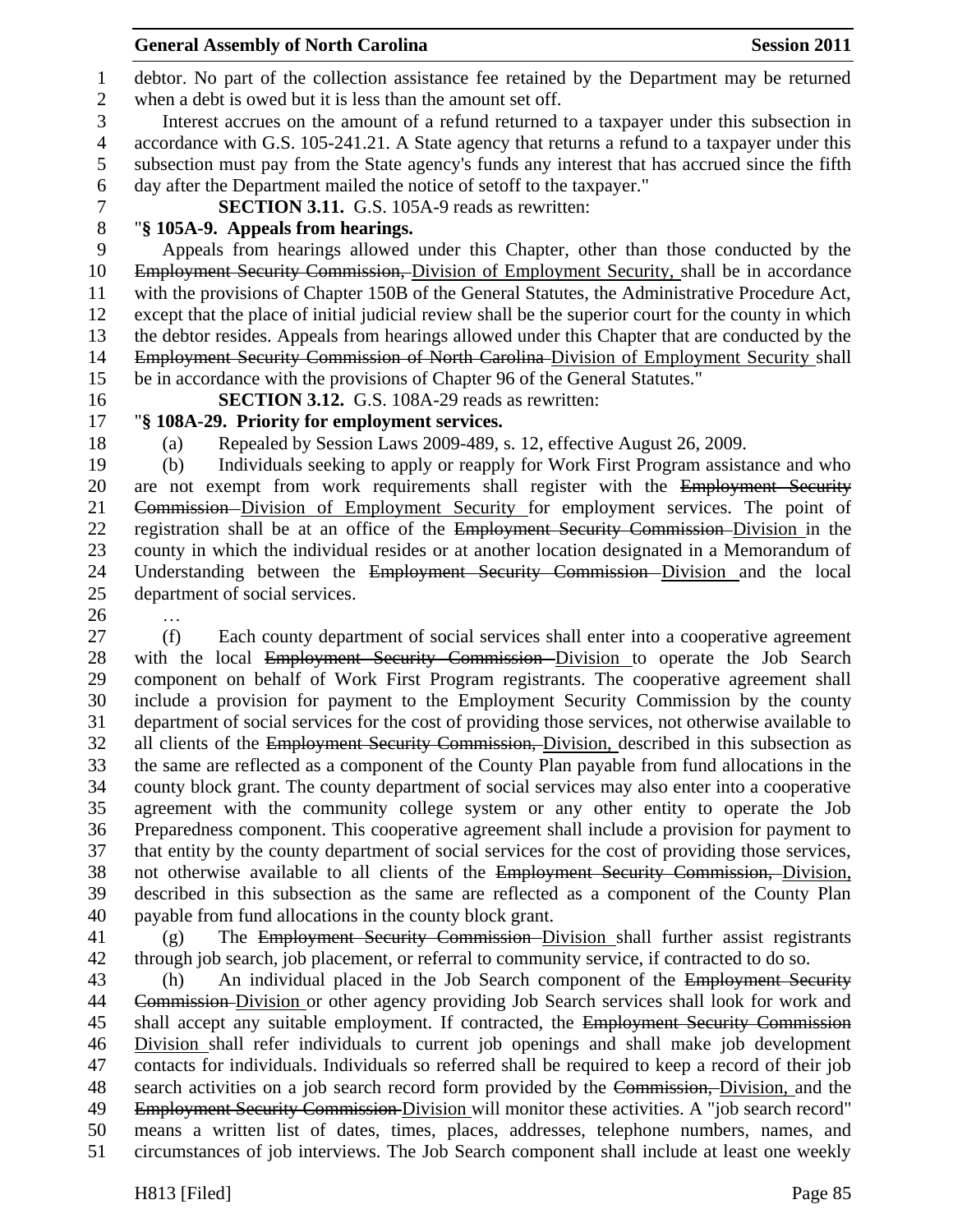|                | <b>General Assembly of North Carolina</b>                                                                                                                                   | <b>Session 2011</b> |
|----------------|-----------------------------------------------------------------------------------------------------------------------------------------------------------------------------|---------------------|
| $\mathbf{1}$   | contact with the Employment Security Commission. Division. The Employment Security                                                                                          |                     |
| $\overline{c}$ | Commission-Division shall adopt rules to accomplish this subsection.                                                                                                        |                     |
| 3              | The Employment Security Commission shall notify all employers in the State of the<br>(i)                                                                                    |                     |
| $\overline{4}$ | "Exclusive No-Fault" Referral Service available through the Employment Security Commission                                                                                  |                     |
| 5              | Division of Employment Security to employers who hire personnel through Job Service                                                                                         |                     |
| 6              | referrals.                                                                                                                                                                  |                     |
| 7              | All individuals referred to jobs through the Employment Security Commission<br>(i)                                                                                          |                     |
| $8\,$          | Division of Employment Security shall be instructed in the procedures for applying for the                                                                                  |                     |
| 9              | Federal Earned Income Credit (FEIC). All individuals referred to jobs through the Employment                                                                                |                     |
| 10             | Security Commission Division who qualify for the FEIC shall apply for the FEIC by filing a                                                                                  |                     |
| 11             | W-5 form with their employers.                                                                                                                                              |                     |
| 12             |                                                                                                                                                                             |                     |
| 13             | (1)<br>The Employment Security Commission Division of Employment Security shall                                                                                             |                     |
| 14             | work with the Department of Labor to develop a relationship with these private employment                                                                                   |                     |
| 15             | agencies to utilize their services and make referrals of individuals registered with the                                                                                    |                     |
| 16             | <b>Employment Security Commission.</b>                                                                                                                                      |                     |
| 17             |                                                                                                                                                                             |                     |
| 18             | If after evaluation of an individual the Employment Security Commission Division<br>(n)                                                                                     |                     |
| 19             | of Employment Security believes it necessary, the Employment Security Commission-Division                                                                                   |                     |
| 20             | or the county department of social services also may refer an individual to a Job Preparedness                                                                              |                     |
| 21             | provider. The local community college should include General Education Development, Adult                                                                                   |                     |
| 22             | Basic Education, or Human Resources Development programs that are already in existence as a                                                                                 |                     |
| 23             | part of the Job Preparedness component. Additionally, the Commission or the county                                                                                          |                     |
| 24<br>25       | department of social services may refer an individual to a literacy council. Through a<br>Memorandum of Understanding between the Employment Security Commission, the local |                     |
| 26             | department of social services, and other contracted entities, a system shall be established to                                                                              |                     |
| 27             | monitor an individual's progress through close communications with the agencies assisting the                                                                               |                     |
| 28             | individual. The Employment Security Commission-Division of Employment Security or Job                                                                                       |                     |
| 29             | Preparedness provider shall adopt rules to accomplish this subsection.                                                                                                      |                     |
| 30             |                                                                                                                                                                             |                     |
| 31             | The Employment Security Commission-Division shall expand its Labor Market<br>(p)                                                                                            |                     |
| 32             | Information System. The expansion shall at least include: statistical information on                                                                                        |                     |
| 33             | unemployment rates and other labor trends by county; and publications dealing with licensing                                                                                |                     |
| 34             | requirements, economic development, and career projections, and information technology                                                                                      |                     |
| 35             | systems which can be used to track participants through the employment and training process.                                                                                |                     |
| 36             | . '                                                                                                                                                                         |                     |
| 37             | <b>SECTION 3.13.</b> G.S. 110-129.2(g)(1) reads as rewritten:                                                                                                               |                     |
| 38             | Other Uses of Directory Information. - The following agencies may access<br>" $(g)$                                                                                         |                     |
| 39             | information entered into the Directory from employer reports for the purposes stated:                                                                                       |                     |
| 40             | The Employment Security Commission-Division of Employment Security<br>(1)                                                                                                   |                     |
| 41             | for the purpose of administering employment security programs."                                                                                                             |                     |
| 42             | <b>SECTION 3.14.</b> G.S. 110-136.2 reads as rewritten:                                                                                                                     |                     |
| 43<br>44       | "§ 110-136.2. Use of unemployment compensation benefits for child support.                                                                                                  |                     |
| 45             | Upon notification of a voluntary assignment by the Department of Health and<br>(b)                                                                                          |                     |
| 46             | Human Services, the Employment Security Commission Division of Employment Security                                                                                          |                     |
| 47             | shall deduct and withhold the amount assigned by the responsible parent as provided in                                                                                      |                     |
| 48             | G.S. 96-17.                                                                                                                                                                 |                     |
| 49             | Any amount deducted and withheld shall be paid by the Employment Security<br>(c)                                                                                            |                     |
| 50             | Commission-Division of Employment Security to the Department of Health and Human                                                                                            |                     |
| 51             | Services for distribution as required by federal law.                                                                                                                       |                     |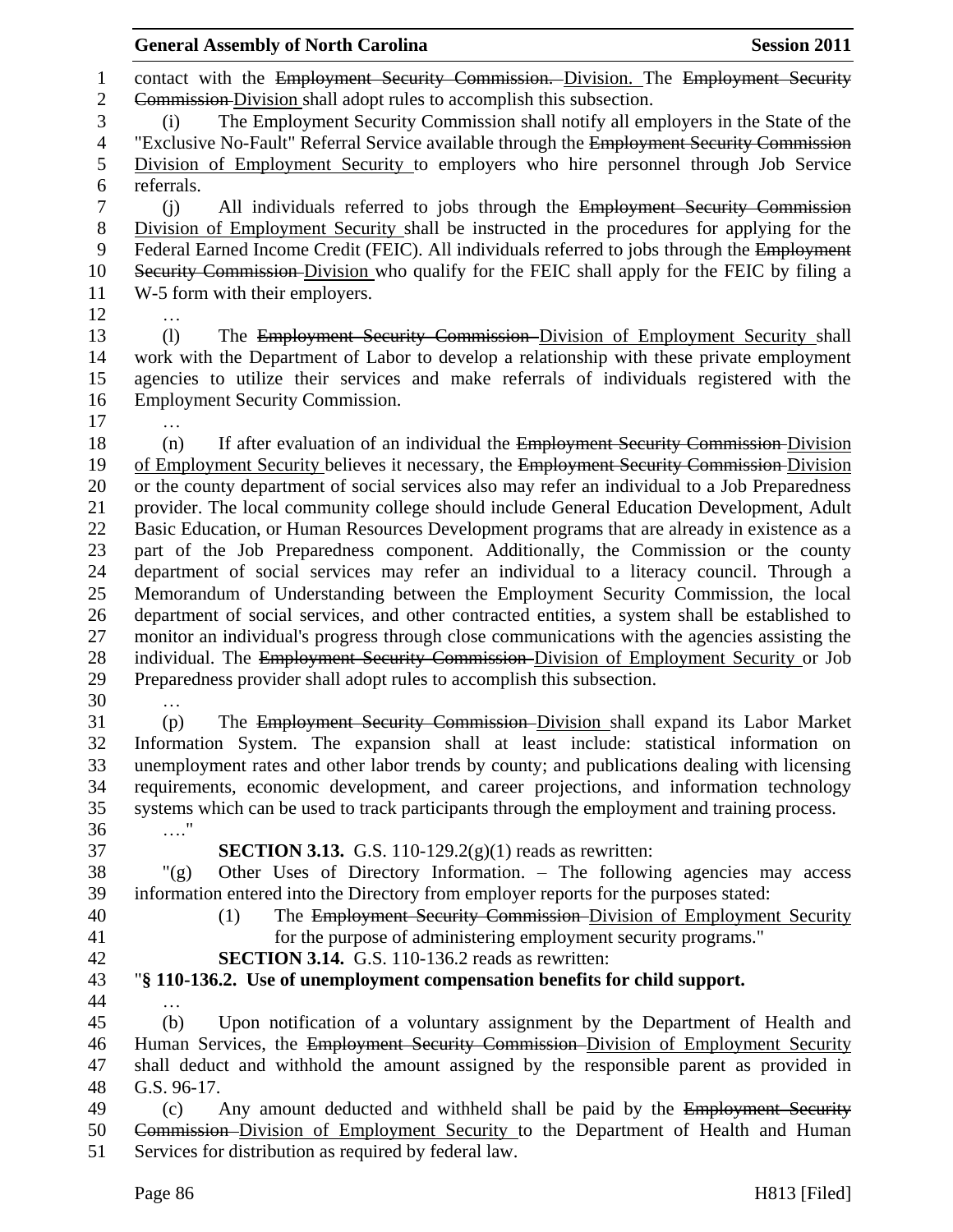(d) Voluntary assignment of unemployment compensation benefits shall remain 2 effective until the Employment Security Commission–Division of Employment Security receives notification from the Department of Health and Human Services of an express written revocation by the responsible parent.

…

 (f) In the absence of a voluntary assignment of unemployment compensation benefits, the Department of Health and Human Services shall implement income withholding as provided in this Article for IV-D cases. The amount withheld shall not exceed twenty-five percent (25%) of the unemployment compensation benefits. Notice of the requirement to 10 withhold shall be served upon the Employment Security Commission-Division and payment 11 shall be made by the Employment Security Commission-Division directly to the Department of Health and Human Services pursuant to G.S. 96-17 or to another state under G.S. 52C-5-501. Except for the requirement to withhold from unemployment compensation benefits and the forwarding of withheld funds to the Department of Health and Human Services or to another 15 state under G.S. 52C-5-501, the Employment Security Commission-Division is exempt from the provisions of G.S. 110-136.8."

**SECTION 3.15.** G.S. 113-276(j) reads as rewritten:

 "(j) A migrant farm worker who has in his possession a temporary certification of his 19 status as such by the Rural Employment Service of the North Carolina Employment Security 20 Commission-Division of Employment Security on a form provided by the Wildlife Resources Commission is entitled to the privileges of a resident of the State and of the county indicated on such certification during the term thereof for the purposes of purchasing and using the resident fishing licenses provided by G.S. 113-271(d)(2), (4), and (6)a."

**SECTION 3.16.** G.S. 132-3(c) reads as rewritten:

 "(c) Employment Security Commission Records. – Notwithstanding subsection (a) of 26 this section and G.S. 121-5, when a record of the Employment Security Commission-Division of Employment Security has been copied in any manner, the original record may be destroyed 28 upon the order of the Chairman of the Employment Security Commission. Division. If a record 29 of the Commission-that Division has not been copied, the original record shall be preserved for at least three years. After three years the original record may be destroyed upon the order of the Chairman of the Employment Security Commission.Assistant Secretary of Commerce."

**SECTION 3.17.** G.S. 135-16 reads as rewritten:

### "**§ 135-16. Employees transferred to North Carolina State Employment Service by act of Congress.**

 Notwithstanding any provision contained in this Chapter, any employee of the United States Employment Service who was transferred to and became employed by the State of North Carolina, or any of its agencies, on November 16, 1946, by virtue of Public Laws 549, 79th Congress, Chapter 672, 2nd Session, and who was employed by the War Manpower Commission or the United States Employment Service between January 1, 1942, and November 15, 1946, shall be deemed to have been engaged in membership service as defined by this Chapter for any payroll period or periods between such dates: Provided, that any such employee or member on or before January 1, 1948, pays to the Board of Trustees for the benefit of the proper fund or account an amount equal to the accumulated contributions, with interest thereon, that such employee or member would have made during such period if he had been a member of the Retirement System with earnable compensation based on the salary received for such period and as limited by this Chapter: Provided, further that funds are made available by the United States Employment Service, or other federal agency, to the Employment Security Commission Division of Employment Security for the payment of and 49 the Employment Security Commission-Division of Employment Security pays to the Board of Trustees for the benefit of the proper fund a sum equal to the employer's contributions that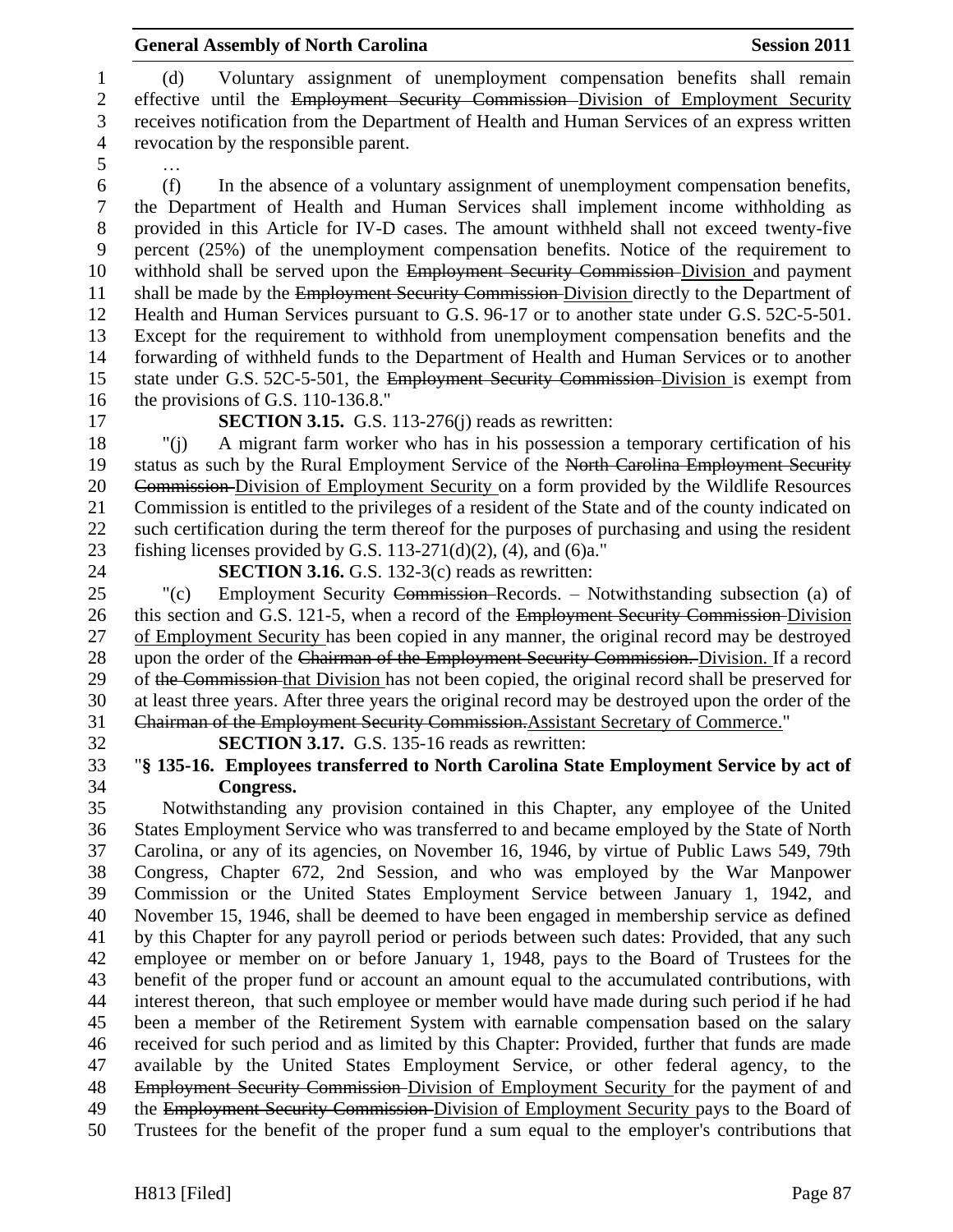| $\mathbf{1}$     |                                         | would have been paid for such period for members or employees who pay the accumulated                                                                                                        |
|------------------|-----------------------------------------|----------------------------------------------------------------------------------------------------------------------------------------------------------------------------------------------|
| 2                | contributions provided in this section. |                                                                                                                                                                                              |
| 3                |                                         | The Board of Trustees is authorized to adopt and issue all necessary rules and regulations                                                                                                   |
| $\overline{4}$   |                                         | for the purpose of administering and enforcing the provisions of this section."                                                                                                              |
| 5                |                                         | SECTION 3.18. G.S. 138A-24(14)c. reads as rewritten:                                                                                                                                         |
| 6                | "c.                                     | A covered person serving on, or a prospective appointee to, one of                                                                                                                           |
| $\boldsymbol{7}$ |                                         | the following panels or boards:                                                                                                                                                              |
| 8                | 1.                                      | Alcoholic Beverage Control Commission.                                                                                                                                                       |
| 9                | 2.                                      | <b>Coastal Resources Commission.</b>                                                                                                                                                         |
| 10               | 3.                                      | State Board of Education.                                                                                                                                                                    |
| 11               | 4.                                      | State Board of Elections.                                                                                                                                                                    |
| 12               | 5.                                      | Employment Security Commission. Division of Employment                                                                                                                                       |
| 13               |                                         | Security.                                                                                                                                                                                    |
| 14               | 6.                                      | Environmental Management Commission.                                                                                                                                                         |
| 15               | 7.                                      | <b>Industrial Commission.</b>                                                                                                                                                                |
| 16               | 8.                                      | <b>State Personnel Commission.</b>                                                                                                                                                           |
| 17               | 9.                                      | Rules Review Commission.                                                                                                                                                                     |
| 18               | 10.                                     | Board of Transportation.                                                                                                                                                                     |
| 19               | 11.                                     | Board of Governors of the University of North Carolina.                                                                                                                                      |
| 20               | 12.                                     | Utilities Commission.                                                                                                                                                                        |
| 21               | 13.                                     | Wildlife Resources Commission."                                                                                                                                                              |
| 22               |                                         | <b>SECTION 3.19.</b> G.S. 143B-181 reads as rewritten:                                                                                                                                       |
| 23               |                                         | "§ 143B-181. Governor's Advisory Council on Aging - members; selection; quorum;                                                                                                              |
| 24               | compensation.                           |                                                                                                                                                                                              |
| 25               |                                         | The Governor's Advisory Council on Aging of the Department of Health and Human                                                                                                               |
| 26               |                                         | Services shall consist of 33 members, 29 members to be appointed by the Governor, two                                                                                                        |
| 27               |                                         | members to be appointed by the President Pro Tempore of the Senate, and two members to be                                                                                                    |
| 28               |                                         | appointed by the Speaker of the House of Representatives. The composition of the Council                                                                                                     |
| 29               |                                         | shall be as follows: one representative of the Department of Administration; one representative                                                                                              |
| 30               |                                         | of the Department of Cultural Resources; one representative of the Employment Security                                                                                                       |
| 31               |                                         | Commission; Division of Employment Security; one representative of the Teachers' and State                                                                                                   |
| 32               |                                         | Employees' Retirement System; one representative of the Commissioner of Labor; one                                                                                                           |
| 33<br>34         |                                         | representative of the Department of Public Instruction; one representative of the Department of<br>Environment and Natural Resources; one representative of the Department of Insurance; one |
| 35               |                                         | representative of the Department of Crime Control and Public Safety; one representative of the                                                                                               |
| 36               |                                         | Department of Community Colleges; one representative of the School of Public Health of The                                                                                                   |
| 37               |                                         | University of North Carolina; one representative of the School of Social Work of The                                                                                                         |
| 38               |                                         | University of North Carolina; one representative of the Agricultural Extension Service of North                                                                                              |
| 39               |                                         | Carolina State University; one representative of the collective body of the Medical Society of                                                                                               |
| 40               |                                         | North Carolina; and 19 members at large. The at large members shall be citizens who are                                                                                                      |
| 41               |                                         | knowledgeable about services supported through the Older Americans Act of 1965, as                                                                                                           |
| 42               |                                         | amended, and shall include persons with greatest economic or social need, minority older                                                                                                     |
| 43               |                                         | persons, and participants in programs under the Older Americans Act of 1965, as amended. The                                                                                                 |
| 44               |                                         | Governor shall appoint 15 members at large who meet these qualifications and are 60 years of                                                                                                 |
| 45               |                                         | age or older. The four remaining members at large, two of whom shall be appointed by the                                                                                                     |
| 46               |                                         | President Pro Tempore of the Senate and two of whom shall be appointed by the Speaker of the                                                                                                 |
| 47               |                                         | House of Representatives, shall be broadly representative of the major private agencies and                                                                                                  |
| 48               |                                         | organizations in the State who are experienced in or have demonstrated particular interest in the                                                                                            |
| 49               |                                         | special concerns of older persons. At least one of each of the at-large appointments of the                                                                                                  |
| 50               |                                         | President Pro Tempore of the Senate and the Speaker of the House of Representatives shall be                                                                                                 |
| 51               |                                         | persons 60 years of age or older. The Council shall meet at least quarterly.                                                                                                                 |
|                  |                                         |                                                                                                                                                                                              |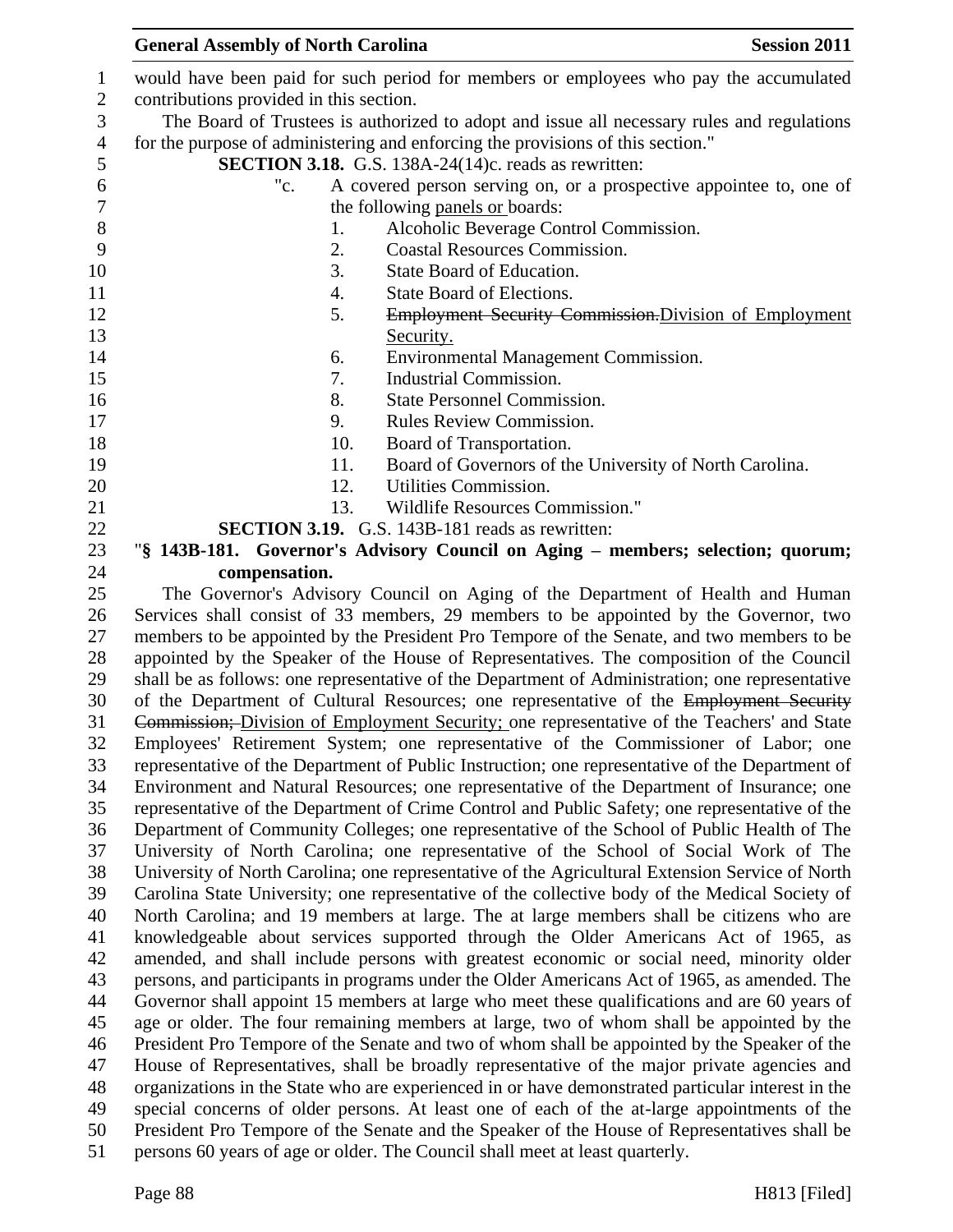Members at large shall be appointed for four-year terms and until their successors are appointed and qualify. Ad interim appointments shall be for the balance of the unexpired term. The Governor shall have the power to remove any member of the Council from office in accordance with the provisions of G.S. 143B-16 of the Executive Organization Act of 1973. The Governor shall designate one member of the Council as chair to serve in such capacity at his pleasure. Members of the Council shall receive per diem and necessary travel and subsistence expenses in accordance with the provisions of G.S. 138-5. A majority of the Council shall constitute a quorum for the transaction of business. All clerical and other services required by the Council shall be supplied by the Secretary of 11 Health and Human Services." **SECTION 3.20.** G.S. 143B-407(a) reads as rewritten: "(a) The State Commission of Indian Affairs shall consist of two persons appointed by the General Assembly, the Secretary of Health and Human Services, the Director of the 15 Employment Security Commission, Assistant Secretary of Commerce in charge of the Division of Employment Security; the Secretary of Administration, the Secretary of Environment and Natural Resources, the Commissioner of Labor or their designees and 21 representatives of the Indian community. These Indian members shall be selected by tribal or community consent from the Indian groups that are recognized by the State of North Carolina and are principally geographically located as follows: the Coharie of Sampson and Harnett Counties; the Eastern Band of Cherokees; the Haliwa Saponi of Halifax, Warren, and adjoining counties; the Lumbees of Robeson, Hoke and Scotland Counties; the Meherrin of Hertford County; the Waccamaw-Siouan from Columbus and Bladen Counties; the Sappony; the Occaneechi Band of the Saponi Nation of Alamance and Orange Counties, and the Native Americans located in Cumberland, Guilford, Johnston, Mecklenburg, Orange, and Wake Counties. The Coharie shall have two members; the Eastern Band of Cherokees, two; the Haliwa Saponi, two; the Lumbees, three; the Meherrin, one; the Waccamaw-Siouan, two; the Sappony, one; the Cumberland County Association for Indian People, two; the Guilford Native Americans, two; the Metrolina Native Americans, two; the Occaneechi Band of the Saponi Nation, one, the Triangle Native American Society, one. Of the two appointments made by the General Assembly, one shall be made upon the recommendation of the Speaker, and one shall be made upon recommendation of the President Pro Tempore of the Senate. Appointments by the General Assembly shall be made in accordance with G.S. 120-121 and vacancies shall be filled in accordance with G.S. 120-122." **SECTION 3.21.** G.S. 143B-417(1)bb. reads as rewritten:" "(1) To determine the number of student interns to be allocated to each of the following offices or departments: … 39 bb. Employment Security CommissionDivision of Employment Security …." **SECTION 3.22.** G.S. 143B-426.25(b)(7) reads as rewritten: "(b) The North Carolina Farmworker Council shall consist of 13 members as follows: … (7) The Chairman of the Employment Security Commission Assistant Secretary of Commerce in charge of the Division of Employment Security or his that officer's designee shall serve ex officio. …." **SECTION 3.23.** G.S. 147-86.1 reads as rewritten: "**§ 147-86.1. Pool account for local government unemployment compensation.** (a) The State Treasurer is authorized to establish a pool account, in accordance with rules and regulations of the Employment Security Commission, Division of Employment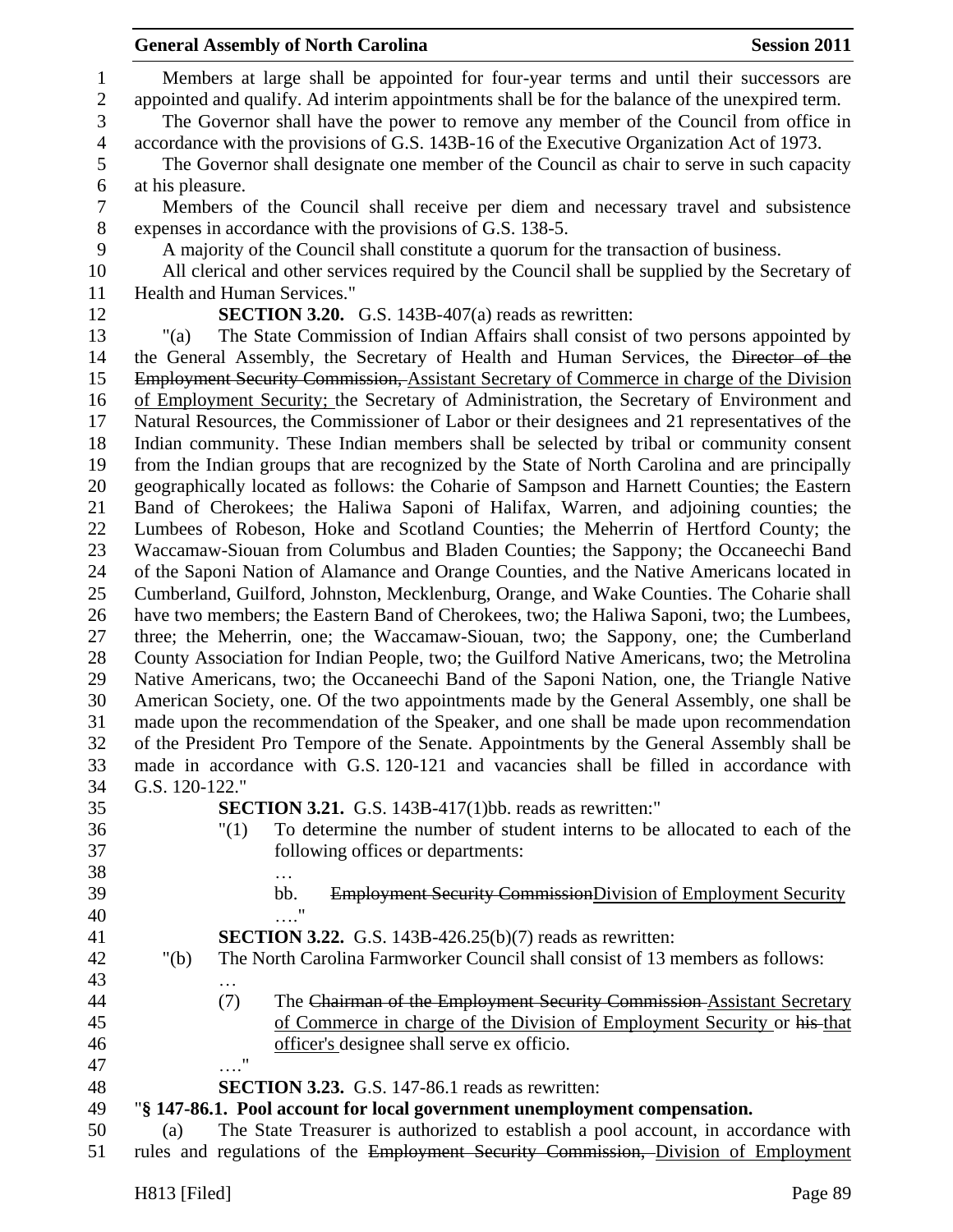Security (DES), in cooperation with any one or more units of local government, for the purpose 2 of reimbursing the Employment Security Commission-DES for unemployment benefits paid by the Commission DES and chargeable to each local unit of government participating in the pool account. In the pool account established pursuant to this section, the funds contributed by a unit of local government shall remain the funds of the particular unit, and interest or other investment income earned by the pool account shall be prorated and credited to the various contributing local units on the basis of the amounts thereof contributed, figured according to an average periodic balance or some other sound accounting principle. (b) The State Treasurer shall pay to the Employment Security Commission, Division of 10 Employment Security, within 25 days from receipt of a list thereof, all unemployment benefits charged by the Commission DES to each unit of local government participating in the pool account from the funds in the pool account belonging to each such unit, to the extent that said funds are sufficient to do so. (c) Notwithstanding the participation by a unit of local government in the pool account 15 authorized by this section, such unit shall remain liable to the Employment Security Commission Division of Employment Security for any benefits duly charged by the Commission to the unit which are not paid by the State Treasurer from funds in the pool account belonging to the unit. Notwithstanding its participation in the pool account, each unit 19 of local government shall continue to maintain an individual account with the Employment Security Commission.DES. (d) The Director of the Budget shall be authorized to transfer from the interest earned on the pool account, to the State Treasurer's departmental budget, such funds as may be necessary to defray the Treasurer's cost of administering the pool account." **SECTION 3.24.** G.S. 158-7.1(d2)(1) reads as rewritten: "(d2) In arriving at the amount of consideration that it receives, the Board may take into account prospective tax revenues from improvements to be constructed on the property, prospective sales tax revenues to be generated in the area, as well as any other prospective tax revenues or income coming to the county or city over the next 10 years as a result of the conveyance or lease provided the following conditions are met: (1) The governing board of the county or city shall determine that the conveyance of the property will stimulate the local economy, promote business, and result in the creation of a substantial number of jobs in the county or city that pay at or above the median average wage in the county or, for a city, in the county where the city is located. A city that spans more than one county is considered to be located in the county where the greatest population of the city resides. For the purpose of this subdivision, the median average wage in a county is the median average wage for all insured industries in the county as computed by the Employment Security Commission Department of Commerce, Division of Employment Security, for the most recent period for which data is available." **SECTION 3.25.** G.S. 165-10 reads as rewritten: "**§ 165-10. Transfer of veterans' activities.** The Governor may transfer to the Department such funds, facilities, properties and activities now being held or administered by the State for the benefit of veterans, their families and dependents, as he may deem proper; provided, that the provisions of this section shall not 46 apply to the activities of the North Carolina Employment Security Commission-Department of Commerce, Division of Employment Security, in respect to veterans." **PART IV. REPORTING; OTHER MATTERS SECTION 4.1.** By October 1, 2011, the Board of Review established by this act

shall be appointed and the Department of Commerce shall assign staff to the Board.